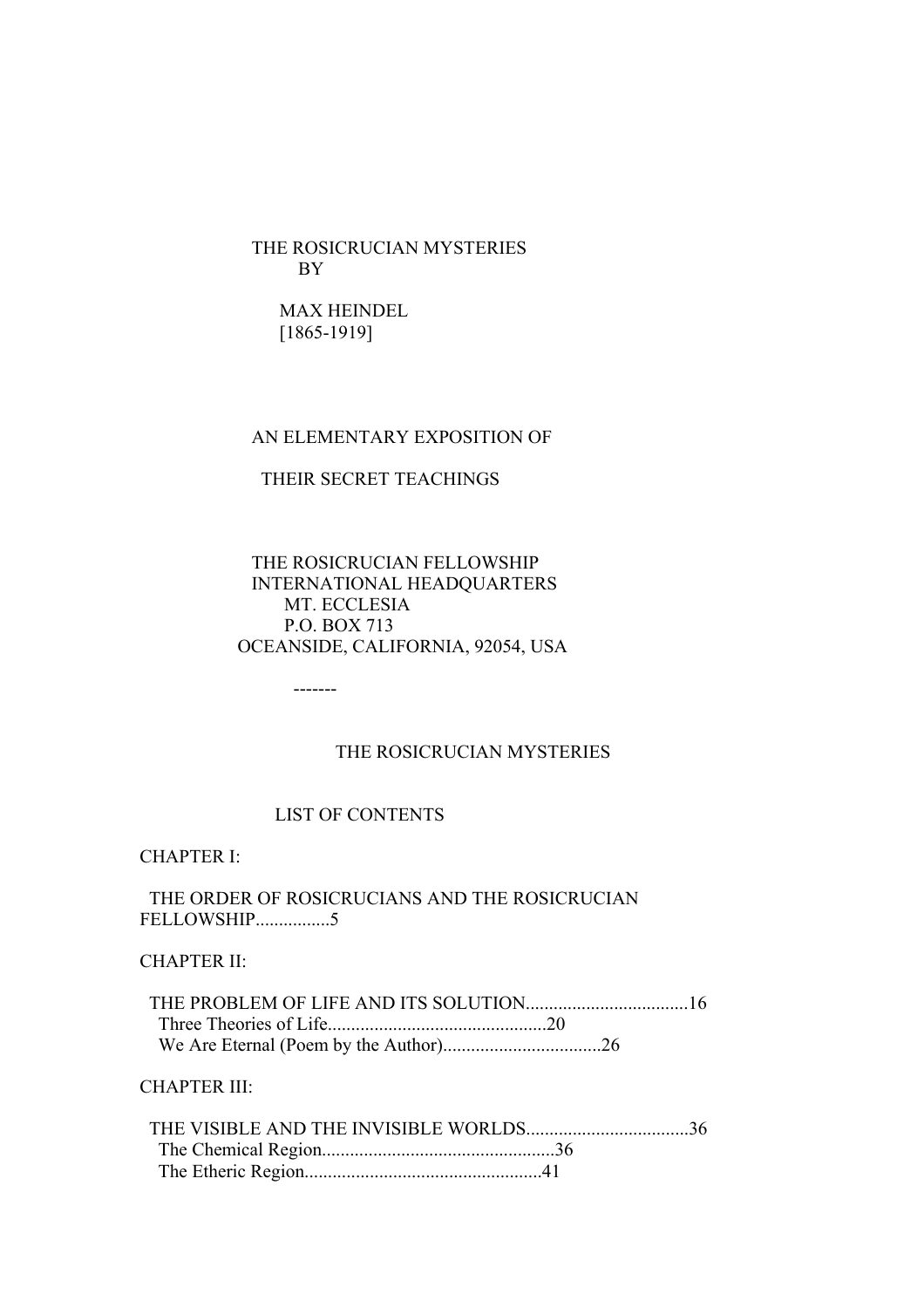## CHAPTER IV:

# LIST OF CONTENTS THE ROSICRUCIAN MYSTERIES

## CHAPTER V:

## THE ORDER OF ROSICRUCIANS

# CHAPTER I

## THE ORDER OF ROSICRUCIANS AND THE ROSICRUCIAN FELLOWSHIP

## OUR MESSAGE AND MISSION

## A SANE MIND

# A SOFT HEART

---------

#### A SOUND BODY

 Before entering upon an explanation of the teachings of the Rosicrucians, it may be well to say a word about them and about the place they hold in the evolution of humanity.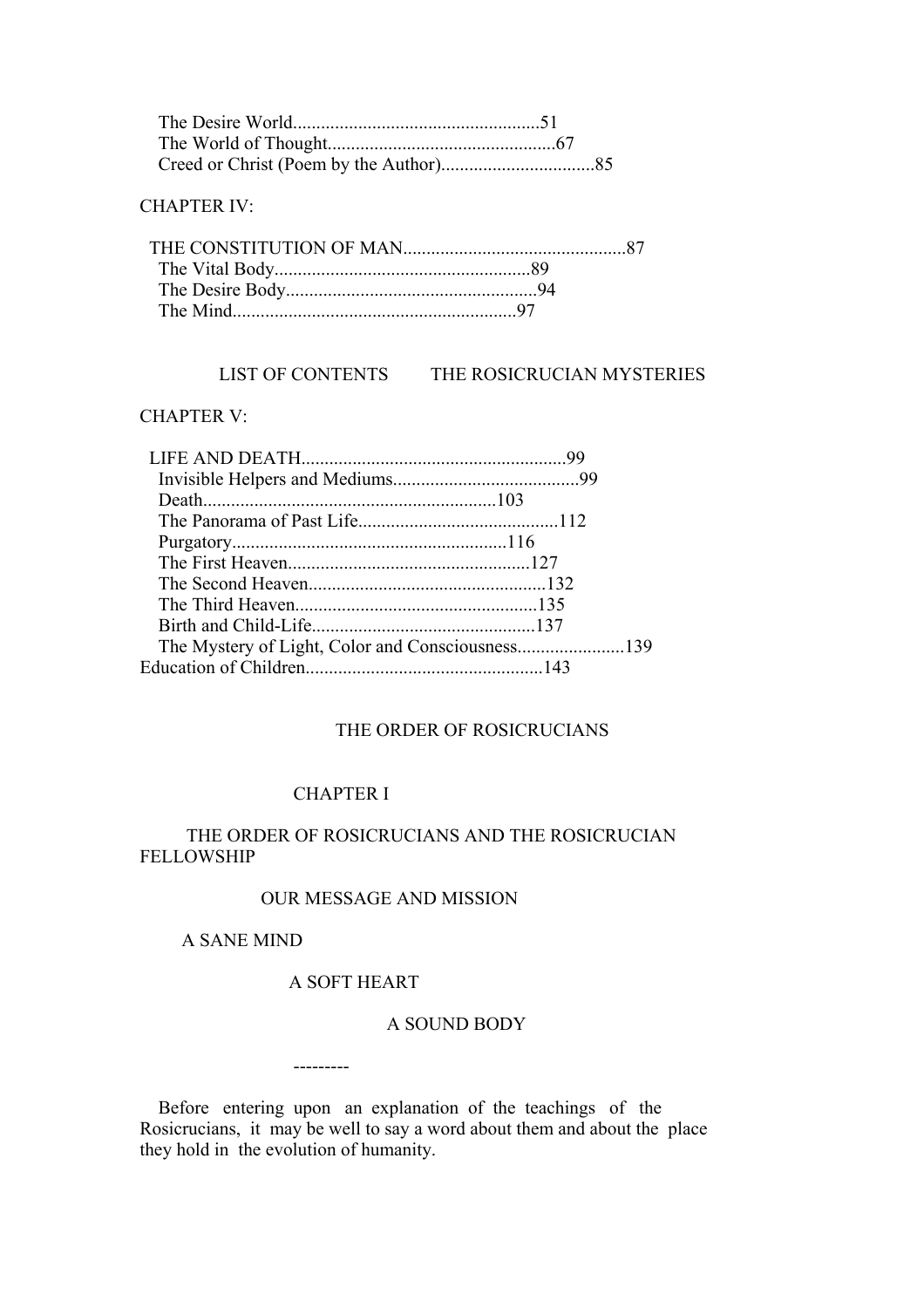For reasons to be given later these teachings advocate the dualistic view; they hold that man is a Spirit enfolding all the powers of God as the seed enfolds the plant, and that these powers are being slowly unfolded by a series of existences in a gradually improving earthy body; also that this process of development has been performed under the guidance of exalted Beings who are yet ordering our steps, though in a decreasing measure, as we gradually acquire intellect and will. These exalted Beings, though unseen to the physical eyes, are nevertheless potent factors in all affairs of life, and give to the various groups of humanity lessons which will most efficiently promote the growth of their spiritual powers. In fact, the earth may be likened to a vast training school in which there are pupils of varying age and ability as we find it in one of our own schools. There are the savages, living and worshipping under most primitive conditions, seeing in stick or stone a God. Then, as man progresses onwards and upwards in the scale of civilization, we find a higher and higher conception of Deity, which has flowered here in our Western World in the beautiful Christian religion that now furnishes our spiritual inspiration and incentive to improve.

 These various religions have been given to each group of humanity by the exalted beings whom we know in the Christian religion as the Recording Angels, whose wonderful prevision enables them to view the trend of even so unstable a quantity as the human mind, and thus they are enabled to determine what steps are necessary to lead our unfoldment along the lines congruous to the highest universal good.

 When we study the history of the ancient nations we shall find that at about six hundred years B.C. a great spiritual wave had its inception on the Eastern shores of the Pacific Ocean where the great Confucian religion accelerated the progress of the Chinese nation, then also the religion of the Buddha commenced to win its millions of adherents in India, and still further West we have the lofty philosophy of Pythagoras. Each system was suited to the needs of the particular people to whom it was sent. Then came the period of the Skeptics, in Greece, and later, traveling westward the same spiritual wave is manifested as the Christian religion of the so-called "Dark Ages" when the dogma of a dominant church compelled belief from the whole of Western Europe.

 It is a law in the universe that a wave of spiritual awakening is always followed by a period of doubting materialism; each phase is necessary in order that the Spirit may receive equal development of heart and intellect without being carried too far in either direction. The great Beings aforementioned, who care for our progress, always take steps to safeguard humanity against that danger, and when they foresaw the wave of materialism which commenced in the sixteenth century with the birth of our modern science, they took steps to protect the West as they had formerly safeguarded the East against the skeptics who were held in check by the Mystery Schools.

 In the fourteenth century there appeared in central Europe a great spiritual teacher whose symbolical name was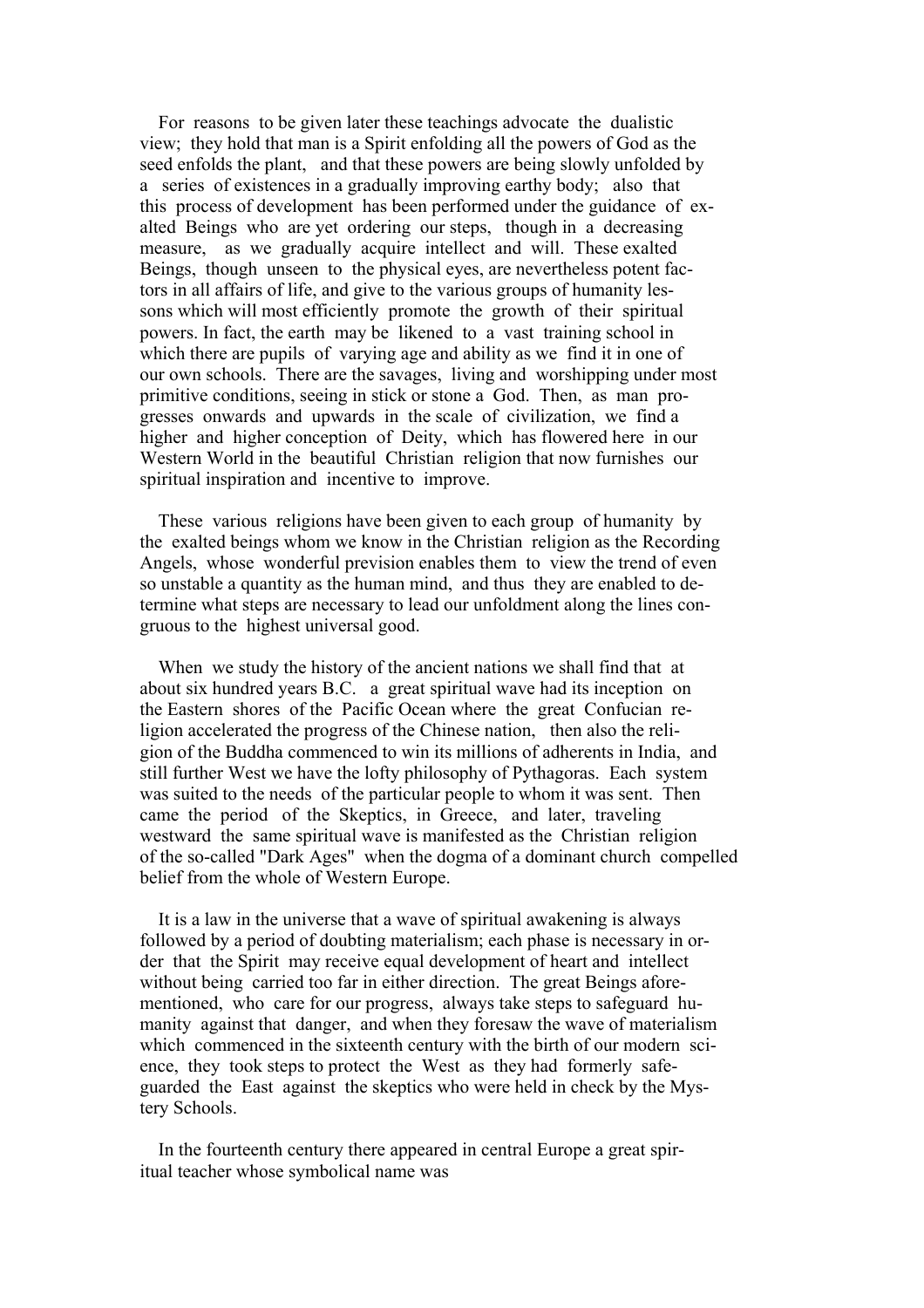#### CHRISTIAN ROSENKREUZ

or

#### CHRISTIAN ROSE CROSS,

who founded the mysterious Order of the Rosy Cross, concerning which so many speculations have been made and so little has become known to the world at large, for it is the Mystery School of the West and is open only to those who have attained the stage of spiritual unfoldment necessary to be initiated in its secrets concerning the Science of Life and Being.

 If we are so far developed that we are able to leave our dense physical body and take a soul flight into interplanetary space we shall find that the ultimate physical atom is spherical in shape like our earth; it is a ball. When we take a number of balls of even size and group them around one, it will take just twelve balls to hide a thirteenth within. Thus the twelve visible and the one hidden are numbers revealing a cosmic relationship and as all Mystery Orders are based upon cosmic lines, they are composed of twelve members gathered around a thirteenth who is the invisible HEAD.

 There are seven colors in the spectrum: red, orange, yellow, green, blue, indigo, and violet. But between the violet and the red there are still five other colors which are invisible to the physical eye but reveal themselves to the spiritual sight. In every Mystery Order there are also seven Brothers who at times go out into the world and there perform whatever work may be necessary to advance the people among whom they serve, but five are never seen outside the temple. They work with and teach those alone who have passed through certain stages of spiritual unfoldment and are able to visit the temple in their spiritual bodies, a feat taught in the first initiation which usually takes place outside the temple as it is not convenient for all to visit that place physically.

 Let not the reader imagine that this initiation makes the pupil a Rosicrucian, it does not, any more than admission to a high school makes a boy a member of the faculty. Nor does he become a Rosicrucian even after having passed through all the nine degrees of this or any other Mystery School. The Rosicrucians are Hierophants of the Lesser Mysteries, and beyond them there are still schools wherein greater Mysteries are taught. Those who have advanced through the Lesser Mysteries are called Adepts, but even they have not reached the exalted standpoint of the twelve Brothers of the Rosicrucian Order or the Hierophants of any other Lesser Mystery School any more than the freshman at college has attained to the knowledge and position of a teacher in the high school from which he has just graduated.

 A later work will deal with initiation, but we may say here that the door of a genuine Mystery School is not unlocked by a golden key, but is only opened as a reward for meritorious service to humanity and any one who advertises himself as a Rosicrucian or makes a charge for tuition, by either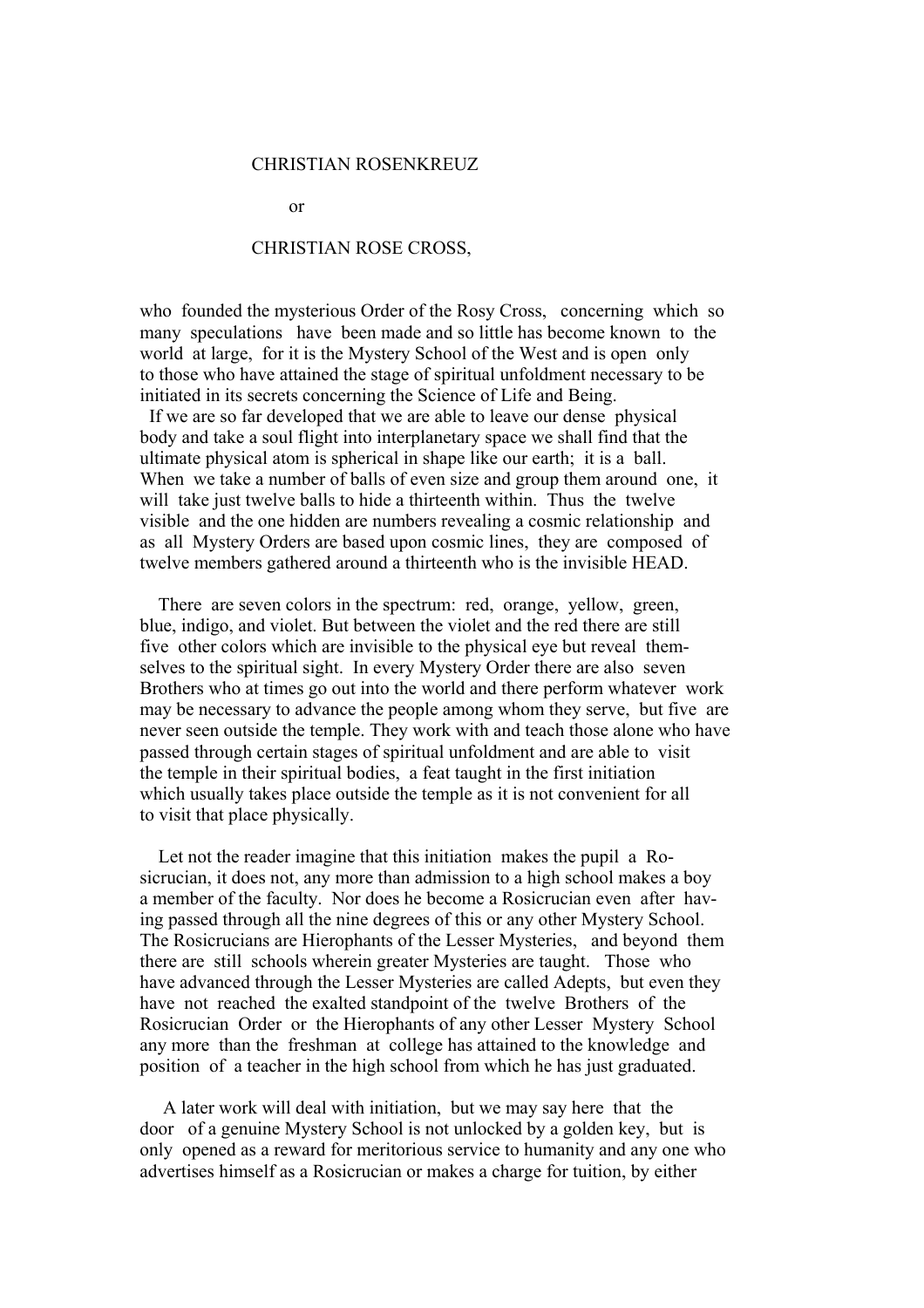of those acts shows himself to be a charlatan. The true pupil of any Mystery School is far too modest to advertise the fact, he will scorn all titles or honors from men, he will have no regard for riches save the riches of love given to him by those whom it becomes his privilege to help and teach.

 In the centuries that have gone by since the Rosicrucian Order was first formed they have worked quietly and secretly, aiming to mold the thought of Western Europe through the works of Paracelsus, Boehme, Bacon, Shakespeare, Fludd and others. Each night at midnight when the physical activities of the day are at their lowest ebb, and the spiritual impulse at its highest flood tide, they have sent out from their temple soul-stirring vibrations to counteract materialism and to further the development of soul powers. To their activities we owe the gradual spiritualization of our once so materialistic science.

 With the commencement of the twentieth century a further step was taken. It was realized that something must be done to make religion scientific as well as to make science religious, in order that they may ultimately blend; for at the present time heart and intellect are divorced. The heart instinctively feels the truth of religious teachings concerning such wonderful mysteries as the Immaculate Conception (the Mystic Birth), the Crucifixion (the Mystic Death), the Cleansing Blood, the Atonement, and other doctrines of the Church, which the intellect refuses to believe, as they are incapable of demonstration, and seemingly at war with natural law. Material advancement may be furthered when intellect is dominant and the longings of the heart unsatisfied, but soul growth will be retarded until the heart also receives satisfaction.

 In order to give the world a teaching so blended that it will satisfy both the mind and heart, a messenger must be found and instructed. Certain unusual qualifications were necessary, and the first one chosen failed to pass a certain test after several years had been spent to prepare him for the work to be done.

 It is well said that there is a time to sow, and a time to reap, and that there are certain times for all the works of life, and in accordance with this law of periodicity each impulse in spiritual uplift must also be undertaken at an appropriate time to be successful. The first and sixth decades of each century are particularly propitious to commence the promulgation of new spiritual teachings. Therefore the Rosicrucians were much concerned at this failure, for only five years were left of the first decade of the twentieth century.

 Their second choice of a messenger fell upon the present writer, though he knew it not at the time, and by shaping circumstances about him they made it possible for him to begin a period of preparation for the work they desired him to do. Three years later, when he had gone to Germany, also because of circumstances shaped by the invisible Brotherhood, and was on the verge of despair at the discovery that the light which was the object of his quest, was only a jack-o-lantern, the Brothers of the Rosicrucian Order applied the test to see whether he would be a faithful messenger and give the teachings they desired to entrust to him, to the world. And when he had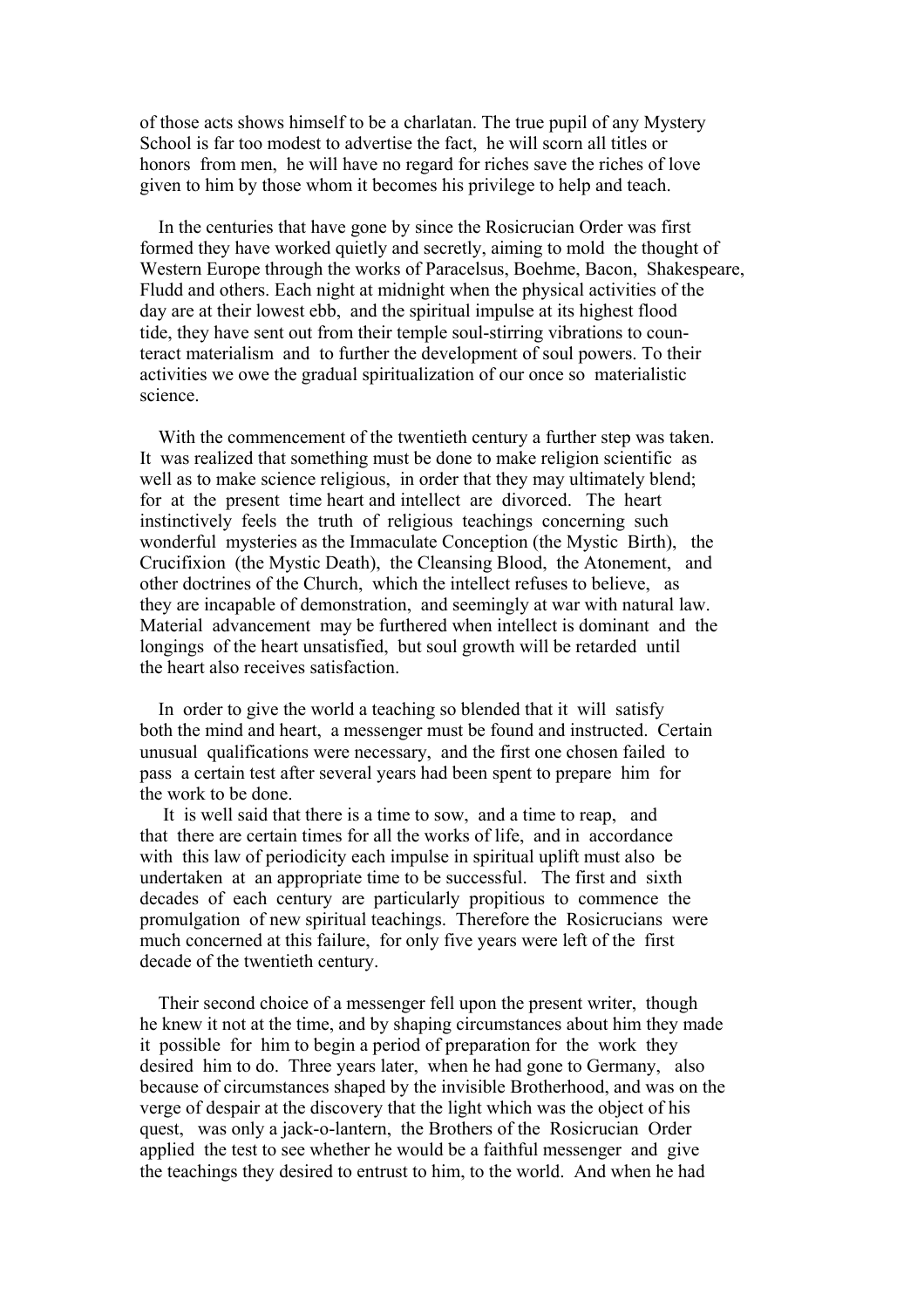passed the trial they gave him the monumental solution of the problem of existence first published in THE ROSICRUCIAN COSMO-CONCEPTION IN November,

1909, more than a year before the expiration of the first decade of the twentieth century. This book marked a new era in so-called "occult" literature, and the many editions which have since been published as well as the thousands of letters which continue to come to the author, are speaking testimonies to the fact that people are finding in this teaching a satisfaction they have sought elsewhere in vain.

 The Rosicrucians teach that all great religions have been given to the people among whom they are found, by Divine Intelligences who designed each system of worship to suit the needs of the race or nation to whom it was given. A primitive people cannot respond to a lofty and sublime religion, and VICE VERSA. What helps one race would hinder another, and in pursuance of the same policy there has been devised a system of soul-unfoldment suited especially to the Western people, who are racially and temperamentally unfit to undergo the discipline of the Eastern school, which was designed for the more backward Hindus.

#### THE ROSICRUCIAN FELLOWSHIP

 For the purpose of promulgating the Rosicrucian Teachings in the Western World, the Rosicrucian Fellowship was founded in 1909. It is the herald of the Aquarian Age, when the Sun by its precessional passage through the constellation Aquarius, will bring out all the intellectual and spiritual potencies in man which are symbolized by that sign. As heat from a fire warms all objects within the sphere of its radiations, so also the Aquarian ray will raise the earth's vibrations to a pitch we are as yet unable to comprehend, though we have demonstrations of the MATERIAL workings of this force in the inventions which have revolutionized life within the memory of the present generation. We have wondered at the X-ray, which sees through the human body, but each one has a sense latent which when evolved will enable him to see through any number of bodies or to any distance. We marvel at the telephone conversations across the continent of America, but each has within a latent sense which when evolved will enable him to see through any number of bodies or to any distance. We marvel at the telephone conversations across the continent of America, but each has within a latent sense of speech and hearing that is far more acute; we are surprised at the exploits of ships under sea and in the sky, but we are all capable of passage under water or through the sky; nay, more we may pass unscathed through the solid rock and the raging fire, if we know how, and lightning itself is slow compared to the speed with which we may travel. This sounds like a fairy tale today, as did Jules Verne's stories a generation ago, but the Aquarian Age will witness the realization of these dreams, and ever so much more that we still do not even dream of. Such faculties will then be the possessions of large numbers of people who will have gradually evolved them as previously the ability to walk, speak, hear, and see, were developed.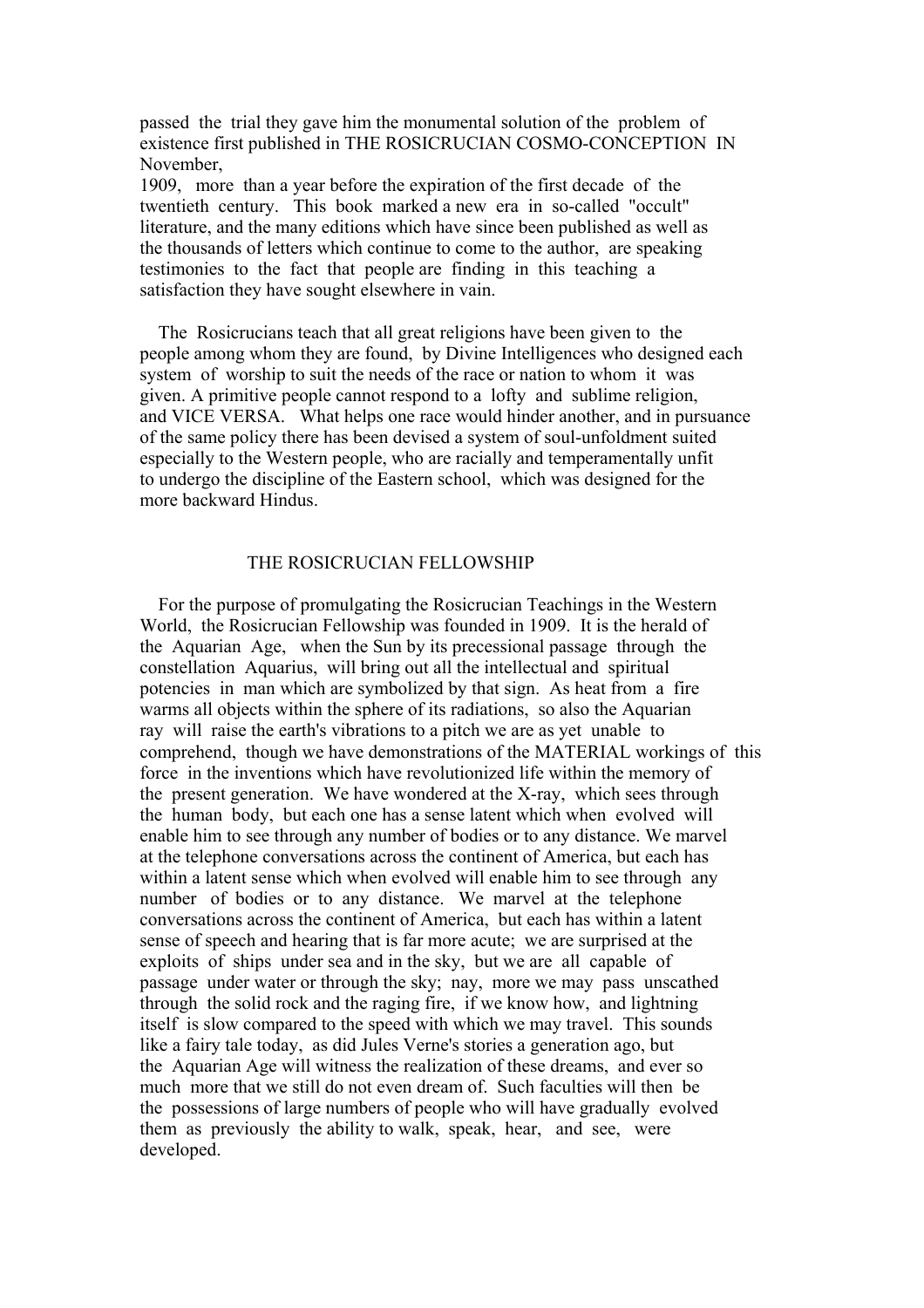Therein lies a great danger, for, obviously, anyone endowed with such faculties may use them to the greatest detriment of the world at large, unless restrained by a spirit of unselfishness and an all-embracing altruism. Therefore religion is needed today as never before, to foster love and fellow-feeling among humanity so that it may be prepared to use the great gifts in store for it wisely and well. This need of religion is especially felt in a certain class where the ether is more loosely knit to the physical atoms than in the majority, and on that account they are now beginning to sense the Aquarian vibrations.

 This class is again divided in two groups. In one the intellect is dominant, and the people in that class therefore seek to grasp the spiritual mysteries out of curiosity from the viewpoint of cold reason. They pursue the path of knowledge for the sake of knowledge, considering that an end in itself. The idea that knowledge is of value only when put to practical constructive use does not seem to have presented itself to them. This class we may call OCCULTISTS.

 The other group does not care for knowledge, but feels an inner urge God-ward, and pursues the path of devotion to the high ideal set before them in Christ, doing the deeds that He did as far as their flesh will permit, and this in time results in an interior illumination which brings with it all the knowledge obtained by the other class, and much more. This class we may describe as MYSTICS.

 Certain dangers confront each of the two groups. If the occultist obtains illumination and evolves within himself the latent spiritual faculties, he may use them for the furtherance of his personal objects, to the great detriment of his fellowmen. That is black magic, and the punishment which it AUTOMATICALLY calls down upon the head of the perpetrator is so awful that it is best to draw the veil over it. The mystic may also err because of ignorance, and fall into the meshes of nature's law, but being actuated by love, his mistakes will never be very serious, and as he grows in grace the soundless voice within his heart will speak more distinctly to teach him the way.

 The Rosicrucian Fellowship endeavors to prepare the world in general, and the sensitives of the two groups in particular, for the awakening of the latent powers in man, so that all may be guided safely through the danger-zone and be as well fitted as possible to use these new faculties. Effort is made to blend the love without which Paul declared a knowledge of all mysteries worthless, with a mystic knowledge rooted and grounded in love, so that the pupils of this school may become LIVING exponents of this blended soul-science of the Western Wisdom School, and gradually educate humanity at large in the virtues necessary to make the possession of higher powers safe.

### CHAPTER II

#### THE PROBLEM OF LIFE AND ITS SOLUTION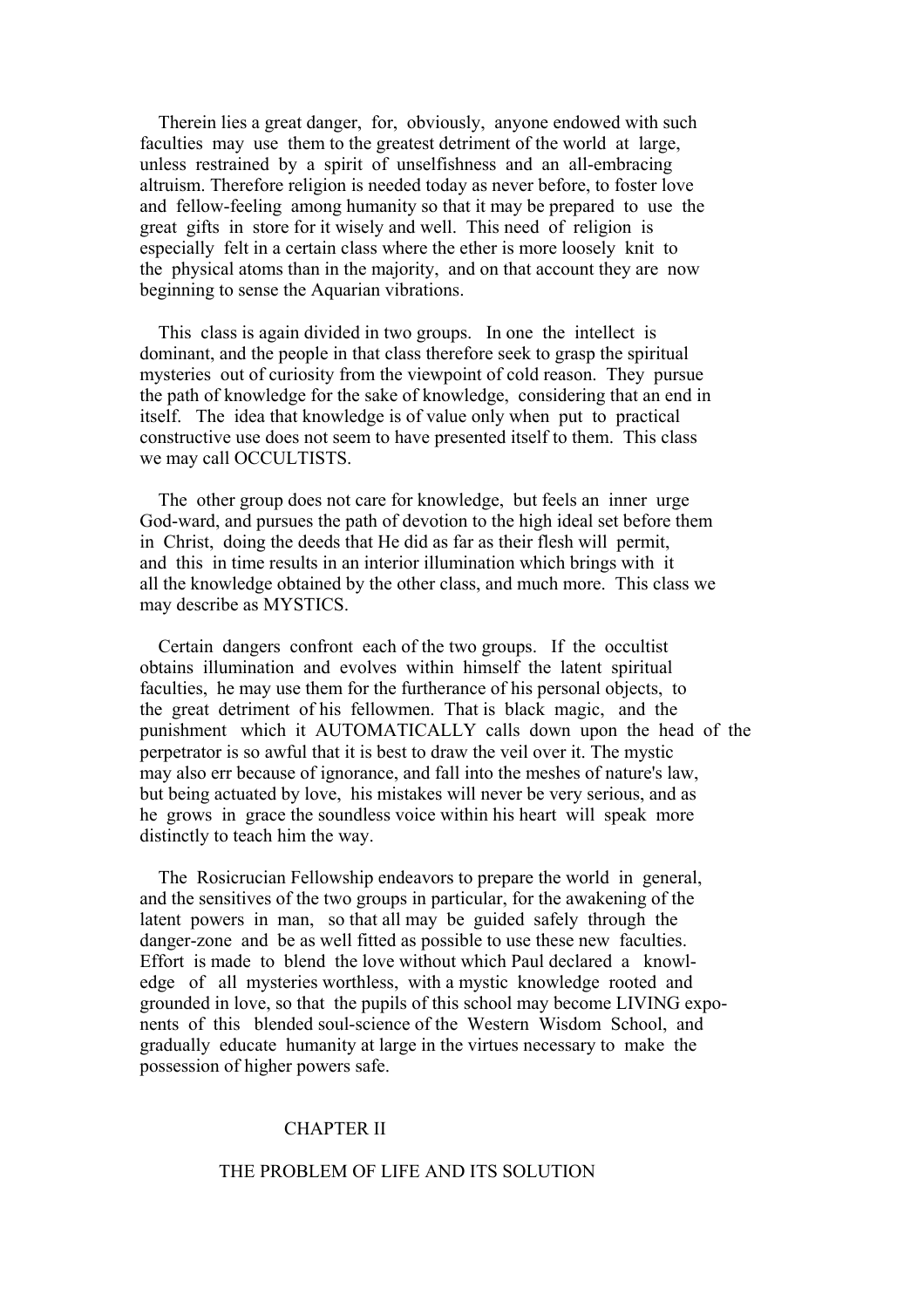#### THE PROBLEM OF LIFE

 Among all the vicissitudes of life, which vary in each individual's experience, there is one event which sooner or later comes to everyone--Death! No matter what our station in life, whether the life lived has been a laudable one or the reverse, whether great achievements have marked our path among men; whether health or sickness has been our lot, whether we have been famous and surrounded by a host of admiring friends or have wandered unknown through the years of our life, at some time there comes a moment when we stand alone before the portal of death and are forced to take the leap into the dark.

 The thought of this leap and of what lies beyond must inevitably force itself upon every thinking person. In the years of youth and health, when the bark of our life sails upon seas of prosperity, when all appears beautiful and bright, we may put the thought behind us, but there will surely come a time in the life of every thinking person when the problem of life and death forces itself upon his consciousness and refuses to be set aside. Neither will it help him to accept the ready-made solution of anyone else without thought and in blind belief, for this is a basic problem which every one must solve for himself or herself in order to obtain satisfaction.

Upon the eastern edge of the Desert of Sahara there stands the world-famous Sphinx with its inscrutable face turned toward the East, ever greeting the Sun as its rising rays herald the newborn day. It was said in the Greek myth that it was the wont of this monster to ask a riddle of each traveler. She devoured those who could not answer, but when Oedipus solved the riddle she destroyed herself.

 The riddle which she asked of men was the riddle of life and death, a query which is as relevant today as ever, and which each one must answer or be devoured in the jaws of death. But when once a person has found the solution to the problem, it will appear that in reality there is no death, that what appears so, is but a change from one state of EXISTENCE to another. Thus, for the man who finds the true solution to the riddle of life, the sphinx of death has ceased to exist, and he can lift his voice in the triumphant cry, "O death, where is thy sting? O grave, where is thy victory?"

 Various theories of life have been advocated to solve this problem of life. We may divide them into two classes, namely THE MONISTIC THEORY, which

holds that all the facts of life can be explained by reference to this visible world wherein we live, and THE DUALISTIC THEORY, which refers part of the phenomenon of life to another world which is now invisible to us.

 Raphael in his famous painting, "The School of Athens," has most aptly pictured to us the attitude of these two schools of thought. We see upon that marvelous painting a Greek Court such as those wherein philosophers were once wont to congregate. Upon the various stepss which lead into the building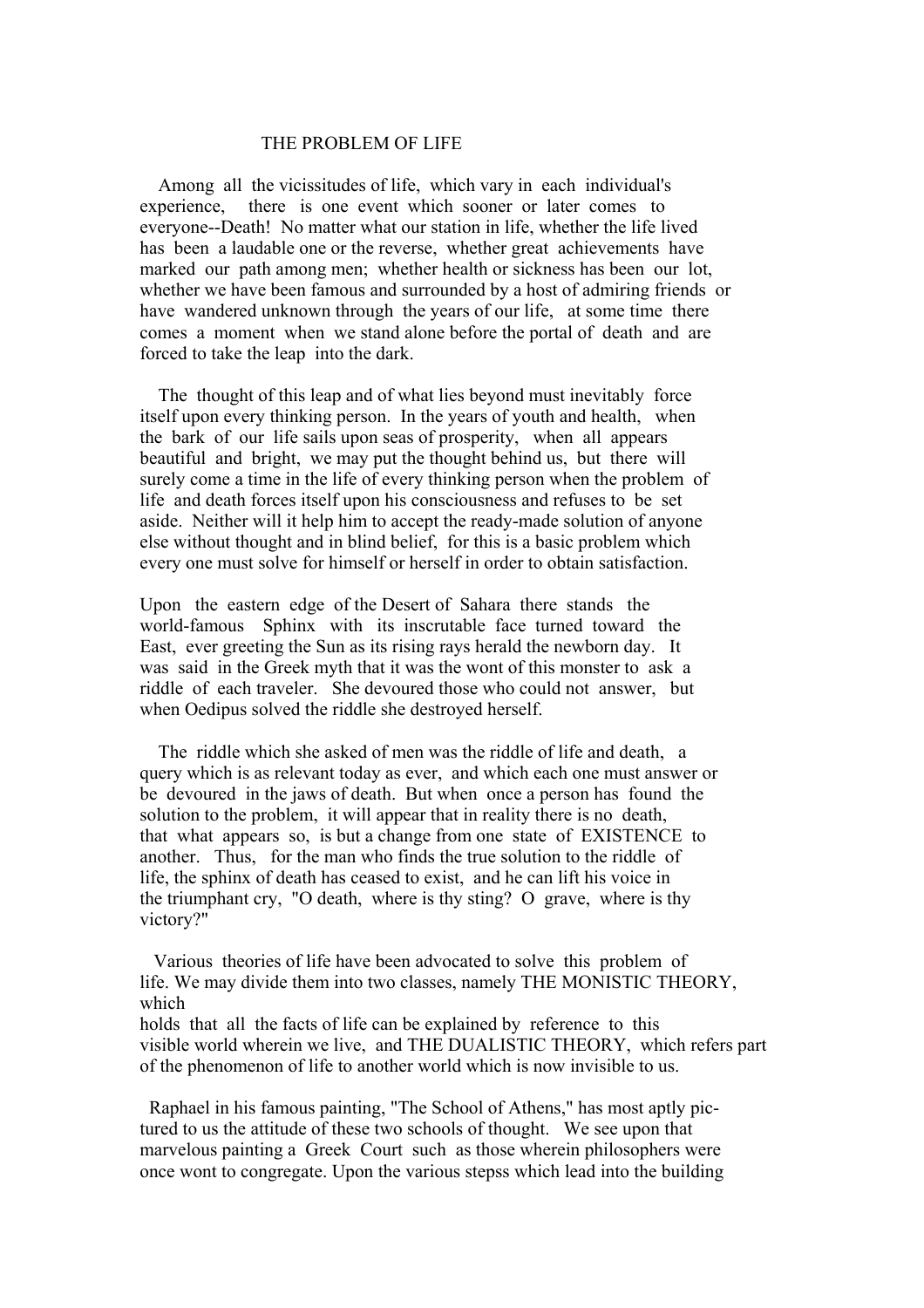a large number of men are engaged in deep conversation, but in the center at the top of the steps stand two figures, supposedly of Plato and Aristotle, one pointing upwards, the other towards the earth, each looking the other in the face, mutely, but with deeply concentrated will; each seeking to convince the other that his attitude is right, for each bears the conviction in his heart. One holds that he is of the earth earthy, that he has come from the dust and that thereto he will return, the other firmly advocates the position that there is a higher something which has always existed and will continue regardless of whether the body wherein it now dwells holds together or not.

 The question who is right is still an open one with the majority of mankind. Millions of tons of paper and printer's ink have been used in futile attempts to settle it by argument, but it will always remain open to all who have not solved the riddle themselves, for it is a basic problem, a part of the life experience of every human being to settle that question, and therefore no one can give us the solution ready-made for our acceptance. All that can be done by those who have really solved the problem, is to show to others the line along which they have found the solution, and thus direct the inquirer how he also, by his own efforts, may arrive at a conclusion.

 That is the aim of this little book; not to offer a solution to the problem of life to be taken blindly, on faith in the author's ability of investigation. The teachings herein set forth are those handed down by the Great Western Mystery School of the Rosicrucian Order and are the result of the concurrent testimony of a long line of trained Seers given to the author and supplemented by his own independent investigation of the realms traversed by the Spirit in its cyclic path from the invisible world to this plane of existence and back again.

 Nevertheless, the student is warned that the writer may have misunderstood some of the teachings and that despite the greatest care he may have taken a wrong view of that which he believes to have been seen in the invisible world where the possibilities of making a mistake are legion. Here in the world which we view about us the forms are stable and do not easily change, but in the world around us which is perceptible only by the spiritual sight, we may say that there is in reality no form, but that all is life. At least the forms are so changeable that the metamorphosis recounted in fairy stories is discounted there to an amazing degree, and therefore we have the surprising revelations of mediums and other untrained clairvoyants who, though they may be perfectly honest, are deceived by illusions of FORM which is evanescent, because they are incapable of viewing the LIFE that is the permanent basis of that form.

 We must learn to see in this world. The new-born babe has no conception of distance and will reach for things far, far beyond its grasp until it has learned to gauge its capacity. A blind man who acquires the faculty of sight, or has it restored by an operation will at first be inclined to close his eyes when moving from place to place, and declare that it is easier to walk by feeling than by sight; that is because he has not learned to use his newly acquired faculty. Similarly the man whose spiritual vision has been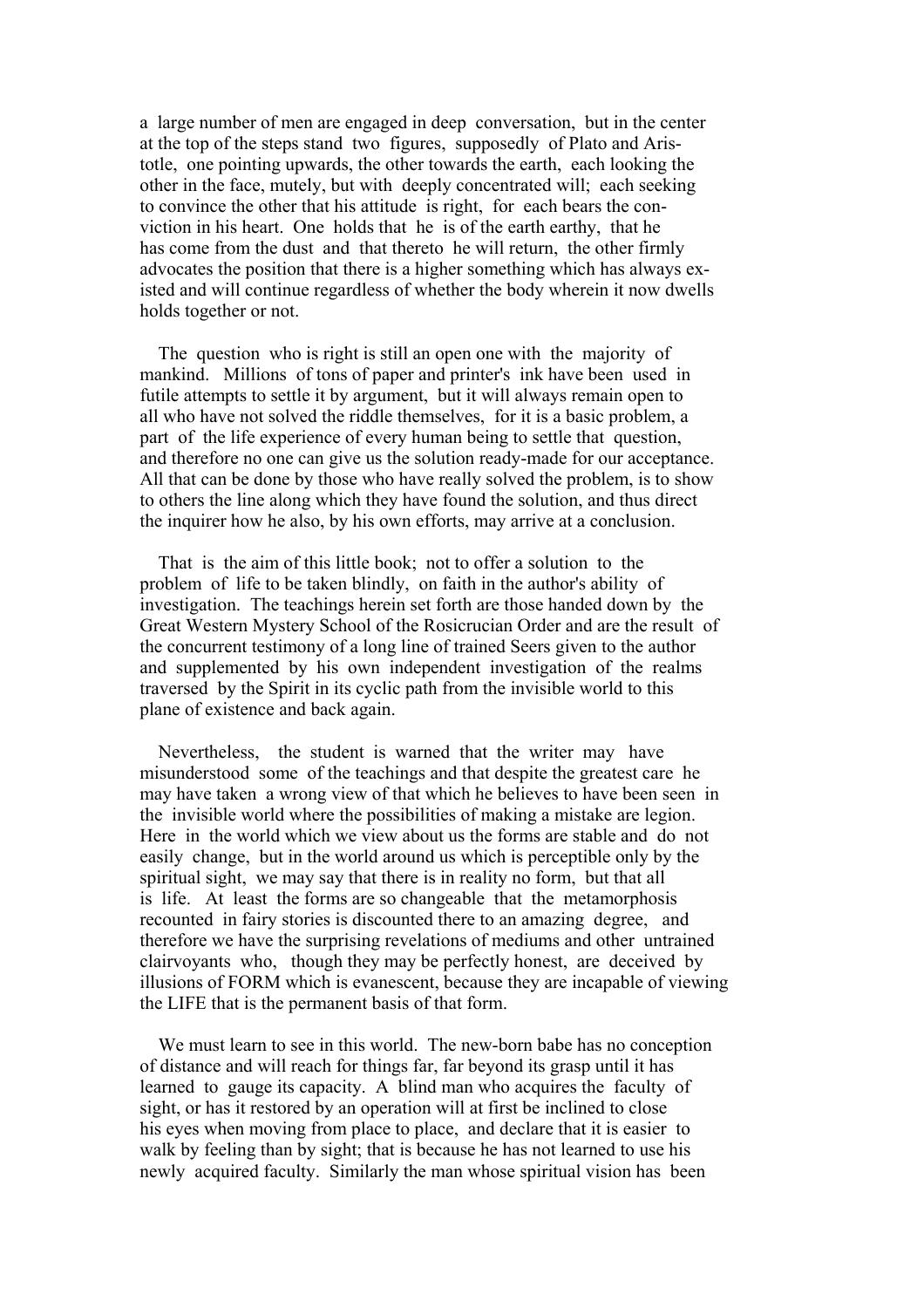newly opened requires to be trained; in fact, he is in much greater need thereof than the babe and the blind man already mentioned. Denied that training, he would be like a new-born babe placed in a nursery where the walls are lined with mirrors of different convex and concave curvatures, which would distort its own shape and the forms of its attendants. If allowed to grow up in such surroundings and unable to see the real shapes of itself and its nurses it would naturally believe that it saw many different and distorted shapes, when in reality the mirrors were responsible for the illusion. Were the persons concerned in such an experiment and the child taken out of the illusory surroundings, it would be incapable of recognizing them until the matter had been properly explained. There are similar dangers of illusion to those who have developed spiritual sight, until they have been trained to discount the refraction and view the LIFE which is permanent and stable, disregarding the FORM which is evanescent and changeable. The danger of getting things out of focus always remains, however, and is so subtle that the writer feels an imperative duty to warn his readers to take all statements concerning the unseen world with the proverbial grain of salt, for he has no intention to deceive. He is therefore inclined rather to magnify than to minimize his limitations and would advise the student to accept nothing from the author's pen without reasoning it out for himself. Thus, if he is deceived, he will be self-deceived and the author is blameless.

## THREE THEORIES OF LIFE

 Only three noteworthy theories have been offered as solutions to the riddle of existence and in order that we may be able to make the important choice between them, we will state briefly what they are and give some of the arguments which lead us to advocate the Doctrine of Rebirth as the method which favors soul-growth and the ultimate attainment of perfection, thus offering the best solution to the problem of life.

 1) THE MATERIALISTIC THEORY TEACHES THAT LIFE IS BUT A SHORT JOURNEY FROM THE CRADLE TO THE GRAVE; THAT THERE IS NO HIGHER INTELLIGENCE IN THE UNIVERSE THAN MAN; THAT HIS MIND IS PRODUCED BY CERTAIN CORRELATIONS OF MAT-TER AND THAT THEREFORE DEATH AND DISSOLUTION OF THE BODY TERMINATE EXIST-ENCE.

 There was a day when the arguments of materialistic philosophers seemed convincing, but as science advances it discovers more and more that there is a spiritual side to the universe. That life and consciousness may exist without being able to give us a sign, has been amply proven in the cases where a person who was entranced and thought dead for days has suddenly awakened and told all that had taken place around the body. Such eminent scientist as Sir Oliver Lodge, Camille Flammarion, Lombroso, and other men of highest intelligence and scientific training, have unequivocally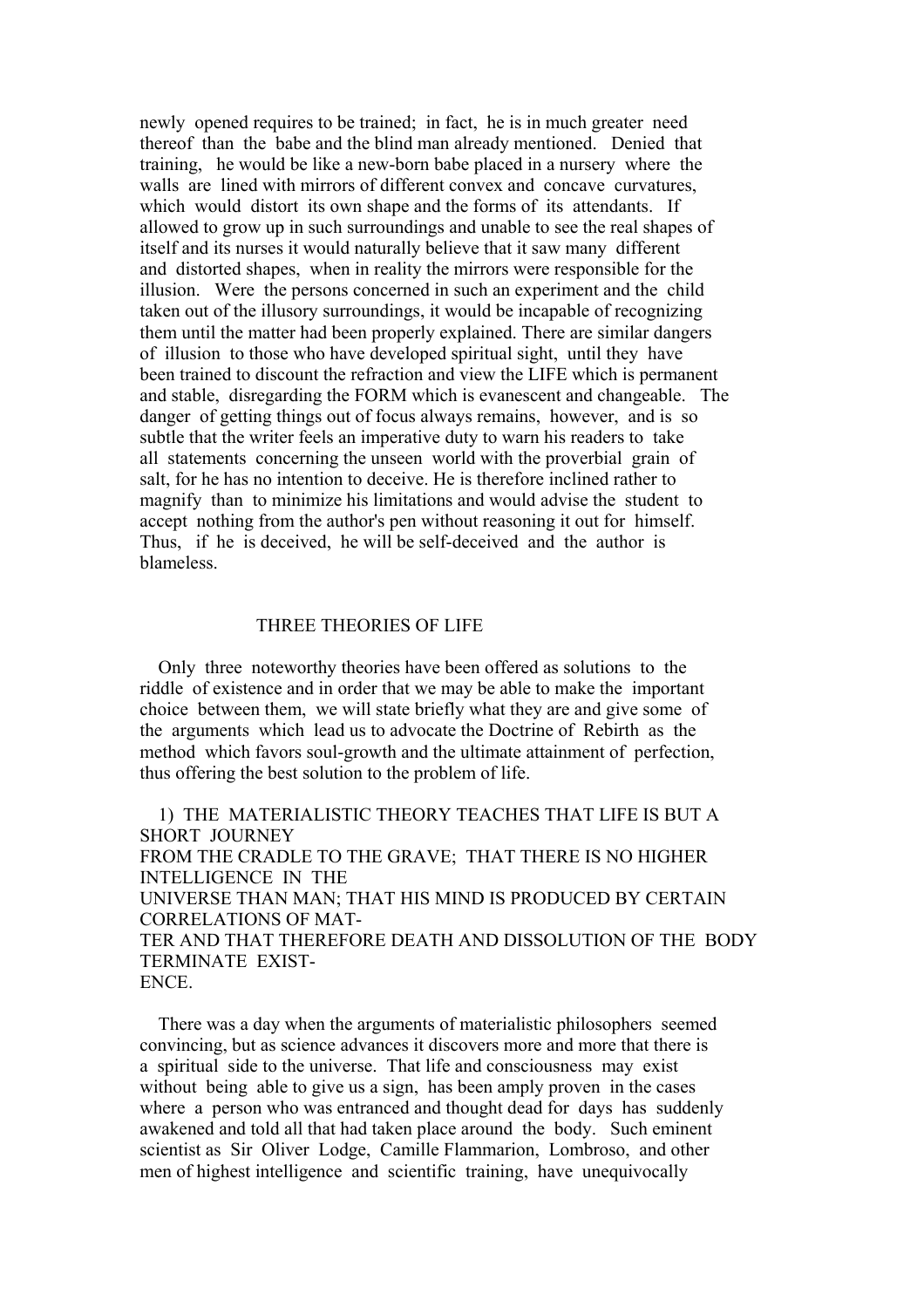stated as the result of their investigations, that the intelligence which we call man survives death of the body and lives on in our midst as independently of whether we see them or not, as light and color exist all about the blind man regardless of the fact that he does not perceive them. These scientist have reached their conclusion after years of careful investigation. They have found that the so-called dead can, and under certain circumstances do, communicate with us in such a manner that mistake is out of the question. We maintain that their testimony is worth more than the argument of materialism to the contrary, for it is based on years of careful investigation, it is in harmony with such well established laws as THE LAW OF CONSERVATION OF MATTER and THE LAW OF CONSERVATION OF ENERGY. Mind is

a form of energy, and immune from destruction as claimed by the materialist. Therefore we disbar the materialistic theory as unsound because out of harmony with the laws of nature and with well established facts.

 2) THE THEORY OF THEOLOGY CLAIMS THAT JUST PRIOR TO EACH BIRTH A SOUL IS CREATED BY GOD AND ENTERS INTO THE WORLD WHERE IT LIVES FOR A TIME VARYING FROM A FEW MINUTES TO A FEW SCORE YEARS; THAT AT THE END OF THIS SHORT SPAN OF LIFE IT RETURNS THROUGH THE PORTAL OF DEATH TO THE INVISIBLE BEYOND, WHERE IT REMAINS FOREVER IN A CONDITION OF HAPPINESS OR MISERY ACCORDING TO THE DEEDS DONE IN THE BODY DURING THE FEW YEARS IT LIVED HERE.

 Plato insisted upon the necessity of a clear definition of terms as a basis of argument and we contend that that is as necessary in discussing the problem of life from the Bible point of view as in arguments from the platonic standpoint. According to the Bible man is a composite being consisting of body, soul, and Spirit. The two latter are usually taken to be synonymous but we in sist that they are not interchangeable and present the following to support our dictum.

 All things are in a state of vibration. Vibrations from objects in our surroundings are constantly impinging upon us and carry to our senses a cognition of the external world. The vibrations in the ether act upon our eyes so that we see, and vibrations in the air transmit sounds to the ear.

 We also breathe the air and ether which is thus charged with pictures of our surroundings and the sounds in our environment, so that by means of the breath we receive at each moment of our life, INTERNALLY, an accurate picture of our external surroundings.

That is a scientific proposition. Science does not explain what becomes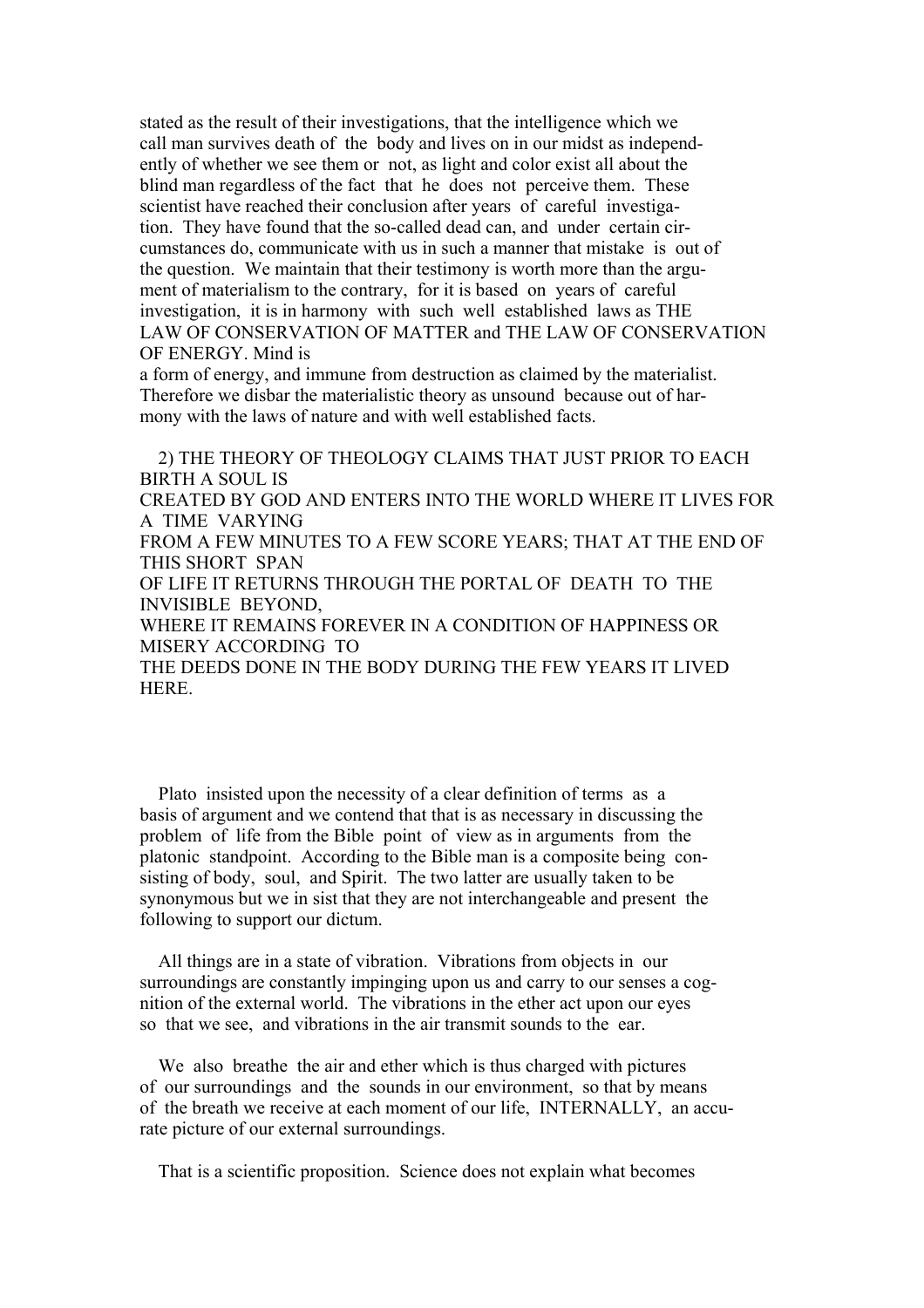of these vibrations, however, but according to the Rosicrucian Mystery Teaching they are transmitted to the blood, and then etched upon a little atom in the heart as automatically as a moving picture is imprinted upon the sensitized film, and a record of sounds is engraved upon the phonographic disc. This breath-record starts with the first breath of the new-born babe and ends only with the last gasp of the dying man, and "soul" is a product of the breath. Genesis also shows the connection between breath and soul in the words: "And the Lord God formed man of the dust of the ground, and breathed into his nostrils the breath of life; and man became a living soul" (The same word: NEPHESH, is translated breath and soul in the above quotation.)

 In the post-mortem existence the breath-record is disposed of. The good acts of life produce feelings of pleasure and the intensity of attraction incorporates them into the Spirit as soul-power. THUS THE BREATH-RECORDS OF

OUR GOOD ACTS ARE THE SOUL WHICH IS SAVED, for by the union with the Spirit

they become immortal. As they accumulate life after life, we become more soulful and they are thus also the basis of soul-growth.

 The record of our evil acts is also derived from our breath in the moments when they were committed. The pain and suffering they bring cause the Spirit to expel the breath-record from it being in Purgatory. As that cannot exist independently of the life-giving Spirit, the breath-record of our sins disintegrates upon expurgation, and thus we see that "the soul that sinneth, it shall die." The memory of the suffering incidental to expurgation, however, remains with the Spirit as CONSCIENCE, to deter from repetition of the same evil in later lives.

 Thus both our good and evil acts are recorded through the agency of the breath, which is therefore the basis of the soul, but while the breathrecord of good acts amalgamates with the Spirit and lives on forever as an immortal soul, the breath-record of evil deeds is disintegrated; it is the soul that sinneth and dies.

 While the Bible teaches that immortality of the soul is conditional upon well-doing, it makes no distinction in respect of the Spirit. The statement is clear and emphatic when...."The silver cord be loosed...then shall the dust return to the earth as it was and the spirit shall return to God who gave it."

 Thus the Bible teaches that the body is made of dust and returns thereto, that a part of the soul generated in the breath is perishable, but that the Spirit survives bodily death and persists forever. Therefore a "lost soul" in the common acceptance of that term is not a Bible teaching, for the Spirit is uncreated and eternal as God Himself, and therefore the orthodox theory cannot be true.

 3) THE THEORY OF REBIRTH: WHICH TEACHES THAT EACH SPIRIT IS AN INTEGRAL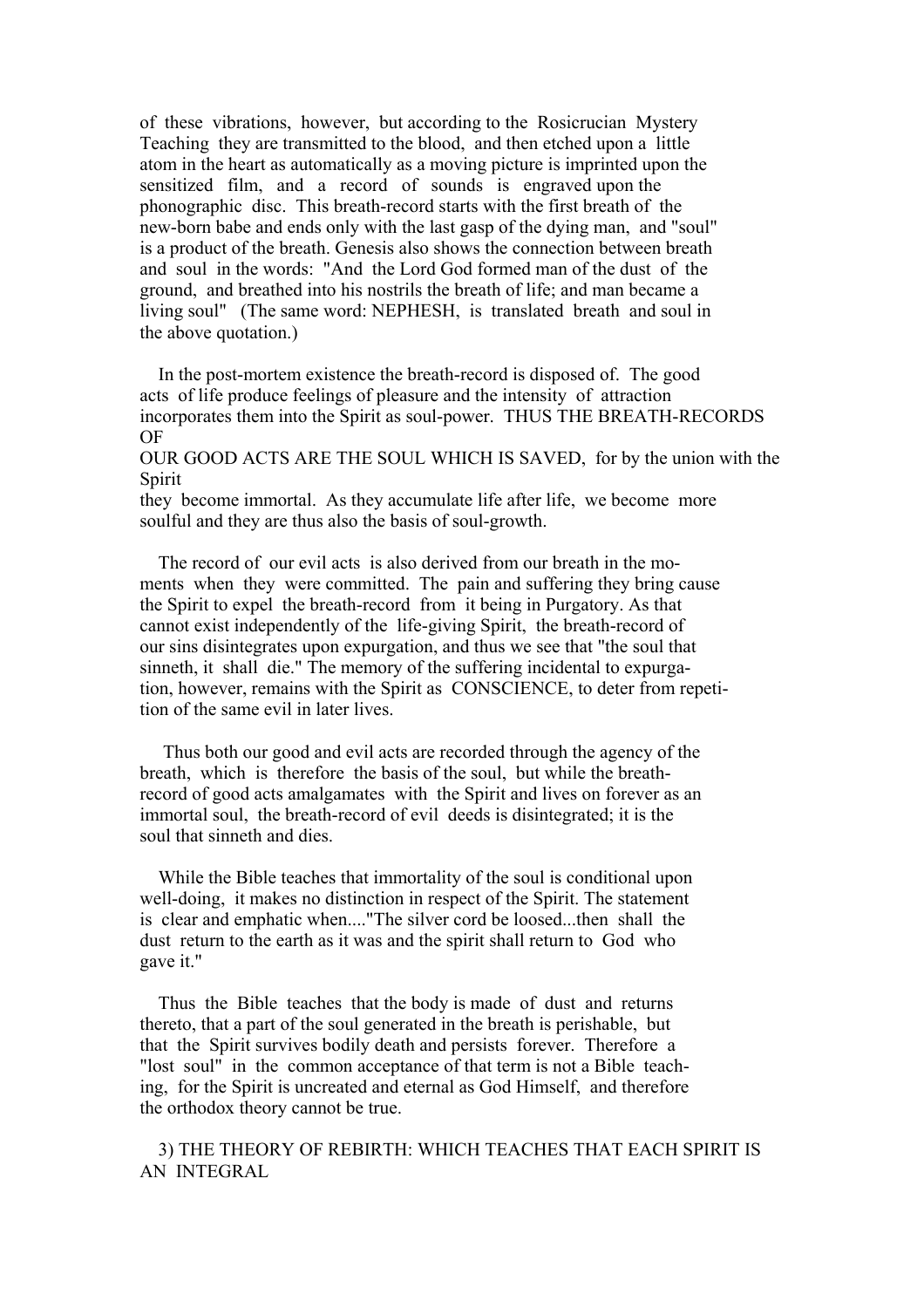PART OF GOD, THAT IT ENFOLDS ALL DIVINE POSSIBILITIES AS THE ACORN ENFOLDS THE OAK: THAT BY MEANS OF MANY EXISTENCES IN AN EARTHLY BODY OF GRADUALLY IMPROVING TEXTURE ITS LATENT POWERS ARE BEING SLOWLY UNFOLDED AND BECOME AVAILABLE AS DYNAMIC ENERGY; THAT NONE CAN BE LOST BUT THAT ALL WILL ULTI-MATELY ATTAIN TO PERFECTION AND REUNION WITH GOD, EACH BRINGING WITH IT THE ACCUMULATED EXPERIENCES WHICH ARE THE FRUITAGE OF ITS PILGRIMAGE THROUGH **MATTER** 

Or, as we may poetically express it:

### WE ARE ETERNAL

On whistling storm cloud; on Zephyrus wing, The Spirit-choir loud the world-anthems sing; Hark! List to their voice: "We have passed through death's door, There's no Death; rejoice! life lives evermore."

We are, have always been, will ever be. We are a portion of Eternity, Older than Creation, a part of One Great Whole, Is each Individual and immortal Soul.

On Time's whirring loom our garments we've wrought, Eternally weave we on network of Thought, Our kin and our country, by Mind brought to birth, Were patterned in heaven ere molded on earth.

We have shone in the jewel and danced on the wave, We have sparkled in fire, defying the grave; Through shapes everchanging, in size, kind and name Our individual essence still is the same.

And when we have reached to the highest of all, The gradations of growth our minds shall recall, So that link by link we may join them together And trace step by step the way we reached thither.

Thus in time we shall know, if only we do What lifts, ennobles, is right and true. With kindness to all, with malice to none, That in and through us God's will may be done.

 We venture to make the assertion that there is but one sin: IGNORANCE, and but one salvation: APPLIED KNOWLEDGE. Even the wisest among us know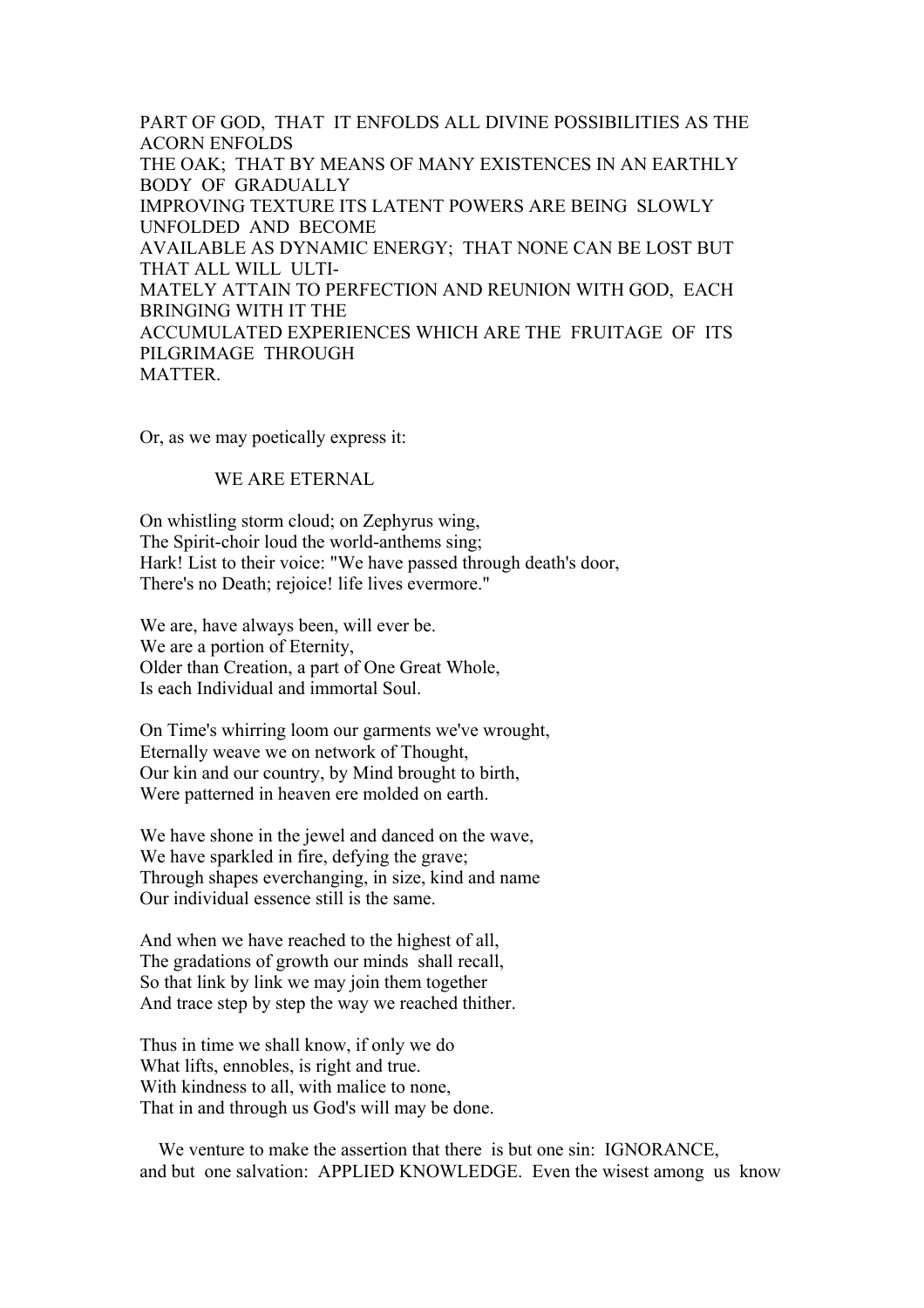but little of what may be learned, however, and no one has attained to perfection, or an attain in one single short life, but we note that everywhere in nature slow persistent unfoldment makes for higher and higher development of everything, and we call this process evolution.

 One of the chief characteristics of evolution lies in the fact that it manifests in alternating periods of activity and rest. The busy summer, when all things upon earth are exerting themselves to bring forth, is followed by the flood-tide. Thus, as all other things move in cycles, the life that expresses itself here upon earth for a few years is not to be thought of as ended when death has been reached, but as surely as the Sun rises in the morning after having set at night, will the life that was ended by the death of one body be taken up again in a new vehicle and in a different environment.

 This earth may, in fact, be likened to a school to which we return life after life to learn new lessons, as our children go to school day after day to increase their knowledge. The child sleeps through the night which intervenes between death and a new birth. There are also different classes in this world school which correspond to the various grades from kindergarten to college. In the lower classes we find Spirits who have gone to the school of life but a few times, they are savages now, but in time they will become wiser and better than we are, and we ourselves shall progress in future lives to spiritual heights of which we cannot even conceive at the present. If we apply ourselves to learn the lessons of life, we shall of course advance much faster in the school of life than if we dilly-dally and idle our time away. This, on the same principle which governs in one of our own institutions of learning.

 We are not here then by the caprice of God. He has not placed one in clover and another in a desert, nor has He given one a healthy body so that he may live at ease from pain and sickness, while He placed another in poor circumstances with never a rest from pain. But what we are, we are on account of our own diligence or negligence, and what we shall be in the future depends upon what we will to be and not upon divine caprice or upon inexorable fate. No matter what the circumstances, it lies with us to master them, or to be mastered as we will. Sir Edwin Arnold puts the teaching most beautifully in his "Light of Asia:"

The Books say well, my Brothers! each man's life The outcome of his former living is; The bygone wrongs bring forth sorrows and woes, The bygone right breeds bliss.

Each has such lordship as the loftiest ones, Nay, for with powers around, above, below, As with all flesh and whatsoever lives ACT maketh joy or woe.

Who toiled, a slave, may come anew a prince For gentle worthiness and merit won,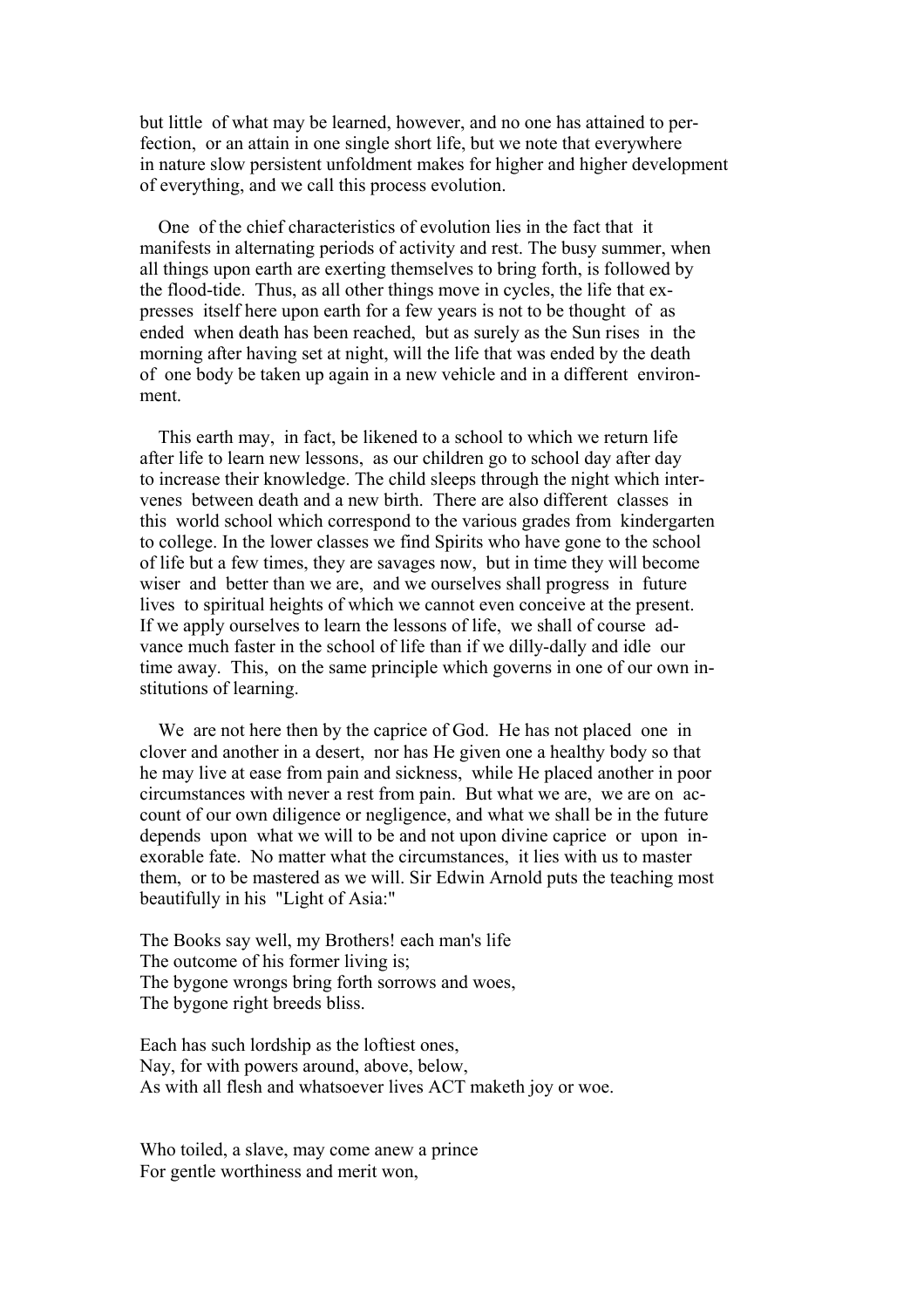Who ruled, a king, may wander earth in rags For things done or undone.

Or, as Ella Wheeler Wilcox says:

"One ship sails East and another sails West With the self same winds that blow. 'Tis the set of the sail, and not the gale, Which determines the way they go.

As the winds of the sea are the ways of fate As we voyage along through life. 'Tis the act of the soul, which determines the goal And not the calm or the strife."

 When we wish to engage someone to undertake a certain mission we choose some one whom we think particularly fitted to fulfill the requirements, and we must suppose that a Divine Being would use at least as much common sense and not choose anyone to do his errand who was not fitted therefor. So when we read in the Bible that Samson was foreordained to be the slayer of the Philistines and that Jeremiah was predestined to be a prophet, it is but logical to suppose that they must have been particularly suited to such occupations. John the Baptist, also, was born to be a herald of the coming Savior and to preach the Kingdom of God which is to take the place of the kingdom of men.

 Had these people had no previous training, how could they have developed such a fitness to fulfill their various missions, and if they had been fitted, how else could they have received their training if not in earlier lives?

The Jews believed in the Doctrine of Rebirth or they would not have asked John the Baptist if he were Elijah, as recorded in the first chapter of John. The Apostles of Christ also held the belief as we may see from the incident recorded in the Sixteenth chapter of Matthew where the Christ asked them the question: "Whom do men say that I, the Son of Man, am?" The Apostles replied: "Some say that thou art John the Baptist; some, Elias; and others Jeremias or one of the Prophets." Upon this occasion the Christ tacitly assented to the teaching of Rebirth because He did not correct the disciples as would have been His plain duty in His capacity as teacher, when the pupils entertained a mistaken idea.

 But to Nicodemus He said unequivocally: "Except a man be born again, he cannot see the kingdom of God," and in the eleventh chapter of Matthew, the fourteenth verse, He said, speaking of John the Baptist: "THIS IS ELI-JAH." In the seventeenth chapter of Matthew, the twelfth verse, He said: "Elijah is come already and they knew him not, but have done unto him whatsoever they listed." "Then the disciples understood that he spoke to them of John the Baptist."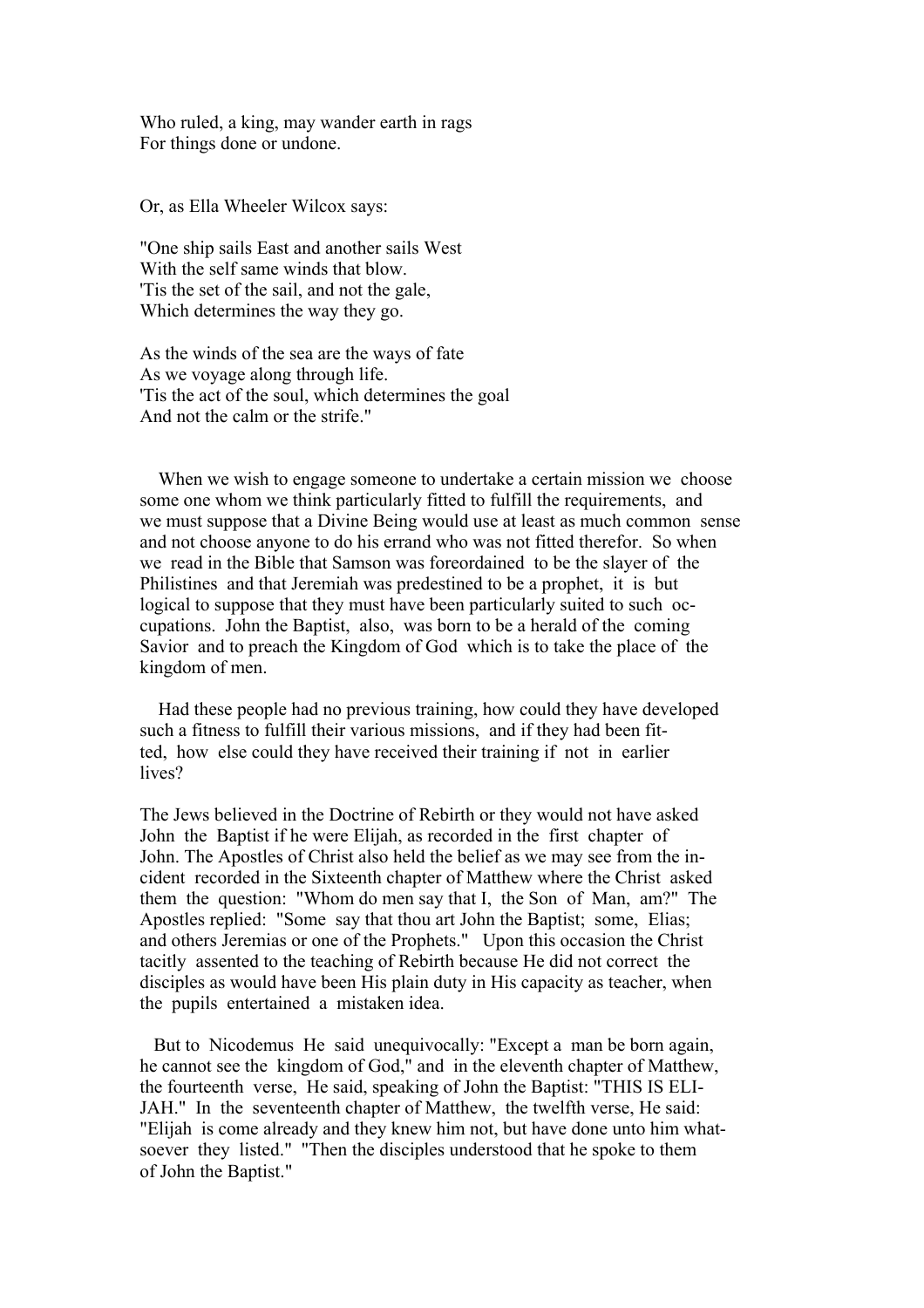Thus we maintain that the Doctrine of Rebirth offers the only solution to the problem of life which is in harmony with the laws of nature, which answers the ethical requirements of the case and permits us to love God without blinding our reason to the inequalities of life and the varying circumstances which give to a few the ease and comfort, the health and wealth, which are denied to the many.

 The theory of heredity advanced by materialists applies only to the FORM, for as a carpenter uses material from a certain pile of lumber to build a house in which he afterward lives, so does the Spirit take the substance wherewith to build its house from the parents. The carpenter cannot build a house of hard wood from spruce lumber, and the Spirit also must build a body which is like those from which the material was taken. But the theory of heredity does not apply upon the moral plane, for it is a known fact that in the rogues galleries of America and Europe there is no case where both father and son are represented. Thus the sons of criminals, though they have the tendencies to crime, keep out of the clutches of the law. Neither will heredity hold good upon the plane of the intellect, for many cases may be cited where a genius and an idiot spring from the same stock. The great Cuvier, whose brain was of about the same weight, as Daniel Webster's, and whose intellect was as great, had five children who all died of paresis; the brother of Alexander the Great was an idiot; and thus we hold that another solution must be found to account for the facts of life.

 The Law of Rebirth coupled with its companion law, the Law of Causation, does that. When we die after one life, we return to earth later, under circumstances determined by the manner in which we lived before. The gambler is drawn to pool parlors and race tracks to associate with others of like taste, the musician is attracted to the concert halls and music studios where there are congenial Spirits, and the returning Ego also carries with it likes and dislikes which cause it to seek parents among the class to which it belongs.

But then someone will point to cases where we find people of entirely opposite tastes living lives of torture, because grouped in the same family, and forced by circumstances to stay there contrary to their wills. But that does not vitiate the law in the slightest. In each life we contact certain obligations which cannot then be fulfilled. Perhaps we have run away from a duty such as the care of an invalid relative and have met death without coming to a realization of our mistake. That relative upon the other hand may have suffered severely from our neglect, and have stored up a bitterness against us before death terminates the suffering. Death and the subsequent removal to another environment does not pay our debts in this life, any more than the removal from the city where we now live to another place will pay the debts we have contracted prior to our removal. It is therefore quite possible that the two who have injured each other as described, may find themselves members of the same family. Then, whether they remember the past grudge or not, the old enmity will assert itself and cause them to hate anew until the consequent discomfort force them to tolerate each other, and perhaps later they may learn to love where they hated.

The question also arises in the mind of inquirers: If we have been here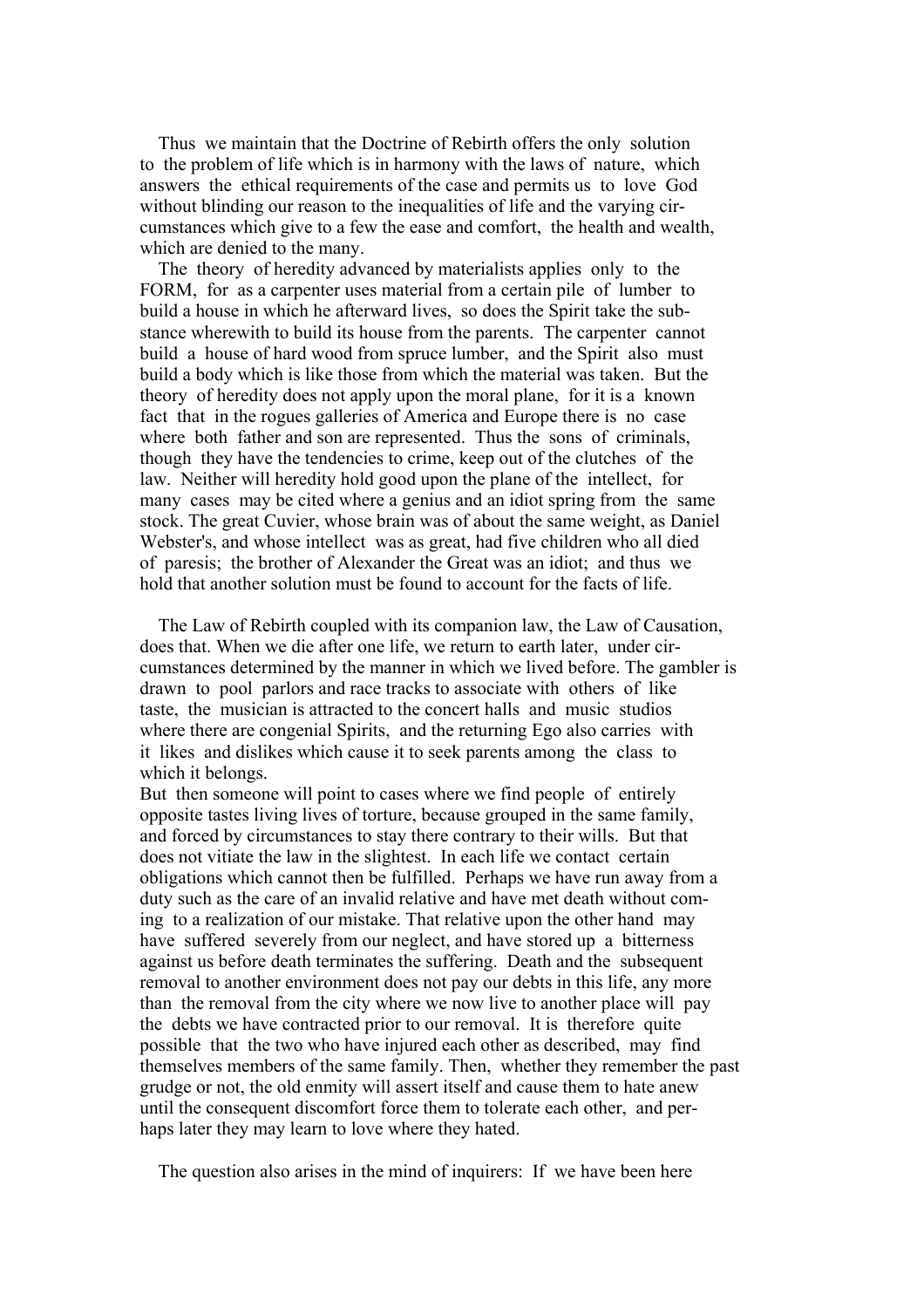before why do we not remember? And the answer is that while most people are not aware of how their previous existences were spent, there are others who have very distinct recollection of previous lives. A friend of the writer for instance, when living in France, one day started to read to her son about a certain city where they were then going upon a bicycle tour, and the boy exclaimed: "You do not need to tell me about that, Mother. I know that city. I lived there and was killed!" He then commenced to describe the city and also a certain bridge. Later he took his mother to that bridge and showed her the spot where he had met death centuries before. Another friend travelling in Ireland saw a scene which she recognized, and she also described to the party the scene around the bend of the road which she had never seen in this life, so it must have been a memory from a previous life. Numerous other instances could be given where such minor flashes of memory reveal to us glimpses from a past life. The verified case in which a little three year old girl in Santa Barbara described her life and death has been given in THE ROSICRUCIAN COSMO-CONCEPTION. It is perhaps the most

conclusive evidence as it hinges on the veracity of a child too young to have learned deception.

 This theory of life does not rest upon speculation, however. It is one of the first facts of life demonstrated to the pupil of a Mystery School. He is taught to watch a child in the act of dying, also, to watch it in the invisible world from day to day, until it comes to a new birth a year or two later. Then he knows with absolute certainty that we return to Earth to reap in a future life what we now sow.

 The reason for taking a child to watch in preference to an adult is that the child is reborn very quickly, for its short life on Earth has borne but few fruits and these are soon assimilated, while the adult who has lived a long life and had much experience remains in the invisible worlds for centuries, so that the pupil could not watch him from death to rebirth. The cause of infant mortality will be explained later; here we merely desire to emphasize the fact that it is within the range of possibilities of every one without exception to become able to know at first hand that which is here taught.

 The average interval between two Earth-lives is about a thousand years. It is determined by the movement of the Sun known to astronomers as PRE-CESSION OF THE EQUINOX, by which the Sun moves through one of the signs of the Zodiac in about 2,100 years. During that time the conditions upon Earth have changed so much that the Spirit will find entirely new experiences here, and therefore it returns.

 The Great Leaders of evolution always obtain the maximum benefit from each condition designed by them, and as the experiences in the same social conditions are very different in the case of a man from what they are for a woman, the human Spirit takes birth twice during the 2,100 years measured by the precession of the equinox, as already explained: it is born once as a man and another time as a woman. Such is the rule, but it is subject to whatever modifications may be necessary to facilitate reaping what the Spirit has sown, as required under the Law of Causation which works hand in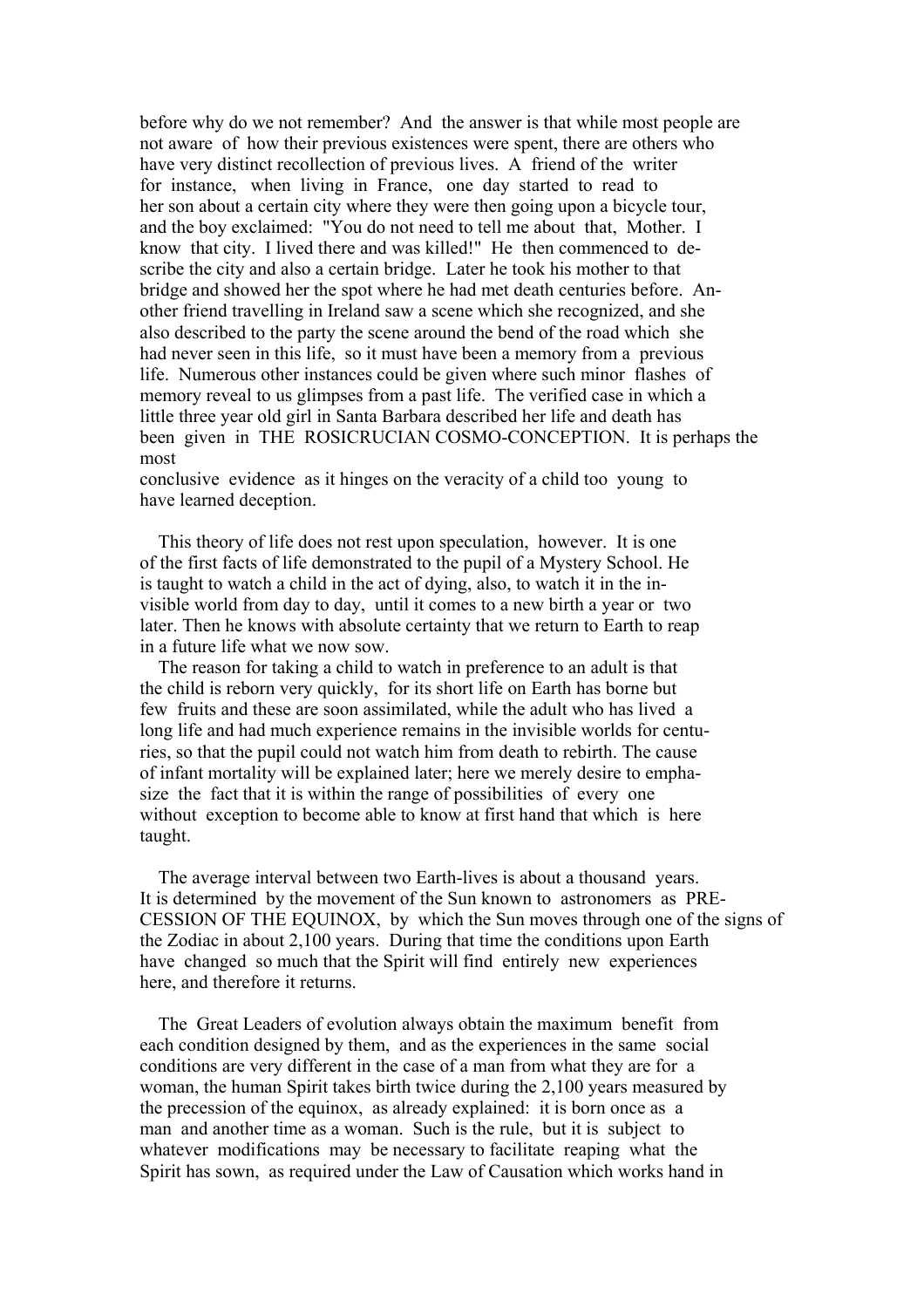hand with the Law of Rebirth. Thus, at times a Spirit may be brought to birth long ere the thousand years have expired, in order to fulfill a certain mission, or it may be detained in the invisible worlds after the time when it should have come to birth according to the strict requirements of a blind law. The laws of nature are not that, however. They are Great Intelligences who always subordinate minor considerations to higher ends, and under their beneficent guidance we are constantly progressing from life to life under conditions exactly suited to each individual, until in time we shall attain to a higher evolution and become Supermen.

 Oliver Wendell Holmes has so beautifully voiced that aspiration and its consummation in the lines:

"Build thee more stately mansions, O my soul, As the swift seasons roll! Leave thy low-vaulted past; Let each new temple, nobler than the last, Shut thee from heaven with a dome more vast, Till thou at length art free, Leaving thine outgrown shell by life's unresting sea!"

## THE VISIBLE AND THE INVISIBLE WORLDS

### THE CHEMICAL REGION

 If one who is capable of consciously using his spiritual body with the same facility that we now use our physical vehicles should glide away from the Earth into interplanetary space, the Earth and the various other planets of our solar system would appear to him or her to be composed of three kinds of matter, roughly speaking. The densest matter, which is our visible Earth, would appear to him as being the center of the ball as the yolk is in the center of an egg. Around that nucleus he or she would observe a finer grade of matter similarly disposed in relation to the central mass, as the white of the egg is disposed outside the yolk. Upon a little closer investigation he would also discover that this second kind of substance permeates the solid Earth to the very center, even as the blood percolates through the more solid parts of our flesh. Outside both of these mingling layers of matter he would observe a still finer, third layer corresponding to the shell of the egg, except that this third layer is the finest, most subtle of the three grades of matter, and that it interpenetrates both of the two inner layers.

 As already said, the central mass, spiritually seen, is our visible world, composed of solids, liquids, and gases. They constitute the Earth, its atmosphere, and also the ether, of which physical science speaks hypothetically as permeating the atomic substance of all chemical elements. The second layer of matter is called the Desire World and the outermost layer is called the World of Thought.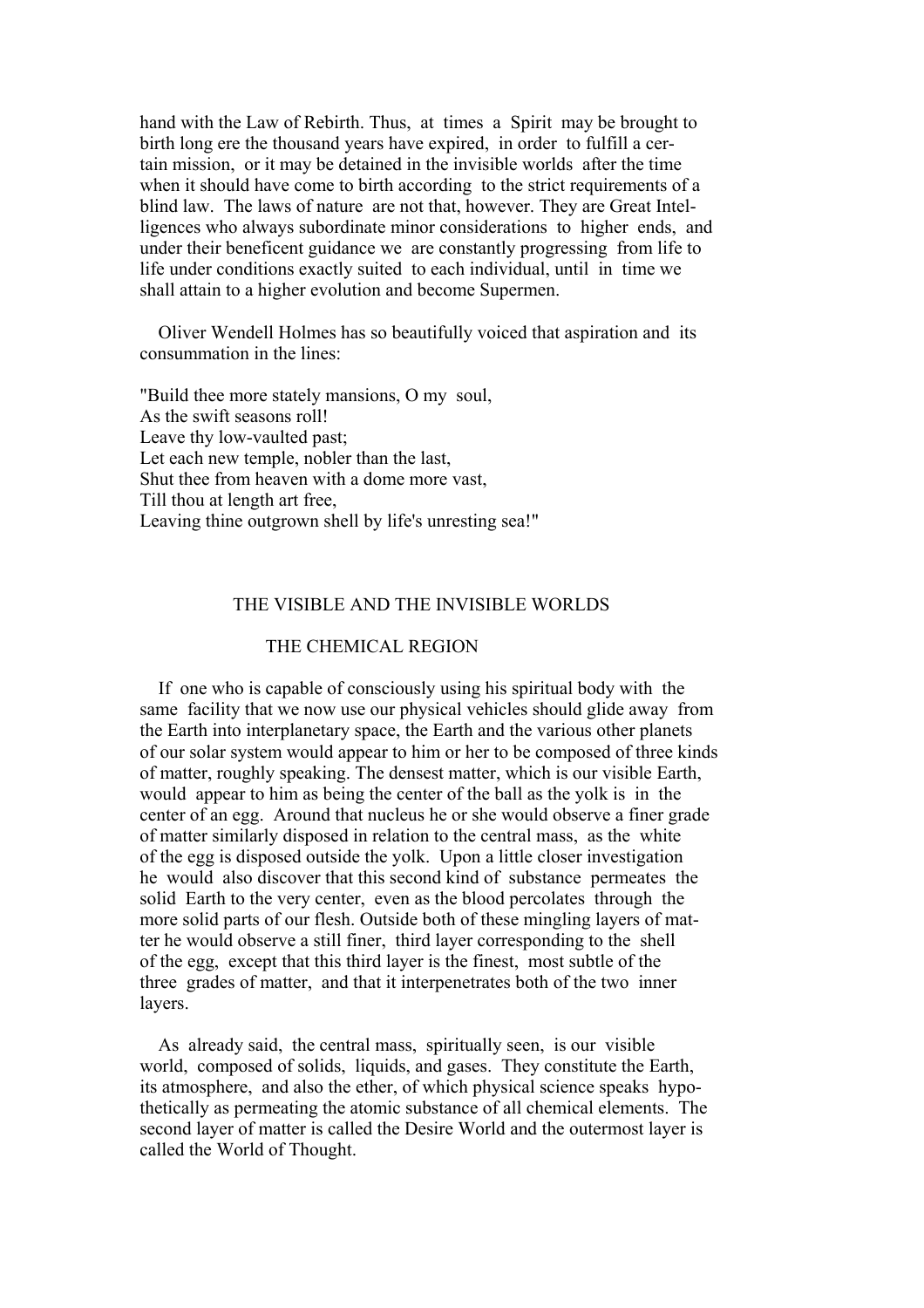A little reflection upon the subject will make clear that just such a constitution is necessary to account for facts of life as we see them. All forms in the world about us are built from chemical substances: solids, liquids, and gases, but insofar that they do move, these forms obey a separate and distinct impulse, and when this impelling energy leaves, the form becomes inert. The steam engine rotates under the impetus of an invisible gas called steam. Before steam filled its cylinder, the engine stood still, and when the impelling force is shut off its motion again ceases. The dynamo rotates under the still more subtle influence of an electric current which may also cause the click of a telegraph instrument or the ring of an electric bell, but the dynamo ceases its swift whirl and the persistent ring of the electric bell becomes mute when the invisible electricity is switched off. The forms of the bird, the animal, and the human being also cease their motion when the inner force which we call LIFE has winged its invisible way.

 All forms are impelled into motion by desire: the bird and the animal roam land and air in their desire to secure food and shelter, or for the purpose of breeding. Man is also moved by these desires, but has in addition other and higher incentives to spur him to effort; among them is desire for rapidity of motion which led him to construct the steam engine and other devices that move in obedience to HIS desire.

 If there were no iron in the mountains man could not build machines. If there were no clay in the soil, the bony structure of the skeleton would be an impossibility, and if there were no Physical World at all, with its solids, liquids, and gases, this dense body of ours could never have come into existence. Reasoning along similar lines it must be at once apparent that if there were no Desire World composed of desire-stuff, we should have no way of forming feelings, emotions, and desires. A planet composed of the materials we perceive with our PHYSICAL eyes and of no other substances, might be the home of plants which grow unconsciously, but have no desires to cause them to move. The human and animal kingdoms, however, would be impossibilities.

 Furthermore, there is in the world a vast number of things, from the simplest and most crude instruments, to the most intricate and cunning devices which have been constructed by the hand of man. These reveal the fact of man's thought and ingenuity. Thought must have a source as well as FORM and FEELING. We saw that it was necessary to have the requisite material in order to build a steam engine or a body and we reasoned from the fact that in order to obtain material to express desire there must also be a world composed of desire stuff. Carrying our argument to its logical conclusion, we also hold that unless a World of Thought provides a reservoir of mind stuff upon which we may draw, it would be impossible for us to think and invent the things which we see in even the lowest civilization.

 Thus it will be clear that the division of a planet into worlds is not based on fanciful metaphysical speculation, but is logically necessary in the economy of nature. Therefore it must be taken into consideration by any one who would study and aim to understand the inner nature of things. When we see the street cars moving along our streets, it does not explain to say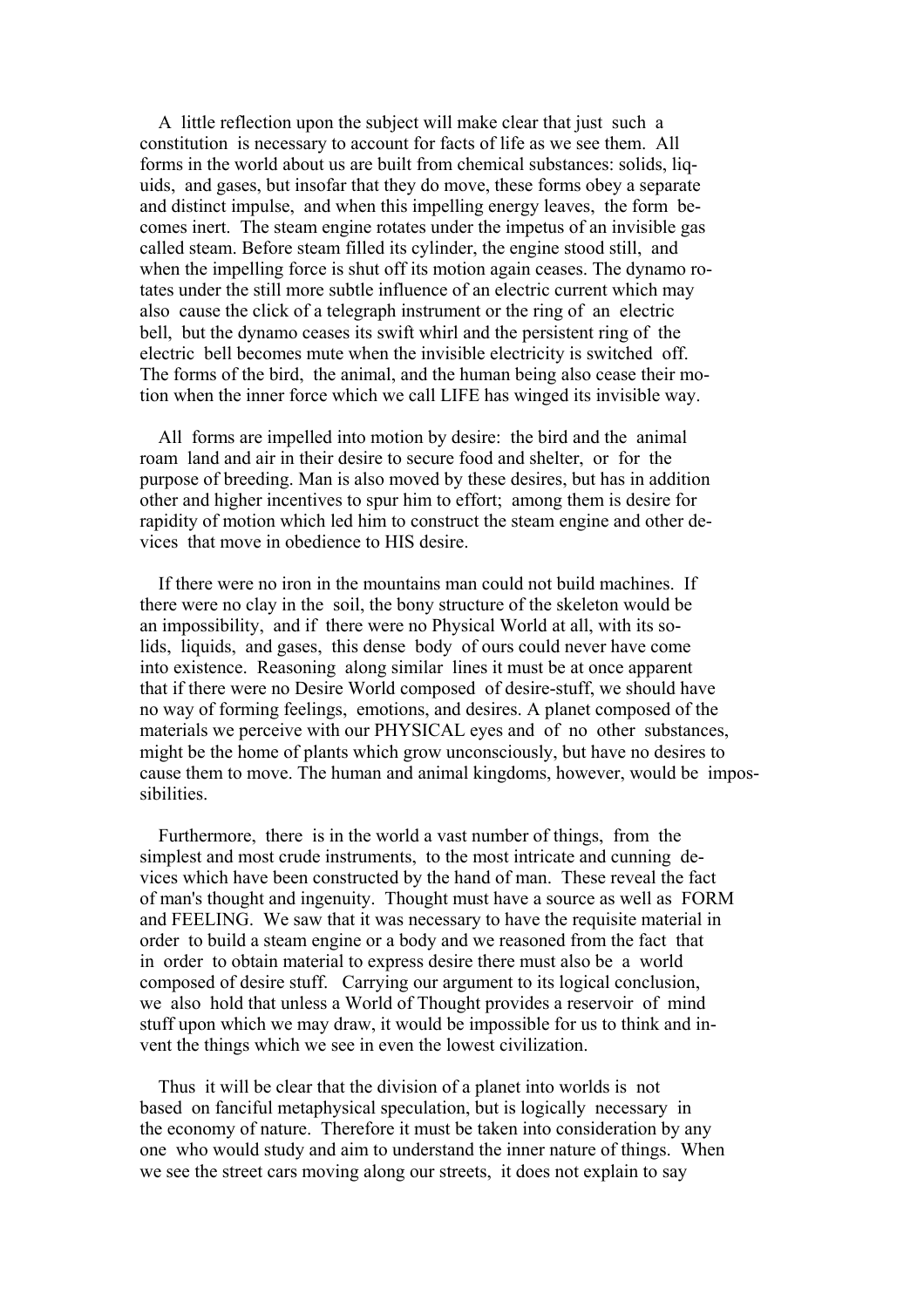that the motor is driven by electricity of so many amperes at so many volts. These names only add to our confusion until we have thoroughly studied the science of electricity; and then we shall find that the mystery deepens, for while the street car belongs to the world of INERT FORM perceptible to our vision, the electric current which moves it is indigenous to the realm of FORCE, the invisible Desire World, and the thought which created and guides it, comes from the still more subtle World of Thought which is the home world of the human Spirit, the Ego.

 It may be objected that this line of argument makes a simple matter exceedingly intricate, but a little reflection will soon show the fallacy of such a contention. Viewed superficially any of the sciences seem extremely simple; anatomically we may divide the body into flesh and bone, chemically we may make the simple divisions between solid, liquid, and gas, but thoroughly to master the science of anatomy it is necessary to spend years in close application and learn to know all the little nerves, the ligaments which bind articulations between various parts of the bony structure, to study the several kinds of tissue and their disposition in our system where they form the bones, muscles, glands, etc., which in the aggregate we know as the human body. To understand properly the science of chemistry we must study the valence of the atom which determines the power of combination of the various elements, together with other niceties, such as atomic weight, density, etc. New wonders are constantly opening up to the most experienced chemist, who understands best the immensity of his or her chosen science.

 The youngest lawyer, fresh from law school, knows more about the most intricate cases, in his or her own estimation, than the judges upon the Supreme Court bench who spend long hours, weeks and months, seriously deliberating over their decisions. But those who, without having studied, think they understand and are fitted to discourse upon the greatest of all sciences, the science of Life and Being, make a greater mistake. After years of patient study, of holy life spent in close application, a man is oftentimes perplexed at the immensity of the subject he studies. He finds it to be so vast in both the direction of the great and small that it baffles description, that language fails, and that the tongue must remain mute. Therefore we hold (and we speak from knowledge gained through years of close study and investigation) that the finer distinctions which we have made, and shall make, are not at all arbitrary, but absolutely necessary as are divisions and distinctions made in anatomy or chemistry.

 No form in the physical world has feeling in the true sense of that word. It is the indwelling life which feels, as we may readily SEE from the fact that a body which responds to the lightest touch while instinct with life, exhibits no sensation whatever even when cut to pieces after the life has fled. Demonstrations have been made by scientists, particularly by Professor Bose of Calcutta, to show that there is feeling in dead animal tissue and even in tin and other metal, but we maintain that the diagrams which seem to support his contentions in reality demonstrate only a response to impacts similar to the rebound of a rubber ball, and that must not be confused with such feelings as LOVE, HATE, SYMPATHY and AVERSION. Goethe also,

in his novel. "Elective Affinities," (Wahlverwandtschaft), brings out some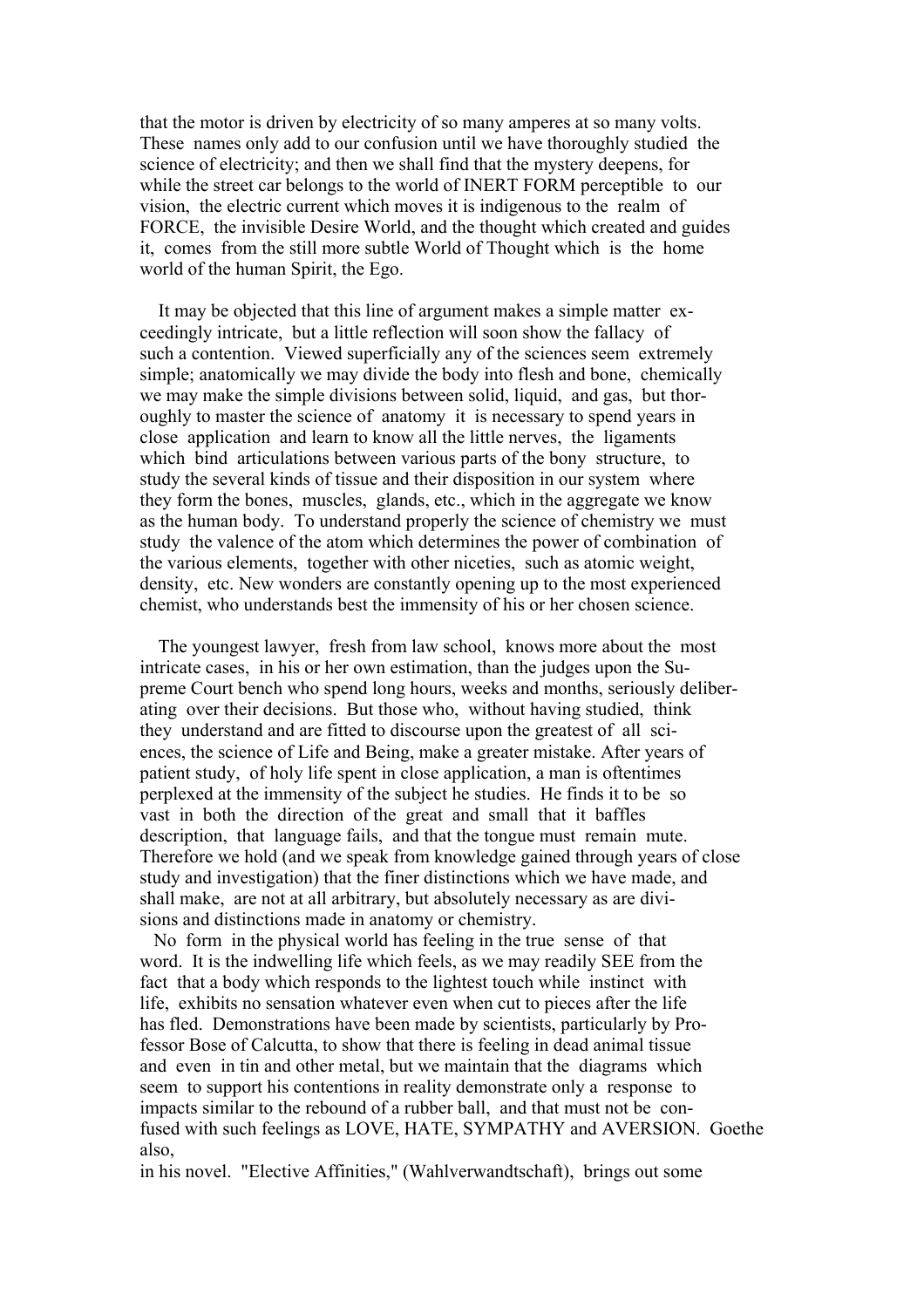beautiful illustrations wherein he makes it seem as if atoms loved and hated, from the fact that some elements combine readily while other substances refuse to amalgamate, a phenomenon produced by the different rates of speed at which various elements vibrate and an unequal inclination of their axes. Only where there is sentient life can there be feelings of pleasure and pain, sorrow or joy.

#### THE ETHERIC REGION

 In addition to the solids, liquids, and gases which compose the CHEMICAL REGION of the Physical World there is also a finer grade of matter called ether, which permeates the atomic structure of the earth and its atmosphere substantially as science teaches. Scientists have never seen, nor have they weighed, measured, or analyzed this substance, but the infer that it must exist in order to account for transmission of light and various other phenomena. If it were possible for us to live in a room from which the air had been exhausted, we might speak at the top of our voices, we might ring the largest bell, or we might even discharge a cannon close to our ear and we should hear no sound, for air is the medium which transmits sound vibrations to the tympanum of our ear, and that would be lacking. But if an electric light were lighted, we should at once perceive its rays; it would illumine the room despite the lack of air. Hence there must be a substance capable of being set into vibration, between the electric light and our eyes. That medium scientists call ether, but it so subtle that no instrument has been devised whereby it may be measured or analyzed, and therefore the scientists are without much information concerning it, though forced to postulate its existence.

 We do not seek to belittle the achievements of modern scientists. We have the greatest admiration for them and we entertain high expectations of what ambitions they may yet realize, but we perceive a limitation in the fact that all discoveries of the past have been made by the invention of wonderful instruments applied in a most ingenious manner to solve seemingly insoluble and baffling problems. The strength of science lies vested in its instruments, for the scientist may say to anyone: "Go, procure a number of glasses ground in a certain manner, insert them in a tube, direct that tube toward a certain point in the sky where now nothing appears to your naked eye. You will then see a beautiful star called Uranus." If his directions are followed, anyone is QUICKLY AND WITHOUT PREPARATION able to demonstrate

for himself the truth of the scientist's assertion. But while the instruments of science are its tower of strength, they also mark the end of its field of investigation, for it is impossible to contact the spirit world with PHYSICAL instruments; so the research of occultists begins where the physical scientist finds his limit and is carried on by SPIRITUAL means.

 These investigations are as thorough and as reliable as researches by material scientists, but not as easily demonstrable to the general public. Spiritual powers lie dormant within every human being, and when awakened, they compensate for both telescope and microscope, they enable their pos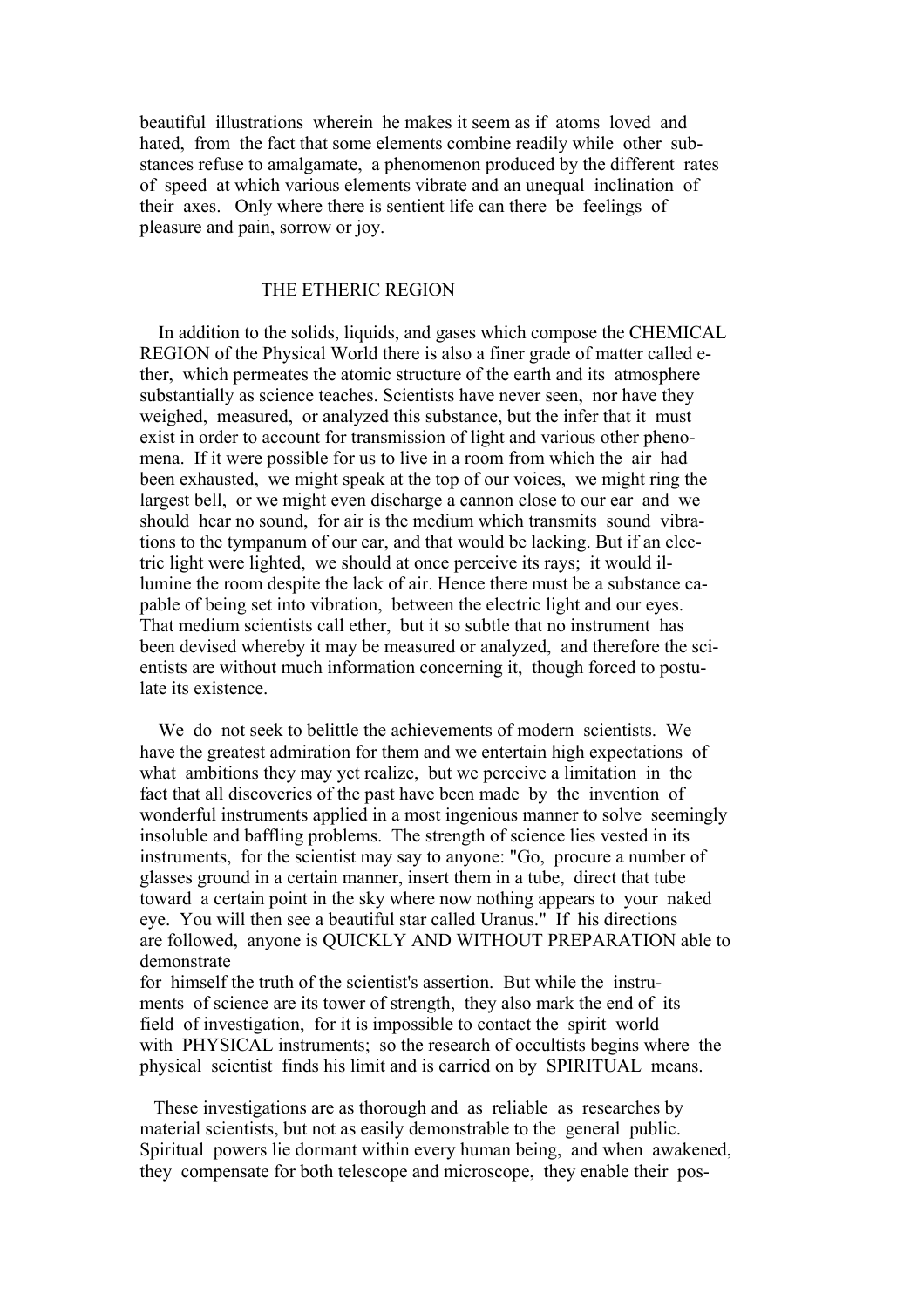sessor to investigate, instanter, things beyond the veil of matter, but they are only developed by a patient application and continuance in well doing extended over years, and few are they who have faith to start upon the path to attainment to perseverance to go through with the ordeal. Therefore the occultist's assertions are not generally credited.

We can readily see that long probation must precede attainment, for a person equipped with spiritual sight is able to penetrate walls of houses as easily as we walk through the atmosphere, able to read at will the innermost thoughts of those about him, and if not actuated by the most pure and unselfish motives, would become a scourge to humanity. Therefore that power is safeguarded as we would withhold the dynamite bomb from an anarchist and from the well-intentioned but ignorant person, or, as we withhold match and powder barrel from a child.

 In the hands of an experienced engineer the dynamite bomb may be used to open a highway of commerce, and an intelligent farmer may use gunpowder to good account in clearing his field of tree-stumps, but in the hands of an ill-intentioned criminal or ignorant child an explosive may wreck much property and end many lives. The force is the same, but used differently, according to the ability or intention of the user, it may produce results of a diametrically opposite nature. So it is also with spiritual powers, there is a time-lock upon them, as upon a bank safe, which keeps out until they have earned the privilege and the time is ripe for its exercise.

 As already said, the ether is physical matter and responsive to the same laws which govern other physical substances upon this plane of existence. Therefore it requires but a slight extension of PHYSICAL sight to see ether (which is disposed in four grades of density); the blue haze seen in mountain canyons is in fact ether of the kind known to occult investigators as CHEMICAL ETHER. Many people who see this ether unaware that they are possessed of a faculty not enjoyed by all. Others, who have developed spiritual sight are not endowed with etheric vision, a fact which seems an anomaly until the subject of clairvoyance is thoroughly understood.

 The reason is, that as ether is physical matter, etheric sight depends upon the sensitiveness of the optic nerve, while spiritual sight is acquired by developing latent vibratory powers in two little organs situated in the brain: the pituitary body and the pineal gland. Even near-sighted people may have etheric vision. Though unable to read the print in a book, they may be able to "see through a wall," owing to the fact that their optic nerve responds more rapidly to fine than to coarse vibrations.

 When anyone views an object with etheric sight he sees THROUGH that object in a manner similar to the way an X-ray penetrates opaque substances. If he looks at a sewing machine, he will perceive first, an outer casing; then, the works within, and behind both, the casing farthest away from him.

 If he has developed the grade of spiritual vision which opens the Desire World to him and he looks at the same object, he will see it both inside and out. If he looks closely, he will perceive every little atom spinning upon its axis and no part or particle will be excluded from his perception.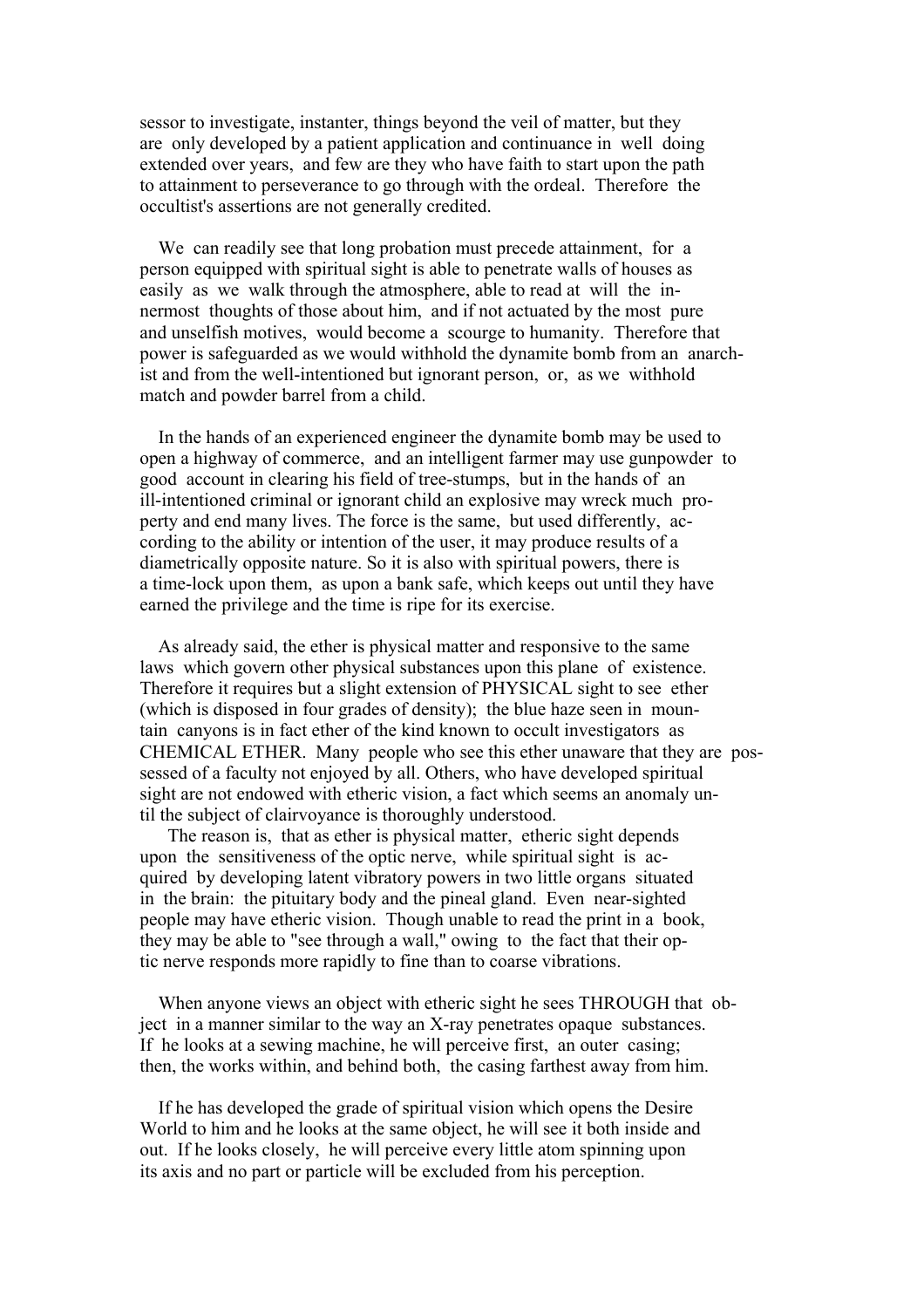But if his spiritual sight has been developed in such a measure that he is capable of viewing the sewing machine with the vision peculiar to the World of Thought, he will behold a cavity where he had previously seen the form.

 Things seen with etheric vision are very much alike in color. They are nearly reddish-blue, purple or violet, according to the density of the ether, but when we view any object with the spiritual sight pertaining to the Desire World, it scintillates and coruscates in a thousand ever changing colors so indescribably beautiful that they can only be compared to living fire. The writer therefore calls this grade of vision COLOR SIGHT, but when the spiritual vision of the World of Thought is the medium of perception, the seer finds that in addition to still more beautiful colors, there issues from the cavity described a constant flow of a certain harmonious TONE. Thus this world wherein we now consciously live and which we perceive the world of FORM, the Desire World is particularly the world of COLOR, and the World of Thought is the realm of TONE.

 Because of the relative proximity or distance of these worlds, a statue, a FORM withstands the ravages of time for millenniums, but the COLORS upon a painting fade in far shorter time, for they come from the Desire World; and MUSIC, which is native to the world farthest removed from us, the World of Thought, is like a will-o-the-wisp which none may catch or hold; it is gone again as soon as it has made its appearance. But there is in color and music a compensation for this increasing evanescence.

 The statue is cold and dead as the mineral of which it is composed and has attractions for but few though its FORM is a tangible reality. The forms upon a painting are illusory, yet they express LIFE, on account of the COLOR which has come from a region where nothing is inert and lifeless. Therefore the painting is enjoyed by many.

 Music is intangible and ephemeral, but it comes from the home world of the Spirit and though so fleeting it is recognized by the Spirit as a SOUL-SPEECH fresh from the celestial realms, an echo from the home whence we are now exiled. Therefore it touches a chord in our being, regardless of whether we realize the true cause or not.

 Thus we see that there are various grades of spiritual sight, each suited to the superphysical realm which it opens to our perception: etheric vision, color vision, and tonal vision.

 The occult investigator finds that ether is of four kinds, or grades of density: the CHEMICAL ETHER, the LIFE ETHER, the LIGHT ETHER, and the RE-

# FLECTING ETHER.

 The CHEMICAL ETHER is the avenue of expression for forces promoting assimilation, growth, and the maintenance of form.

 The LIFE ETHER is the vantage ground of forces active in propagation, or the building of new forms.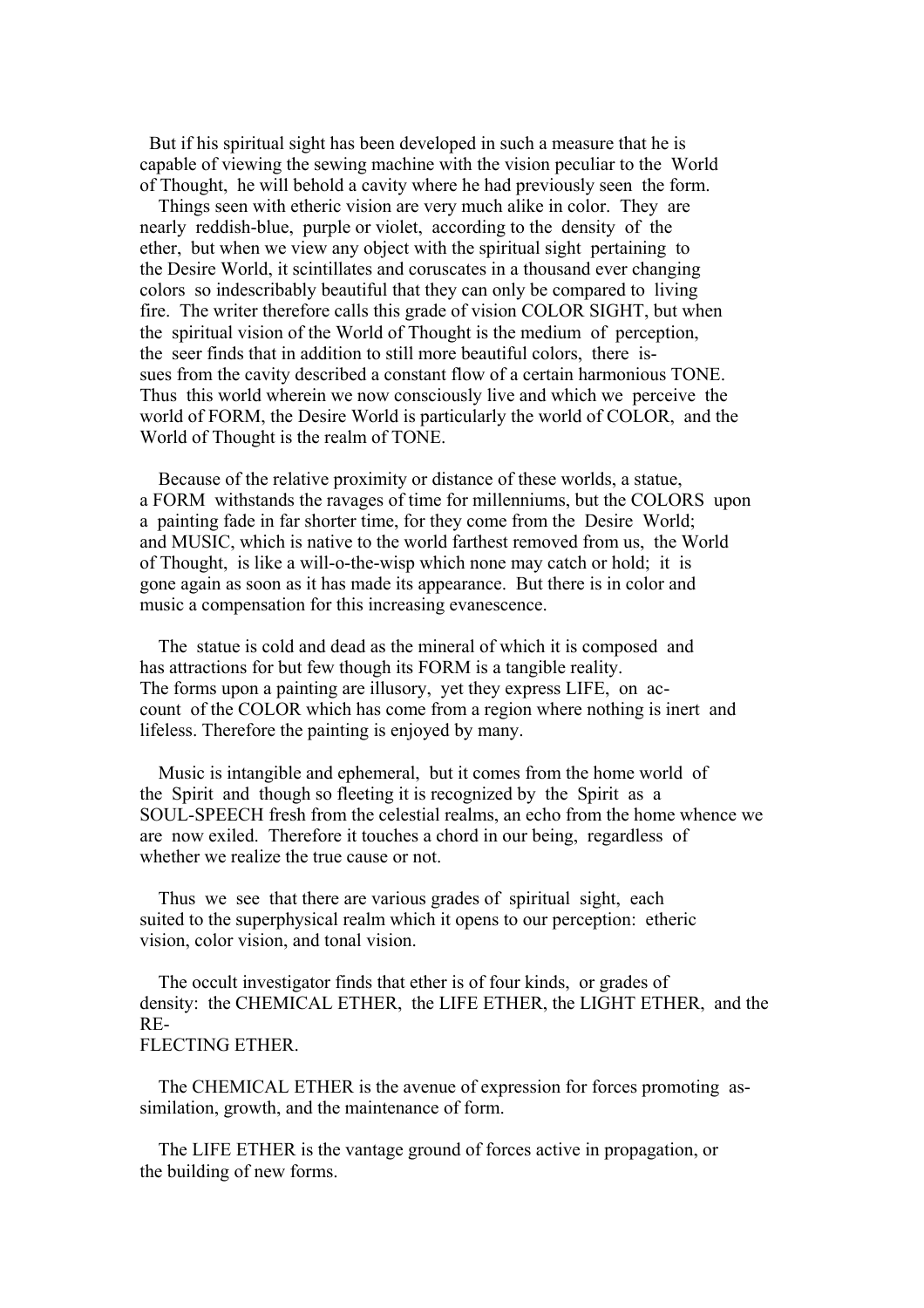The LIGHT ETHER transmits the motive power of the Sun along the various nerves of living bodies and makes motion possible.

 The REFLECTING ETHER receives an impression of all that is, lives and moves. It also records each change, in a similar manner as the film upon a moving picture machine. In this record mediums and psychometrists may read the past, upon the same principle as, under proper conditions, moving pictures are reproduced time and again.

 We have been speaking of ether as an avenue of FORCES, a word which conveys no meaning to the average mind, because force is invisible. But to an occult investigator the forces are not merely names such as steam,electricity, etc. He finds them to be intelligent beings of varying grades, both sub- and superhuman. What we call "laws of nature," are great Intelligences which guide more elemental beings in accordance with certain rules designed to further their evolution.

 In the Middle Ages, when many people were still endowed with a remnant of NEGATIVE clairvoyance, they spoke of gnomes, elves, and fairies, which roamed about the mountains and forests. These were the EARTH spirits. They also told of the undines or WATER sprites, which inhabited rivers and streams, and of sylphs which were said to dwell in the mists above moat and moor as air spirits. But not much was said of the salamanders, as they are fire spirits, and therefore not so easily detected, or so readily accessible to the majority of people.

 The old folk stories are now regarded as superstitions, but as a matter of fact, one endowed with etheric vision may yet perceive the little gnomes building green chlorophyll into the leaves of plants and giving to flowers the multiplicity of delicate tints which delight our eyes.

 Scientists have attempted time and again to offer an adequate explanation of the phenomenon of wind and storm but have failed signally, nor can they succeed while they seek a mechanical solution to what is really a manifestation of life. Could they see the hosts of sylphs winging their way hither and thither, they would KNOW who and what is responsible for the fickleness of the wind; could they watch a storm at sea from the etheric viewpoint, they would perceive that the saying "the war of the elements" is not an empty phrase, for the heaving sea is truly then a battlefield of sylphs and undines and the howling tempest is the war cry of spirits in the air.

 Also the salamanders are found everywhere and no fire is lighted without their help. However, they are active mostly underground, being responsible for explosions and volcanic eruptions.

 The classes of beings which we have mentioned are still sub-human, but will all at some time reach a stage in evolution corresponding to the human, though under different circumstances from those under which we evolve. But at present the wonderful Intelligences we speak of as the laws of nature, marshal the armies of less evolved entities mentioned.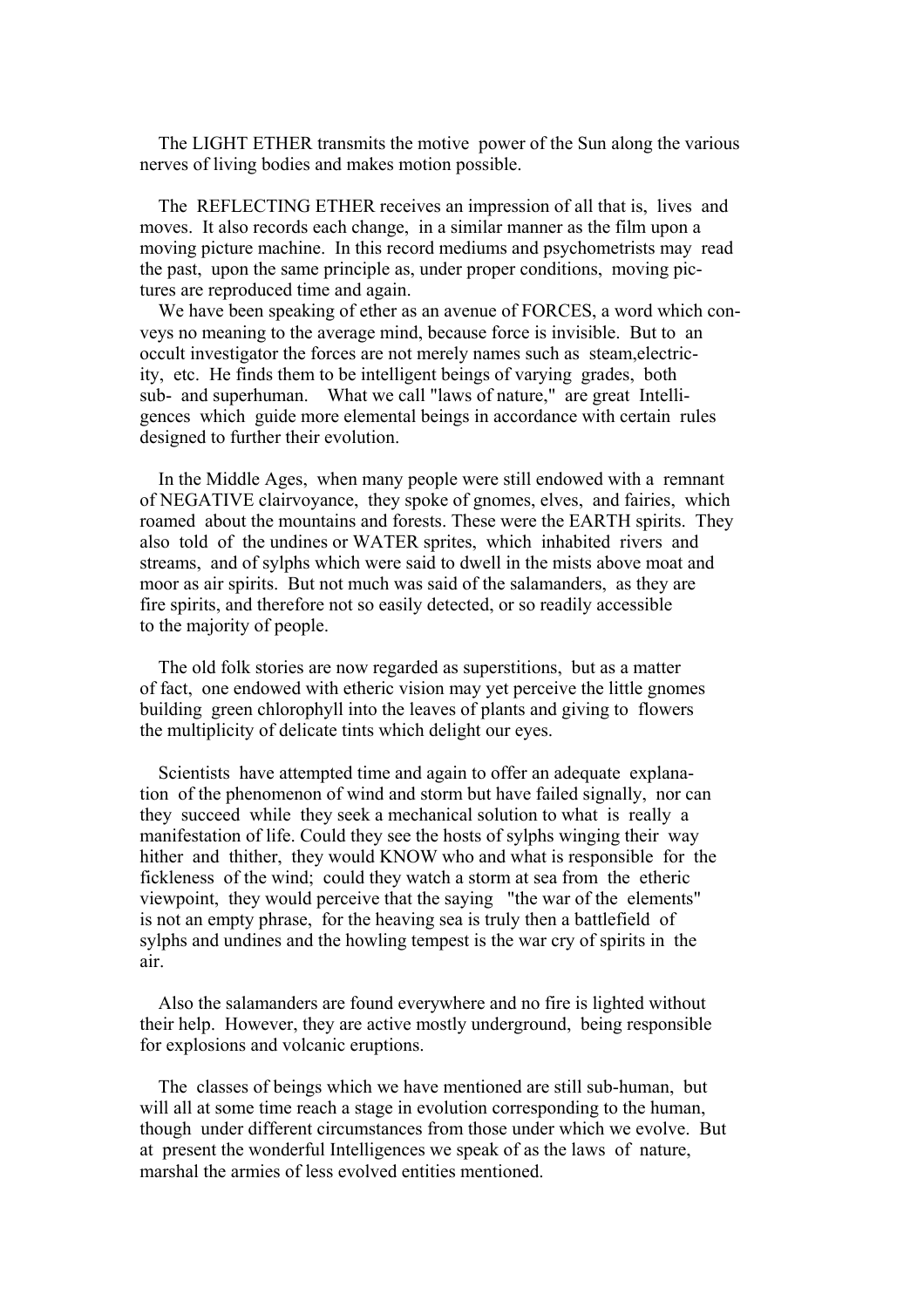To arrive at a better understanding of what these various beings are and their relation to us, we may take an illustration: Let us suppose that a mechanic is making an engine, and meanwhile a dog is watching him. It SEES the man at his labor, and how he uses various tools to shape his materials, also how, from the crude iron, steel, brass, and other metals the engine slowly take shape. The dog is a being from a lower evolution and does not comprehend the purpose of the mechanic but it sees both the workman, his labor, and the result thereof which manifests as an engine.

 Let us now suppose that the dog were able to see the materials which slowly change their shape, assemble, and become an engine, but that it is unable to perceive the workman and to see the work he does. The dog would then be in the same relation to the mechanic as we are to the great Intelligences we call laws of nature, and their assistants, the nature spirits, for we behold the manifestations of their work as FORCE moving matter in various ways but always under immutable conditions.

 In the ether we may also observe the Angels, whose densest body is made of that material, as our dense body is formed of gases, liquids, and solids. These Beings are one step beyond the human stage, as we are a degree in advance of the animal evolution. We have never been animals like our present fauna, however, but at a previous stage in the development of our planet we had an animal-like constitution. Then the Angels were human, though they have never possessed a dense body such as ours, nor ever functioned in any material denser than ether. At some time, in a future condition, the Earth will again become ethereal. Then man will be like the Angels. Therefore the Bible tells us that man was made A LITTLE LOWER than the Angels. (Hebrews  $2:7$ ).

 As ether is the avenue of vital, creative forces, and as Angels are such expert builders of ether, we may readily understand that they are eminently fitted to be warders of the propagative forces in plant, animal, and man. All through the Bible we find them thus engaged: Two ANGELS came to Abraham and announced the birth of Isaac, they promised a child to the man who had obeyed God. Later these same Angeles destroyed Sodom for abuse of the creative force. ANGELS foretold to the parents of Samuel and Samson the birth of these giants of brain and brawn. To Elizabeth came the ANGEL (not Arch-angel) Gabriel and announced the birth of John; later he appeared also to Mary with the message that she was chosen to bear Jesus.

## THE DESIRE WORLD

 When spiritual sight is developed so that it becomes possible to behold the Desire World, many wonders confront the newcomer, for conditions there are so widely different from what they are here that a description must sound quite as incredible as a fairy tale to anyone who has not himself seen them.

 Many cannot believe that such a world exists, and that other people can see that which is invisible to them, yet some people are blind to the beau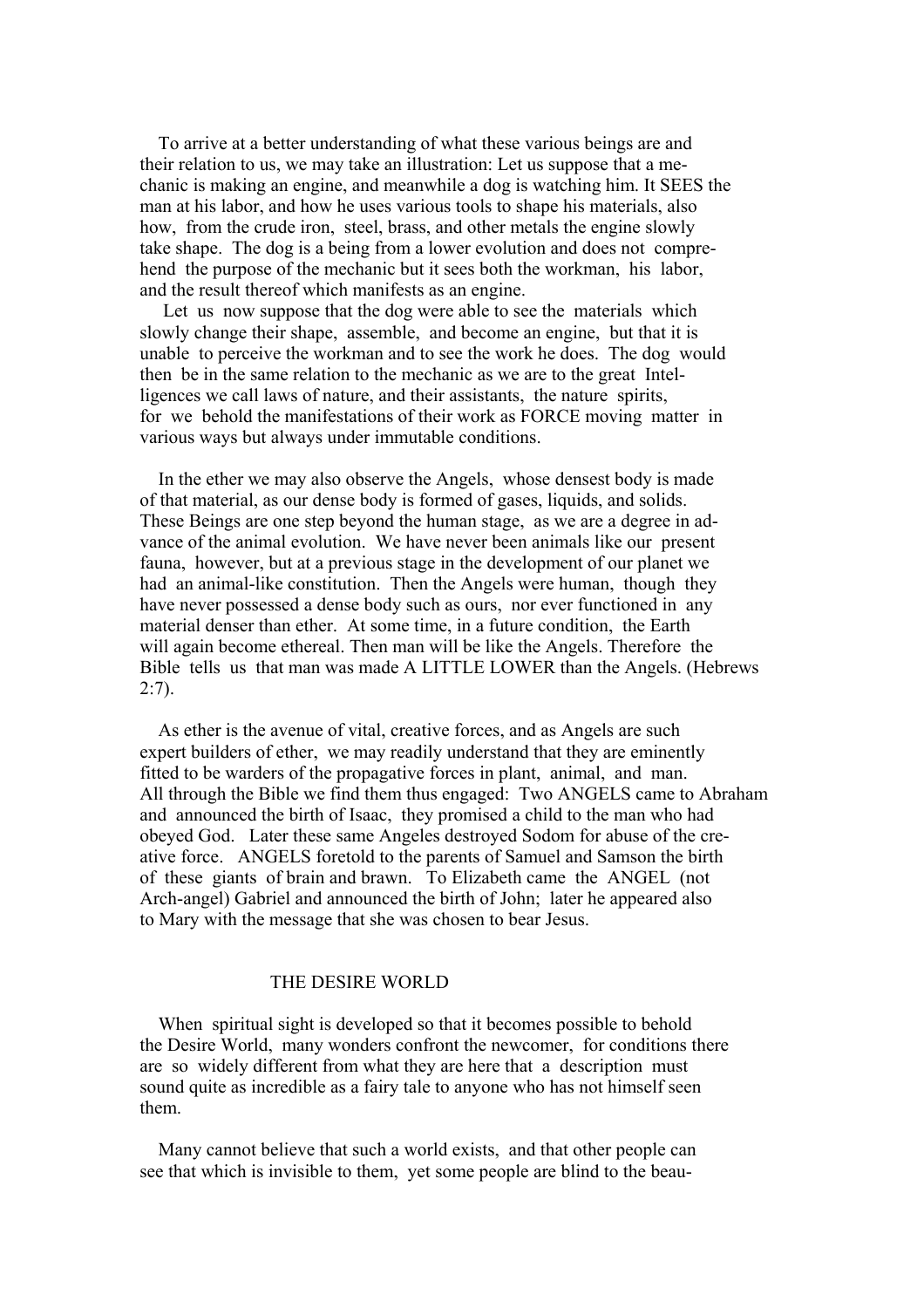ties of this world which we see. A man who was born blind, may say to us: "I know that this world exists. I can hear, I can smell, I can taste, and above all I can feel, but when you speak of light and of color, they are non-existent to me. You say that you SEE these things. I cannot believe it for I cannot SEE myself. You say that light and color are all about me, but none of the senses at my command reveal them to me and I do not believe that the sense you call sight exists. I think you suffer from hallucinations." We might sympathize very sincerely with the poor man who is thus afflicted. but his skepticisms, reasonings, objections, and sneers notwithstanding, we would be obliged to maintain that we perceive light and color.

 The man or woman whose spiritual sight has been awakened is in a similar position with respect to those who do not perceive the Desire World of which he speaks. If the blind man acquires the faculty of sight by an operation, his eyes are opened and he will be compelled to assert the existence of light and color which he formerly denied, and when spiritual sight is acquired by anyone, he also perceives for himself the facts related by others. Neither is it an argument against the existence of spiritual realms that seers are at variance in their descriptions of conditions in the invisible world. We need but to look into books on travel and compare stories brought home by explorers of China, India, or Africa; we shall find them differing widely and often contradictory, because each traveler saw things from his own standpoint, under other conditions than those met by his brother authors. We maintain that the man who has read most widely these varying tales concerning a certain country AND WRESTLED WITH THE CONTRADICTIONS OF NARRA-

TORS, will have a more comprehensive idea of the country or people of whom he has read, than the man who has read only one story assented to by all the authors. Similarly, the varying stories of visitors to the Desire World are of value, because giving a fuller view, and more rounded, than if all had seen things from the same angle.

 In this world matter and force are widely different. The chief characteristic of matter here is INERTIA: the tendency to remain at rest until acted upon by a force which sets it in motion. In the Desire World, on the contrary, force and matter are almost indistinguishable one from the other. We might almost describe desire-stuff as force-matter, for it is in incessant motion, responsive to the slightest FEELING of a vast multitude of beings which populate this wonderful world in nature. We often speak of the "teeming millions" of China and India, even of our vast cities, London, New York, Paris, or Chicago; we consider them overcrowded in the extreme, yet even the densest population of any spot on Earth is sparsely inhabited compared with the crowded conditions of the Desire World. No inconvenience is felt by any of the denizens of that realm, however, for, while in this world two things cannot occupy the same space at the same time, it is different there. A number of people and things may exist IN THE SAME PLACE AT THE SAME TIME and be engaged in most diverse activities, regardless of what others are doing, such is the wonderful elasticity of desire-stuff. As an illustration we may mention a case where the writer, while attending a religious service, plainly perceived at the altar certain beings interested in furthering that service and working to achieve that end. At the same time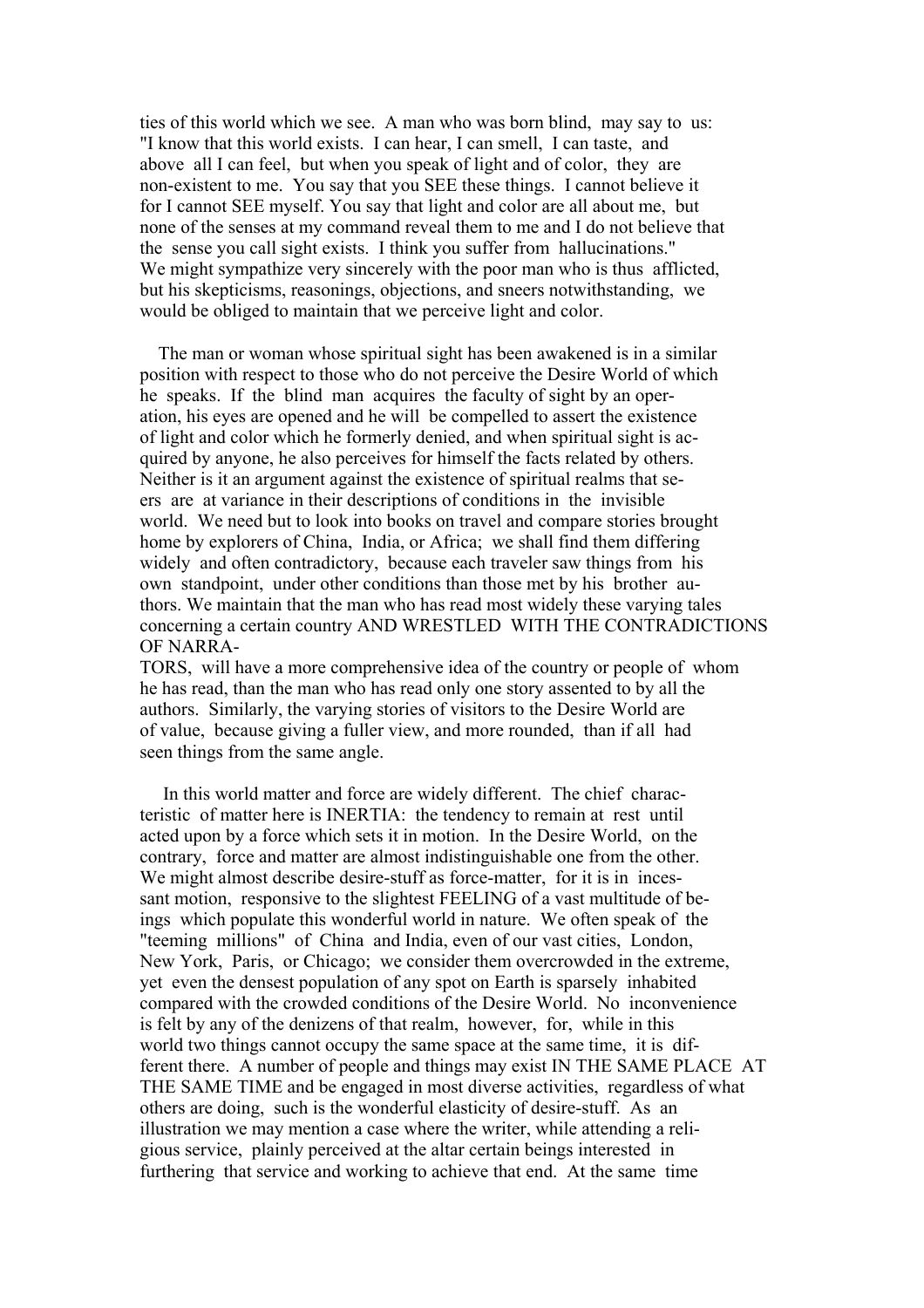there drifted through the room and the altar, a table at which four persons were engaged in playing cards. They were as oblivious to the existence of the beings engaged in furthering our religious service, as though these did not exist.

 The Desire World is the abode of those who have died, for some time subsequent to that event, and we may mention in the above connection that the so-called "dead" very often stay for a long while among their still living friends. Unseen by their relatives they go about the familiar rooms. At first they are often unaware of the condition mentioned: THAT TWO PERSONS MAY BE IN THE SAME PLACE AT THE SAME TIME, and when they seat themselves in

a chair or at the table, a living relative may take the supposedly vacant seat. The man we mistakenly call dead will at first hurry out of his seat to escape being sat upon, but he soon learns that being sat upon does not hurt him in his altered condition, and that he may remain in his chair regardless of the fact that his living relative is also sitting there.

 In the lower regions of the Desire World the whole body of each being may be seen, but in the highest regions only the head seems to remain. Raphael, who like many other people in the Middle Ages was gifted with a so-called SECOND SIGHT, pictured that condition for us in his Sistine Madonna, now in the Dresden Art Gallery, where Madonna and the Christ-child are represented as floating in a golden atmosphere and surrounded by a host of genie-heads: conditions which the occult investigator knows to be in harmony with actual facts.

 Among the entities who are, so to speak, "native" to that realm of nature, none are perhaps better known to the Christian world than the Archangels. These exalted Beings were human at a time in the Earth's history when we were yet plant-like. Since then we have advanced two steps; through the animal and to the human stage of development. The present Archangels have also made two steps in progression; one, in which they were similar to what the Angels are now, and another step which made them what we call Archangels.

 Their densest body, though differing from ours in shape, and made of desire-stuff, is used by them as a vehicle of consciousness in the same manner that we use our body. They are expert manipulators of forces in the Desire World, and these forces, as we shall see, move all the world to action. Therefore the Archangels work with humanity INDUSTRIALLY and POLITICALLY as

arbitrators of the destiny of peoples and nations. The Angels may be said to be FAMILY SPIRITS, whose mission is to unite a few Spirits as members of a family, and cement them with ties of blood and love of kin, while the Archangels may be called race and national spirits, as they unite whole nations by patriotism or love of home and country. They are responsible for the rise and fall of nations, they give war or peace, victory or defeat, as it serves the best interest of the people they rule. This we may see, for instance, from the book of Daniel, where the Archangel Michael is called the prince of the children of Israel. Another Archangel tells Daniel (in the tenth chapter) that he intends to fight the prince of Persia by means of the Greeks.

There are varying grades of intelligence among human beings; some are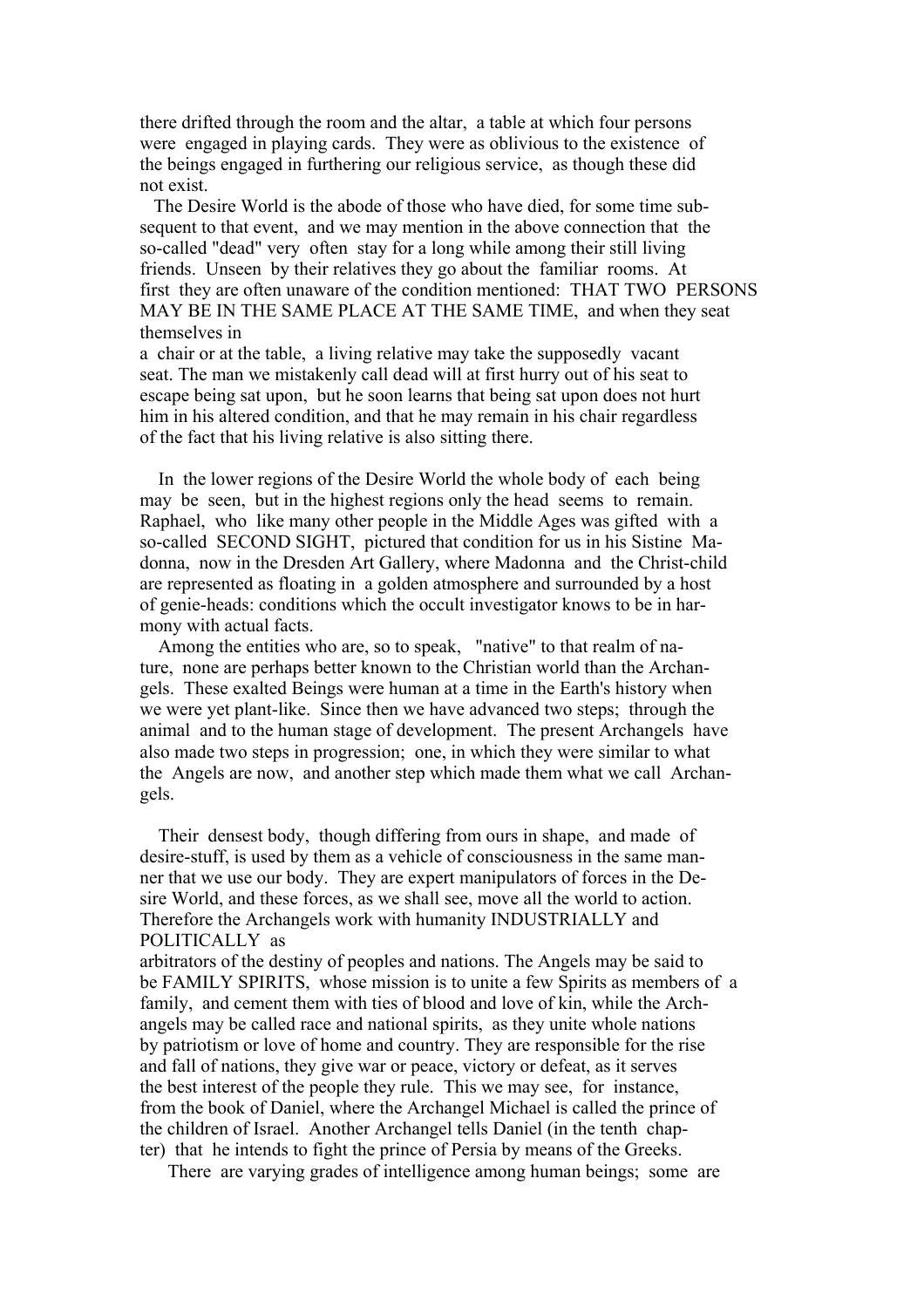qualified to hold lofty positions entirely beyond the ability of others. So it is also among higher beings. Not all Archangels are fitted to govern a nation and rule the destiny of a race, people, or tribe; some are not fitted to rule human beings at all, but as the animals also have a desire nature, these lower grades of Archangels govern the animals as Group Spirits and evolve to higher capacity thereby.

 The work of the Race Spirit is readily observable in the people it governs. The lower in the scale of evolution the people, the more they show a certain racial likeness. That is due to the work of the Race Spirit. One national Spirit is responsible for the swarthy complexion common to Italians, for instance, while another causes the Scandinavians to be blond. In the more advanced types of humanity, there is a wider divergence from the common type, due to the individualized Ego, which thus expresses in form and feature its own particular idiosyncrasies. Among the lower types of humanity such as Mongolians, native African Negroes and South Sea Islanders, the resemblance of individuals in each tribe makes it almost impossible for civilized Westerners to distinguish between them. Among animals, where the separate Spirit is not individualized and self-conscious, the resemblance is not only much more marked physically but extends even to traits and characteristics. We may write the biography of a man, for the experiences of each varies from that of others and his acts are different, but we cannon write the biography of an animal, for members of each tribe all act alike under similar circumstances. If we desire to know the facts about Edward VII, it would profit us nothing to study the life of the Prince-Consort, his father, or of George V, his son, as both would be entirely different from Edward. In order to find out what manner of man he was, we must study his own individual life. If, on the other hand, we wish to know the characteristics of beavers, we may observe any individual of the tribe, and when we have studied its idiosyncrasies, we shall know the traits of the whole tribe of beavers. What we call "instinct" is in reality the dictates of "Group Spirits" which govern separate individuals of its tribe telepathically, as it were.

 The ancient Egyptians knew of these animal Group spirits and sketched many of them, in a crude way, upon their temples and tombs. Such figures with a human body and an animal head actually live in the Desire World. They may be spoken to, and will be found much more intelligent than the average human being.

 That statement brings up another peculiarity of conditions in the Desire World in respect of language. Here in this world human speech is so diversified that there are countries where people who live only a few miles apart speak a dialect so different that they understand each other with great difficulty, and each nation has its own language that varies altogether from the speech of other peoples.

 In the lower regions of the Desire World, there is the same diversity of tongues as on Earth, and the so-called "dead" of one nation find it impossible to converse with those who lived in another country. Hence linguistic accomplishments are of great value to the Invisible Helpers, of whom we shall hear later, as their sphere of usefulness is enormously extended by that ability.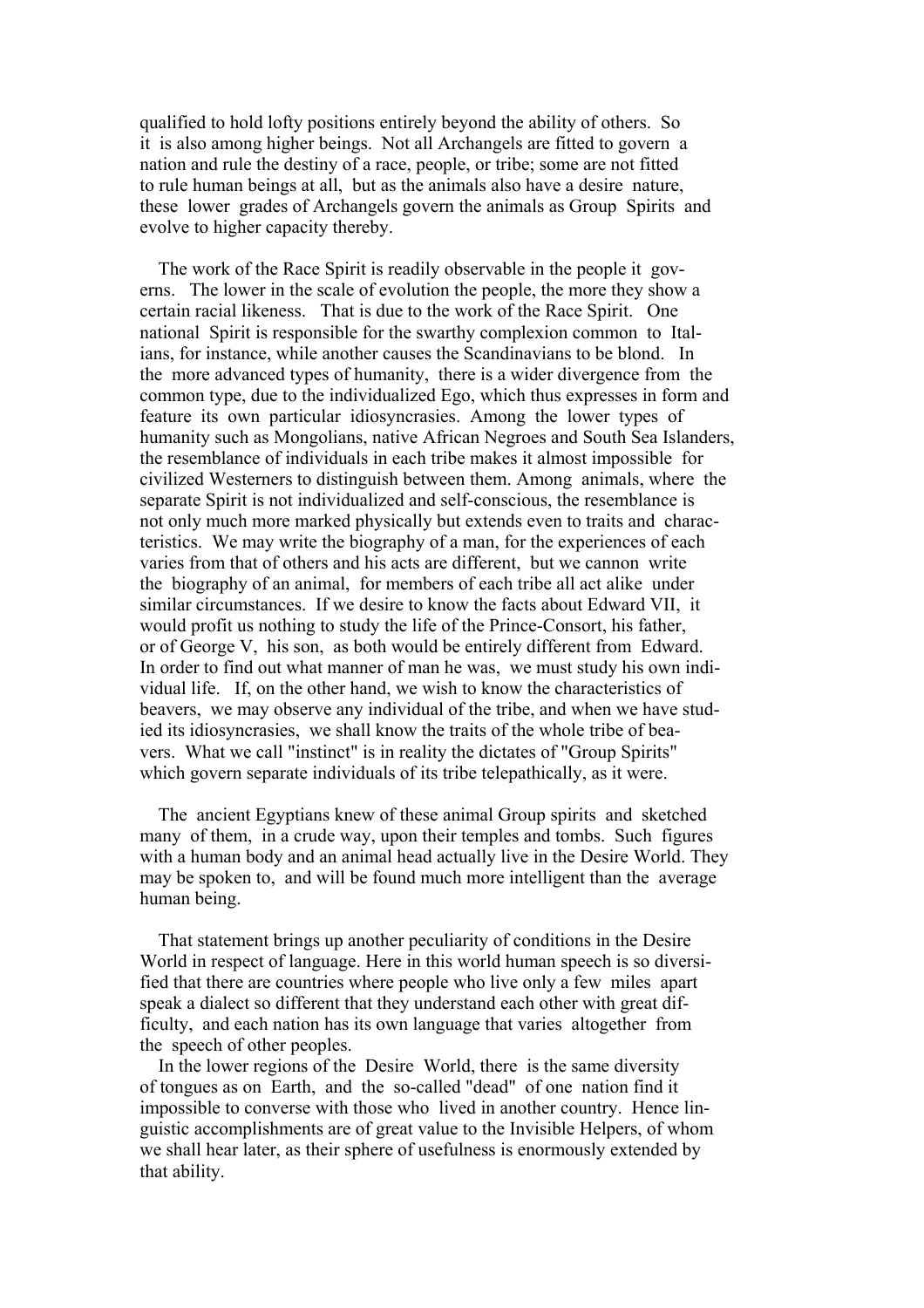Even apart from differences of language our mode of speech is exceedingly productive of misunderstandings. The same words often convey most opposite ideas to different minds. If we speak of a "body of water," one person may think we mean a lake of small dimensions, the thoughts of another may be directed to the Great Lakes, and a third person's thoughts may be turned towards the Atlantic or Pacific Ocean. If we speak of a "light," one may think of a gaslight, another of an electric arc-lamp, or if we say "red," one person may think we mean a delicate shade of pink and another gets the idea of crimson. The misunderstandings of what words mean goes even farther, as illustrated in the following.

 The writer once opened a reading room in a large city where he lectured, and invited his audience to make use thereof. Among those who availed themselves of the opportunity was a gentleman who had for many years been a veritable "metaphysical tramp," roaming from lecture to lecture, hearing the teachings of everybody and practicing nothing. Like the Athenians on Mars' Hill, he was always looking for something "new," particularly in the line of phenomena, and his mind was in that seething chaotic state which is one of the most prominent symptoms of "mental indigestion."

 Having attended a number of our lectures he knew from the program that: "The lecturer does not give readings or cast horoscopes FOR PAY." But seeing on the door of the newly opened reading room, the legend: "Free Reading Room," his erratic mind at once jumped to the conclusion that although we were opposed to telling fortunes for pay, we were now going to give free readings of the future in the Free Reading Room. He was much disappointed that we did not intend to tell fortunes, either gratis or for a consideration, and we changed our sign to "Free Library" in order to obviate a repetition of the error.

 In the higher Regions of the Desire World the confusion of tongues gives place to a universal mode of expression which absolutely prevents misunderstandings of our meaning. There each of our thoughts takes a definite form and color perceptible to all, and this thought-symbol emits a certain tone, which is not a word, but it conveys our meaning to the one we address no matter what language we spoke on earth.

 To arrive at an understanding of how such a universal language becomes possible and is at once comprehended by all, without preparation, we may take as an illustration the manner in which a musician reads music. A German or a Polish composer may write an opera. Each has his own peculiar terminology and expresses it in his own language. When that opera is to be played by an Italian bandmaster, or by a Spanish or American musician, it need not be translated; the notes and symbols upon the page are a universally understood language of symbols which is intelligible to musicians of no matter what nationality. Similarly with figures, the German counts: ein, zwei, drei; the Frenchman says: un, deux, trois, and in English we use the words: one, two, three, but the figures: 1,2,3, though differently spoken, are intelligible to all and mean the same. There is no possibility of misunderstanding in the cases of either music or figures. Thus it is also with the universal language peculiar to the higher regions of the Desire World and the still more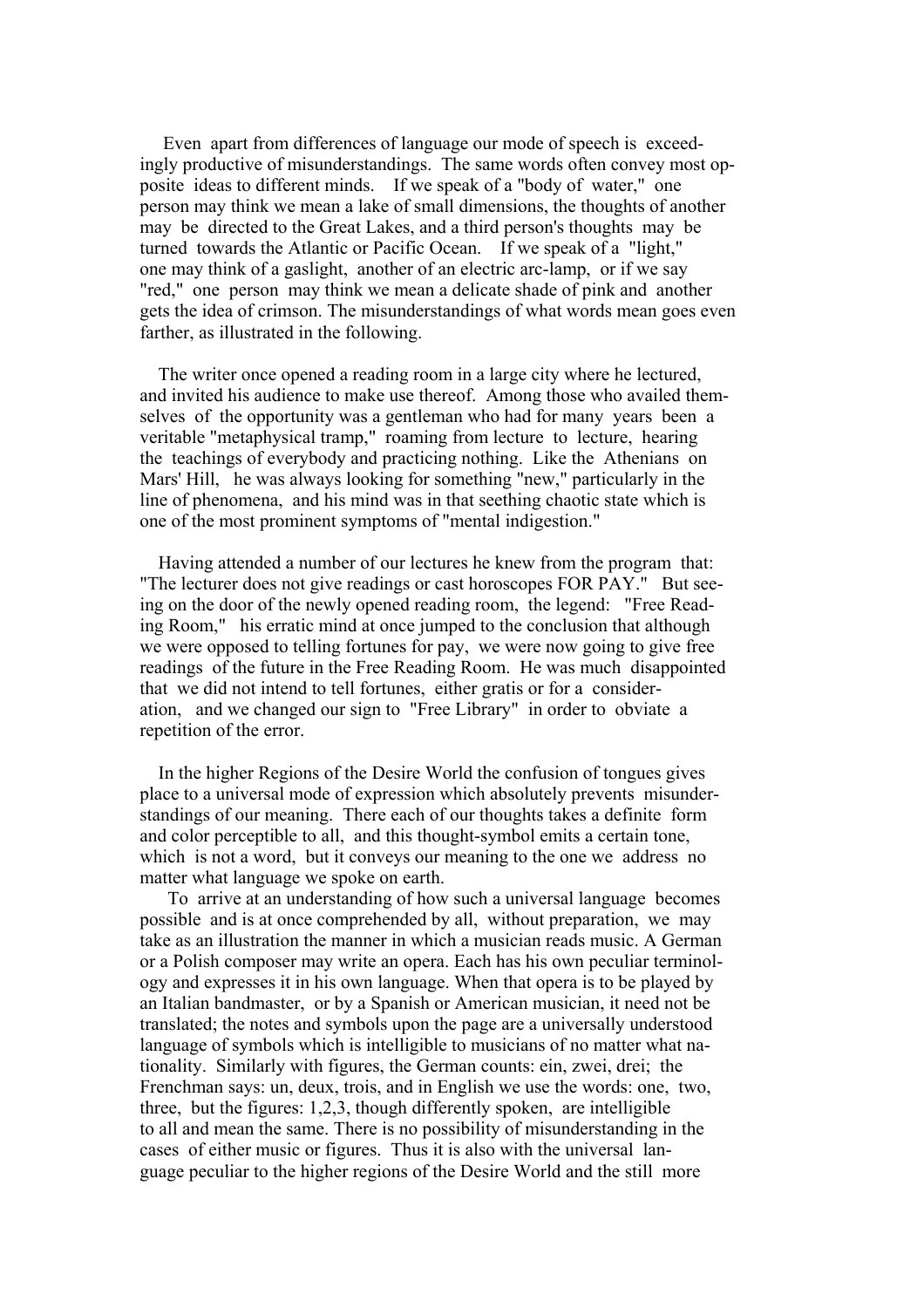subtle realms in nature, it is intelligible to all, an exact mode of expression.

 Returning to our description of the entities commonly met with in the lower Desire World, we may note that other systems of religion than the EGYPTIAN, already mentioned, has spoken of various classes of beings native to these realms. The Zoroastrian religion, for instance, mentions SEVEN AMSHASPANDS and the IZZARDS as having dominion over certain days in the month and certain months in the year. The Christian religion speaks of Seven Spirits before the Throne, which are the same beings the Persians called Amshaspands. Each of them rules over two months in the year while the seventh: Michael, the highest, is their leader, for he is ambassador from the Sun to the Earth; the others are ambassadors from the planets. The Catholic religion with its abundant occult information takes most notice of these "star-angels" and knows considerable about their influence upon the affairs of the earth.

 The Amshaspands, however, do not inhabit the lower regions of the Desire World but influence the Izzards. According to the old Persian legend these beings are divisible into two groups: one of twenty-eight classes, and the other of three classes. Each of these classes has dominion over, or takes the lead of all the other classes on one certain day of the month. They regulate the weather conditions on that day and work with animal and man in particular. At least the twenty-eight classes do that, the other group of three classes has nothing to do with animals, because they have only twenty-eight pairs of spinal nerves, while human beings have thirty-one. Thus animals are attuned to the lunar month of twenty-eight days, while man is correlated to the solar month of thirty or thirty-one days. The ancient Persians were astronomers but not physiologists; they had no means of knowing the different nervous constitution of animal and man, but they saw clairvoyantly these superphysical beings; they noted and recorded their work with animal and men, and our own anatomical investigations may show us the reason for these divisions of the classes of Izzards recorded in that ancient system of philosophy.

 Still another class of beings should be mentioned: those who have entered the Desire World through the gate of death and are now hidden from our physical vision. These so-called "dead" are in fact much more alive than any of us, who are tied to a dense body and subject to all its limitations, who are forced slowly to drag this clog along with us at the rate of a few miles an hour, who must expend such an enormous amount of energy upon propelling that vehicle that we are easily and quickly tired, even when in the best of health, and who are often confined to a bed, sometimes for years, by the indisposition of this heavy mortal coil. But when that is once shed and the freed Spirit can again function in its spiritual body, sickness is an unknown condition, and distance is annihilated, or at least practically so, for though it was necessary for the Savior to liken the freed Spirit to the wind which blows where it listeth, that simile gives but a poor description of what actually takes place in soul flights. Time is non-existent there, as we shall presently explain, so the writer has never been able to time himself, but has on several occasions timed others when he was in the physical body and then speeding through space upon a certain errand. Distances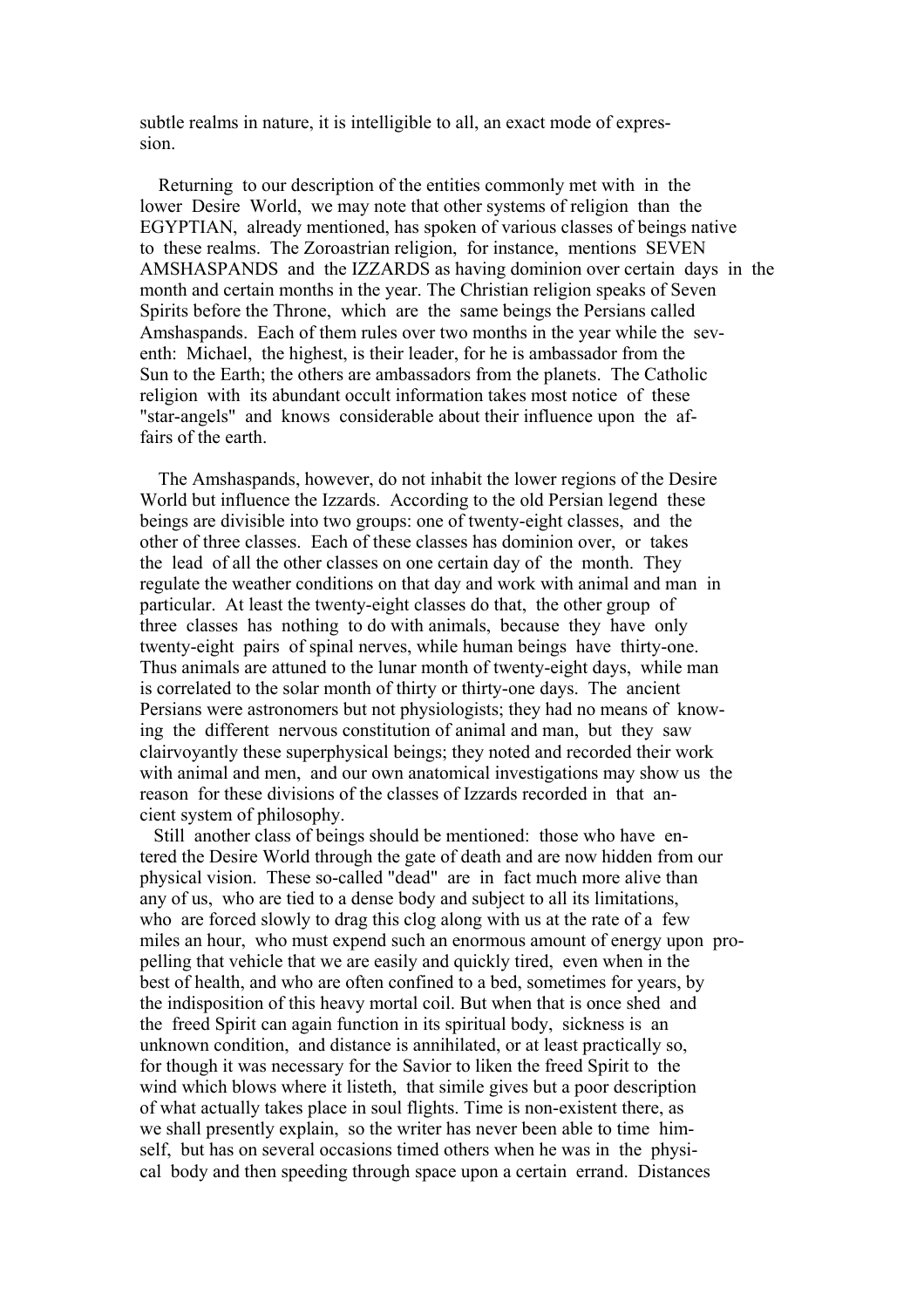such as from the Pacific Coast to Europe, the delivery of a short message there and the return to the body has been accomplished in slightly less than one minute. Therefore our assertion, that those whom we call dead are in reality much more alive than we, is well founded in facts.

 We spoke of the dense body in which we now live, as a "clog" and a "fetter." It must not be inferred, however, that we sympathize with the attitude of certain people who, when they have learned with what ease soulflights are accomplished, go about bemoaning the fact that they are now imprisoned. They are constantly thinking of, and longing for, the day when they shall be able to leave this mortal coil behind and fly away in their spiritual body. Such an attitude of mind is decidedly mistaken; the great and wise Beings who are invisible leaders of our evolution have not placed us here to no purpose. Valuable lessons are to be learned in this visible world wherein we dwell, lessons that cannot be learned in any other realm of nature, and the very conditions of density and inertia whereof such people complain, are factors which make it possible to acquire the knowledge this world is designed to give. This fact was so amply illustrated in a recent experience of the writer:

 A friend had been studying occultism for a number of years but had not studied astrology. Last year she became aroused to the importance of this branch of study as a key to self-knowledge and a means of understanding the natures of others, also of developing the compassion for their errors, so necessary in the cultivation of love for one's neighbor. Love for our neighbor the Savior enjoined upon us as the Supreme Commandment, which is the fulfillment of all laws, and as astrology teaches us to BEAR and FORBEAR, it helps as nothing else can in the development of this supreme virtue. She therefore joined one of the classes started in Los Angeles by the writer, but a sudden illness quickly ended in death and thus terminated her study of the subject in the physical body, here it was well begun.

 Upon one of many occasions when she visited the writer subsequent to her release from the body, she deplored the fact that it seemed so difficult to make headway in her study of astrology. The writer advised continued attendance at the classes, and suggested that she could surely get someone "on the other side" to help her study.

 At this she exclaimed impatiently: "Oh, yes! Of course I attend the classes. I have done so right along; I have also found a friend who helps me here. But you cannot imagine how difficult it is to concentrate here upon mathematical calculations and the judgment of a horoscope or in fact upon any subject here, where every little thought-current takes you miles away from your study. I used to think it difficult to concentrate when I had a physical body, but it is not a circumstance to the obstacles which face the student here."

 The physical body was an anchor to her, and it is that to all of us. Being dense, it is also to a great extent impervious to disturbing influences from which the more subtle spiritual bodies do not shield us. It enables us to bring our ideas to a logical conclusion with far less effort at concentration than is necessary in that realm where all is in such incessant and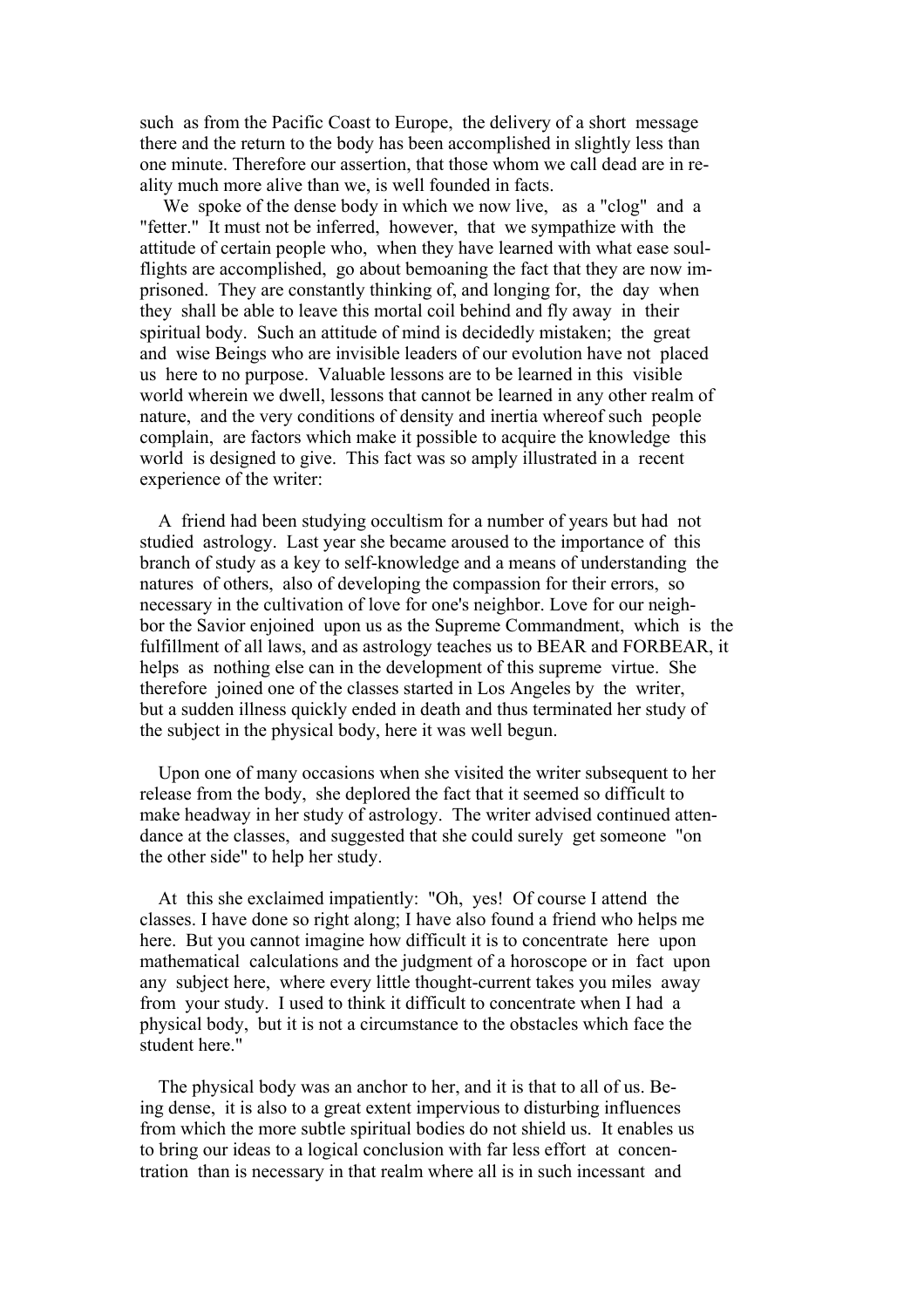turbulent motion. Thus we are gradually developing the faculty of holding our thoughts to a center by existence in this world, and we should value our opportunities here, rather than deplore the limitations which help in one direction more than they fetter in another. In fact, we should never deplore any condition, each has its lesson. If we try to learn what that lesson is and to assimilate the experience which may be extracted therefrom, we are wiser than those who waste time in vain regrets.

 We said there is no time in the Desire World, and the reader will readily understand that such must be the case from the fact, already mentioned, that nothing there is opaque.

 In this world the rotation of the opaque earth upon its axis is responsible for the alternating conditions of day and night. We call it DAY when the spot where we live is turned towards the Sun and its rays illumine our environment, but when our home is turned away from the Sun and its rays obstructed by the opaque earth we term the resulting darkness NIGHT. The passage of the earth in its orbit around the Sun produces the seasons and the year, which are our divisions of time. But in the Desire World where all is light there is but one long day. The Spirit is not there fettered by a heavy physical body, so it does not need sleep and existence is unbroken. Spiritual substances are not subject to contraction and expansion such as arise here from heat and cold, hence summer and winter are also non-existent. Thus there is nothing to differentiate one moment from another in respect of the conditions of light and darkness, summer and winter, which mark time for us. Therefore, while the so-called "dead" may have a very accurate memory of time as regards the life they lived here in the body, they are usually unable to tell anything about the chronological relation of events which have happened to them in the Desire World, and it is a very common thing to find that they do not even know how many years have elapsed since they passed out from this plane of existence. Only students of the stellar science are able to calculate the passage of time after their demise.

When the occult investigator wishes to study an event in the past history of man, he may most readily call up the picture from THE MEMORY OF NA-TURE, but if he desires to fix the time of the incident, he will be obliged to count backwards by the motion of the heavenly bodies. For that purpose he generally uses the measure provided by the Sun's precession: each year the Sun crosses the Earth's equator about the twenty-first of March. Then day and night are of even length, therefore this is called the vernal equinox. But on account of a certain wobbling motion (nutation) of the Earth's axis, the Sun does not cross over at the same place in the zodiac. It reaches the equator a little too early, it PRECEDES, year by year it moves BACKWARDS a little. At the time of the birth of Christ, for instance, the vernal equinox was in about seven degrees of the zodiacal sign Aries. During the two thousand years which have intervened between that event and the present time, the Sun has moved BACKWARDS about twenty-seven degrees, so that it is now in about ten degrees of the sign Pisces. It moves around the circle of the zodiac in about 25,868 years. The occult investigator may therefore count back the number of signs, or whole circles, which the Sun has PRECEDED between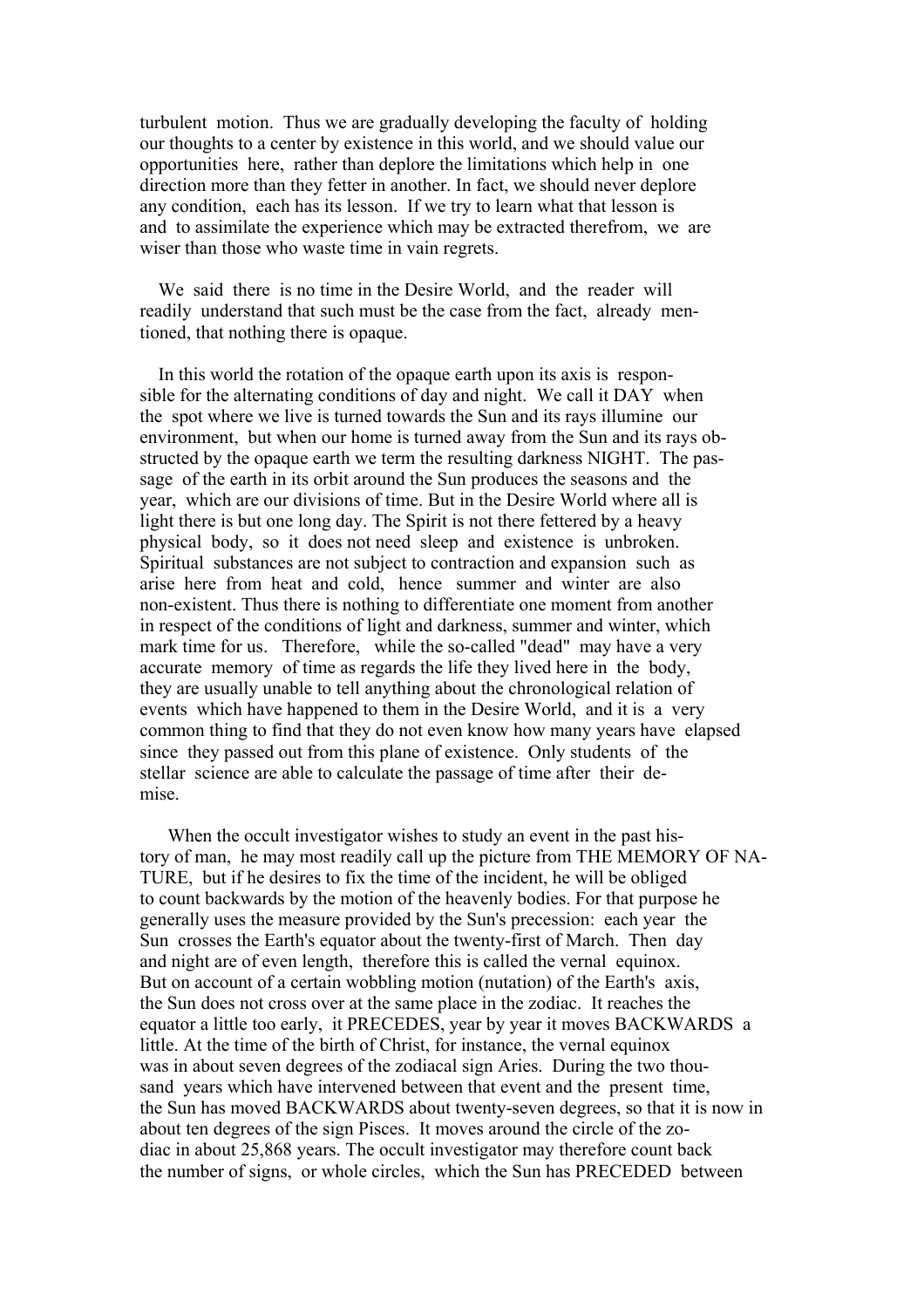the present day and the time of the event he is investigating. Thus he has by the use of the heavenly time keepers an approximately correct measure of time even though he is in the Desire World, and that is another reason for studying the stellar science.

## THE WORLD OF THOUGHT

When we have attained the spiritual development necessary consciously to enter the World of Thought and leave the Desire World, which is the realm of light and color, we pass through a condition which the occult investigator calls The Great Silence.

 As previously stated, the higher regions of the Desire World exhibit the marked peculiarity of blending form and sound, but when one passes through the Great Silence, all the world seems to disappear and the Spirit has the feeling of floating in an ocean of intense light, utterly alone, yet absolutely fearless, because imbued with a sense of its impregnable security, no longer subject to form or sound, past or future; all is one eternal NOW.

There seems to be neither pleasure nor pain and yet there is no absence of feeling but it all seems to center in the one idea: "I AM!" The human Ego, stands face to face with itself, as it were, and for the time being all else is shut out. This is the experience of anyone who passes that breach between the Desire World and the World of Thought, whether involuntarily, in the course of an ordinary cyclic pilgrimage of the Spirit, which we shall later elucidate when speaking of the post-mortem existence, or by an act of the will, as in the case of the trained occult investigator; all have the same experience in transition.

 There are two main divisions in the Physical World: the Chemical Region and the Etheric Region. The World of Thought also has two great subdivisions: The Region of Concrete Thought and the Region of Abstract Thought.

 As we specialize the material of the Physical World and shape it into a dense body, and as we form the force-matter of the Desire World into a desire body, so also do we appropriate a certain amount of mind-stuff from the Region of Concrete Thought; but we, as Spirits, clothe ourselves in spiritsubstance from the Region of Abstract Thought and thereby we become individual, separate Egos.

## THE REGION OF CONCRETE THOUGHT

 The Region of Concrete Thought is neither shadowy nor illusory. It is the acme of reality, and this world which we mistakenly regard as the only verity, is but an evanescent replica of that region.

A little reflection will show the reasonableness of this statement and prove our contention that all we see here is really crystallized thought. Our houses, our machinery, our chairs and tables, all that has been made by the hand of man is the embodiment of a thought. As the juices in the soft body of the snail gradually crystallize into the hard and flinty shell which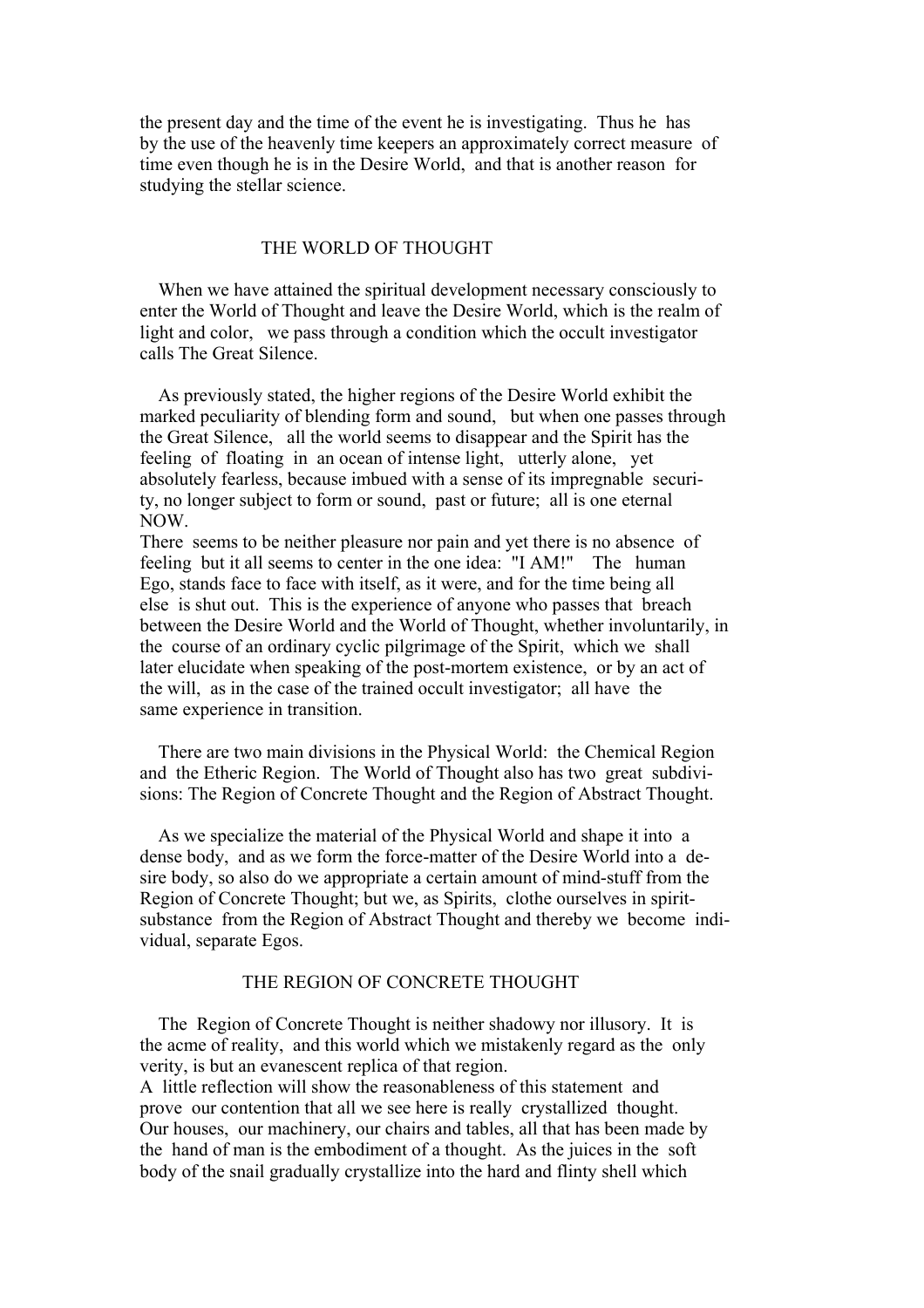it carries upon its back and which hides it, so everything used in our civilization is a concretion of invisible, intangible mind-stuff. The thought of James Watt in time congealed into a steam engine and revolutionized the world. Edison's thought was condensed into an electric generator which has turned night to day, and had it not been for the thought of Morse and Marconi, the telegraph would not have annihilated distances as it does today. An earthquake may wreck a city and demolish the lighting plant and telegraph station, but the thoughts of Watt, Edison, and Morse remain, and upon the basis of their indestructible ideas new machinery may be constructed and operations resumed. Thus thoughts are more permanent than things.

 The sensitive ear of the musician detects a certain musical note in every city which is different from that of another city. He hears in each little brook a new melody, and to him the sough of wind in the treetops of different forests gives a varying sound. In the Desire World we noted the existence of forms similar to the shapes of things here, also that seemingly SOUND PROCEEDS FROM FORM. But in the Region of Concrete Thought it is

different, for while each form occupies and obscures a certain space here, form is nonexistent when viewed from the standpoint of the Region of Concrete Thought. Where the form was, a transparent vacuous space is observable. FROM THAT EMPTY VOID COMES A SOUND which is the "keynote" that cre-

ates and maintains the form whence it APPEARS to come, as the almost invisible core of a gas-flame is the source of the light we perceive.

 Sound from a vacuum cannot be heard in the Physical World, but the harmony which proceeds from the vacuous cavity of a celestial ARCHETYPE is "the Voice of the Silence," and it becomes audible when all earthly sounds have ceased. Elijah heard it not while the storm was raging; nor was it in evidence during the turbulence of the earthquake, nor in the crackling and roaring fire, but when the destructive and inharmonious sounds of this world had melted into silence, "the still small voice" issued its commands to save Elijah's life.

 That "keynote" is a direct manifestation of the Higher Self which uses it to impress and govern the personality it has created. But, alas, part of its life has been infused into the material side of its being, which has thus obtained a certain will of its own and only too often are the two sides of our nature at war.

 At last there comes a time when the Spirit is too weary to strive with the recalcitrant flesh; when "the Voice of the Silence" ceases. No matter how much earthly nourishment we may seek to give, it will not avail to sustain a form when this harmonious sound, this "word from heaven" no longer reverberates through the empty void of the celestial archetype. "Man lives not by bread alone," but by the WORD, and the last sound-vibration of the "keynote" is the death-knell of the physical body.

In this world we are compelled to investigate and to study a thing be-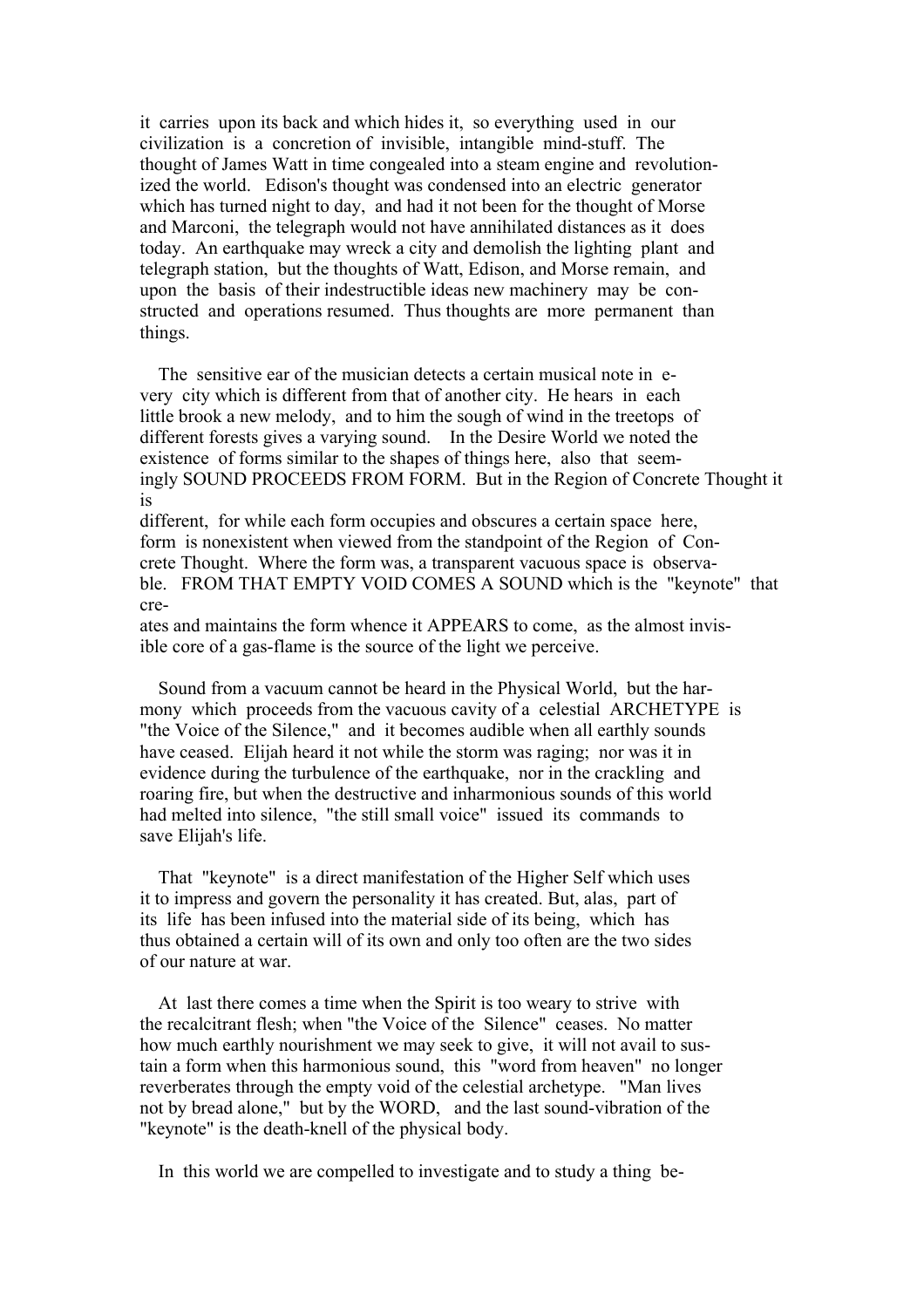fore we know about it, and although the facilities for gaining information are in some respects much greater in the Desire World, a certain amount of investigation is necessary, nevertheless, to acquire knowledge. In the World of Thought, on the contrary, it is different. When we wish to know about any certain thing there, and we turn our attention thereto, then that thing speaks to us, as it were. The sound it emits at once gives us a most luminous comprehension of every phase of its nature. We attain to a realization of its past history; the whole story of its unfoldment is laid bare and we seem to have lived through all of those experiences together with the thing we are investigating.

 Were it not for one enormous difficulty, the story thus obtained would be exceedingly valuable; but all this information, this life-picture, flows in upon us with an enormous rapidity, in a moment, in the twinkling of an eye, so that it has neither beginning nor end, for, as said, in the World of Thought, all is one great NOW; TIME does not exist.

 Therefore, when we want to use the archetypal information in the Physical World, we must disentangle and arrange it in chronological order with beginning and ending before it becomes intelligible to beings living in a realm where TIME is a prime factor. That rearrangement is a most difficult task as all words are coined with relation to the three dimensions of space and the evanescent unit of time, the fleeting moment, hence much of that information remains unavailable.

 Among the denizens of this Region of Concrete Thought we may note particularly two classes. One is called the Powers of Darkness by Paul, and the mystic investigator of the Western World knows them as Lords of Mind. They were human at the time when the Earth was in a condition of darkness such as worlds-in-the-making go through before they become luminous and reach the firemist-stage. At that time we were in our mineral evolution. That is to say: the human Spirit which has now awakened was encrusted in the ball of mindstuff, which was then the Earth. At that time the present human Spirits were as much asleep as is the life which ensouls our minerals of today, and as we are working with the mineral chemical constituents of the earth, molding them into houses, railways, steamboats, chairs, etc., etc., so those Beings, who are now Lords of Mind, worked with us when we were mineral-like. They have since advanced three steps, through stages similar to that of the Angels and Archangels, before they attained their present position and became creative Intelligences. They are expert builders of mind-stuff, as we are builders of the present mineral substances, and therefore they have given us necessary help to acquire a mind which is the highest development of the human being.

 According to the foregoing explanation it seems to be an anomaly when Paul speaks of them as evil and exhorts us to withstand them. The difficulty disappears, however, when we understand that good and evil are but relative qualities. An illustration will make the point clear: Let us suppose that an expert organ builder has constructed a wonderful organ, a masterpiece. Then he has followed his vocation in the proper manner, and is therefore to be commended for the good which he has done. But if he is not satisfied to leave well enough alone, if he refuses to give up his product to the musician who understands how to play upon the instrument, if he intrudes his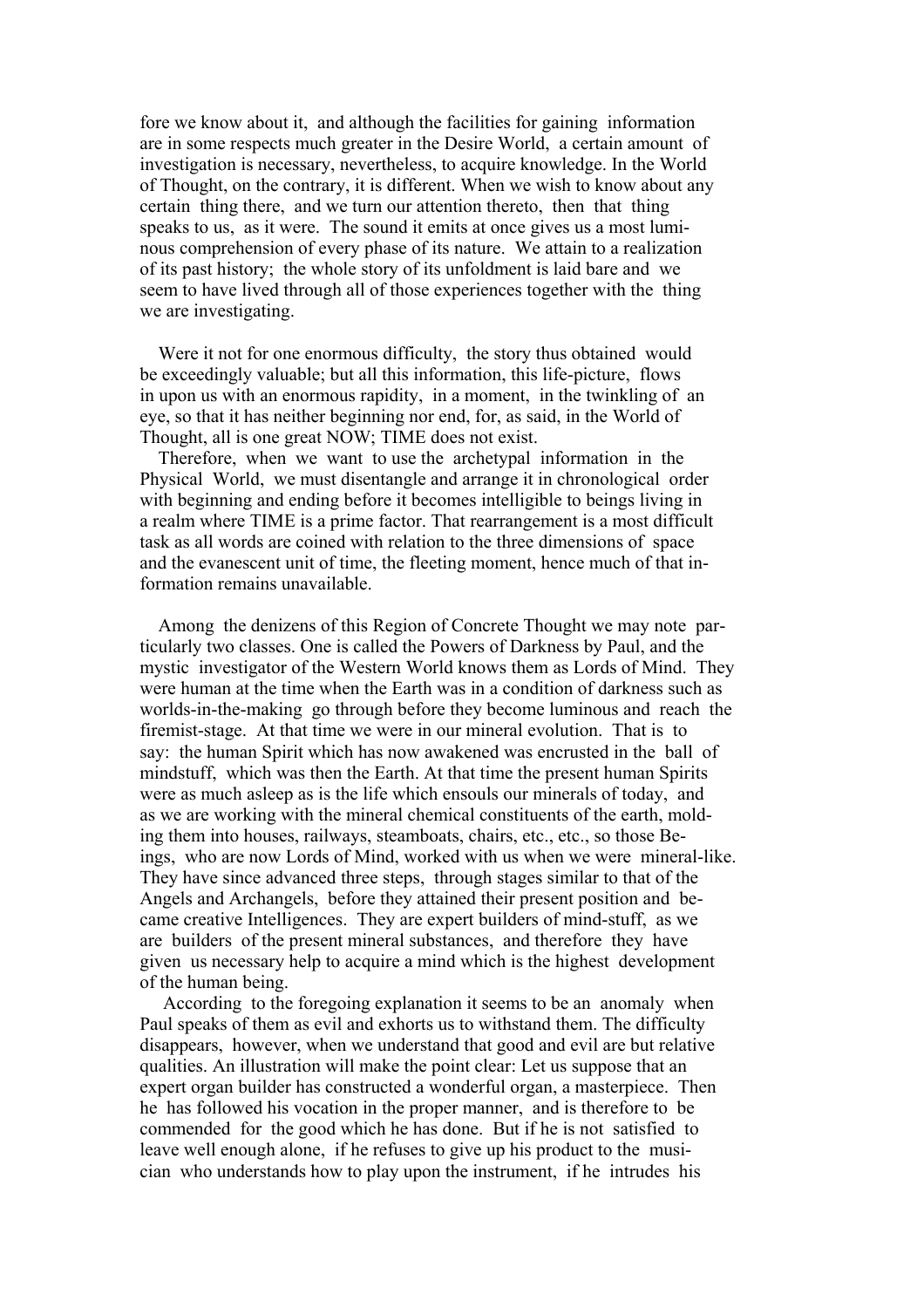presence into the concert hall, he is out of place and to be censured as evil. Similarly the Lords of Mind did the greatest possible service to humanity when they helped us to acquire our mind, but many subtle thought influences come from them, and are to be resisted, as Paul very properly emphasizes.

 The other class of beings which must be mentioned are called Archetypal Forces by the Western School of occultism. They direct the energies of the creative archetypes native to this realm. They are a composite class of beings of many different grades of intelligence, and there is one stage in the cyclic journey of the human Spirit when that also labors in, and is part of, that great host of beings. For the human Spirit is also destined to become a great creative Intelligence at some future time, and if there were no school wherein it could gradually learn to create, it would not be able to advance, for nothing in nature is done suddenly. An acorn planted in the soil does not become a majestic oak overnight, but many years of slow, persistent growth are required before it attains to the stature of a giant of the forest. A man does not become an Angel by the mere fact of dying and entering a new world any more than an animal advances to be a man by the same process. But in time all that lives, mounts the ladder of Being from the clod to the God. There is no limitation possible to the Spirit, and so at various stages in its unfoldment the human Spirit works with the other nature forces, according to the stage of intelligence which it has attained. It creates, changes, and remodels the Earth upon which it is to live. Thus, under the great Law of Cause and Effect, which we observe in every realm of nature, it reaps upon earth what it has sown in heaven, and vice versa. It grows slowly but persistently and advances continually.

## THE REGION OF ABSTRACT THOUGHT

 Various religious systems have been given to humanity at different times, each suited to meet the spiritual needs of the people among whom it was promulgated, and, coming from the same divine source: God; all religions exhibit similar fundamentals of first principles.

 All systems teach that there was a time when DARKNESS reigned supreme. Everything which we now perceive was then non-existent. Earth, sky, and the heavenly bodies were uncreated, so were the multitudinous forms which live and move upon the various planets. All, all, was yet in a fluidic condition and the Universal Spirit brooded QUIESCENT in limitless Space as the One Existence.

 The Greeks called that condition of homogeneity CHAOS, and the state of orderly segregation which we now see: the marching orbs which illumine the vaulted canopy of heaven, the stately procession of planets around a central light, the majestic Sun, the unbroken sequence of the seasons and the unvarying alternation of tidal ebb and flow--all this aggregate of systematic order was called COSMOS, and was supposed to have proceeded from Chaos.

The Christian Mystic obtains a deeper comprehension when he opens his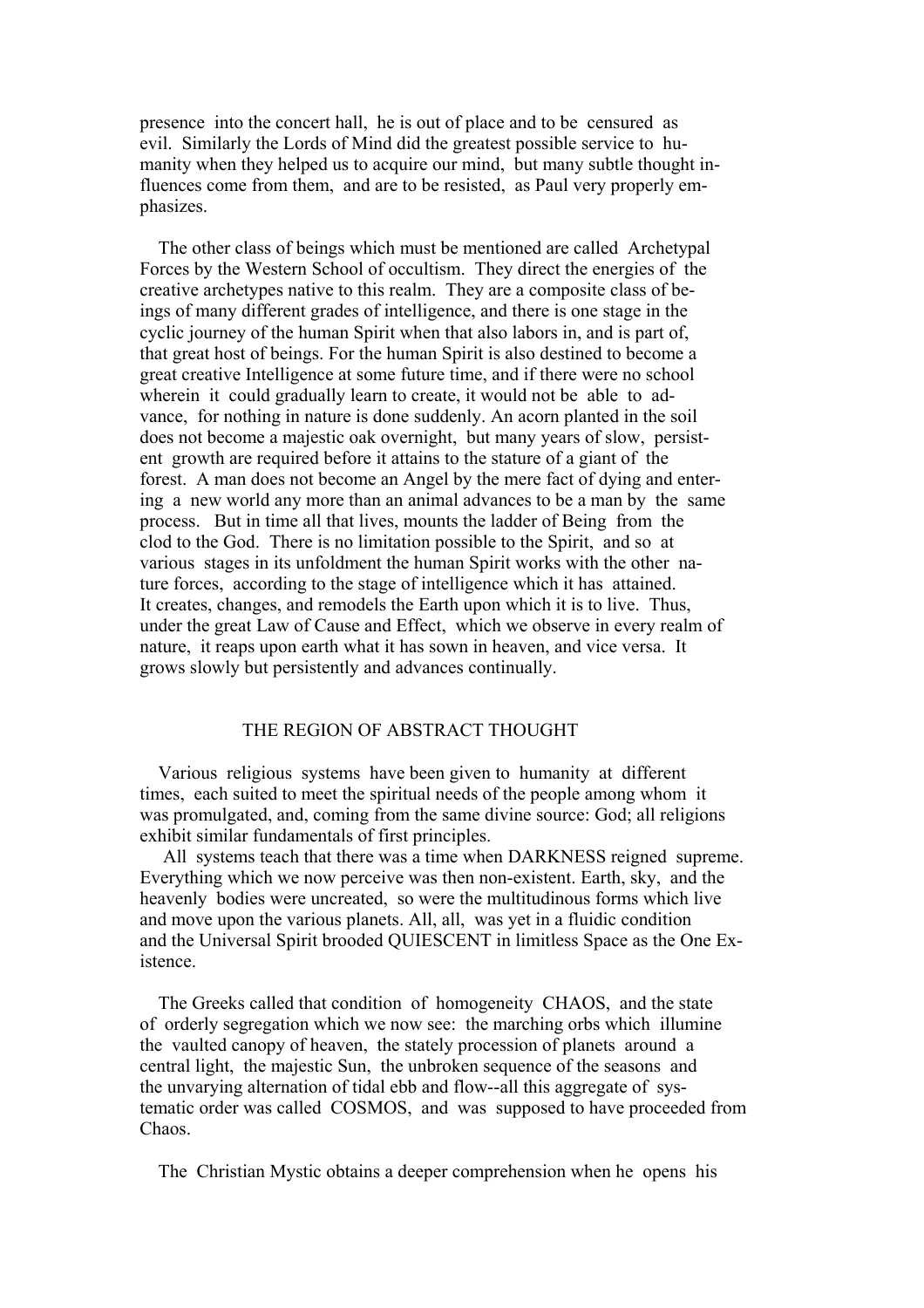Bible and ponders the first five verses of that brightest gem of all spiritual ore: the gospel of St. John.

As he reverently opens his aspiring heart to acquire understanding of those sublime mystical teachings he transcends the form-side of nature, comprising various realms of which we have been speaking, and finds himself "in the spirit," as did the prophets in olden times. He is then in the Region of Abstract Thought and sees the eternal verities which also Paul beheld in this, the Third Heaven.

 For those among us who are unable to obtain knowledge save by reasoning upon the matter, however, it will be necessary to examine the fundamental meaning of words used by St. John to clothe his wonderful teachings. It was originally given in the Greek language, a much simpler matter than is commonly supposed, for Greek words have been freely introduced into our modern languages, particularly in scientific terms, and we shall show how this ancient teaching is supported by the latest discoveries of modern science.

 The opening verse of the Gospel of St. John is as follows: "In the BE-GINNING was the WORD and the WORD was with GOD, and the WORD was GOD." We will examine the words: "beginning," "Word," and "God." We may also note that in the Greek version the concluding sentence reads: "and God was the Word," a difference which makes a great distinction.

 It is an axiomatic truth that "out of nothing, nothing comes," and it has often been asserted by scoffers that the Bible teaches generation "from nothing." We readily agree that TRANSLATIONS into the modern languages promulgate this erroneous doctrine, but we have shown in THE ROSICRUCIAN COSMO-CONCEPTION (chapter on "The Occult Analysis of Genesis"), that the Hebrew text speaks of an EVER-EXISTING essence, as the basis whence all forms, the Earth and the heavenly lights included, were first created, and John also gives the same teaching.

 The Greek word ARCHE, in the opening sentence of the Gospel of St. John has been translated THE BEGINNING, and it may be said to have meaning, but it also has other valid interpretations, vastly more significant of the idea John wished to convey. It means: an elementary condition, a chief source, a first principle, primordial matter.

 There was a time when science insisted that the elements were immutable, that is to say, that an atom of iron had been an atom of iron since the earth was formed and would so remain to the end of time. The alchemists were sneered at as fanciful dreamers or madmen, but since PRofessor J. J. Thomson's discovery of the electron, the atomic theory of matter, is no longer tenable. The principle of radio-activity has later vindicated the alchemists. Science and the Bible agree in teaching that all that is has been formed from one homogeneous substance.

 It is that basic principle which John called ARCHE: primordial matter, and the dictionary defines archeology as: "the science of the origin (ARCHE) of things." Masons style God the "Grand Architect," for the Greek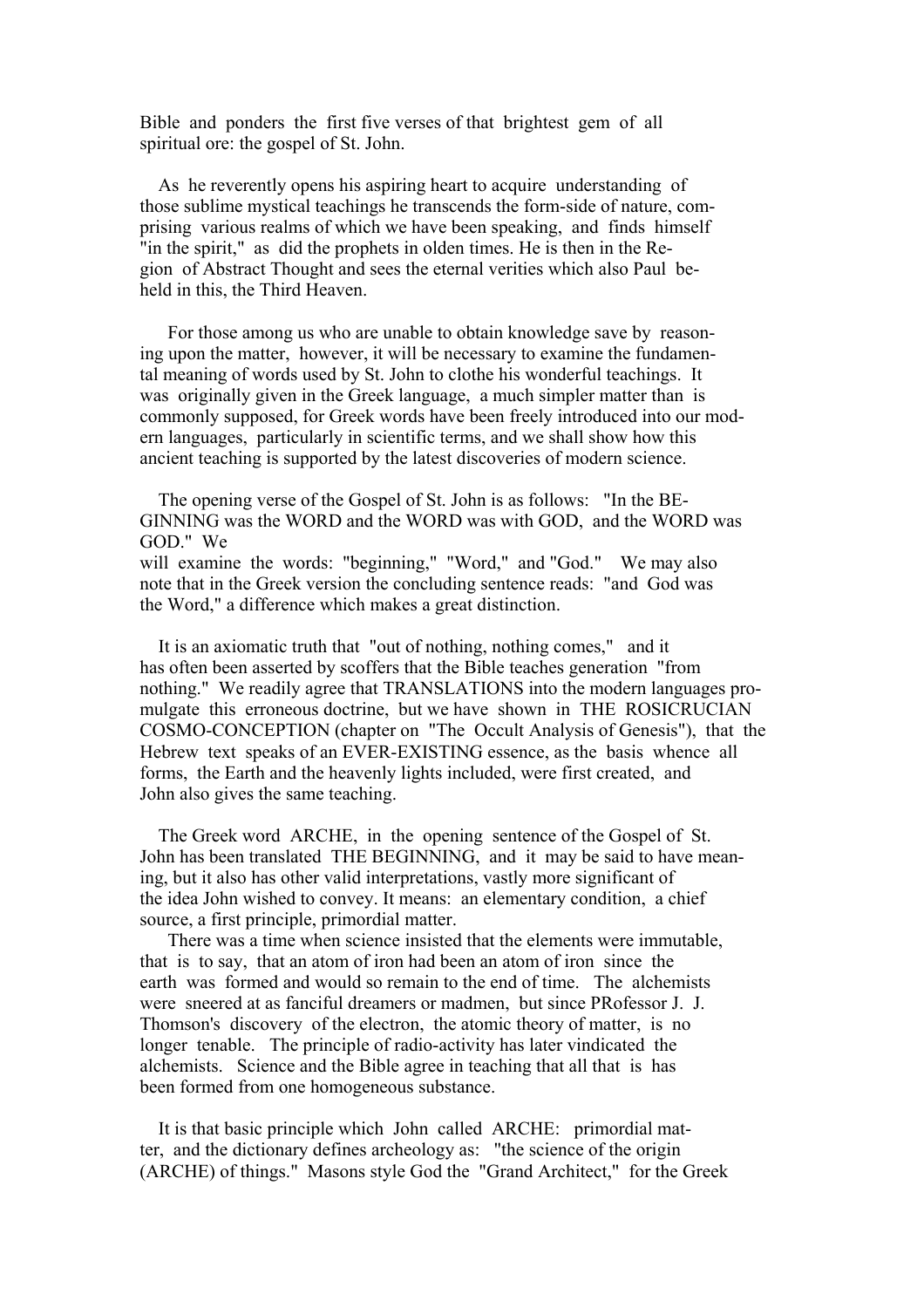word tekton means builder, and God is the Chief Builder (TEKTON) of ARCHE, the primordial virgin matter which is also the chief source of all things.

 Thus we see that when the opening sentence of St. John's Gospel is pro perly translated, our Christian religion teaches that once a virgin substance enfolded the divine Thinker: God.

 That is the identical condition which the earlier Greeks called Chaos. A little thought will make it evident that we are not arbitrary in finding fault with the translation of the gospel, for it is self-evident that a word cannot be the beginning, a thought must precede the word, and a thinker must originate thought before it can be expressed as a word. When properly translated the teaching of John fully embodies that idea, for the Greek term LOGOS means both the reasonable thought (we also say logic) and the word which expresses this (logical) thought.

- 1) In the primordial substance was thought, and the thought was with God, And God was the word,
- 2) That (The Word), also was with God in the primal state.

 Later the divine WORD, the Creative Fiat, reverberates through space and segregates the homogeneous virgin substance into separate forms.

 3) Every thing has come into existence because of that prime fact, (The Word of God), and no thing exists apart from that fact.

4) In that was Life.

 In the alphabet we have a few elementary sounds from which words may be constructed. They are basic elements of expression, as bricks, iron, and lumber are raw materials of architecture, music, literature, or poetry, but the contour of the finished product and the purpose it will serve depends upon the arrangement of the raw materials, which is subject to the constructor's design.

 But a heap of bricks, iron, and lumber, is not a house, neither is a jumbled mass of notes music, nor can we call a haphazard arrangement of alphabetical sounds a word. These raw materials are prime necessities in construction of architecture, music, literature, or poetry, but the contour of the finished product and the purpose is will serve depends upon the arrangement of the raw materials, which is subject to the constructor's design. Building materials may be formed into prison or palace; notes may be arranged as fanfare or funeral dirge; words may be indicted to inspire passion or peace, all according to the will of the designer. So also the majestic rhythm of the Word of God has wrought the primal substance, ARCHE, into the multitudinous forms which comprise the phenomenal world, according to His will.

 Did the reader ever stop to consider the wonderful power of the human word? Coming to us in the sweet accents of love, it may lure us from paths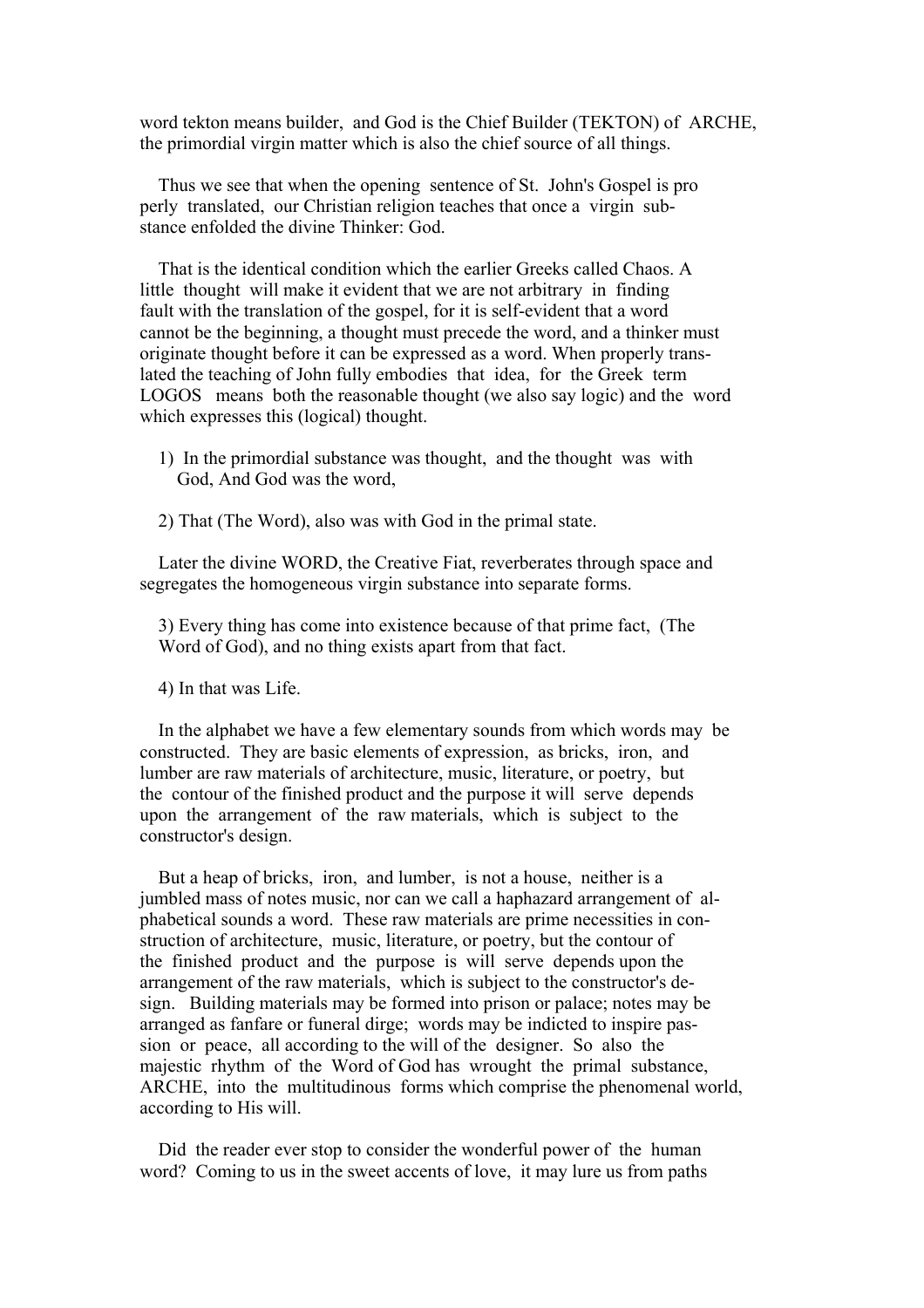of rectitude to shameful ignominy and wreck our life with sorrow and remorse, or it may spur us on in noblest efforts to acquire glory and honor, here or hereafter. According to the inflection of the voice a word may strike terror into the bravest heart or lull a timid child to peaceful slumber. The word of an agitator may rouse the passions of a mob and impel it to awful bloodshed, as in the French Revolution, where dictatorial mandates of mob-rule killed and exiled at pleasure, or, the strain of "Home, Sweet Home" may cement the setting of a family-circle beyond possibility of rupture.

 Right words are true and therefore free; they are never bound or fettered by time or space; they go to farthest corners of earth, and when the lips that spoke them first have long since moldered in the grave, other voices take up with unwearying enthusiasm their message of life and love, as for instance, the mystical "Come unto me" which has sounded from unnumbered tongues and brought oceans of balm to troubled hearts. Words of peace have been victorious where war would have meant defeat, and no talent is more to be desired than ability always to say the right word at the auspicious time.

 Considering thus the immense power and potency of the human word, we may perhaps dimly apprehend the potential magnitude of the Word of God, the Creative Fiat, when, as a mighty dynamic force it first reverberated through space and commenced to form primordial matter into worlds, as sound from a violin bow molds sand into geometrical figures. Moreover, THE WORD OF GOD STILL SOUNDS to sustain the marching orbs and impel them onwards in their circle paths; the Creative Word continues to produce forms of gradually increasing efficiency, as media expressing life and consciousness. The harmonious enunciation of consecutive syllables in the Divine Creative Word mark successive stages in the evolution of the world and man. When the last syllable has been spoken and the complete word has sounded, we shall have reached perfection as human beings. Then TIME will be at an end, and with the last vibration of the Word of God, the worlds will be resolved into their original elements. Our life will then be "hid with Christ in God," until the Cosmic Night, Chaos, is over, and we wake to do "greater things" in a "new heaven and a new earth."

 According to the general idea Chaos and Cosmos are superlative antitheses of each other. Chaos being regarded as a past condition of confusion and disorder which has long since been entirely superseded by the cosmic order which now prevails.

 As a matter of fact, Chaos is the seed-ground of Cosmos, the basis of all progress, for thence come all IDEAS which later materialize as railways, computers, telephones, etc.

 We speak of thoughts as being "conceived by the mind," but as both father and mother are necessary in the generation of a child, so also there must be both IDEA and MIND before a THOUGHT can be conceived. As semen ger-

minated in the positive male organ is projected into the negative uterus at conception, so ideas are generated by a positive human Ego in the spirit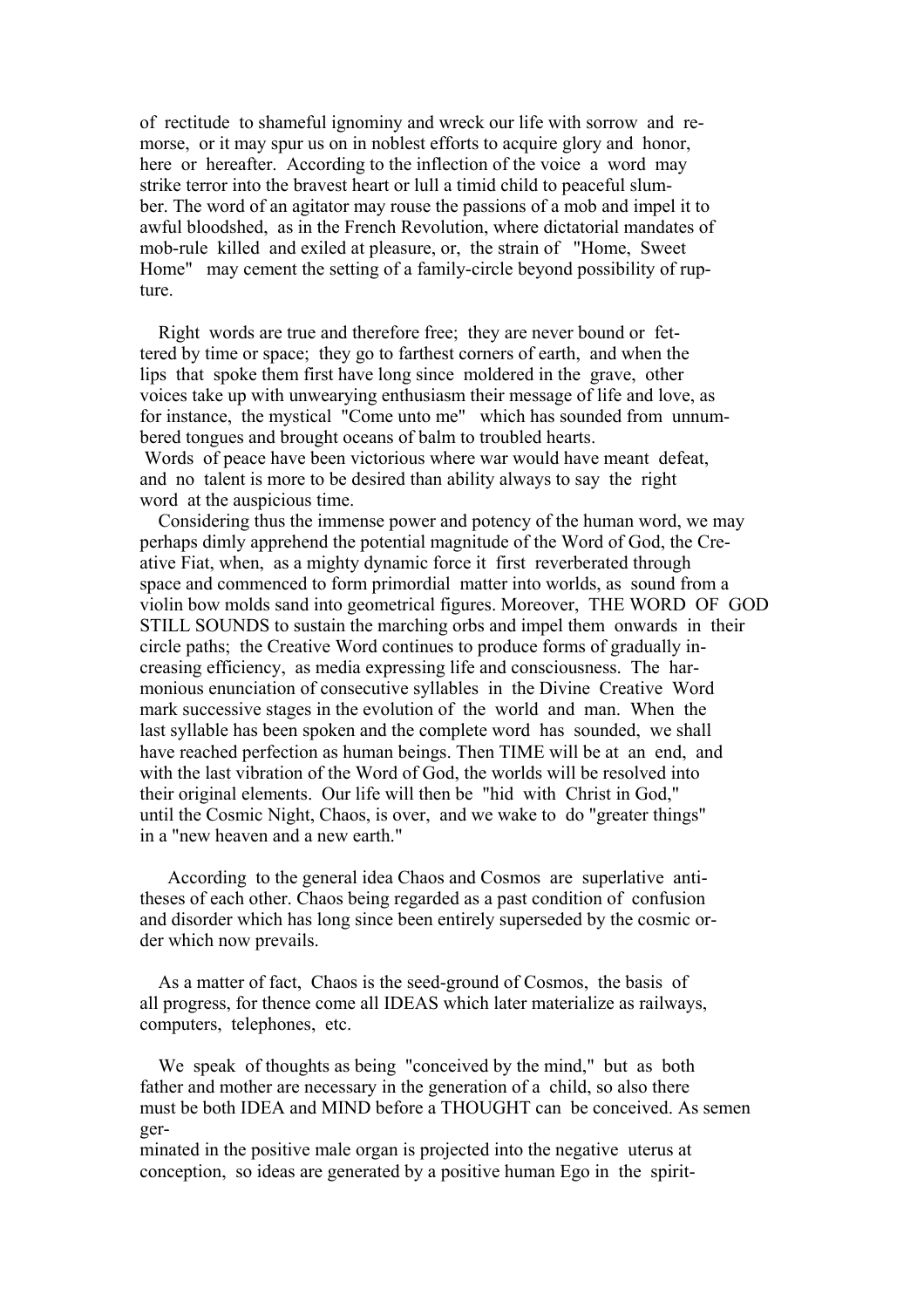substance of the Region of Abstract Thought. This idea is projected upon the receptive mind, and a conception takes place. Then, as the spermatozoic nucleus draws upon the maternal body for material to shape a body appropriate to its individual expression, so does each idea clothe itself in a peculiar form of mind-stuff. It is then a thought, as visible to the inner vision of composite man as a child is to its parent.

 Thus we see that ideas are embryonic thoughts, nuclei of spirit-substance from the Region of Abstract Thought. Improperly conceived in a diseased mind they become vagaries and delusions, but when gestated in a sound mind and formed into rational thoughts they are the basis of all the material, moral, and mental progress. The closer our touch with Chaos, the better will be our Cosmos, for in that realm of abstract realities truth is not obscured by matter, it is self-evident.

 Pilate asked "What is Truth?" but no answer is recorded. We are incapable of cognizing truth in the abstract while we live in the phenomenal world, for the inherent nature of matter is illusion and delusion, and we are constantly making allowances and corrections whether we are conscious of the fact or not. The sunbeam which proceeds for 90 millions of miles in a straight line is refracted or bent as soon as it strikes our dense atmosphere, and according to the angle of its refraction, it APPEARS to have one color or another. The straightest stick appears crooked when partly immersed in water, and the truths which are so self-evident in the higher worlds are likewise obscured, refracted or twisted out of all semblance under the illusory conditions of this material world.

 "The truth shall set you free," said Christ, and the more we turn our aspirations from material acquisitiveness and seek to lay up treasure above, the more we aim to rise, the oftener we "get in the spirit," the more readily we "shall know truth" and reach liberation from the fetter of flesh which binds us to a limited environment, and attain to a sphere of greater usefulness.

 Study of philosophy and science has a tendency to further perception of truth, and as science has progressed it has gradually receded from its erstwhile crude materialism. The day is not far off when it will be more reverently religious than the church itself. Mathematics is said to be "dry," for it does not stir the emotions. When it is taught that "the sum of the angles of a triangle is 180 degrees," the dictum is at once accepted, because its truth is self-evident and no feeling is involved in the matter. But when a doctrine such as the Immaculate Conception is promulgated and our emotions are stirred, bloody war, or heated argument, may result, and still leave the matter in doubt. Pythagoras demanded that his pupils study mathematics, because he knew the elevating effect of raising their minds above the sphere of feeling, where it is subject to delusion, and elevating it towards the Region of Abstract Thought which is the prime reality.

 In this place we are dealing with worlds in particular, and will therefore defer comment upon the remainder of the first five verse of St. John's Gospel: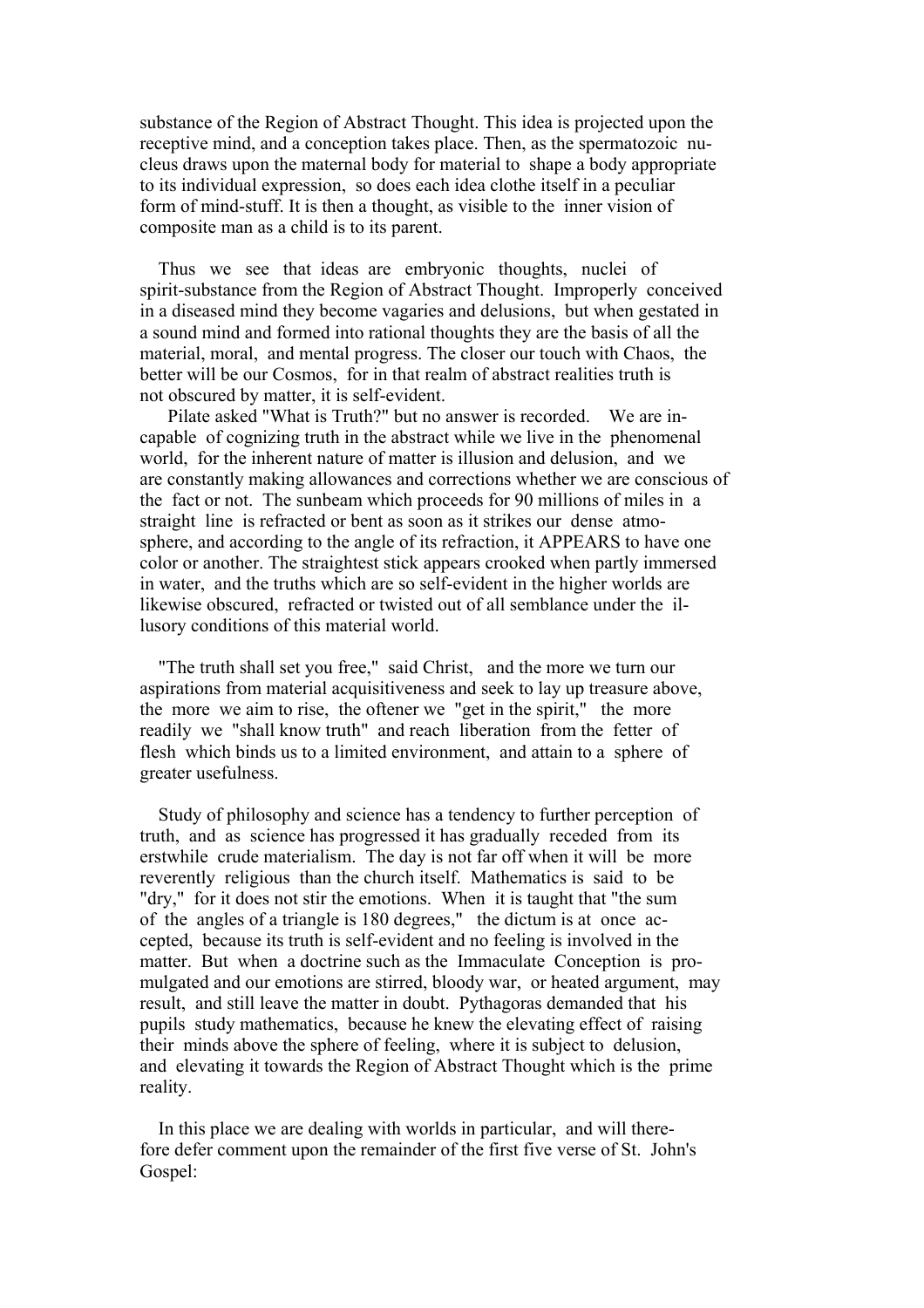- And Life became Light in man,
- 5) and Light shines in Darkness.

 We have now seen that the Earth is composed of three worlds which interpenetrate one another so that it is perfectly true when Christ said that "heaven is within you" or, as the translation should rather have been, AMONG YOU. We have also seen that of these three realms two are subdivided. It has also been explained that each division serves a great purpose in the unfoldment of various forms of life which dwell in each of these worlds, and we may note in conclusion, that the lower regions of the Desire World constitute what the Catholic religion calls PURGATORY, a place where the evil of a past life is transmuted to good, usable by the Spirit as conscience in later lives. The higher regions of the Desire World are the FIRST HEAVEN where all the good a man has done is assimilated by the Spirit as SOUL power. The Region of Concrete Thought is the SECOND HEAVEN, where, as already said, the Spirit prepares its future environment on Earth, and the Region of Abstract Thought is the THIRD HEAVEN, but as Paul said, it is scarcely lawful to speak about that.

 Some will ask: Is there then no hell? No! THE MERCY OF GOD tends as greatly towards the principle of GOOD AS THE INHUMANITY OF MAN towards cru-

elty, so that he would consign his brother men to flames of hell during eternity for the puerile mistakes committed during a few years, or perhaps for a slight difference in belief. The writer has heard of a minister who wished to impress his "flock" with the reality of an eternity of hell flames, and to demonstrate the fallacy of a heretical notion entertained by some of his parishioners: that when sinners go to hell they burn to ashes and that is the end.

 He took with him an alcohol lamp and some asbestos into the pulpit and told his audience that God would turn their souls into a substance resembling asbestos. He showed them that thought the asbestos were heated red hot it did not decompose into ashes. Fortunately, the day of the hell preacher has gone by, and if we believe the Bible which says that "in God we live and move and have our being," we can readily understand that A LOST SOUL WOULD BE AN IMPOSSIBILITY, for were one single soul (Spirit) lost, then logically a part of God Himself would be lost. No matter what our color, our race, or our creed, we are all equally the children of God and in our various ways we shall obtain satisfaction. Let us therefore rather look to Christ and forget creed.

## CREED OR CHRIST?

No man loves God who hates his king; Who tramples on his brother's heart and soul, Who seeks to shackle, cloud, or fog the mind By fears of Hell has not perceived our goal.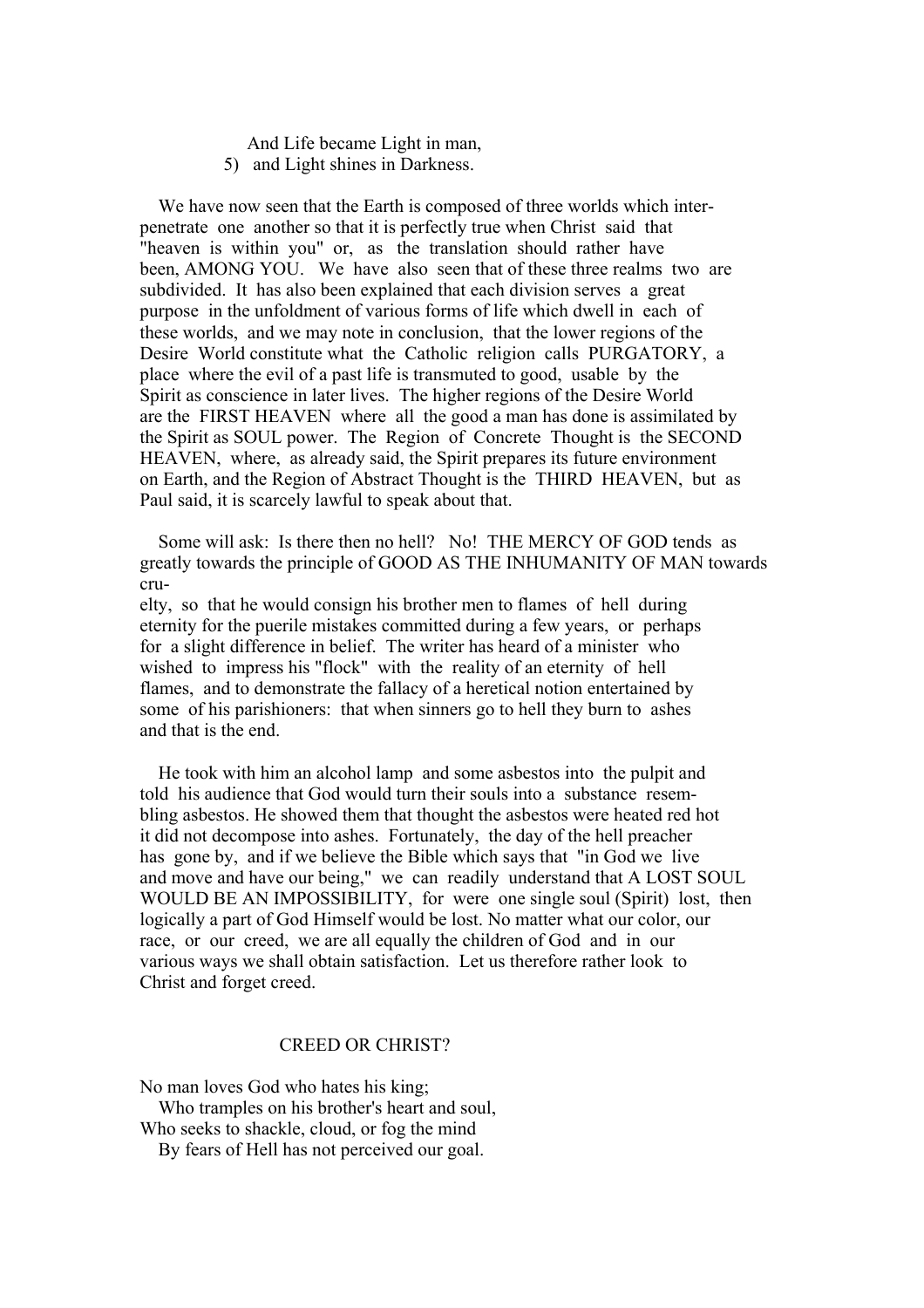God-sent are all religions blest; And Christ, the Way, the Truth, the Life, TO Give the heavy-laden rest, And peace from sorrow, sin, and strife.

At his request the Universal Spirit came TO ALL THE CHURCHES, not to one alone; On Pentecostal morn a tongue of flame Round EACH apostle as a halo shone.

Since then, as vultures ravenous with greed, We oft have battled for an empty name, And sought by dogma, edict, creed, To send each other to the flame.

Is Christ then twain? Was Cephas, Paul To save the world, nailed to the tree? Then why divisions here at all? Christ's love enfolds both you and me. His pure sweet love is not confined By creeds which segregate and raise a wall, His love enfolds, embraces HUMAN KIND, No matter what ourselves of Him we call.

Then why not take Him at His word? Why hold to creeds which tear apart? But one thing matters, be it heard, That brother-love fill every heart.

There`s but one thing the world has need to know; There`s but one balm for all our human woe. There`s but one way that leads to heaven above-- That way is human sympathy and love.

# CHAPTER IV

# THE CONSTITUTION OF MAN

## VITAL BODY--DESIRE BODY--MIND

 Our chapter head, "The Constitution of Man," may surprise a reader who has not previously studied the Mystery Teachings, or he may imagine that we intend to give an anatomical dissertation, but such is not our intention. We have spoken of the Earth upon which we live as being composed of several invisible realms in addition to the world we perceive by means of our senses. We have also spoken of man as being correlated to these various divisions in nature, and a little thought upon the subject will quickly convince us that in order to function upon the various planes of existence described, it is necessary that a man should have a body composed of their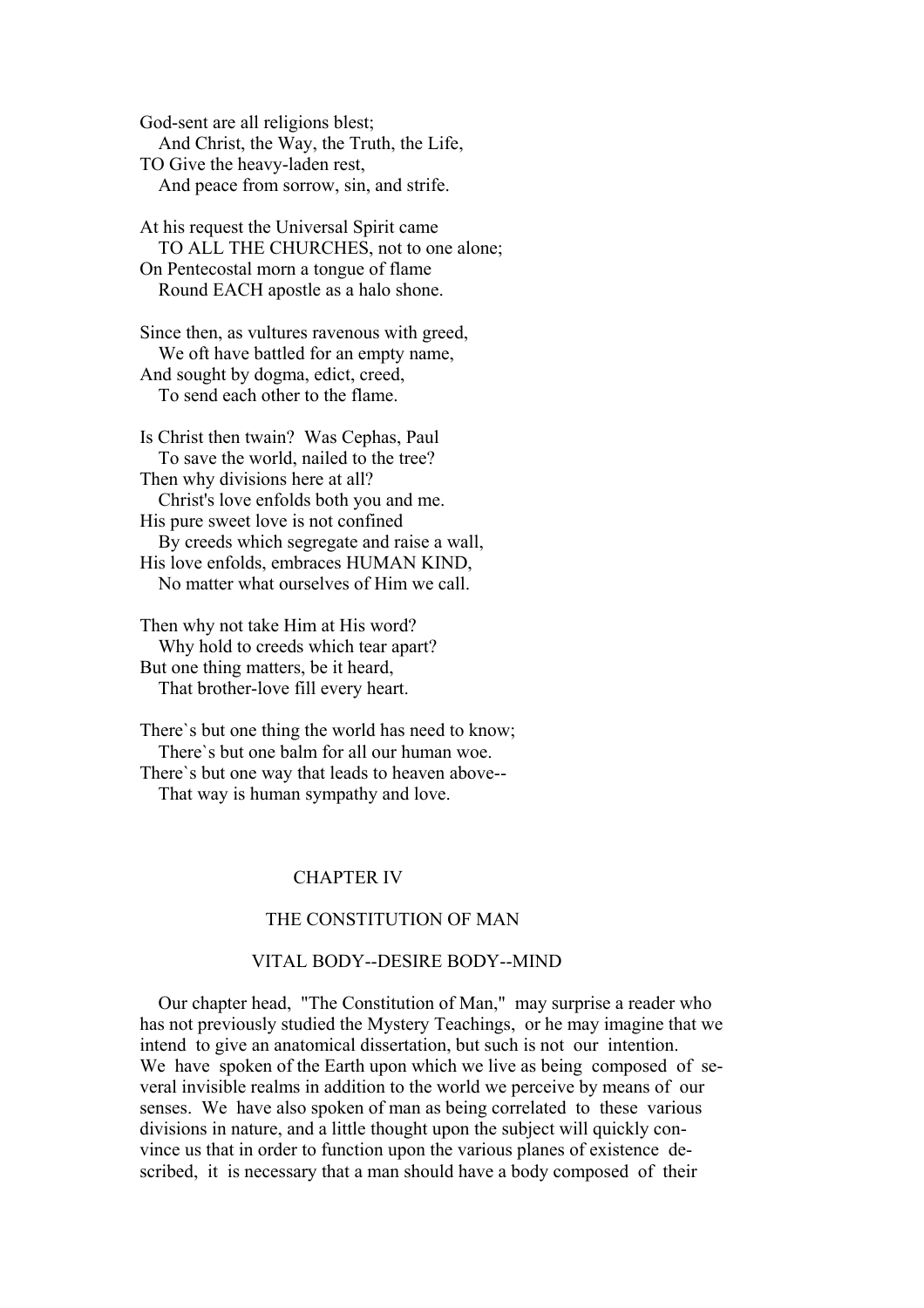substance, or at least have specialized for his or her own use, some of the material of each of these worlds.

 We have said that finer matter, called desire-stuff and mind-stuff, permeates our atmosphere and the solid Earth, even as blood percolates through all parts of our flesh. But that is not a sufficient explanation to account for all facts of life. If that were all, then minerals, which are interpenetrated by the World of Thought and the World of Desire, would have thoughts and desires as well as man. This is not the case, so something more than mere interpenetration must be requisite to acquire the faculties of thought and feeling.

We know that in order to function in this world, to live as a physical being among other like beings, we must have a physical body all our own, built of the chemical constituents of this visible world. When we lose it at death, it profits us nothing that the world is full of just the very chemicals needed to build such a body. We cannot then specialize them, and therefore we are invisible to all others. Similarly, if we did not possess a special body made of ether, we should be unable to grow and to propagate. That is the case with the mineral. Had we no separate individual desire body, we should be unable to feel desires and emotions, there would be no incentive to move from one place to another. We should then be stationary as plants, and did we not possess a mind, we should be incapable of thought, and act upon impulse and instinct as animals do.

 Some one may of course object to this last statement, and contend that animals do think. So far as our domesticated animals are concerned that is partially true, but it is not quite in the same way that we think and reason. The difference may perhaps best be understood if we take an illustration from the electrical field. When an electric current OF HIGH VOLT-AGE is passed through a coiled copper wire, and another wire is placed in the center of the coils, that wire will become charged with electricity OF A LOWER VOLTAGE; so also the animal, when brought within the sphere of human thoughts, evolves a mental activity of a lower order.

 Paul, in his writings, also mentions the NATURAL BODY and the SPIRITUAL BODY while the man himself is a Spirit inhabiting those vehicles. We will briefly note the constitution of the various bodies of man invisible to the physical sight but as objective to spiritual sight as the dense body to ordinary vision.

#### THE VITAL BODY

 That body of ours is composed of ether is called the VITAL BODY in Western Mystery Schools, for, as we have already seen, ether is the avenue of ingress for vital force from the Sun and the field of agencies in nature which promote such vital activities as assimilation, growth, and propagation.

This vehicle is an exact counterpart of our visible body, molecule for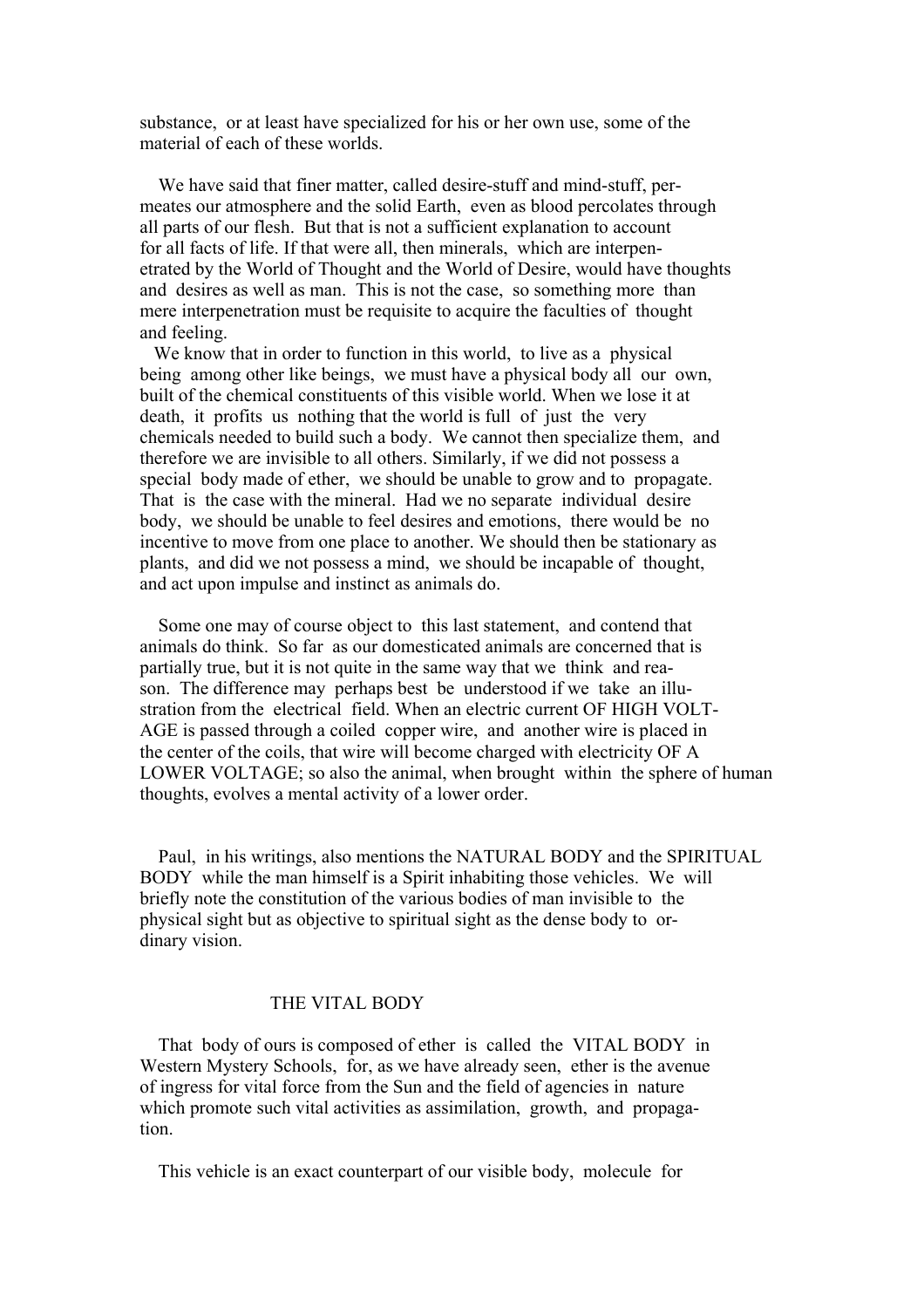molecule, and organ for organ, with one exception, which we shall note later. But it is slightly larger, extending about one and one-half inches beyond the periphery of our dense vehicle.

 The spleen is the entrance gate of forces which vitalize the body. In the etheric counterpart of that organ solar energy is transmuted to vital fluid of a pale rose color. Thence it spreads all over the nervous system, and after having been used in the body it radiates in streams, much as bristles protrude from a porcupine.

 The rays of the Sun are transmitted either directly, or reflected by way of the planets and the Moon. The rays directly from the Sun give spiritual illumination; the rays perceived by way of the planets produce intelligence, morality, and soul growth, but the rays reflected by way of the Moon make for physical growth as seen in the case of plants, which grow differently when planted in the light of the Moon from what is the case when they are planted when the Moon is dark. There is also a difference in plants sown when the Moon is in barren and fruitful signs of the Zodiac.

 The solar ray is absorbed by the human Spirit which has its seat in the center of the forehead; the stellar ray is absorbed by the brain and spinal cord; and the lunar ray enters our system through the spleen.

 The solar, stellar, and lunar rays are all three-colored, and in the lunar which supplies our vital force, the blue beam is the life of the FATHER, which cause germination; the yellow beam is the life of the SON, which is the active principle in nutrition and growth; and the red beam is the life of the HOLY SPIRIT, which stimulates to action, dissipating the energy stored by the yellow force. This principle is particularly active in generation.

 The various kingdoms absorb this life-force differently, according to their constitution. Animals have only 28 pairs of spinal nerves. They are keyed to the lunar month of 28 days and therefore dependent upon a Group Spirit for an infusion of stellar rays necessary to produce consciousness. They are altogether incapable of absorbing the direct ray of the Sun.

 Man is in a transition stage, he has 31 pairs of spinal nerves which keys him to the solar month, but the nerves in the so-called cauda-equina (literally, horse-tail) at the end of our spinal cord are still too undeveloped to act as avenues for the spiritual ray of the Sun. In proportion as we draw our creative force upward by spiritual thought we develop these nerves and awaken dormant faculties of the Spirit. But it is dangerous to attempt that development except under guidance of a qualified teacher, and the reader is earnestly warned not to use any method published in books, nor sold, for their practice usually leads to insanity. The safe method is never sold for money or any earthly consideration however large or small; it is always freely given as a reward of merit. "Ask and ye shall receive, seek and ye shall find, knock and it shall be opened," said the Christ. If our life is a prayer for illumination, the search will not be uncertain, nor the knock without response.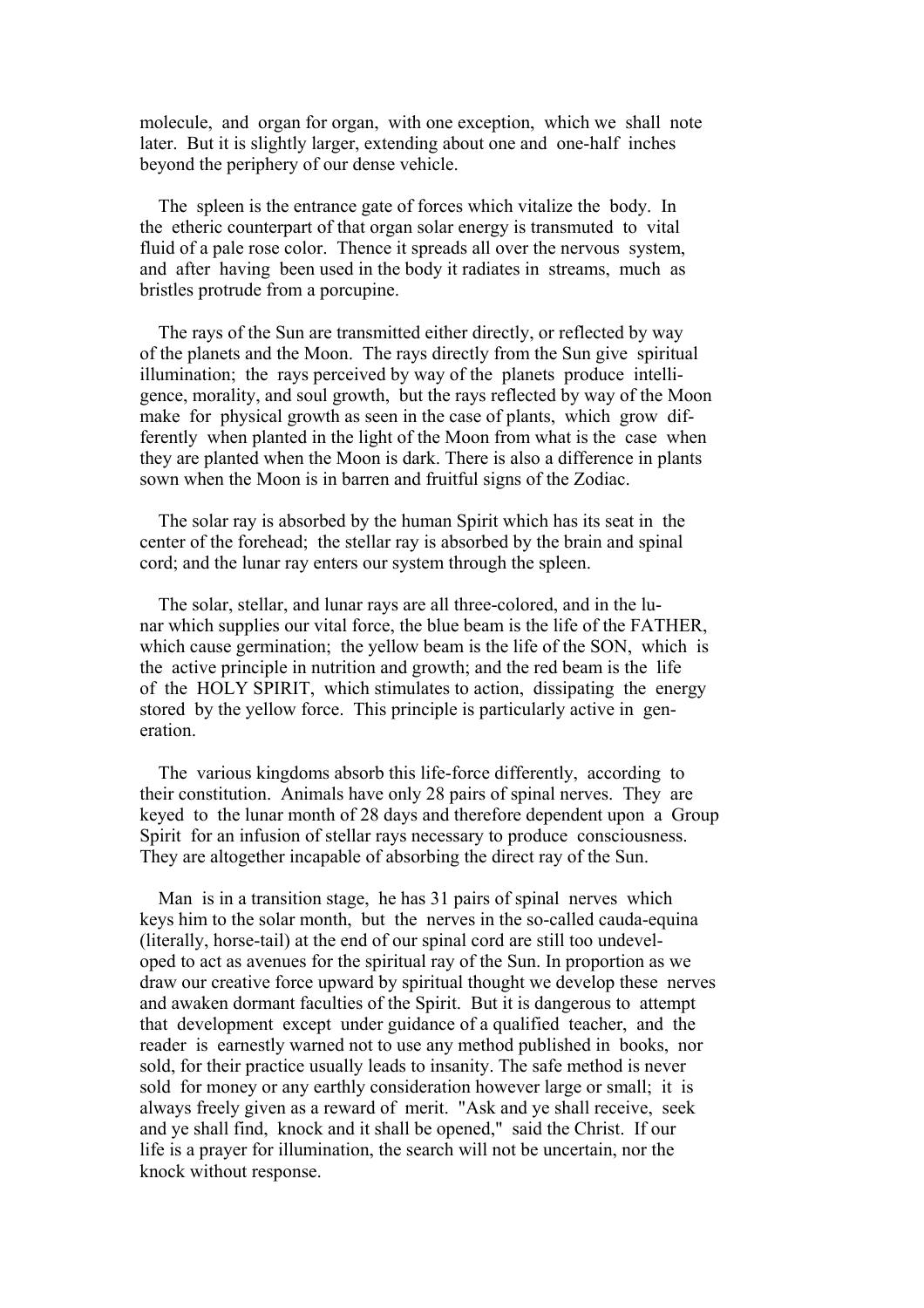When solar energy has been transmuted in the spleen it traverses the whole nervous system of the body, glowing with a most beautiful color of a delicate rosy hue. It answers the same purpose as electricity in a telegraph system. We may string wires between cities, erect telegraph stations, install receivers and transmitters. We may even have operators ready at the keys, but until electric fluid is turned into our wires, the telegraph keys will refuse to click.

 So also in the body, the human Spirit is operator, and from the central station of the brain, nerves ramify, go through the whole body to all the different muscles. When this vitalizing fluid of which we are speaking traverses the nervous system, the Ego may send his commands to the muscles and cause them to move, but if the vital fluid for any reason does not flow into a certain part of the body such as an arm or a limb, then the Spirit is powerless to move that part of the body and we say that it is paralyzed.

 When we are in health, we specialize solar energy in such great quantities that we cannot use it all in the body and therefore it radiates through the pores of our skin in straight streams and serves a similar purpose as an exhaust fan. That machine drives the foul air out of a room or building and keeps the atmosphere within pure and sweet. The excessive vital force which radiates from the body drives out poisonous gases, deleterious microbes, and effete matter, thus tending to preserve a healthy condition. It also prevents armies of disease germs, which swarm about in the atmosphere, from entering, upon the same principle that a fly cannot wing its way into a building through the exhaust fan. Thus it serves a most beneficent purpose even after it has been utilized in our body and is returning to the free state.

 It is a curious and most astounding sight when one first observes how, from exposed parts of the body such as hands and face, there suddenly commences to flow a stream of stars, cubes, pyramids, and a variety of other geometrical forms. The writer has more than once rubbed his eyes when he first perceived the phenomenon, for it seemed that he must be suffering from hallucinations. The forms observed are chemical atoms, however, which have served their purpose in the body and are expelled through the pores.

 When one has eaten a meal, vital fluid is consumed by the body in great quantities, for it is the cement whereby nature's forces build our food into the body. Therefore the radiations are weakest during the period of digestion. If the meal has been heavy, the outflow is very perceptibly diminished, and does not then cleanse our body as thoroughly as when the food has been digested, nor are the radiations as potent in keeping out inimical germs. Therefore one is most liable to catch cold or other diseases by overeating.

 During ill health the vital body specializes but little solar energy. Then, for a time, the visible body seems to feed upon the vital body, as it were, so that the vehicle becomes more transparent and attenuated at the same rate as the visible body exhibits a state of emaciation. The cleansing odic radiations are almost entirely absent during sickness, therefore com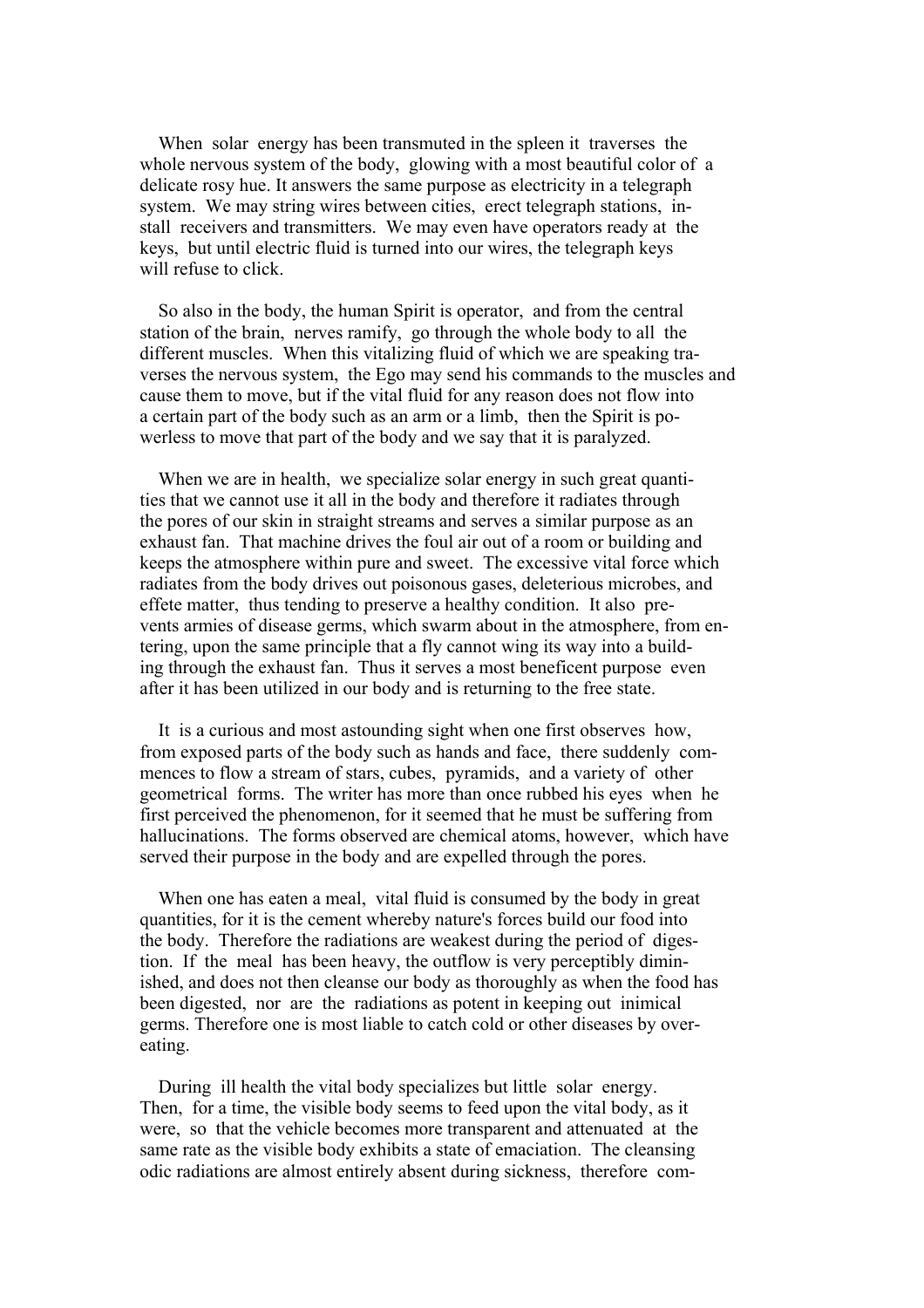plications set in easily.

 Though science has not directly observed this vital body of man, it has upon several occasions postulated the existence of such a vehicle as necessary to account for facts in life, and the radiations have been observed by a number of scientists at different times and under varying conditions. Blondlot and Charpentier have called them N-rays after the city of Nantes where the radiations were observed by these scientists; others have named them "The Odic fluid." Scientific investigators who have conducted researches into psychic phenomena have even photographed it when it has been extracted through the spleen by materializing Spirits. Dr. Hotz, for instance, obtained two photographs of a materialization through the German medium, Minna-Demmler. On one a cloud of ether is seen oozing out through the left side of the medium, shapeless and without form. The second picture, taken a few moments later, shows the materialized Spirit standing at the medium's side. Other photographs obtained by scientists from the Italian medium, Eusapio Palladino, show a luminous cloud over-hanging her left side.

 We said in the beginning of this description that the vital is an exact counterpart of the dense body with one exception: it is of the opposite sex, or perhaps we should rather say POLARITY. As the vital body nourishes the dense vehicle, we may readily understand that blood is its highest visible expression, and also that a positively polarized vital body would generate more blood than a negative one. Woman, who is physically negative, has a positive vital body, hence she generates a surplus of blood which is relieved by the periodic flow. She is also more prone to tears, which are white bleeding, than man, whose negative vital body does not generate more blood than he can comfortably take care of. Therefore it is not necessary for him to have the outlets which relieve excess of blood in woman.

## THE DESIRE BODY

 In addition to the visible body and the vital body we also have a body made of desire stuff from which we form our feelings and emotions. This vehicle also impels us to seek sense gratification. But while the two instruments of which we have already spoken are well organized, the desire body appears to spiritual sight as an ovoid cloud extending from sixteen to twenty inches beyond the physical body. It is above the head and below the feet so that our dense body sits in the center of this egg-shaped cloud as the yolk is in the center of an egg.

 The reason for the rudimentary state of this vehicle is that it has been added to the human constitution more recently than the bodies previously mentioned. Evolution of form may be likened to the manner in which the juices in the snail first condense into flesh and later become a hard shell. When our present visible body first germinated in the Spirit, it was a thought-form, but gradually it has become denser and more concrete until it is now a chemical crystallization. The vital body was next emanated by the Spirit as a thought-form, and is in the third stage of concretion which is etheric. The desire body is a still later acquisition. That also was a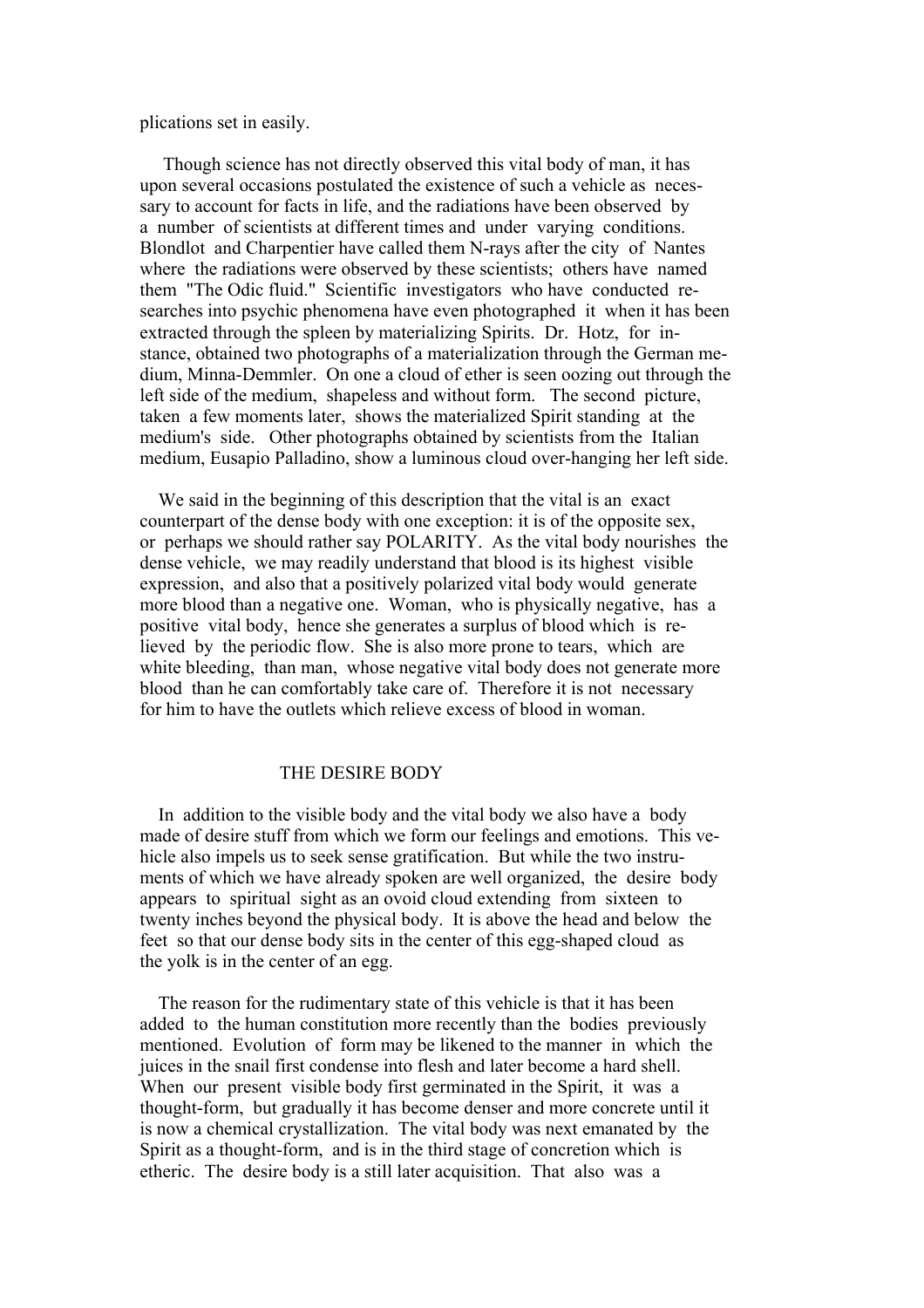thought-form at its inception, but has now condensed to desire-stuff, and the mind, which we have only recently received, is still but a mere cloudy thought-form.

 Arms and limbs, ears and eyes are not necessary to use the desire body, for it can glide through space more swiftly than wind without such means of locomotion as we require in this visible world.

 When viewed by spiritual sight, it appears that there are in this desire body a number of whirling vortices. We have already explained that it is a characteristic of desire-stuff to be in constant motion, and from the main vortex in the region of the liver, there is a constant outwelling flow which radiates toward the periphery of this egg-shaped body and returns to the center through a number of other vortices. The desire body exhibits all the colors and shades which we know and a vast number of others which are indescribable in earthly language. Those colors vary in every person according to his or her characteristics and temperament, and they also vary from moment to moment as passing moods, fancies, or emotions are experienced by him. There is, however, in each one a certain basic color dependent upon the ruling star at the moment of his or her birth. The man in whose horoscope Mars is peculiarly strong usually has a crimson tint in his aura; where Jupiter is the strongest planet the prevailing tint seems to be a bluish tone; and so on with the other planets.

 There was a time in the Earth's past history when incrustation was not yet complete, and human beings of that time lived upon islands here and there, amid boiling seas. They had not yet evolved eyes or ears, but a little organ: the pineal gland, which anatomists have called THE THIRD EYE, protruded through the back of the head and was a LOCALIZED ORGAN OF FEELING.

It warned the man when he came too near a volcanic crater and thus enabled him to escape destruction. Since then the cerebral hemispheres have covered the pineal gland, and instead of a single organ of feeling, the whole body inside and out is sensitive to impacts, which of course is a much higher state of development.

 In the desire body every particle is sensitive to vibrations similar to those which we call sight, sounds, and feelings, and every particle is in incessant motion, rapidly swirling about so that in the same instant it may be at the top and bottom of the desire body and impart at all points to all the other particles a sensation of that which it has experienced. Thus every particle of desire-stuff in this vehicle of ours will instantly feel any sensation experienced by any single particle. Therefore the desire body is of an exceedingly sensitive nature, capable of most intense feelings and emotions.

### THE MIND

 This is the latest acquisition of the human Spirit, and in most people who have not yet accustomed themselves to orderly, consecutive thought, it is a mere inchoate cloud disposed particularly in the region of the head.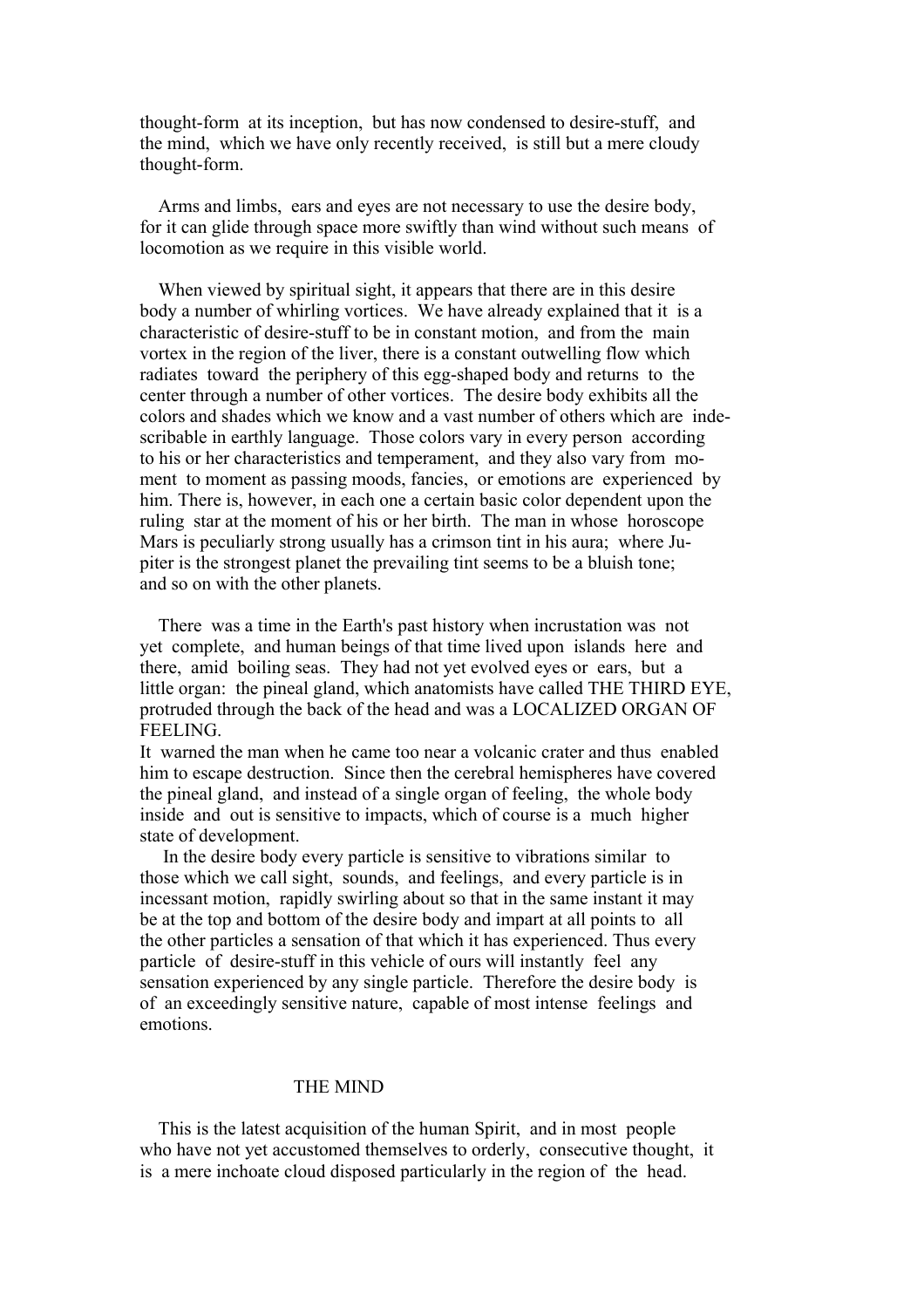When looking at a person clairvoyantly there appears to be an empty space in the center of the forehead just above and between the eyebrows. It looks like the blue part of a gas flame. That is mind-stuff which veils the human Spirit, or Ego, and the writer has been told that not even the most gifted seer can penetrate that veil, said to have been spoken of in ancient Egypt as "THE VEIL OF ISIS." None may lift it and live, for behind that veil is the Holy of Hollies, the temple of our body, where the Spirit is to be left secure from all intrusion.

 To those who have not previously studied the deeper philosophies the question may occur: But why all these divisions? Even the Bible speaks only of soul and body, for most people believe soul and Spirit to be synonymous terms. We can only answer that this division is not arbitrary but necessary, and founded upon facts in nature. Neither is it correct to regard the soul and the Spirit as synonymous. Paul himself speaks of the NATURAL BODY which is composed of physical substances: solids, liquids, gases, and ethers; he mentions a SPIRITUAL BODY, the vehicle of the Spirit, composed of the mind and desire body, and THE SPIRIT ITSELF, which is called EGO in Latin or "I" in English.

 That term "I" is an application which can be made only by the human Spirit of itself. We may all call a dog, dog; or we may call a table, table, and any one else may apply the same name to the dog and to the table, but only a human being can be called "I." Only he himself can apply that most exclusive of all words, "I," for this is the badge of self-consciousness, the recognition by the human spirit of ITSELF as an entity, separate and apart from all others.

 Thus we see that the constitution of man is more complex than appears upon the surface, and we will now proceed to note the effect upon this multiplex being of various conditions of life.

## CHAPTER V.

#### LIFE AND DEATH

# INVISIBLE HELPERS AND MEDIUMS

 There are two classes of people in the world. In one class the vital and dense bodies are so firmly cemented that the ethers cannot be extracted under any circumstances but remain with the dense body at all times and under all conditions from birth to death. Those people are insensible to any supersensuous sights or sounds. They are therefore usually exceedingly skeptical, and believe nothing exists but what THEY can see.

 There is another class of people in whom the connection between the dense and the vital bodies is more or less loose, so that the ether of their vital bodies vibrates at a higher rate than in the first class mentioned. These people are therefore more or less sensitive to the spiritual world.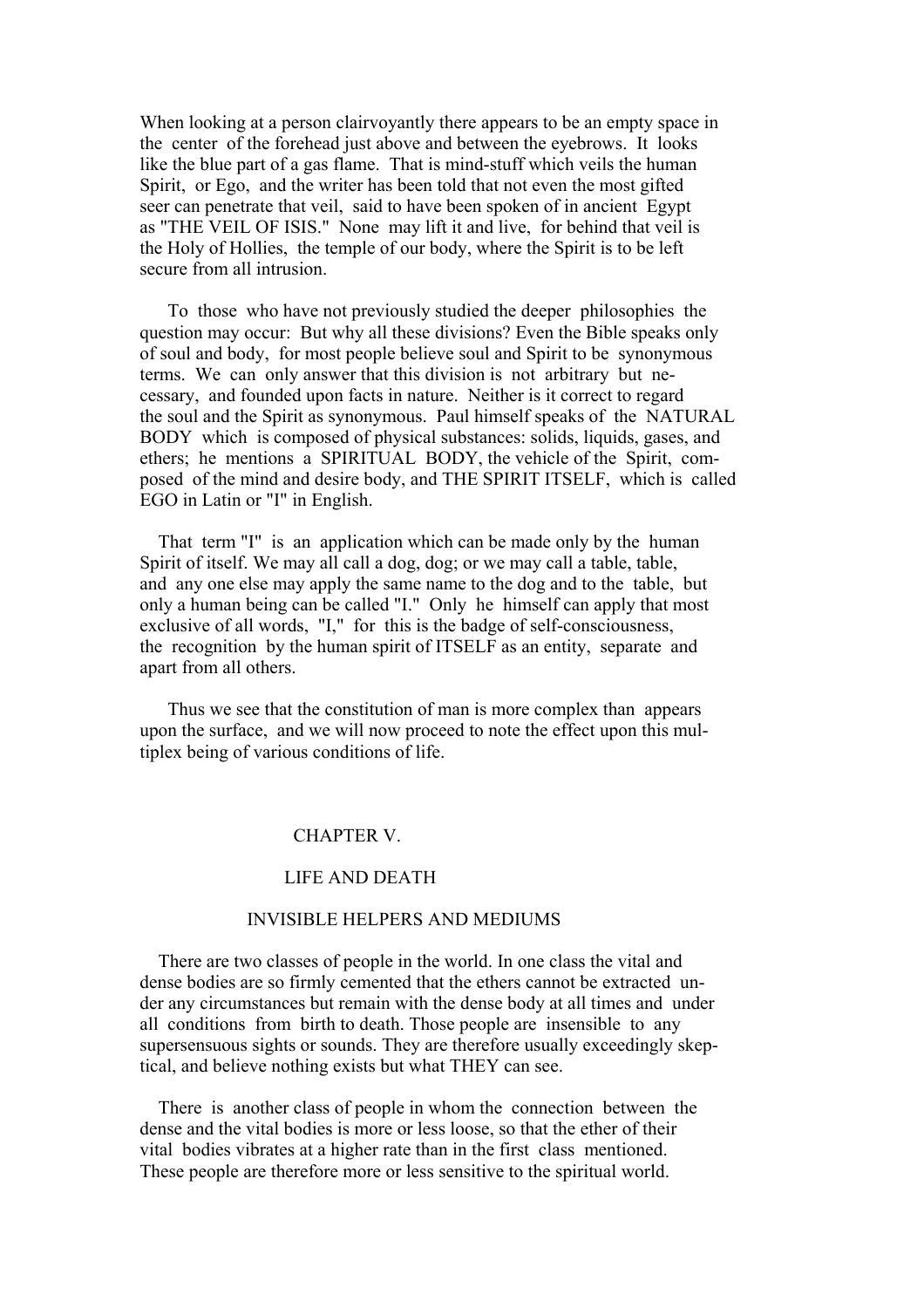This class of sensitives may again be divided. Some are weak characters, dominated by the will of others in a NEGATIVE manner, as mediums, who are the prey of disembodied Spirits desirous of obtaining a physical body when they have lost their own by death.

 The other class of sensitives are strong POSITIVE characters who act only from within, according to their own will. They may develop into trained clairvoyants, and be their own masters instead of slaves of a disembodied Spirit. In some sensitives of both classes it is possible to extract part of the ether which forms the vital body. When a disembodied Spirit obtains a subject of that nature, it develops the sensitive as a MATERIALIZING MEDIUM. The man who is capable of extracting his own vital body by an act of will, becomes a citizen of two worlds, independent and free. These are usually known as INVISIBLE HELPERS. There are certain other abnormal conditions where the vital body and the dense body are separated totally or in part, as for instance, if we place our limb in an uncomfortable position so that circulation of the blood ceases. Then we may see the etheric limb hanging down below the visible limb as a stocking. When we restore circulation and the etheric limb seeks to enter into place, an intense prickly sensation is felt, due to the fact that the little streams of force, which radiate all through the ether, seek to permeate the molecules of the limb and stir them into renewed vibration. When a person is drowning, the vital body also separates from the dense vehicle and the intense prickly pain incident to resuscitation is also due to the cause mentioned.

 While we are awake and going about our work in the Physical World, the desire body and mind both permeate the dense and the vital bodies, and there is a constant war between the desire nature and the vital body. The vital body is continually engaged in building up the human organism, while the impulses of the desire body tend to tire and to break down tissue. Gradually, in the course of the day, the vital body loses ground before the onslaughts of the desire body, poisons of decay slowly accumulate, and the flow of vital fluid becomes more and more sluggish until at length it is incapable of moving the muscles. The body then feels heavy and drowsy. At last the vital body collapses, as it were; the little streams of force which permeate each atom seem to shrivel up, and the Ego is forced to abandon its body to the restorative powers of sleep.

 When a building becomes dilapidated and is to be RESTORED and put in thorough repair, the tenants must move out to let the workmen have a free field. So also when the building of a Spirit has become unfit for further use, it must withdraw therefrom. As the desire body caused the damage, it is a logical conclusion that it also must be removed. Every night when our body has become tired, the higher vehicles are withdrawn, only the dense and vital bodies being left upon the bed.

 Then the process of restoration commences and lasts for a longer or shorter time according to circumstances.

At times, however, the grip of the desire body upon our denser ve-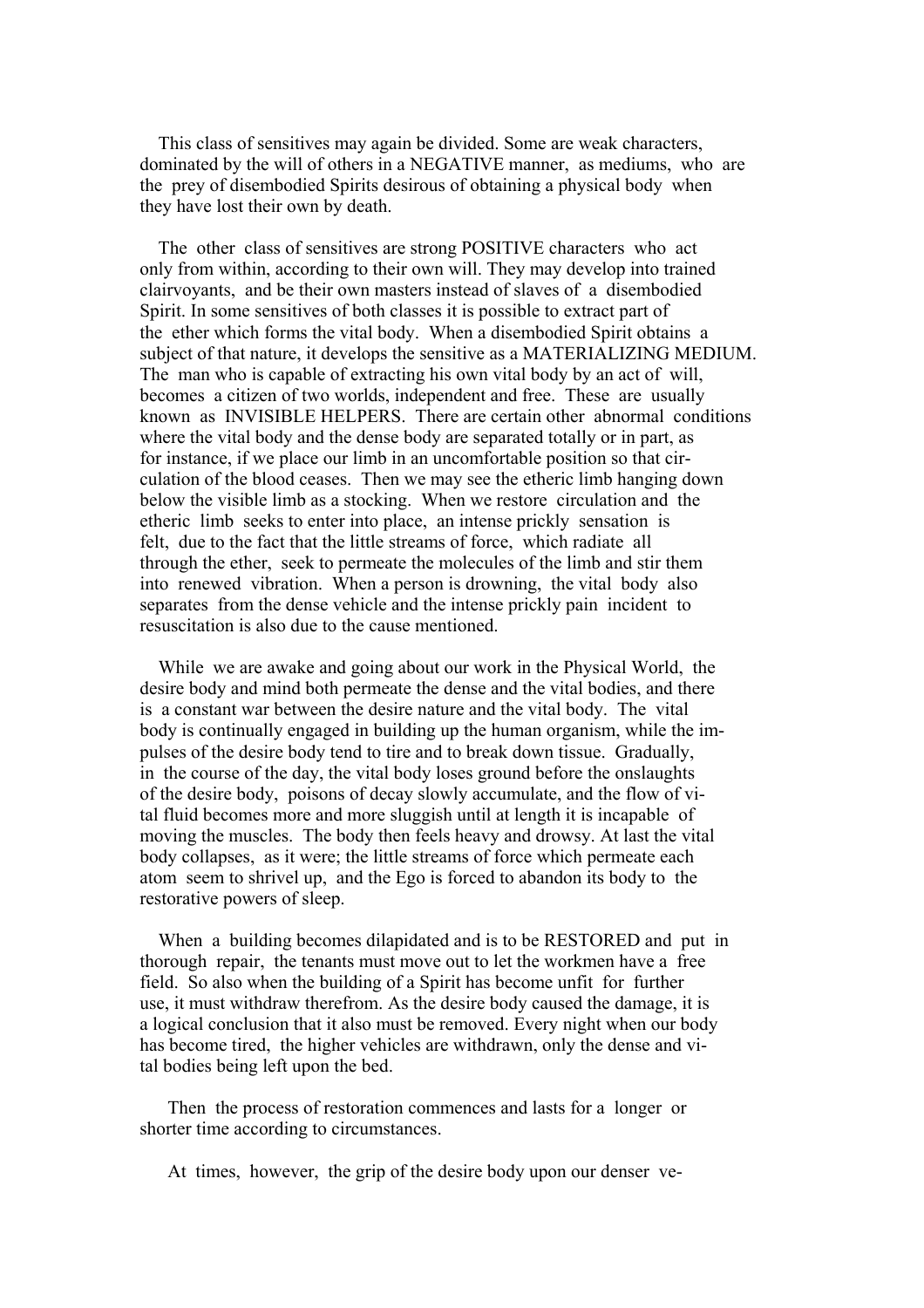hicles is so strong that it refuses to let go. When it has become so interested in the proceedings of the day, it continues to ruminate over them after the collapse of the physical body, and is perhaps only half extracted from that vehicle. Then it may transmit sights and sounds of the Desire World to the brain. But, as the connections are necessarily askew under such conditions, the most confused dreams result. Furthermore, as the desire body compels motion, the dense body is very apt to toss about when the desire body is not fully extracted; hence the restless sleep which usually accompanies dreams of a confused nature.

 There are times, of course, when dreams are prophetic and come true, but such dreams result only AFTER complete extraction of the desire body. Under circumstances where the Spirit has seen some danger, perhaps, which may befall, it then impresses the fact upon the brain AT THE MOMENT OF AWAKENING.

 It also happens that the Spirit goes upon a soul flight and omits to perform its part of the work of restoration; then the body will not be fit to re-enter in the morning, so it sleeps on. The Spirit may thus roam afield for a number of days, or even weeks, before it again enters its physical body and assumes the normal routine of alternating waking and sleeping. This condition is called TRANCE, and the Spirit may remember upon its return what it has seen and heard in the super-physical realm, or it may have forgotten, according to the stage of its development and the depth of the trance condition. When the trance is very light, the Spirit is usually present in the room where its body lies all the time, and upon its return to the body it will be able to recount to relatives all they said and did while its body lay unconscious. Where the trance is deeper, the returning Spirit will usually be unconscious of what happened around its body, but may recount experiences from the invisible world.

 A few years ago a little girl by the name of Florence Bennett in Kankakee, Illinois, fell into such a trance. She returned to the body every few days, but stayed within only a few hours each time, the whole trance lasting three weeks, more or less. During the returns to her body she told relatives that in her absence she seemed to be in a place inhabited by all the people who had died. But she stated that none of them spoke about dying and no one among them seemed to realize that they were dead. Among those she had seen was a locomotive engineer who had been accidentally killed. His body was mangled in the accident which caused death. The little girl perceived him there walking about minus arms, and with lesions upon his head, all of which is in line with facts usually seen by mystic investigators. Persons who have been hurt in accidents go about thus, until they learn that a mere wish to have their body made whole will supply a new arm or limb; for desire-stuff is most quickly and readily molded by thought.

# DEATH

 After a longer or shorter time there comes in each life a point when the experiences which a Spirit can gain from its present environment have been exhausted, and life terminates in death. Death may be sudden and seemingly unexpected, as for instance by earthquake, upon the battlefield, or by ac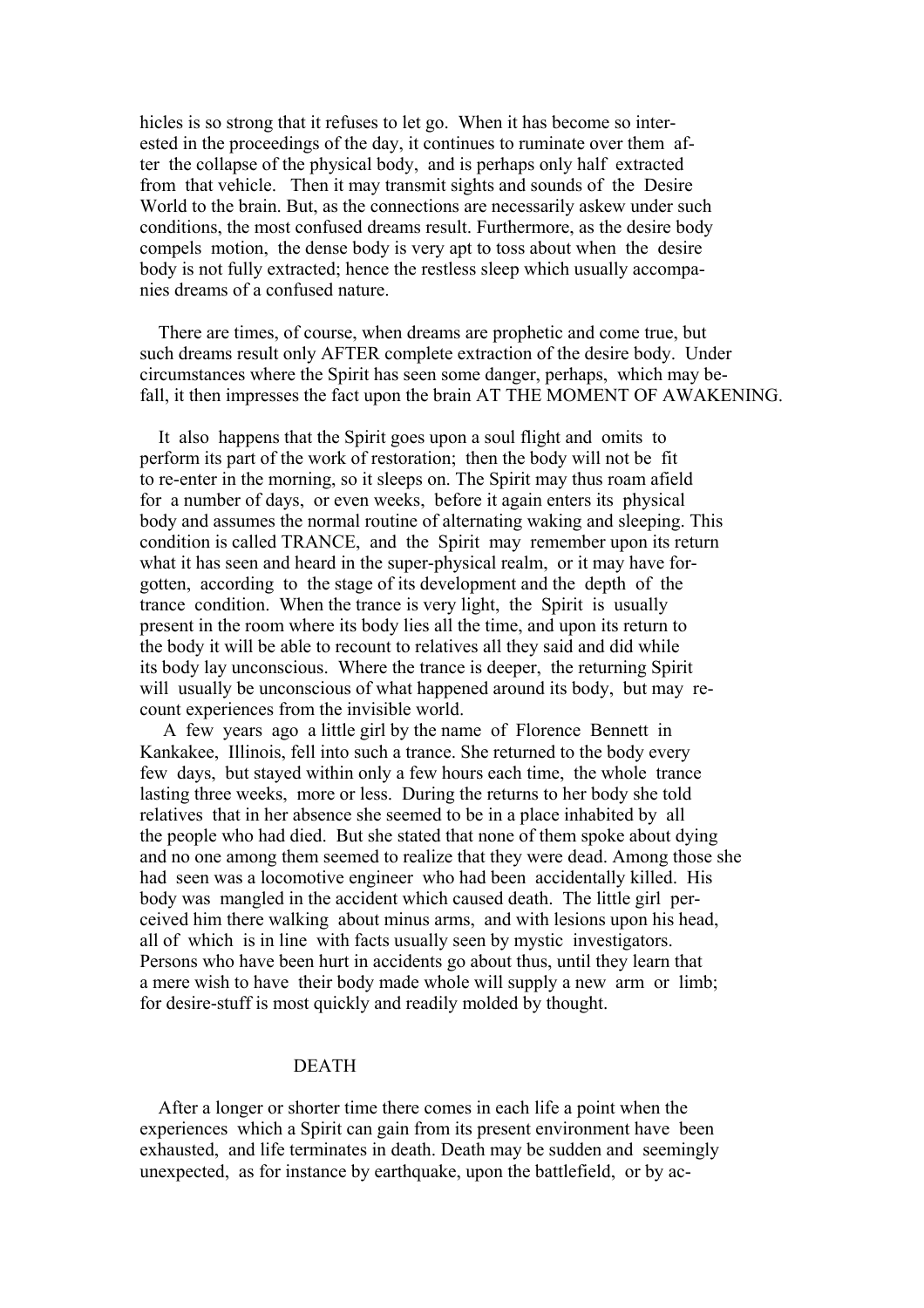cident, as we call it, though in reality death is never accidental or unforeseen by Higher Powers. Not a sparrow falls to the ground without divine will. There are along life's path partings of the way, as it were; on one side the main line of life continues onward, the other path leads into what we might call a blind alley. If the man takes the latter path, it soon ends in death. We are here in life for the sake of gaining experience and each life has a certain harvest to reap. If we order our life in such a manner that we gain the knowledge it is intended we should acquire, we continue in life, and opportunities of different kinds constantly come our way. But if we neglect them, and the life goes into paths which are not congruous to our individual development, it would be a waste of time to let us stay in such an environment. Therefore the great and wise Beings who are behind the scene of evolution, terminate our life, that we may have a fresh start in a different sphere of influence. The Law of Conservation of Energy is not confined to the Physical World, but operates in the spiritual realms also. There is nothing in life that has not its purpose. We do wrong to rail against circumstances, no matter how disagreeable. We should rather endeavor to learn the lessons which are contained therein, that we may live a long and useful life. Some one may object and say: "You are inconsistent in your teachings. You say there is really no death; that we go into a brighter existence, and that we have to learn other lessons there in a different sphere of usefulness! Why then aim to live a long life?"

 It is very true that we make these claims, and they are perfectly consistent with the other assertions just mentioned. However, there are lessons to be learned HERE which cannot be learned in the other worlds, and we have to bring up this physical body through the useless years of childhood, through hot and impulsive youth, to the ripeness of manhood or womanhood, before it becomes of true spiritual use. The longer we live after maturity has been attained, when we have commenced to look upon the serious side of life and started truly to learn lessons which make for soul-growth, the more experience we shall gather and the richer our harvest will be. Then, in a later existence, we shall be much more advanced and capable of taking up tasks that would be impossible with less length of life and breadth of activity. Besides, to die is hard for the man in the prime of life with a wife and growing family whom he loves, with ambitions of greatness unfulfilled, with hosts of friends about him, and with interests all centered upon the material plane of existence. It is sad for the woman whose heart is bound up in home and the little ones she has reared to leave them, perhaps without anyone to care for them; to know that they have to fight their way alone through the early years when tender care is needed and perhaps to see those little ones abused, and she unable to lift a hand, though her heart may bleed as freely as it would in Earth life. All these things are sad, and THEY BIND THE SPIRIT TO EARTH for a much longer time than ordinarily; they hinder it from reaping the experiences it should reap upon the other side of death, and they make it desirable, along with other reasons already mentioned, to live a long life before passing onwards.

 The difference between those who pass out at a ripe old age and one who leaves this Earth in the prime of life may be illustrated by the manner in which the seed clings to a fruit in an unripe state. A great deal of force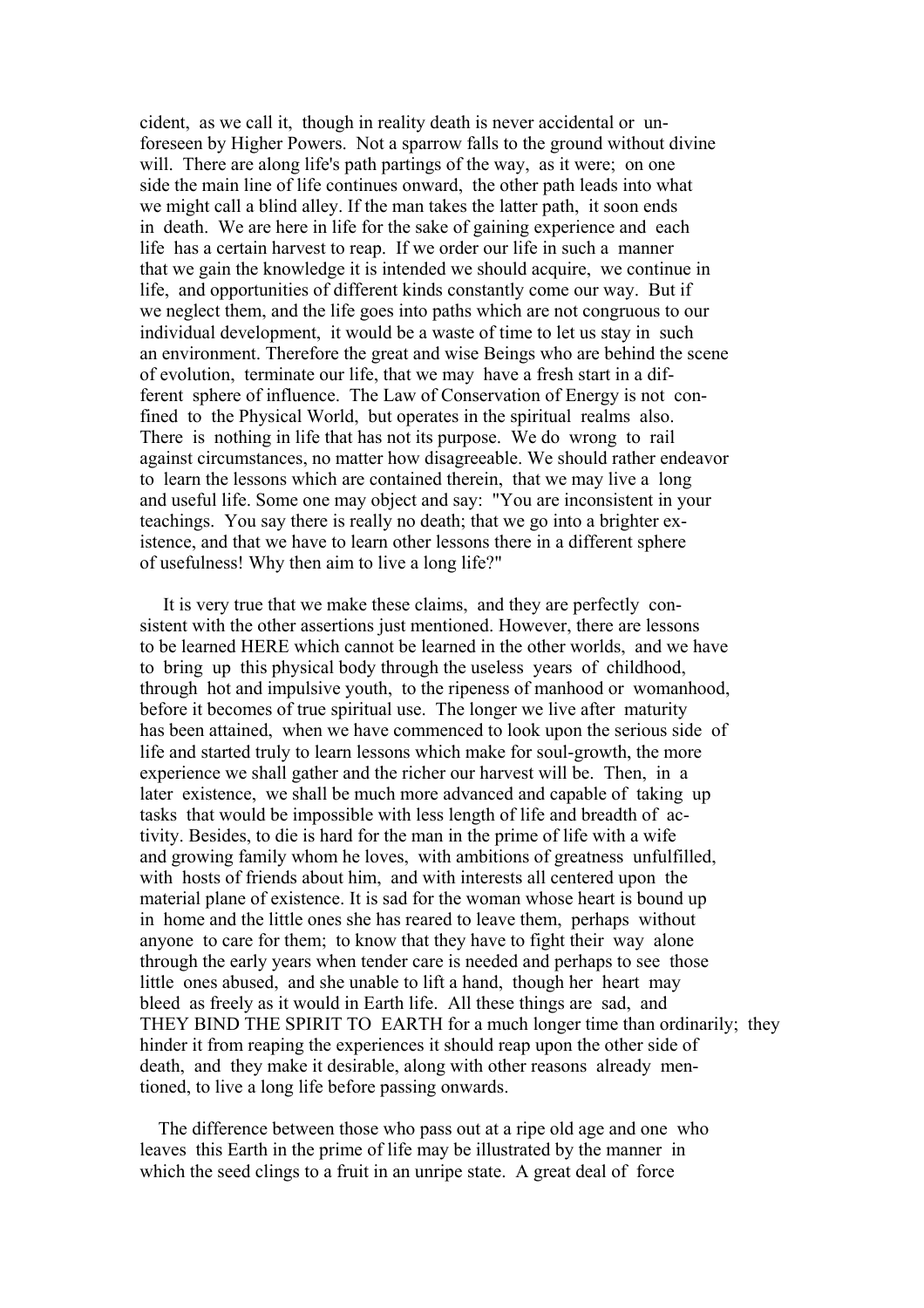is necessary to tear the stone from a green peach; it has such a tenacious hold upon the fruit that shreds of pulp adhere to it when forcibly removed. So also the Spirit clings to the flesh in middle life and a certain part of its material interest remains and binds it to Earth after death. On the other hand, when a life has been lived to the full, when the spirit has had time to realize its ambitions or to find out their futility, when the duties of life has been misspent and the pangs of conscience have worked upon the man, and shown him his mistakes; when, in fact, the Spirit has learned the lessons of life, as it must have to come to old age, then it may be likened to the seed of the ripe fruit which falls out clean, without a vestige of flesh clinging thereto, at the moment the encasing pulp is opened. Therefore we say, as before, that thought there is a brighter existence in store for those who have lived well, it is nevertheless best to live a long life and to live it to the fullest extent possible.

 We also maintain that no matter what may be the circumstances of a man's death, it is not accidental; it has either been brought about by his own neglect to embrace opportunities of growth or else life has been lived to the ultimate possible. There is one exception to that rule, and that is due to man's exercise of his divine prerogative of interference. If we lived according to schedule, if we all assimilated the experiences designed for our growth by the Creative Powers, we should live to the ultimate length, but WE OURSELVES usually shorten our lives by not taking advantage of opportunities. It also happens that OTHER MEN may shorten our lives and cut them off as suddenly as the so-called accident whereby the divine rulers terminate our life here. In other words, murder, or fatal accidents brought about by HUMAN CARELESSNESS are in reality the only termination to life not planned by invisible leaders of humanity. No one is ever compelled to do murder or other evil, or there could not come to them a just retribution for their acts. The Christ said that evil must come but WOE UNTO HIM BY WHOM IT COMETH, and to harmonize that with the law of divine justice, "as a man soweth, so shall he also reap," THERE MUST AT LEAST BE ABSOLUTE FREE WILL

### IN RESPECT TO EVIL ACTS.

 There are also cases where a person lives such a full and good life of such vast benefit to humanity and to himself that his days are lengthened beyond the ultimate, as they are shortened by neglect, but such cases are of course too few to allow of their being dwelt upon at length.

 Where death is not sudden as in the case of accidents, but occurs at home after an illness, quietly and peacefully, dying persons usually experience a falling upon them as of a pall of great darkness before termination of life. Many pass out from the body under that condition and do not see the light again until they have entered the superphysical realms. There are many other cases, however, where the darkness lifts before the final release from the body. Then the dying person views both worlds at once, and is cognizant of the presence of both dead and living friends. Under such circumstances it very often happens that a mother sees some of her children who have gone before, and she will exclaim joyously: "Oh, there is Johnny standing at the foot of the bed: my, but hasn't he grown!" The living relatives may feel shocked and uneasy, thinking the mother is suffering from hallucinations,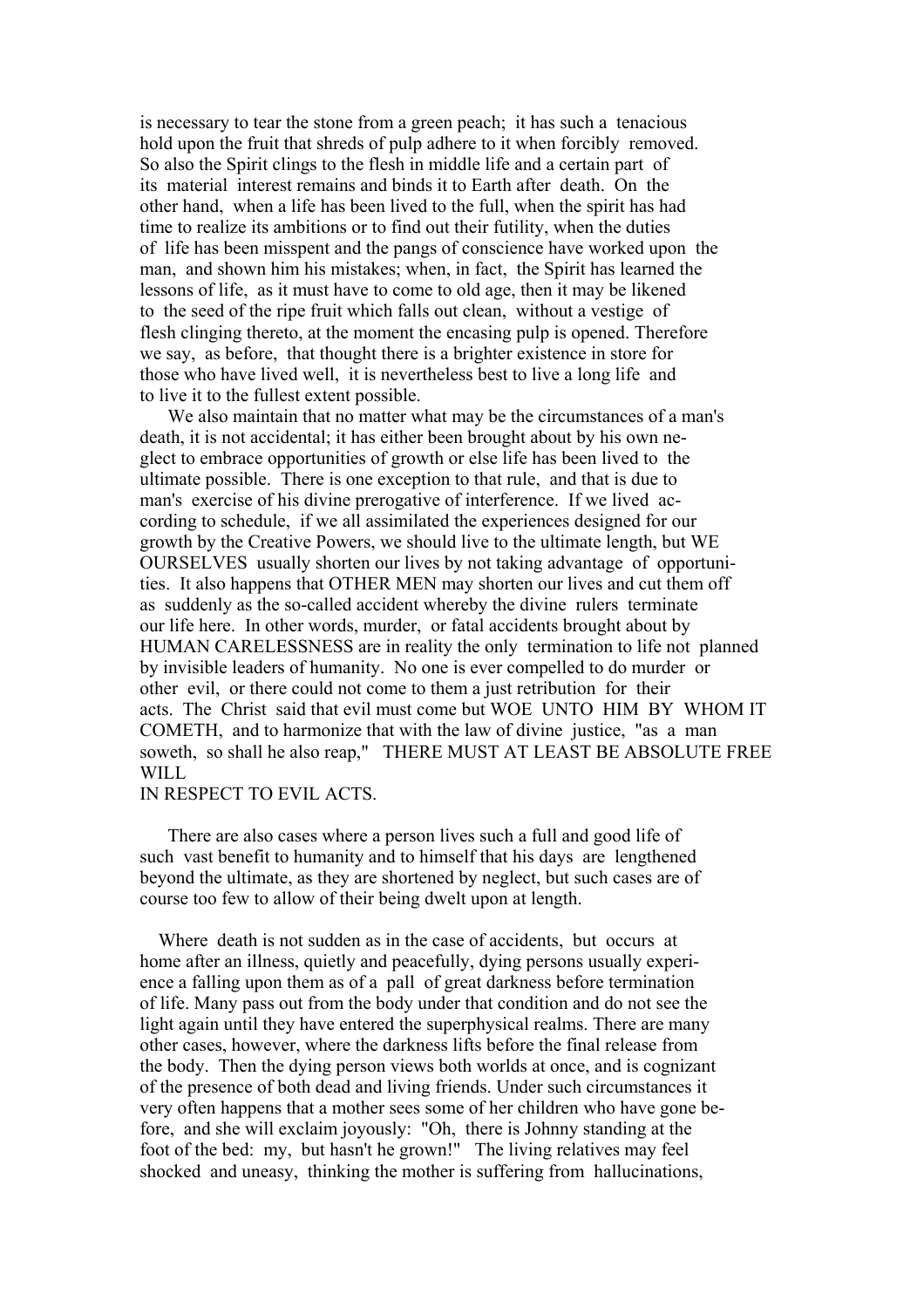while in reality she is more clear-sighted than they. She perceives those who have passed beyond the veil, who have come to greet and assist her to find herself at home in the new world she is entering.

 Each human being is an individual, separate and apart from all others, and as experiences in the life of each differ from those of all others in the interval from the cradle to the grave, so we may also reasonably infer that the experiences of each Spirit when it passes through the gates of birth and death. We print what purports to be a spirit message communicated by the late professor James of Harvard at the Boston Spirit Temple, and in which he describes sensations which he felt when passing through the gate of death. We do not vouch for its authenticity as we (the writer) have not investigated the matter personally.

Professor James had promised to communicate after death with his friends in this life, and the whole world of psychic research was and still is on watch for a word from him. Several mediums have claimed that Professor James has communicated through them, but the most remarkable are those given through the Boston Spirit temple as follows:

 "And this is death, only to fall asleep, only to awaken in the morning and to know that all is well. I am not dead, only arisen.

\* \* \* \* \*

 "I only know that I experienced a great shock through my entire system, as if some mighty bond had been rent asunder. For a moment I was dazed and lost consciousness. When I awakened I found myself standing beside the old body which had served me faithfully and well. To say that I was surprised would only inadequately express the sensation that thrilled my very being, and I realized that some wonderful change had taken place. Suddenly I became conscious that my body was surrounded by many of my friends, and an uncontrollable desire took possession of me to speak and touch them that they might know that I still lived. Drawing a little nearer to that which was so like and yet unlike myself, I stretched forth my hand and touched them, but they heeded me not."

\* \* \* \* \*

 "Then it was that the full significance of the great change that had taken place flashed upon my newly awakened senses; then it was that I realized that an impenetrable barrier separated me from my loved ones on Earth, and that this great change which had taken place was indeed death. A sense of weariness and longing for rest took possession of me. I seemed to be transported through space, and I lost consciousness, to awaken in a land so different and yet so similar to the one which I had lately left. It was not possible for me to describe my sensations when I again regained consciousness and realized that, though dead, I was still alive.

 "When I first became conscious of my new environment I was resting in a beautiful grove, and was realizing as never before what it was to be at peace with myself and all the world."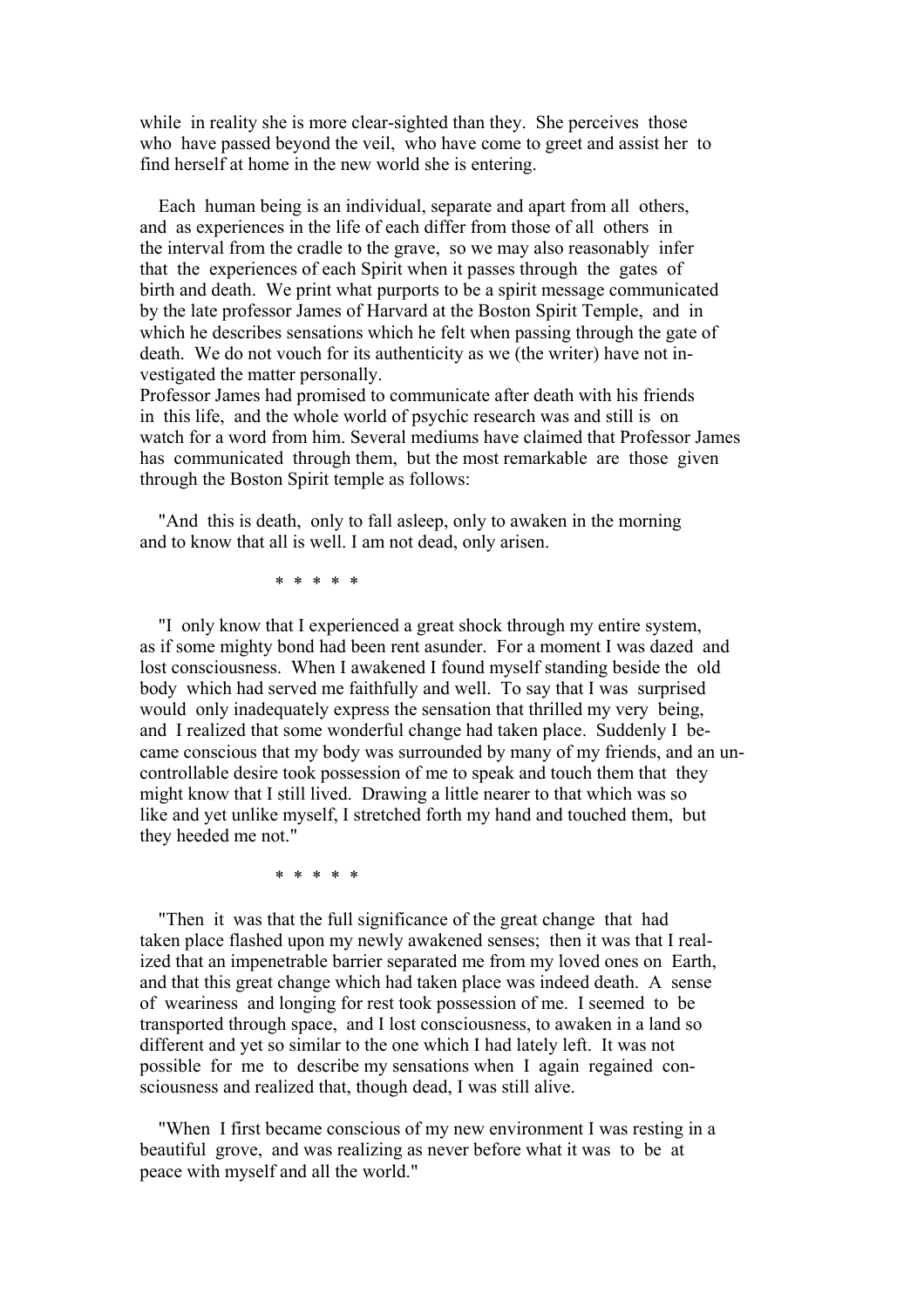\* \* \* \* \*

 "I know that only with the greatest difficulty shall I be enabled to express to you my sensations when I fully realized that I had awakened to a new life. All was still, no sound broke the silence. Darkness had surrounded me. In fact, I seemed to be enveloped in a heavy mist, beyond which which my gaze could not penetrate. Soon in the distance I discerned a faint glimmer of light, which slowly approached me, and then, to my wonder and joy, I beheld the face of her who had been my guiding star in the early days of my earth life."

\* \* \* \* \*

 One of the saddest sights witnessed by the seer at a death-bed is the tortures to which we often subject our dying friends on account of ignorance of how to care for them in that condition. We have a science of birth; obstetricians who have been trained for years in their profession and have developed a wonderful skill assist the little stranger into this world. We have also trained nurses attendant upon mother and child, the ingenuity of brilliant minds is focused upon the problem of how to make maternity easier; neither pains nor money are spared in these beneficent efforts for one whom we have never seen. But when the friend of a lifetime, the man who has served his kind well and nobly in profession, state, or church, is to leave the scene of his labors for a new field of activity, when the woman, who has labored to no less good purpose in bringing up a family to take its part in the world's work, has to leave that home and family, when one whom we have loved all our lives is about to bid us the final farewell, we stand by, utterly at a loss how to help. Perhaps we even do the very things most detrimental to the comfort and welfare of the departing one.

 Probably there is no form of torture more commonly inflicted upon the dying than that which is caused by administering stimulants. Such potions have the effect of drawing a departing Spirit into its body with the force of a catapult, to remain and to suffer for some time longer. Investigators of conditions beyond have heard many complaints of such treatment. When it is seen that death must inevitably ensue, let not selfish desire to keep a departing Spirit a little longer prompt us to inflict such tortures upon them. The death chamber should be a place of the utmost quiet, a place of peace and of prayer, for at that time, and FOR THREE AND ONE-HALF DAYS AFTER

THE LAST BREATH, the Spirit is passing through a Gethsemane and needs all the assistance that can be given. The value of the life that has just been passed depends greatly upon conditions which then prevail about the body; yes, even the conditions of its future life are influenced by our attitude during that time, so that if ever we were our brother's keeper in life, we are a thousand times more so at death.

 Post-mortem examinations, embalming, and cremation during the period mentioned, not only disturb the passing Spirit mentally, but are even productive of a certain amount of pain, there still being a slight connection with the discarded vehicle. If sanitary laws require us to prevent decompo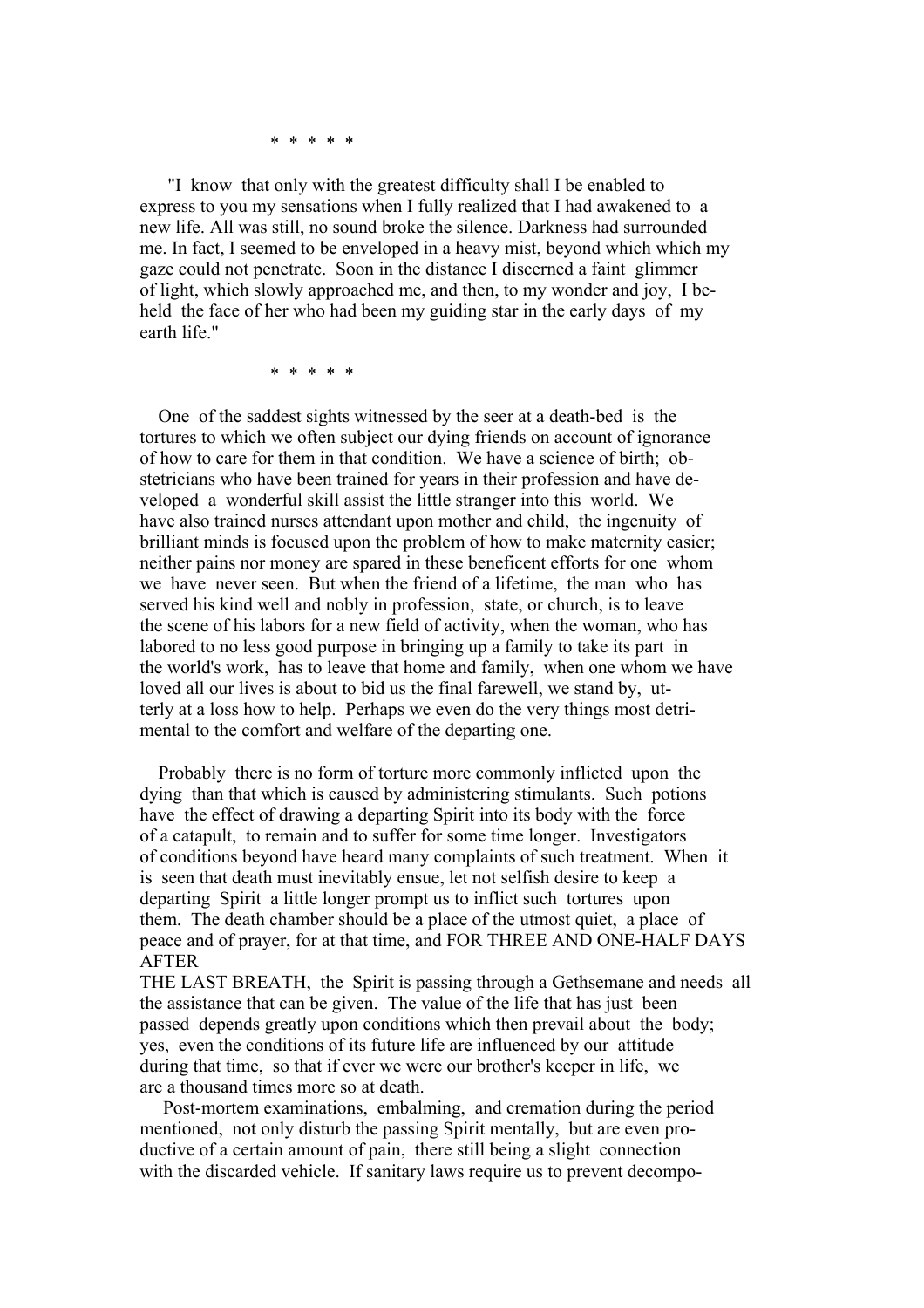sition while thus keeping the body for cremation, it may be packed in ice till the three and one-half days have passed. After that time the Spirit will not suffer, no matter what happens to the body.

#### THE PANORAMA OF A PAST LIFE

 No matter how long we may keep the Spirit from passing out, however, at last there will come a time when no stimulant can hold it and the last breath is drawn. Then the silver cord of which the Bible speaks, and which holds the higher and the lower vehicles together, snaps in the heart and causes that organ to stop. That rupture releases the vital body, and it, with the desire body and mind, floats above the visible body for from one to three and one-half days, while the Spirit is engaged in reviewing the past life, an exceedingly important part of its post-mortem experience. Upon that review depends its whole existence from death to a new birth.

 The question may arise in the student's mind: "How can we review our past life from the cradle to the grave, when we do not even remember what we did a month ago? To form a proper basis for our future life, this record ought to be very accurate, but even the best memory is faulty." When we understand the difference between the conscious and subconscious memory and the manner in which the latter operates, the difficulty vanishes. This difference and the manner in which the subconscious memory keeps an accurate record of our life experiences may be best understood by an illustration, as follows: When we go into a field and view the surrounding landscape, vibrations in the ether carry to us a picture of everything within the range of our vision. It is as sad as it is true, however, that "we have eyes and see not," as the Savior said. These vibrations impinge upon the retina of our eyes, even to the very smallest details, but they usually do not penetrate to our consciousness, and therefore are not remembered. Even the most powerful impressions fade in the course of time, so that we cannot call them back at will when they are stored in our conscious memory.

 When a photographer goes afield with his camera, the results which he obtains are different. The ether vibrations emanating from all things upon which his camera is focused, transmit to the sensitive plate an impression of the landscape, true to the minutest detail; and, mark this well, this true and accurate picture is in no wise dependent upon whether the photographer is observant or not. It will remain upon the plate and may be reproduced under proper conditions. Such is the subconscious memory, and it is generated automatically by each of us during every moment of time, independently of our volition, in the following manner.

 From the first breath which we draw after birth to our last dying gasp we inspire air which is charged with pictures of our surroundings, and the same ether which carries that picture to the retina of our eye is inhaled into our lungs where it enters the blood. Thus it reaches the heart in due time. In the left ventricle of that organ, near the apex, there is one little atom which is particularly sensitized and which remains in the body all through life. It differs in this respect from all other atoms which come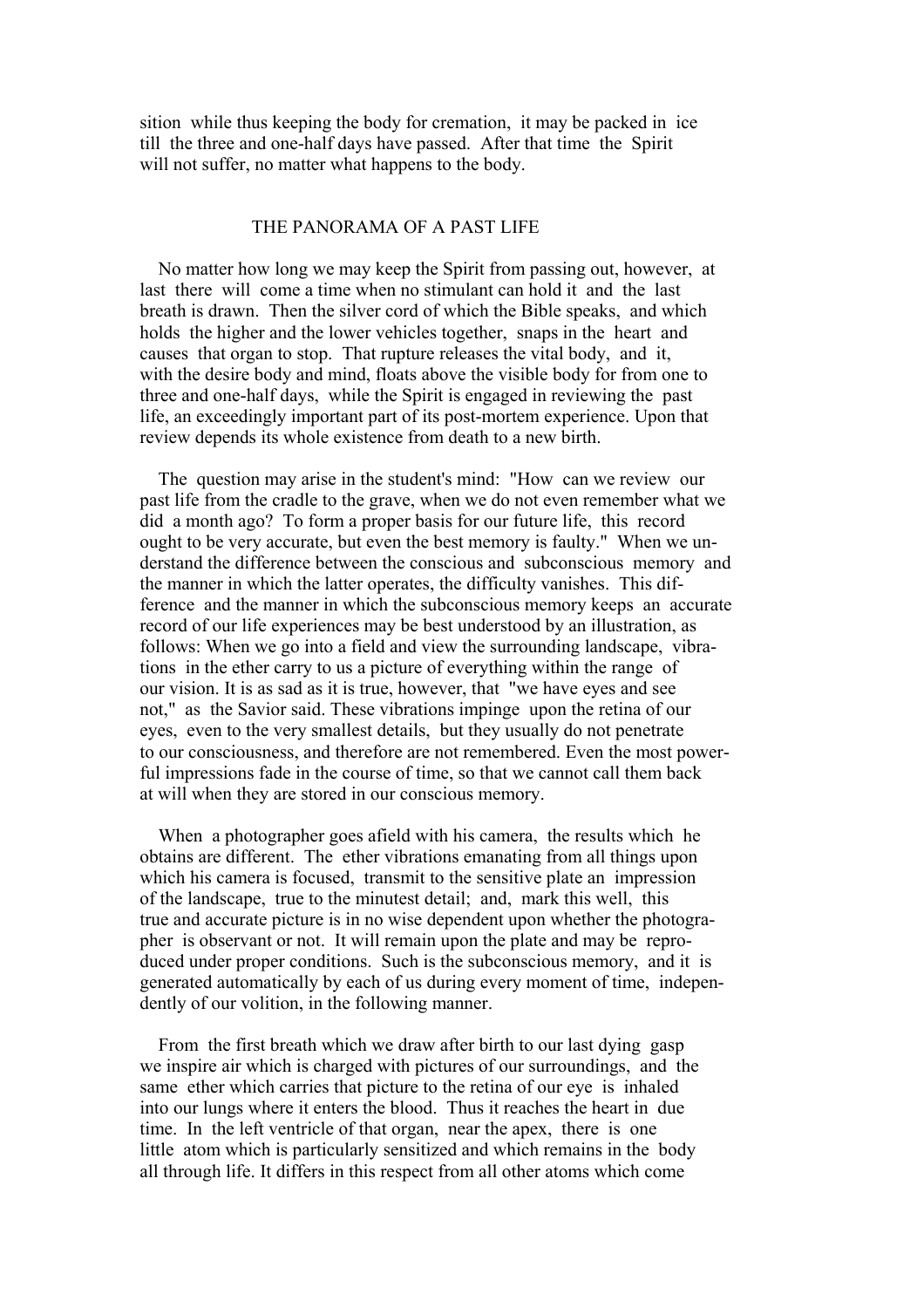and go, for it is the particular property of God,and of a certain Spirit. This atom may be called the book of the Recording Angel, for as the blood passes through the heart, cycle after cycle, the pictures of our good and evil acts are inscribed thereon to the minutest detail. This record may be called the subconscious memory. It forms the basis of our future life when reproduced as a panorama just subsequent to death. By removal of the seed atom--which corresponds to the sensitized plate in a camera--the reflecting ether of the vital body serves as a focus, and as the life unrolls slowly, backwards, from death to birth the pictures thereof are etched into the desire body, which will be our vehicle during our sojourn in Purgatory and the First Heaven where evil is eradicated and good assimilated, so that in a future life the former may serve as CONSCIENCE to withhold the man from repeating mistakes of the past, and the latter will spur him to greater good.

 A phenomenon similar to the panorama of life usually takes place where a person is drowning. People who have been resuscitated speak of having seen their whole life IN A FLASH. That is because under such conditions the vital body also leaves the dense body. Of course there is no rupture of the silver cord, or life could not be restored. Unconsciousness follows quickly in drowning, while in the usual post-mortem review the consciousness continues until the vital body collapses in the same manner that it does when we go to sleep. Then consciousness ceases for a while and the panorama is terminated. Therefore also the time occupied by the panorama varies with different persons, according to whether the vital body was strong and healthy, or had become thin and emaciated by protracted illness. The longer the time spent in review, and the more quiet and peaceful the surroundings, the deeper will be the etching which is made in the desire body. As already said, that has a most important and far-reaching effect, for then the sufferings which the Spirit will realize in Purgatory on account of bad habits and misdeeds will be much keener than if there is only a slight impression, and in a future life the still small voice of conscience will warn much more insistently against mistakes which caused sufferings in the past.

When conditions are such at the time of death that the Spirit is disturbed by outside conditions, as for instance the din and turmoil of a battle, the harrowing conditions of an accident, or the hysterical wailings of relatives, the distraction prevents it from realizing an appropriate depth in the etching upon the desire body. Consequently its post-mortem existence becomes vague and insipid; the Spirit does not harvest the fruits of experience as it should have done had it passed out of the body in peace and under normal conditions. It would therefore lack incentive to good in a future life, and miss the warning against evil which a deep etching of the panorama of life would have given. Thus its growth would be retarded in a very marked degree, but the beneficent Powers in charge of evolution take certain steps to compensate for our ignorant treatment of the dying and other untoward circumstances mentioned. What these steps are, we shall discuss when considering the life of children in heaven; for the present let it be sufficient to say that in God's kingdom every evil is always transmuted to a greater good, though the process may not be at once apparent.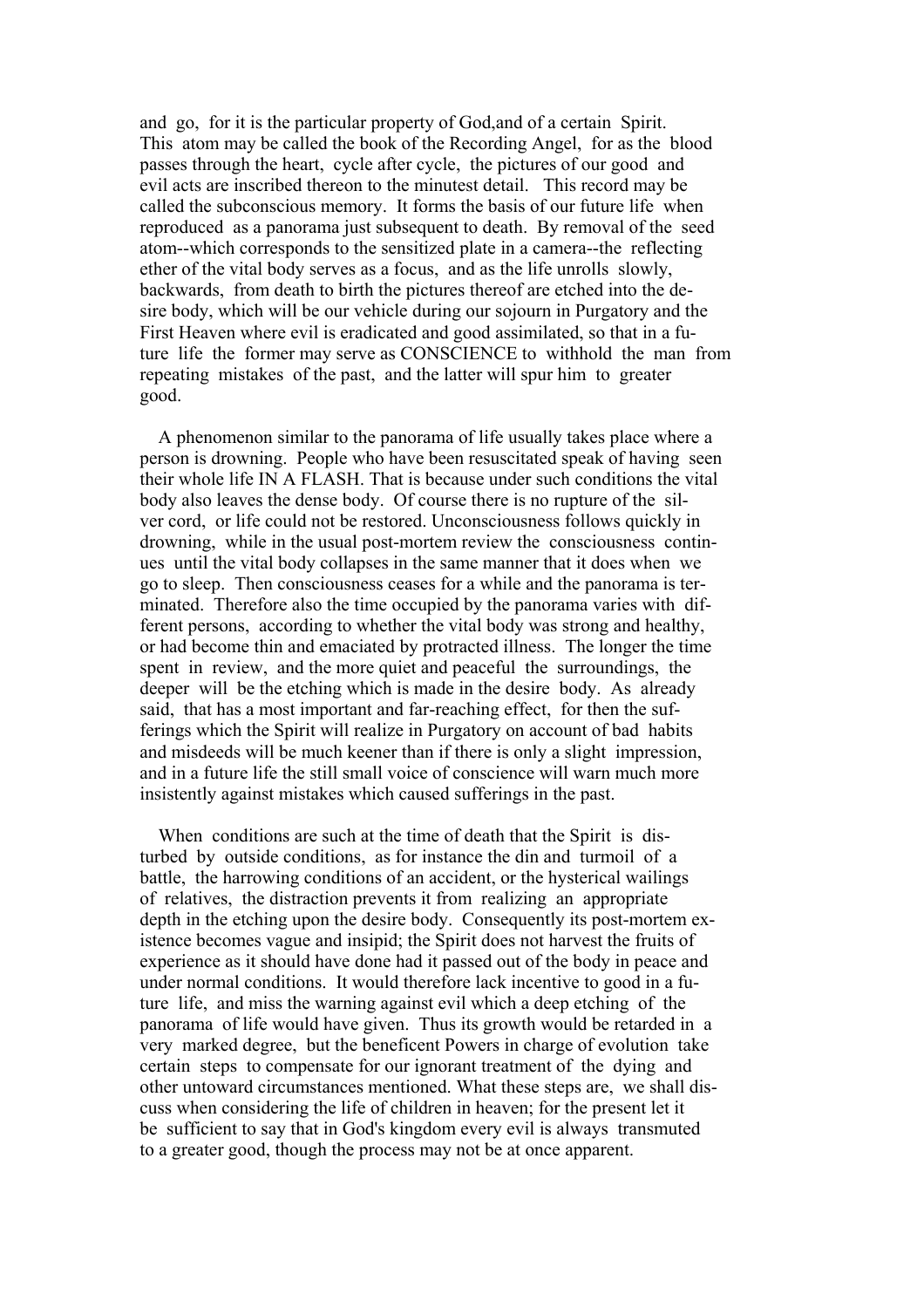## PURGATORY

 During life the collapse of the vital body at night terminates our view of the world about us, and causes us to lose ourselves in the unconsciousness of sleep. When the vital body collapses just subsequent to death, and the panorama of life is terminated, we also lose consciousness for a time which varies according to the individual. A darkness seems to fall upon the Spirit; then after a while it wakes up and begins dimly to perceive the light of the other world, but is only gradually accustomed to the altered conditions. It is an experience similar to that which we have when coming out of a darkened room into sunlight, which blinds us by its brilliancy, until the pupils of our eyes have contracted so that they admit a quantity of light bearable to our organism.

 If under such a condition we turn momentarily from the bright sunlight and look back into the darkened room, objects there will be much plainer to our vision than things outside which are illumined by the powerful rays of the Sun. So it is also with the Spirit; when it has first been released from the body it perceives sights, scenes, and sounds of the material world which it has just left much more readily than it observes the sights of the world it is entering. Wordsworth in his ODE TO IMMORTALITY noted a similar condition in the case of newborn children, who are all clairvoyant and much more awake to the spiritual world than to this present plane of existence. Some lose the spiritual sight very early, others retain it for a number of years, and a few keep it all through life, but as the birth of a child is a death in the spiritual world and it retains the spiritual sight for a time, so also death here is a birth upon the spiritual plane, and the newly dead retain a consciousness of this world for some time subsequent to demise.

 When one awakes in the Desire World after having passed through aforementioned experiences, the general feeling seems to be one of relief from a heavy burden, a feeling perhaps akin to that of a diver encased in a heavy rubber suit, a weighty brass helmet upon his head, leaden soles under his feet, and heavy weights of lead upon his breast and back, confined in his operations on the bottom of the ocean by a short length of air tube, and able to move only clumsily and with difficulty. When after the day's work such a man is hauled to the surface, and divests himself of his heavy garments and he moves about with the facility we enjoy here, he must surely experience a feeling of great relief. Something like that is felt by the Spirit when it has been divested of the mortal coil and is able to roam all over the globe instead of being confined to the narrow environment which bound it upon earth.

 There is also a feeling of relief for those who have been ill. Sickness, such as we know it, does not exist there. Neither is it necessary to seek food and shelter, for in that world there is neither heat nor cold. Nevertheless, there are many in the purgatorial region who go to all the bothers of housekeeping, eating and drinking just as we do here. George DuMaurier in his novel, PETER IBBETTSON, gives a very good idea of this condition, in his life lived between the hero and the Countess of Towers. This novel also illustrates splendidly what has been said of the subconscious memory,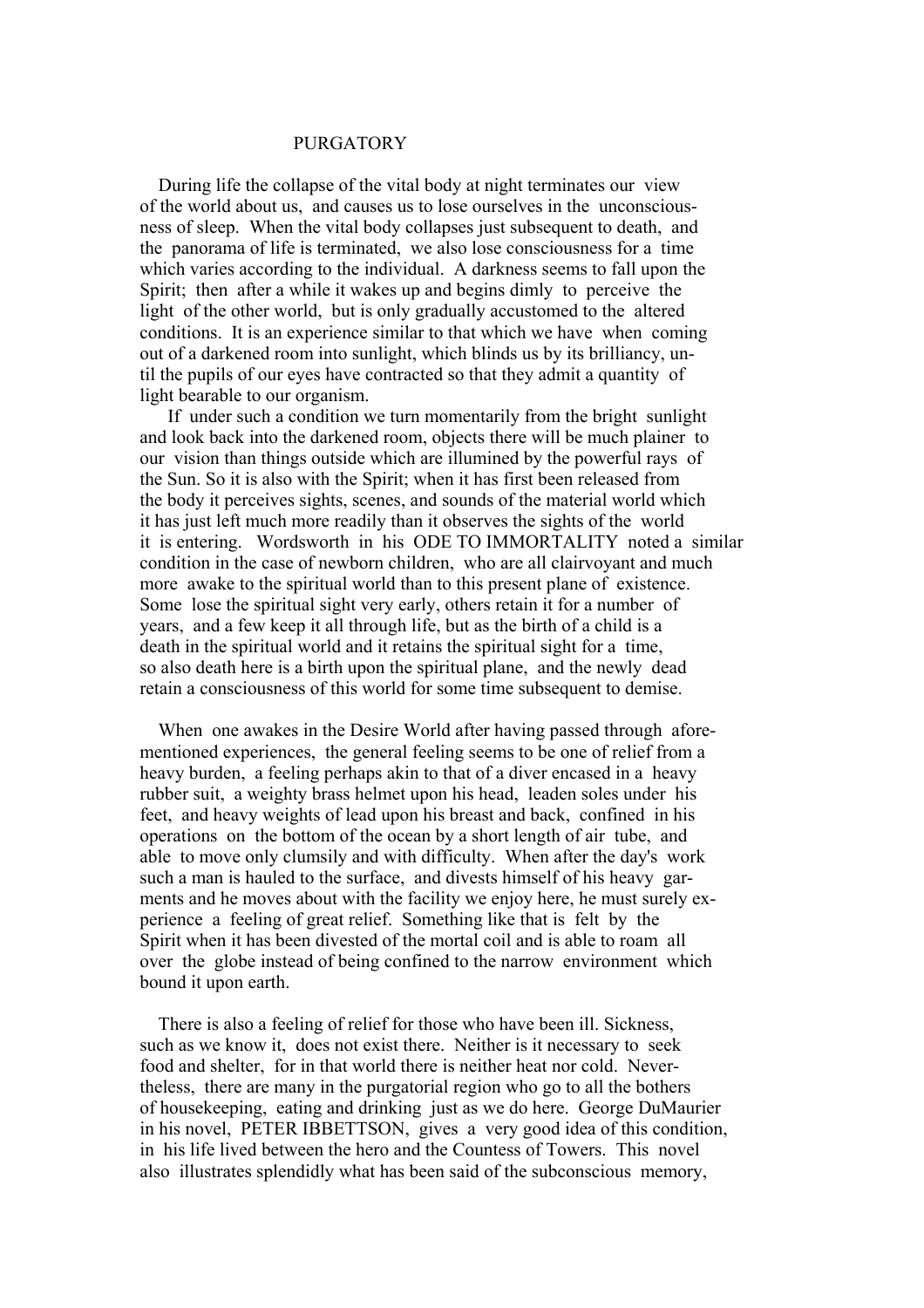for George DuMaurier has somewhere, somehow discovered an easy method which anyone may apply to do what he calls "dreaming true." By taking a certain position in going to sleep, it is possible, after a little practice, to compel the appearance, in a dream, of any scene IN OUR PAST LIFE, which we desire to live over again. The book is well worth reading on that account.

 When a fiery nebulae has been formed in the sky and commences to revolve, a little matter in the center where motion is slowest commences to crystallize. When it has reached a certain density it is caught in the swirl, and whirled nearer, and nearer to the outward extremity of what has, by that time, become the equator of a revolving globe. Then it is hurled into space and discarded from the economy of the revolving Sun.

 This process is not accomplished automatically as scientists would have us believe, an assertion which has been proven in THE ROSICRUCIAN COSMO-CONCEPTION and other places in our literature. Herbert Spencer rejected the nebular theory because it required a First cause, which he denied (though unable to form a better hypothesis of the formation of solar systems), but it is accomplished through the activity of a Great Spirit, which we may call God or any other name we choose. As above, so below, says the Hermetic axiom. Man, who is a lesser Spirit, also gathers about himself spirit-substance, which crystallizes into matter and becomes the visible body which the spiritual sight reveals as placed inside an aura of finer vehicles. The latter are in constant motion. When the dense body is born as a child it is extremely soft and flexible.

 Childhood, youth, maturity, and old age are but so many different stages of crystallization, which goes on until at last a point is reached where the Spirit can no longer move the hardened body and it is thrown out from the Spirit as the planet is expelled from the Sun. That is death--the commencement of a disrobing process which continues in Purgatory. The low evil passions and desires we cultivated during life have crystallized the desire-stuff in such a manner that also must be expelled. Thus the Spirit is purged of evil under the same law that a sun is purged of the matter which later forms a planet. If the life has been a reasonably decent one, the process of purgation will not be very strenuous nor will the evil desires thus expurgated persist for a long time after having been freed, but they quickly disintegrate. If, on the other hand, an extremely vile life has been led, the part of the expurgated desire nature may persist even to the time when the Spirit returns to a new birth for further experience. It will then be attracted to him and haunt him as a demon, inciting him to evil deeds which he himself abhors. The story of Dr. Jekyll and Mr. Hyde is not a mere fanciful idea of Robert Louis Stevenson, but is founded upon facts well known to spiritual investigators. Such cases are extremes, of course, but they are nevertheless possible, and we unfortunately have laws which convert such possibilities of probabilities in the case of a certain class of so-called criminals. We refer to laws which decree capital punishment as penalty for murder.

 When a man is dangerous he should of course be restrained, but even apart from the question of the moral right of a community to take the life of anyone--which we deny--society by its very act of retaliatory murder de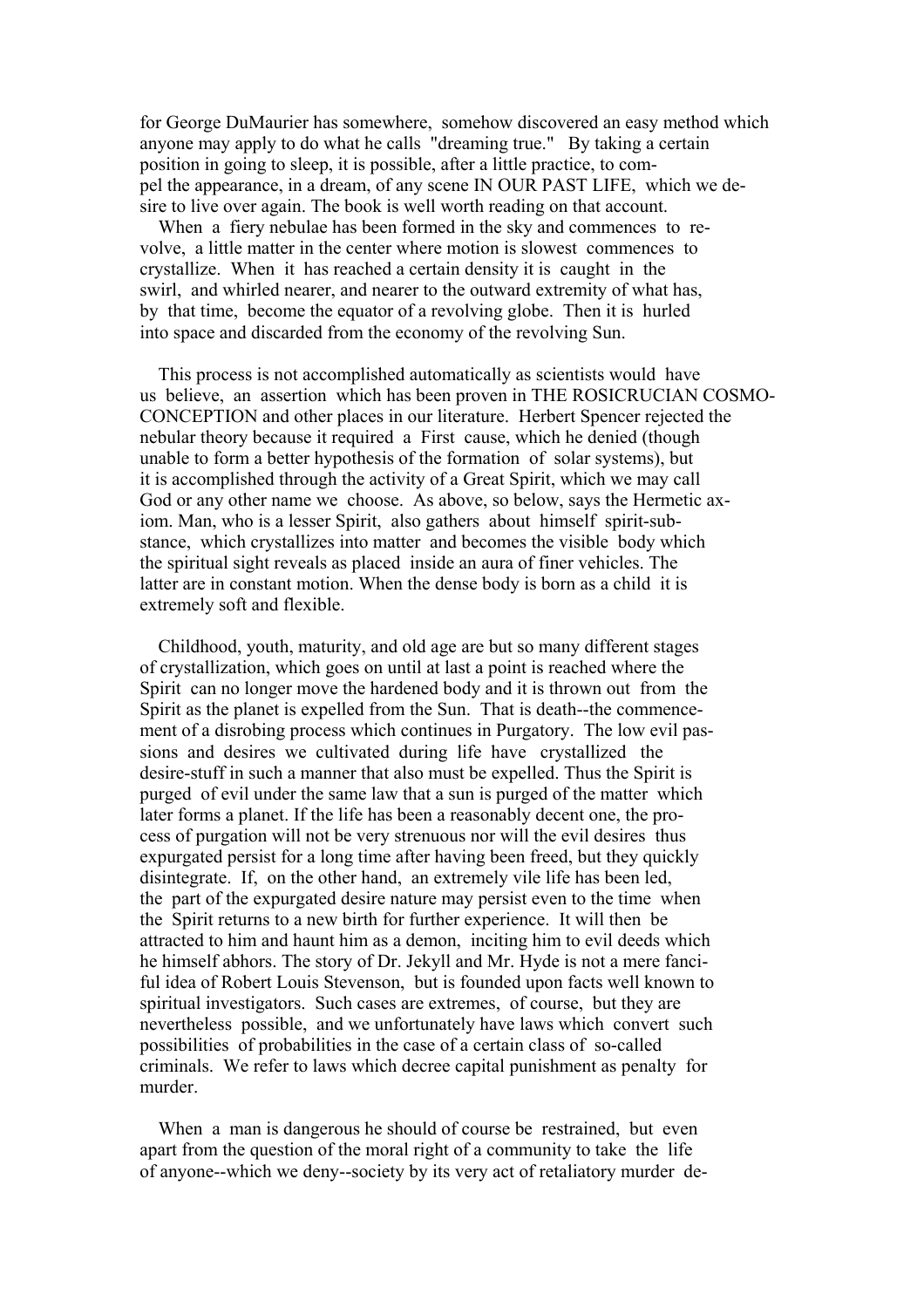feats the very end it would serve. If the vicious murderer is restrained under whatever discipline is necessary in a prison, for a number of years until his natural death, he will have forgotten his bitterness against his victim and against society, and when he stands as a free Spirit in the Desire World, he may even by prayer have obtained forgiveness and have become a good Christian. He will then go on his way rejoicing, and will in the future life seek to help those whom he hurt here.

 When society retaliates and puts him to a violent death shortly after he has committed the crime, he is most likely to feel himself as having been greatly injured, and not without cause. Then such a character will usually seek to "get even," as he calls it, going about for a long time inciting others to commit murder and other crimes. Then we have am epidemic of murders in a community, a condition not infrequent.

 The regicide in Serbia shocked the Western world (in 1914) by wiping out an entire royal house in a most shockingly bloody manner, and the Minister of the Interior was one of the chief conspirators. Later he wrote his memoirs, and therein he writes that whenever the conspirators had tried to win anyone as a recruit, they always succeeded when they burned incense. He did not know why, but simply mentioned it as a curious coincidence.

 To the mystic investigator the matter is perfectly clear. We have shown the necessity of having a vehicle made of the materials of any world wherein we wish to function. We usually obtain a physical vehicle by going through the womb, or perhaps in a few special cases, from a particularly good materializing medium, but where it is only necessary to work upon the brain and influence someone else to act, we need but a vehicle made of such ether as may be obtained from fumes of many different substances. Each kind attracts different classes of Spirits, and there is no doubt that the incense burned at meetings where the conspirators were successful was of a low and sensual order and attracted Spirits who had a grudge against humanity in general and the King of Serbia in particular. These malcontents were unable to injure the king himself, but used a subtle influence which helped the conspirators in their work. The released murderer who has a grudge against society on account of his execution, may enter low gambling saloons where the fumes of liquor and tobacco furnish ample opportunity for working upon the class of people who congregate in such places, and the man whose spiritual sight has been developed is often sadly impressed when he sees the subtle influences to which those who frequent such places are exposed. It is a fact, of course, that a man must be of a low caliber to be influenced by low thoughts, and that it is as impossible to incite a person of benevolent character to do murder--unless we put him into a hypnotic sleep--as to make a tuning fork which vibrates to C sing by striking another attuned to the key of G. But the thoughts of both living and dead constantly surround us, and no man ever thought out a high spiritual philosophy under the influence of tobacco fumes or while imbibing alcoholic stimulants. Were capital punishment, newspaper notoriety of criminals, and the manufacture of liquor and tobacco eliminated from society, the gun factories would soon cease to advertise and go out of business along with most of the locksmiths. The police force would decrease, and jails and taxes would be correspondingly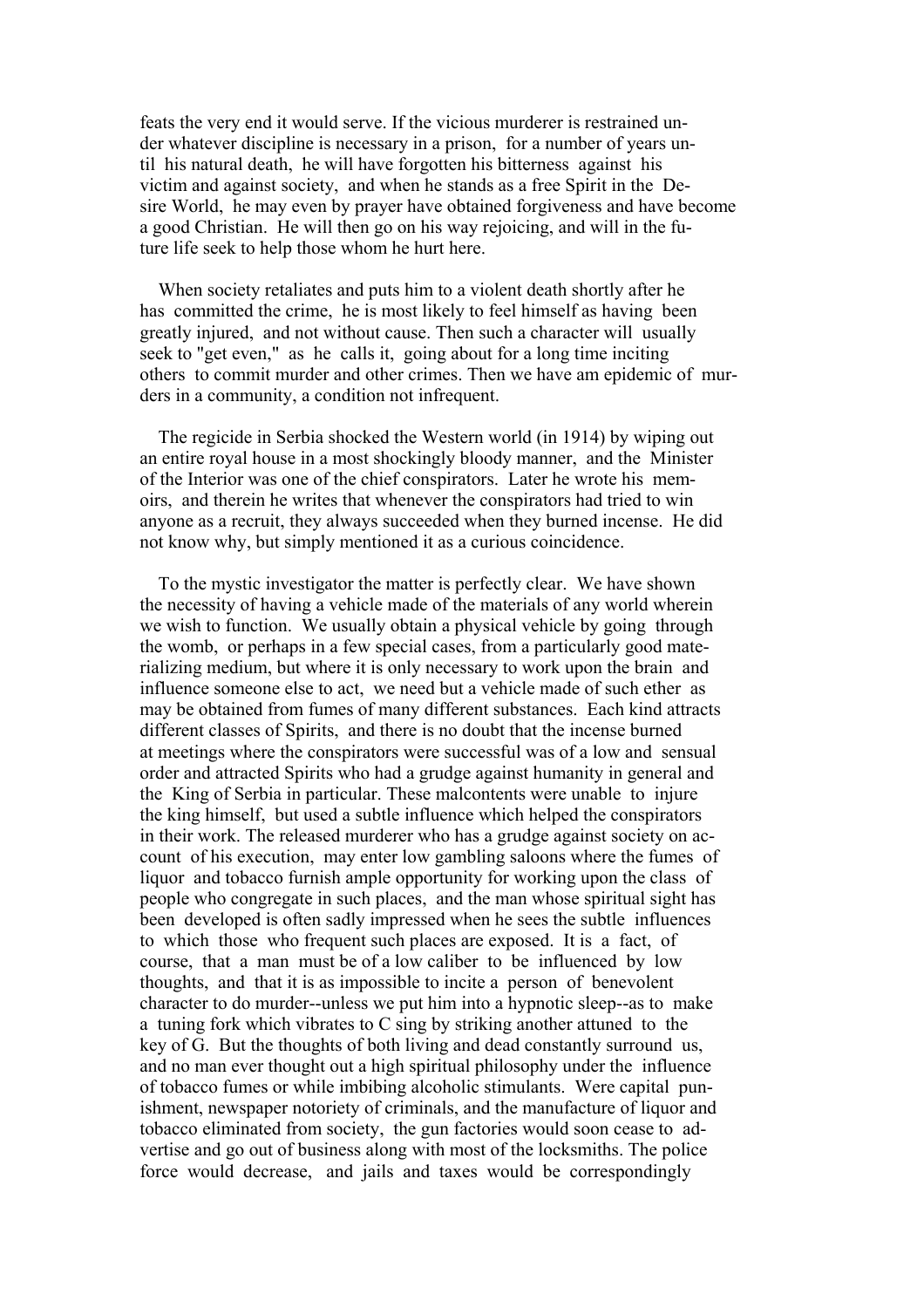#### minimized.

When a person enters Purgatory he is exactly the same person as before he died. He has just the same appetites, likes and dislikes, sympathies and antipathies, as before. There is one important difference, however, namely, that HE HAS NO DENSE BODY WHEREWITH TO GRATIFY HIS APPETITES. The drunkard

craves drink, in fact, far more than he did in this life, but has no stomach which can contain liquor and cause the chemical combustion necessary to bring about the state of intoxication in which he delights. He may and does enter saloons where he interpolates his body into the body of the physical drunkard so that he may obtain his desires at second hand, as it were, inciting his victim to drink more and more.

 Yet there is no true satisfaction. He sees the full glass upon the counter but his spirit hand is unable to lift it. He suffers the tortures of Tantalus until in time he realizes the impossibility of gratifying his base desire. Then he is free to go on, so far as that vice is concerned. He has been purged from that evil without intervention of an angry Deity or a conventional devil with hell's flames and pitchfork to administer punishment, but under the immutable law THAT AS WE SOW SO SHALL WE REAP, he has suffered

exactly according to his vice. If his craving for drink was of a mild nature, he would scarcely miss the liquor which he cannot there obtain. If his desires were strong and he simply lived for drink, he would suffer veritable tortures of hell without need of actual flames. Thus the pain experienced in eradication of his vice would be exactly commensurate with the energy he had expended upon contracting the habit, as the force wherewith a falling stone strikes the earth is proportionate to the energy expended in hurling it upwards into the air.

 Yet it is not the aim of God to "get even;" LOVE is higher than LAW and in His wonderful mercy and solicitude for our welfare He has opened the way of repentance and reform whereby we may obtain forgiveness of sin, as taught by the Lord of Love: the Christ. Not indeed contrary to law, for His laws are immutable, but by application of a higher law, whereby we accomplish here that which would otherwise be delayed until death had forced the day of reckoning. The method is as follows:

 In our explanation concerning the subconscious memory we noted that a record of every act, thought, and word is transmitted by air and ether into our lungs, thence to the blood, and finally inscribed upon the tablet of the heart: a certain little SEED ATOM, which is thus the book of the Recording Angels. It was later explained how this panorama of life is etched into the desire body and forms the basis of retribution after death. When we have committed a wrong and our conscience accuses us in consequence, and this accusation is productive of sincere repentance ACCOMPANIED BY REFORM, the pic-

ture of that wrong act will gradually fade from the record of our life, so that when we pass out at death it will not stand accusingly against us. We noted that the panorama of life unwinds BACKWARDS just after death. Later in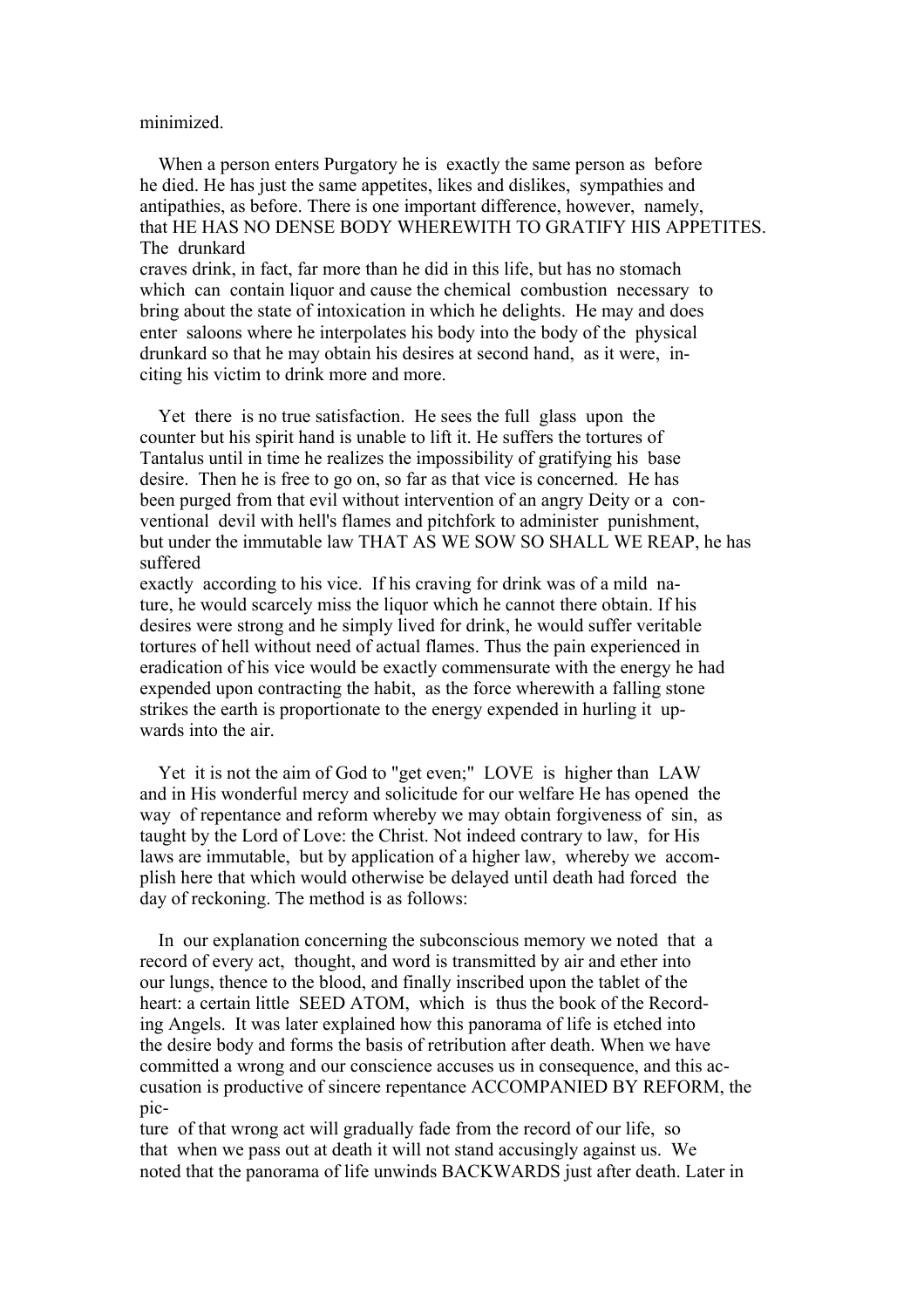the purgatorial life it again passes before the spiritual vision of the man, who then experiences the exact feeling of those whom he has wronged. He seems to lose his or her identity for the time being and assumes the condition of his one time victim, he experiences all the mental and physical suffering himself which he inflicted upon others. Thus he learns to be merciful instead of cruel, and to do right instead of wrong in a future life. But if he awakens to a thorough realization of a wrong previous to his death, then, as said, the feeling of sorrow for his victim and the restitution or redress which he gives of his own free will makes the suffering after death unnecessary. Hence "his sin is forgiven."

 The Rosicrucian Mystery Teaching gives a scientific method whereby an aspirant to the higher life may purge himself continually, and thus be able entirely to avoid existence in Purgatory. Each night after retiring the pupil reviews his or her life during the day IN REVERSE ORDER. He starts to visualize as clearly as possible the scene which took place just before retiring. He then endeavors to view impartially his actions in that scene, examining them to see whether he did right or wrong. If the latter, he endeavors to FEEL AND REALIZE AS VIVIDLY AS POSSIBLE that wrong. For instance, if

he spoke harshly to someone, and upon later consideration finds it was not merited, he will endeavor to FEEL exactly as that one felt whom he wronged and at the very earliest opportunity to apologize for the hasty expression. Then he will call up the next scene in backward succession which may perhaps be the supper table. In respect of that scene he will examine himself as to whether he ate to live, sparingly and of foods prepared without suffering to other creatures of God (such as flesh foods that cannot be obtained without taking life). If he finds that he allowed his appetite to run away with him and that he ate gluttonously, he will endeavor to overcome these habits, for to live a clean life we must have a clean body, and no one can live to his highest possibilities while making his stomach a graveyard for the decaying corpses of murdered animals. In this respect there occurs to the writer a little poem by Ella Wheeler Wilcox:

 "I am the voice of the voiceless; Through me the dumb shall speak, Till a deaf world's ear Shall be made to hear The wrongs of the wordless weak. The same force formed the sparrow That fashioned man the king; The God of the whole Gave a spark of soul To furred and feathered thing.

 And I am my brother's keeper And I will fight his fight, And speak the work For beast and bird Till the world shall set things right.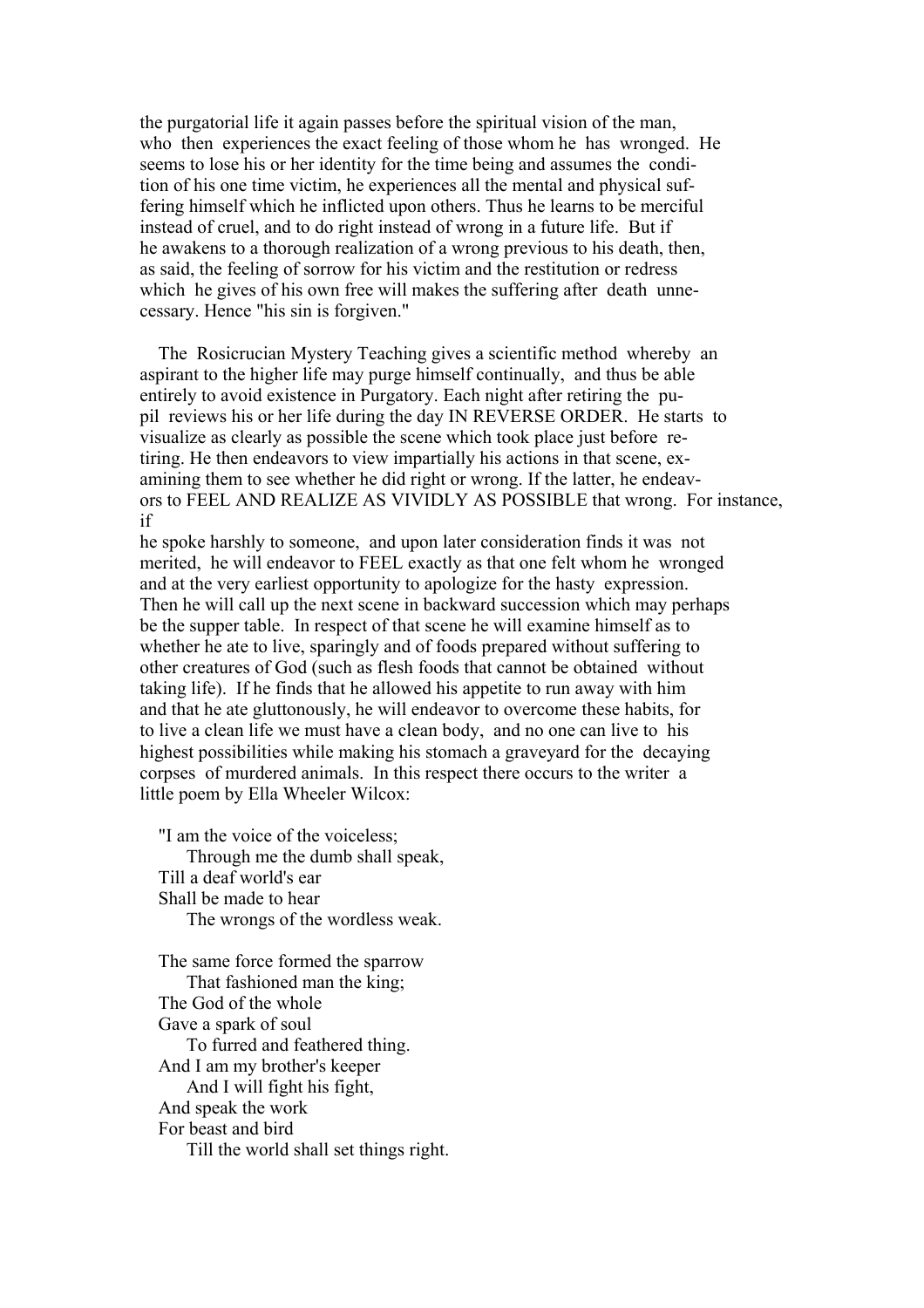Thus the pupil will continue to review each scene IN REVERSE ORDER from night till morning, and TO FEEL REALLY SORRY for whatever he has done amiss. He will not neglect to FEEL GLAD either when he comes to a scene where he has done well, and THE MORE INTENSELY HE CAN FEEL. THE MORE THOROUGHLY HE WILL ERADICATE THE RECORD UPON THE TABLET OF THE HEART AND

SHARPEN HIS CON-

SCIENCE, so that as time goes on from year to year, he will find less cause for blame and enhance his soul power enormously. Thus he will grow in a measure impossible by any less systematic method, and there will be no necessity for his stay in Purgatory after death.

 This evening exercise, and another for the morning, if persistently performed day by day will in time awaken the spiritual vision as they improve life. This matter has, however, been so thoroughly treated in number 11 of the lecture series "SPIRITUAL SIGHT AND INSIGHT" that it is unnecessary to dwell upon the matter further in this place.

## THE FIRST HEAVEN

 In the First Heaven, which is located in the higher regions of the Desire World, the panorama of life again unrolls and reveals every scene where we aimed to help or benefit others. They were not felt at the time the Spirit was in the lower regions, for higher desires cannot express themselves in the coarse matter composing the lower regions of the Desire World; but when the Spirit ascends to the First Heaven it reaps from each scene all the good which it expressed in life. It will feel the gratitude poured out by those whom it helped; if it comes to a scene where itself received a favor from others AND WAS GRATEFUL, it will experience the gratitude anew. The sum of all these feelings is there amalgamated into the Spirit to serve in a future life as incentives to good.

 Thus the Spirit is purged from evil in Purgatory and strengthened in good in the First Heaven. In one region the extract of sufferings become CONSCIENCE to deter us from doing wrong, in the other region the quintessence of good is transmuted to BENEVOLENCE and altruism, which are the basis of all true progress. Moreover, Purgatory is far from being a place of PUN-ISHMENT. It is perhaps the most beneficent realm in nature, for BECAUSE OF PURGATION WE ARE BORN INNOCENT life after life. The tendencies to commit the

same evil for which we suffered remain with us, and temptations to commit the same wrongs will be placed in our placed in our path until we have consciously overcome the evil here. Temptation is not sin, however, the sin is in yielding.

 Among the inhabitants of the invisible world there is one class which lives a particularly painful life, sometimes for a great many years, namely, the suicide who tried to play truant from the school of life. Yet it is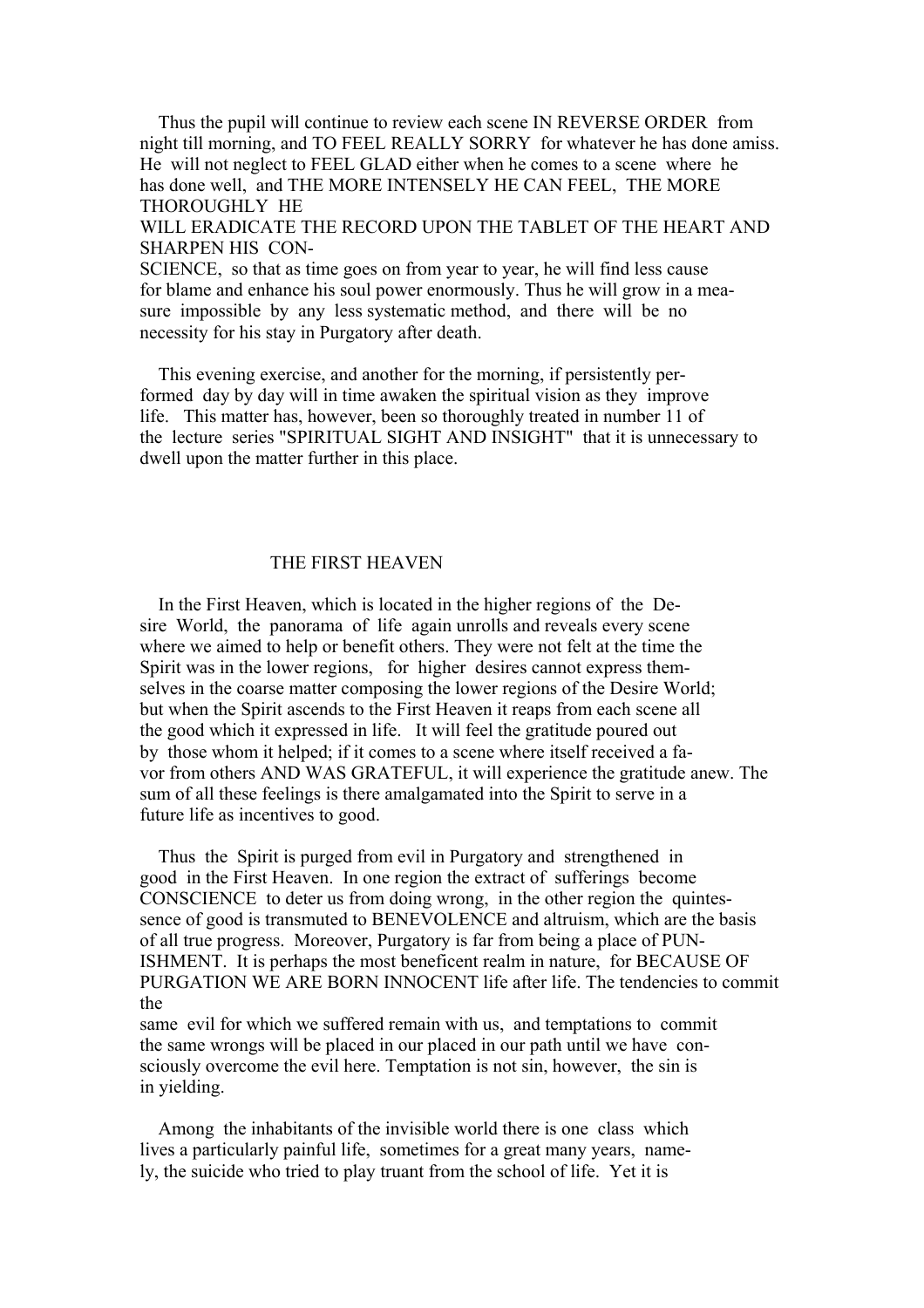not an angry God or a malevolent devil who administers punishment, but an immutable law which proportions the sufferings differently to each individual suicide.

 We learned previously, when considering the World of Thought, that each form in this visible world has its archetype there--a vibrating hollow mold which emits a certain harmonious sound. That sound attracts and forms physical into the shape we behold, much in the same manner as when we place a little sand upon a glass plate and rub the edge with a violin bow; the sand is shaped into different geometrical figures which change as the sound changes.

 The little atom in the heart is the sample and the center around which the atoms in our body gather. When that is removed at death, the center is lacking, and although the archetype keeps on vibrating until the limit of the life has been reached--as also previously explained--no matter can be drawn into the hollow shape of the archetype. Therefore the suicide feels a dreadful gnawing pain as if he were hollowed out, a torture which can only be likened to the pangs of hunger. In his case, the intense suffering will continue for exactly as many years as he should have lived in the body. At the expiration of that time, the archetype collapses as it does when death comes naturally. Then the pain of the suicide ceases, and he commences his period of purgation as do those who die a natural death. But the memory of sufferings experienced in consequence of the act of suicide will remain with him in future lives and deter him from a similar mistake.

 In the First Heaven there is a class who have not had any purgatorial existence and who lead a particularly joyous life: the children. Our home may be saddened almost beyond endurance when the little flower is broken and the sunshine it brought has gone. But could we see the beautiful existence with these little ones lead, and did we understand the great benefits which accrue to a child from its limited stay there, our sorrow would be at least ameliorated in a great measure, and the wound upon our heart would heal more quickly. Besides, as nothing else in the world happens without a cause, so there is also a much deeper cause for infant mortality than we are usually aware of, and as we awake to the facts of the case, we shall be able to avoid in future the sorrow incident to loss of our little ones.

 To understand the case properly we must revert to the experiences of the dying in the death hour. We remember that the panorama of the past life is etched upon the desire body during a period varying from a few hours to three and one-half days just subsequent to demise. We recall also that upon the depth of this etching depends the clearness of the picture, and that the more vivid this panorama of life, the more intensely will the Spirit suffer in Purgatory and feel the joys of heaven; also, that the greater the suffering Purgatory the stronger the conscience in the next life.

 It was explained how the horrors of death upon the battle field, in an accident, or other untoward circumstances would prevent the Spirit from giving all its attention to the panorama of life, with the result that there would be a light etching in the desire body, followed by a vague and insipid existence in Purgatory and the First Heaven. It was also stated that hysterical lamentations in the death chamber would produce the same effect.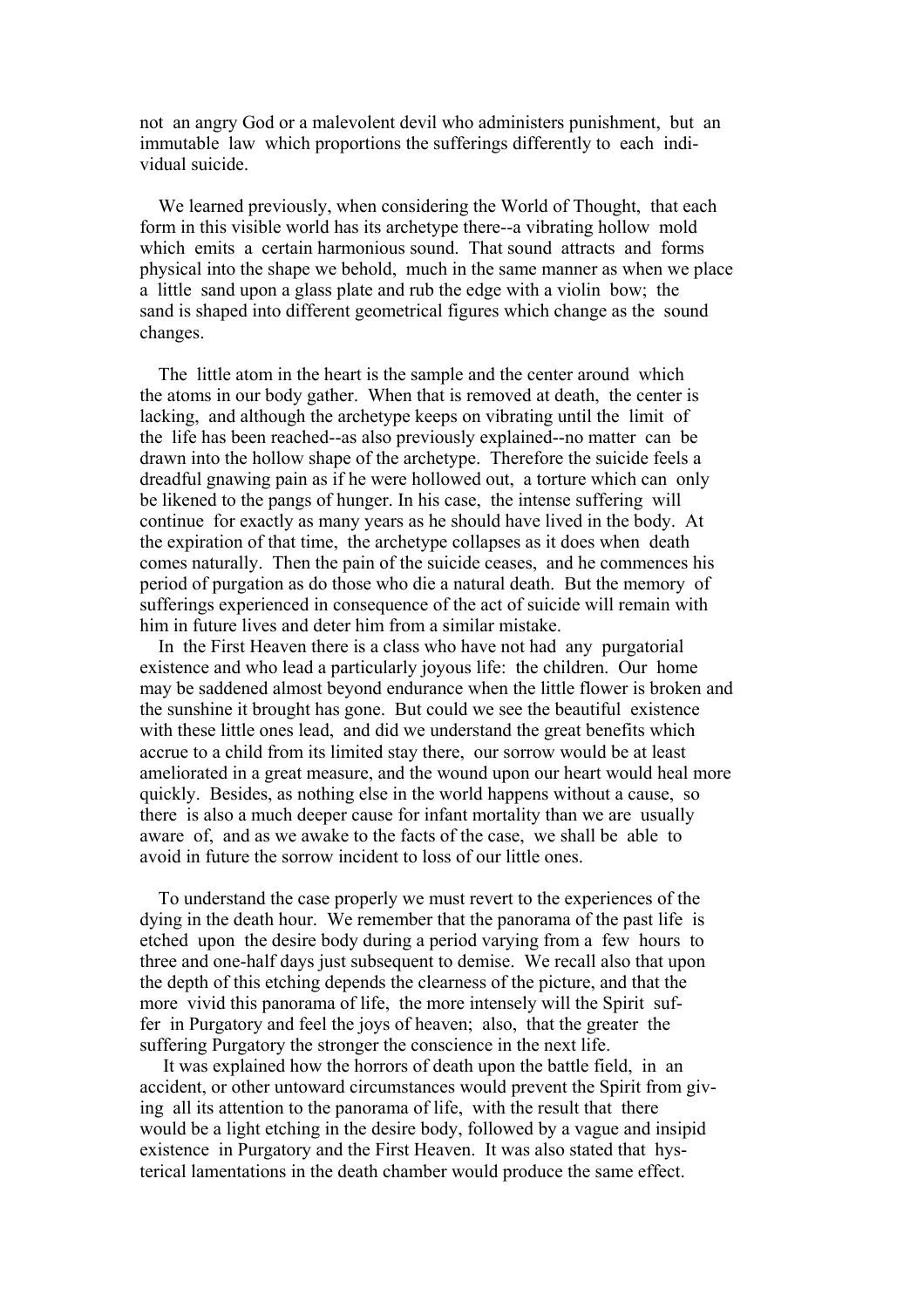A Spirit which had thus escaped suffering proportionate to its misdeeds, and which had not experienced the pleasure commensurate with the good it had done, would not in a future life have as well developed a conscience as it ought to have, nor would it be as benevolent as it ought to be, and therefore the life, terminated under conditions over which the Spirit had no control, would be partly wasted. The Great Leaders of humanity therefore take steps to counteract such a calamity and prevent an injustice. The Spirit is brought to birth, caused to die in childhood, re-enters the Desire World and in the First Heaven it is taught the lessons of which it was deprived previously.

 As the First Heaven is located in the Desire World (which is the realm of light and color), where matter is shaped most readily by thought, the little ones are given wonderful toys impossible of construction here. They are taught to play with COLORS, WHICH WORK UPON THEIR MORAL CHARACTER in ex-

actly the manner each child requires. Anyone who is at all sensitive is affected by the color of his clothing and surroundings. Some colors have a depressing effect, while others inspire us with energy, and others again soothe and comfort us. In the Desire World the effect of colors is much more intense; they are much more potent factors of good and evil there than here. In this color play, the child imbibes unconsciously the qualities which it did not acquire on account of accident or lamentations of relatives. Often it also falls to the lot of such relatives to care for a child and see it die. Thus they receive just retribution for the wrong committed. As wars cease, and man learns to be more careful of life, also how to care for the dying, infant mortality, which now is so appalling, will decrease.

### THE SECOND HEAVEN

 When both the good and evil of a life have been extracted, the Spirit discards its desire body and ascends to the Second Heaven. The desire body then commences to disintegrate as the physical body and the vital body have done, but it is a peculiarity of desire-stuff that, once it has been formed and inspired with life, it persists for a considerable time. Even after that life has fled it lives a semiconscious, independent life. Sometimes it is drawn by magnetic attraction to relatives of the Spirit whose clothing it was, and at spiritualistic seances these SHELLS generally impersonate the departed Spirit and deceive its relatives. As the panorama of the past life is etched into the shells, they have a memory of incidents in connection with these relatives, which facilitates the deception. But as the intelligence has fled, they are of course unable to give any true counsel, and that accounts for the inane, goody-goody nonsense of which these things deliver themselves.

 When passing from the First to the Second Heaven, the Spirit experiences the condition known and described previously as THE GREAT SILENCE, where it stands utterly alone, conscious only of its divinity. When that silence is broken there floats in upon the Spirit celestial harmonies of THE WORLD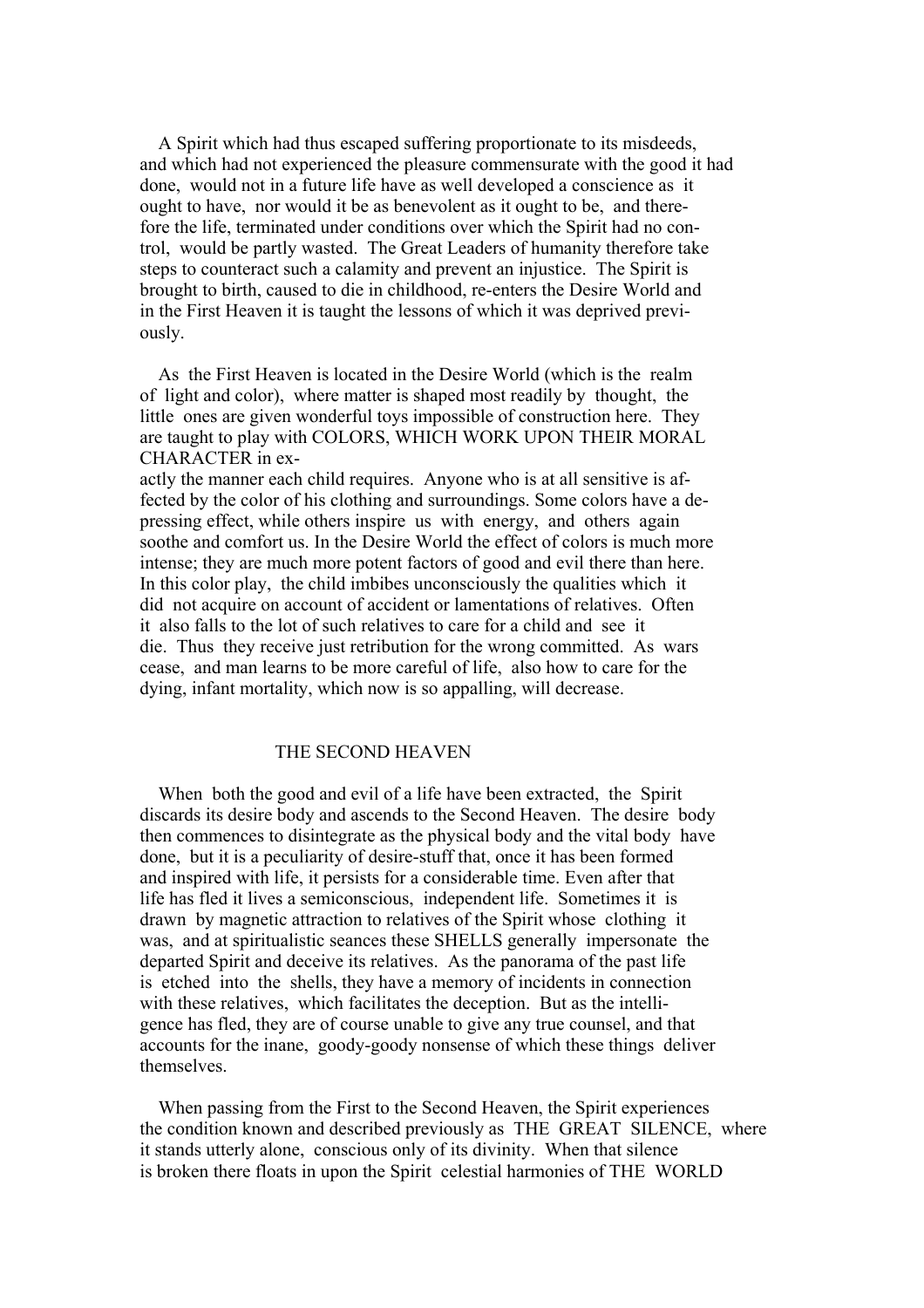OF TONE where the Second Heaven is located. It seems then to lave in an ocean of sound and to experience a joy beyond all description and words, as it nears its heavenly home--for this is the first of the truly spiritual realms from which the Spirit has been exiled during its Earth life and the subsequent post-mortem existence. In the Desire World its work was CORREC-TIVE, but in the World of Thought the human Spirit becomes one with the nature forces and its CREATIVE activity begins.

 Under the Law of Causation we reap exactly what we sow, and it would be wrong to place one Spirit in an environment where there is a scarcity of the necessities of life, where a scorching sun burns the crop and millions die from famine, or where the raging flood sweeps away primitive habitations not built to withstand its ravages, and to bring another Spirit to birth in a land of plenty, with fertile soil which yields a maximum of increase with a minimum of labor, where the earth is rich in minerals that may be used in industry to facilitate transportation of products of the soil from one point to another.

 If we were thus placed without action or acquiescence upon our part, there would be no justice, but as our post-mortem existence in Purgatory and the First Heaven is based upon our moral attitude in this life, so our activities in the Second Heaven are determined by our mental aspirations. They produce our future physical environment, for in the Second Heaven, the Spirit becomes part of the nature forces which work upon the earth and change its climate, flora, fauna. A Spirit of an indolent nature, who indulges in daydreams and metaphysical speculations HERE, is not transformed by death respecting its mental attitude any more than regarding its moral propensities. It will dream away time in heaven, glorying in its sights and sounds. Thus it will neglect to work upon its future country and return to a barren and arid land. Spirits, on the other hand, whose material aspirations lead them to desire so-called solid comforts of hearth and home, who aim to promote great industries, and whose mind is concerned in trade and commerce, will build in heaven a land that will suit their purpose: fertile, mineralized, with navigable rivers and sheltered harbors. They will return in time to enjoy upon Earth the fruits of their labors in the Second Heaven, as they reap the result of their life upon Earth in Purgatory and the First Heaven.

#### THE THIRD HEAVEN

 In the Third Heaven most people have very little consciousness, for reasons explained in connection with the Region of Abstract Thought, for there the Third Heaven is located. It is therefore more of a place of waiting where the Spirit rests between the time when its labors in the Second Heaven have been completed and the time when it again experiences the desire for rebirth. But from this realm inventors bring down their original ideas, there the philanthropist obtains the clearest vision of how to realize his utopian dreams, and the spiritual aspirations of the saintly minded are given renewed impetus.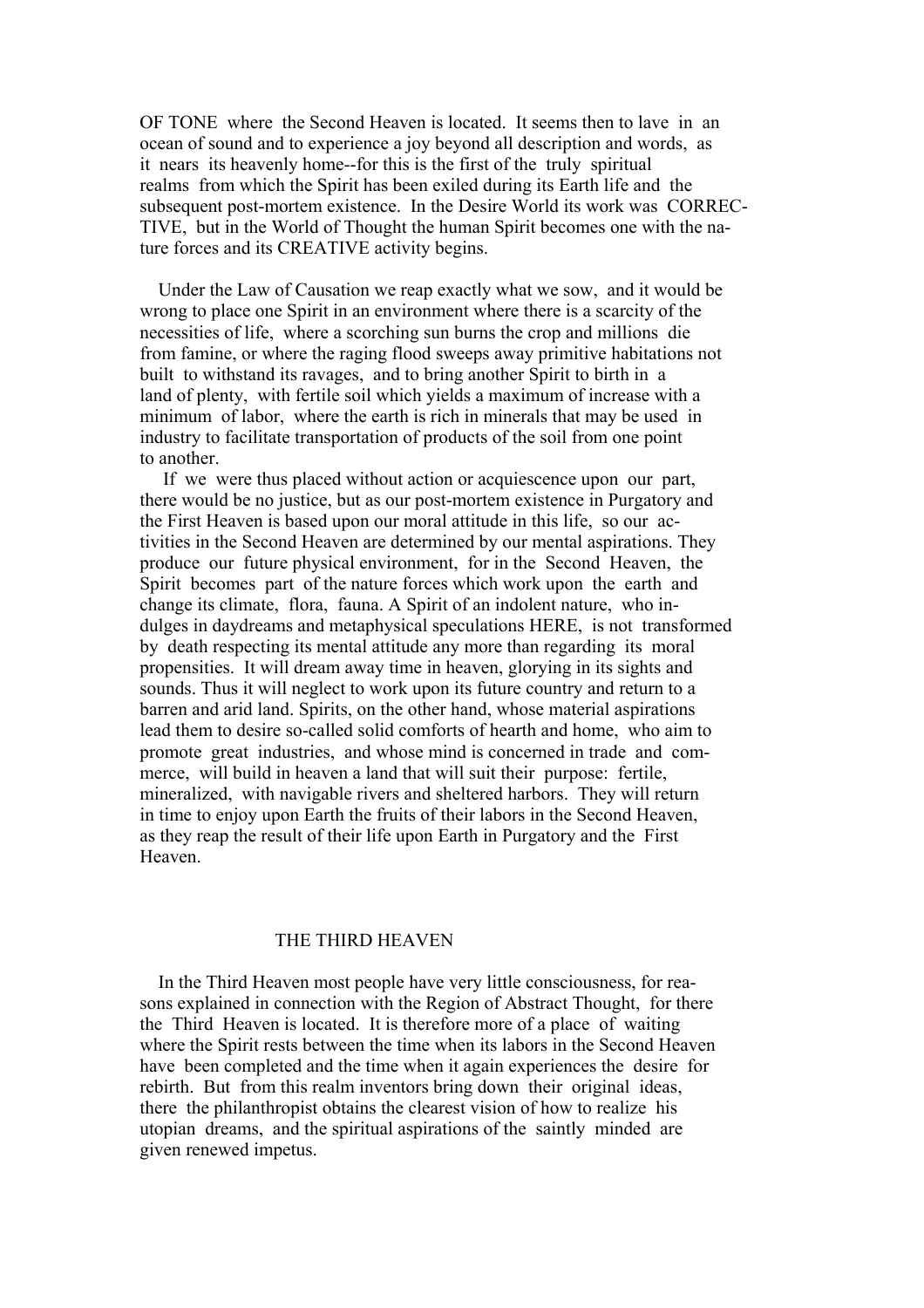In time the desires of the Spirit for further experiences draw it back to rebirth, and the great celestial Beings who are known in the Christian Religion as Recording Angels, assist the Spirit to come to birth in the place best suited to give it the experience necessary further to unfold its powers and possibilities.

 We have all been here many times and in different families, we have had relations of varying nature with many different people, and usually there are several families among whom we may seek re-embodiment to work out our self-generated destiny and reap what we have sown in former lives. If there are no special reasons why we should take birth in any particular family among certain friends or foes, the Spirit is allowed to choose its own place of birth. Thus it may be said that most of us are in our present places by our own prenatal choice.

 In order to assist us in making that choice the Recording Angels call up before the Spirit's vision a panorama in general outlines of each of the offered lives. This panorama will show what part of our past debts we are to pay, and what fruits we may be expected to reap in the coming life.

 The Spirit is left free to choose between the several lives offered. But once a choice has been made no evasion is possible during life. We have free will with regard to the future, but the past MATURE destiny we cannot escape, as shown by the incident recorded in THE ROSICRUCIAN COSMO-CONCEPTION,

where the writer warned a well known Los Angeles lecturer that if he left his home upon a certain day, he would be injured by a conveyance, in head, neck, breast and shoulders. The gentleman believed and intended to heed our warning. Nevertheless, he went to Sierra Madre to lecture upon the fateful day. He was injured by a collision in the places stated and later explained: "I thought the twenty-eighth was the twenty-ninth."

 When the Spirit has made its choice, it descends into the Second Heaven where it is instructed by the Angels and Archangels how to build an archetype of the body which it will later inhabit upon Earth. Also here we note the operation of the great Law of Justice which decree that we reap what we sow. If our tastes are coarse and sensual, we shall build an archetype which will express these qualities; if we are refined and of aesthetic taste, we shall build an archetype correspondingly refined, but no one can obtain a better body than he can build. Then, as the architect who builds a house in which he afterwards lives, will suffer discomfort if he neglects to ventilate it properly, so also the Spirit feels disease in a poorly constructed body. As the architect learns to avoid mistakes and remedy the shortcomings of one house when building another, so also the Spirit which suffers from defects in its body learns in time to build better and better vehicles.

 In the Region of Concrete Thought, the Spirit also draws to itself materials for a new mind. As a magnet draws iron filings but leaves other substances alone, so also each Spirit draws only the kind of mind-stuff which it used in its former life, plus that which it has learned to use in its present post-mortem state. Then it descends into the Desire World where it gathers materials for a new desire body such as will express appropriately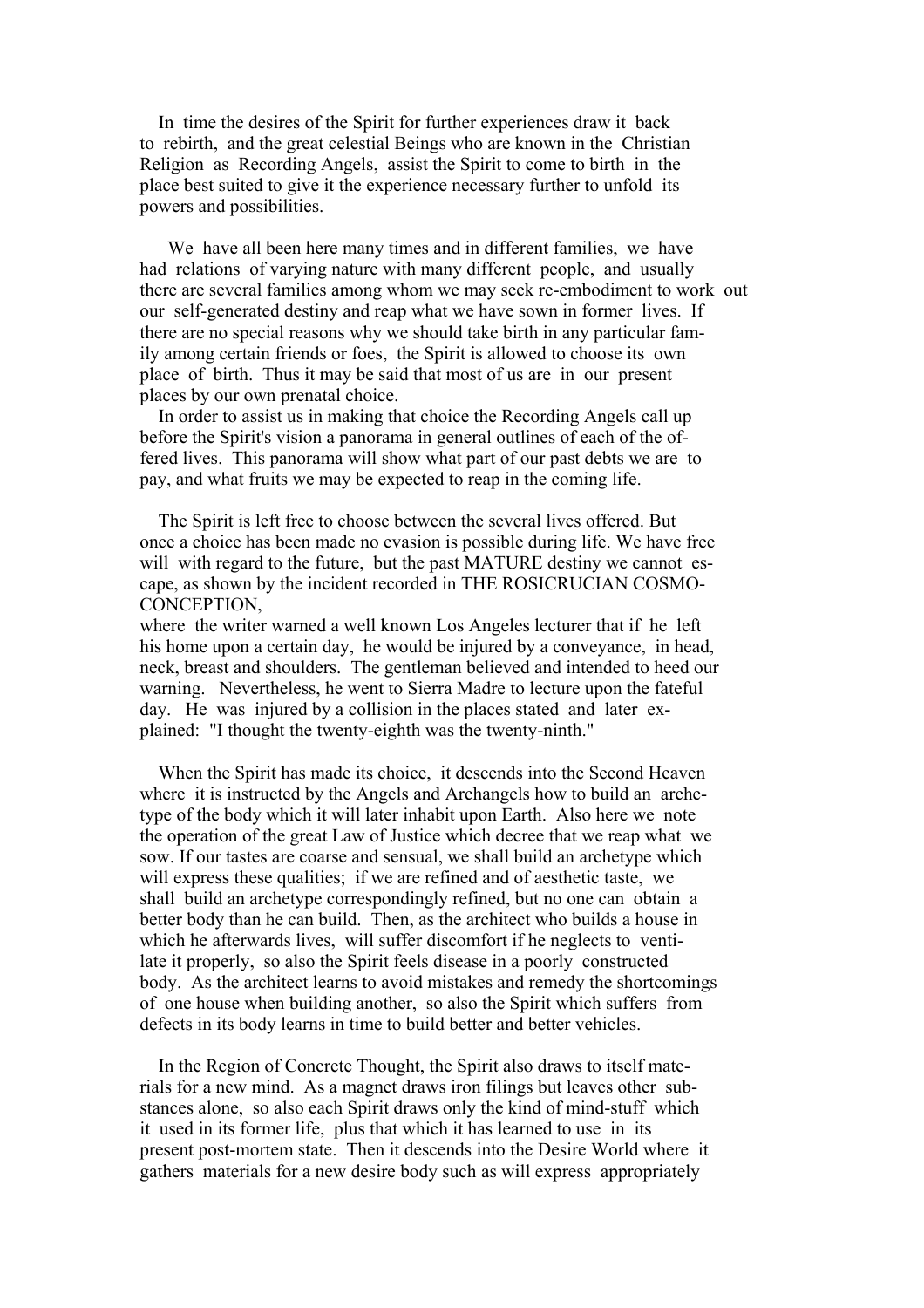its moral characteristics. Later it attracts a certain amount of ether which is built into the mold of the archetype Constructed in the Second Heaven and acts as cement between the solids, liquids, and gaseous material from the bodies of parents which form the dense physical body of a child, and in due time the latter is brought to birth.

# BIRTH AND CHILDHOOD

 It must not be imagined, however, that when the little body of a child has been born, the process of birth is completed. The dense physical body has had the longest evolution, and as a shoemaker who has worked at his trade for a number of years is more expert than an apprentice and can make better shoes and QUICKER, so also the Spirit which has built many physical bodies produces them quickly, but the vital body is a later acquisition of the human being. Therefore we are not so expert in building that vehicle. Consequently, it takes longer to construct it from the materials not used in making the lining of the archetype, and the vital body is not born until the seventh year. Then the period of rapid growth commences. The desire body is a still later addition of composite man, and is not brought to birth until the fourteenth year, when the desire nature expresses itself most strongly during the so-called "hot" youth, and the mind, which makes man, does not come to birth until the twenty-first year. In law that age is recognized as the earliest time he is fitted to exercise a franchise.

 This knowledge is of the utmost importance to parents, as a proper understanding of the development which should take place in each of the septenary epochs enables the educator to work intelligently with nature and thus fulfill more thoroughly the trust of a parent than those who are ignorant of the Western Mystery Teaching. We shall therefore devote the remaining pages to an elucidation of this matter and to the importance of the knowledge of astrology upon the part of the parent.

## THE MYSTERY OF LIGHT, COLOR, AND CONSCIOUSNESS

 "God is Light," says the Bible, and we are unable to conceive of a grander simile of His omnipresence, or the mode of His manifestation. Even the greatest telescopes have failed to reach the boundaries of light, though they reveal to us stars millions of miles from the Earth, and we may well ask ourselves, as did the Psalmist of old: "Whither shall I flee from thy presence? If I ascend into heaven Thou art there, if I make my bed in the grave Thou art there, if I take the wings of the morning and dwell in the uttermost parts of the sea. Even there shall thy hand lead me."

 When, in the dawn of Being, GOD THE FATHER enunciated THE WORD, and THE

HOLY SPIRIT moved upon the sea of homogeneous VIRGIN MATTER, primeval DARK-

NESS was turned to LIGHT. That is therefore, the prime manifestation of De-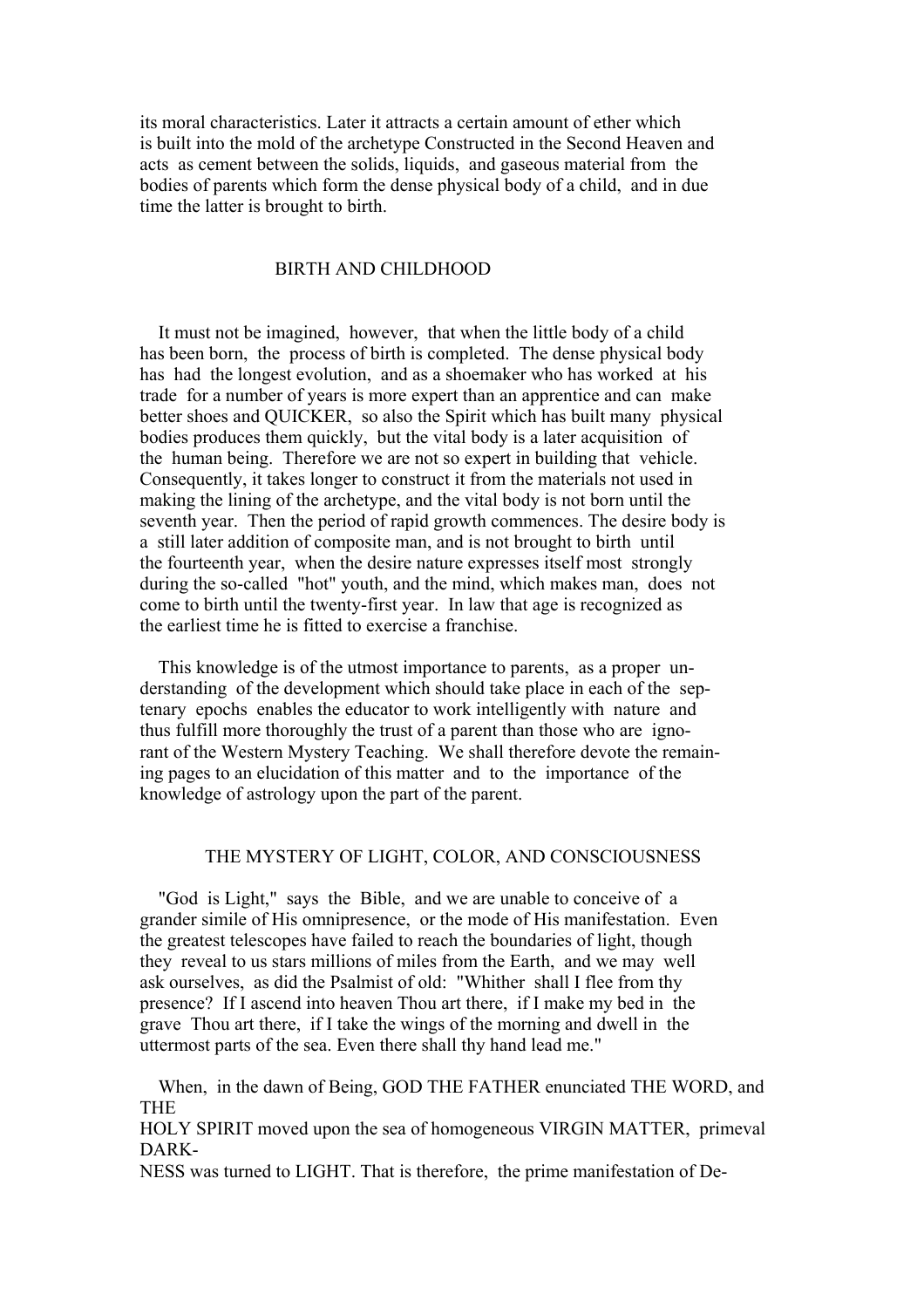ity, and a study of the principles of Light will reveal to the mystic intuition a wonderful source of spiritual inspiration. As it would take us too far afield from our subject we shall not enter into an elucidation of that theme here, except so far as to give an elementary idea of how divine Life energizes the human frame, and stimulates to action.

 Truly, God is ONE and undivided. He unfolds within His being all that is, as the white light embraces all colors. But He appears threefold in manifestation, as the white light is refracted in three primary colors: blue, yellow, and red. Wherever we see these colors they are emblematical of the Father, Son, and Holy Spirit. These three primary rays of divine Life are diffused or radiated through the Sun and produce LIFE, CONSCIOUSNESS, AND FORM upon each of the seven light-bearers, the planets, which are called "the Seven Spirits before the Throne." Their names are: Mercury, Venus, Earth, Mars, Jupiter, Saturn, and Uranus. Bode's Law proves that Neptune and Pluto do not "belong" to our solar system. See SIMPLIFIED SCIENTIFIC ASTRO-LOGY by the present writer for mathematical demonstration of this conception.

 Each of the seven planets receives the light of the Sun in a different measure, according to its proximity to the central orb and the constitution of its atmosphere, and the beings upon each, according to their stage of development, have affinity for some of the solar rays. They absorb the colors congruous to them, and reflect the remainder upon the other planets. This reflected ray bears with it an impulse of the nature of the beings with which it has been in contact.

 Thus the divine Light and Life comes to each planet, either directly from the Sun, or reflected from its sister planets, and as the summer breeze which has been wafted over blooming fields carries upon its silent invisible wings the blended fragrance of a multitude of flowers, so also the subtle influences from the garden of God bring to us the co-mingled impulses of all the Spirits, and in that varicolored light we live and move and have our being.

 The rays which come directly from the Sun are productive of spiritual illumination, the reflected rays from other planets make for added consciousness and moral development, and the rays reflected by way of the Moon give physical growth.

 But as each planet can absorb only a certain quantity of one or more colors according to the general stage of evolution there, so each being upon Earth: mineral, plant, animal, and man, can only absorb and thrive upon a certain quantity of the various rays projected upon the Earth. The remainder do not affect it or produce sensation, any more than the blind are conscious of light and color which exists everywhere around them. Therefore each being is differently affected by the stellar rays, and the science of astrology, a fundamental truth in nature, is of enormous benefit in the attainment of spiritual growth.

 From a horoscopic figure in mystic script we may learn our own strength and weakness, with the path best suited to our development, or we may see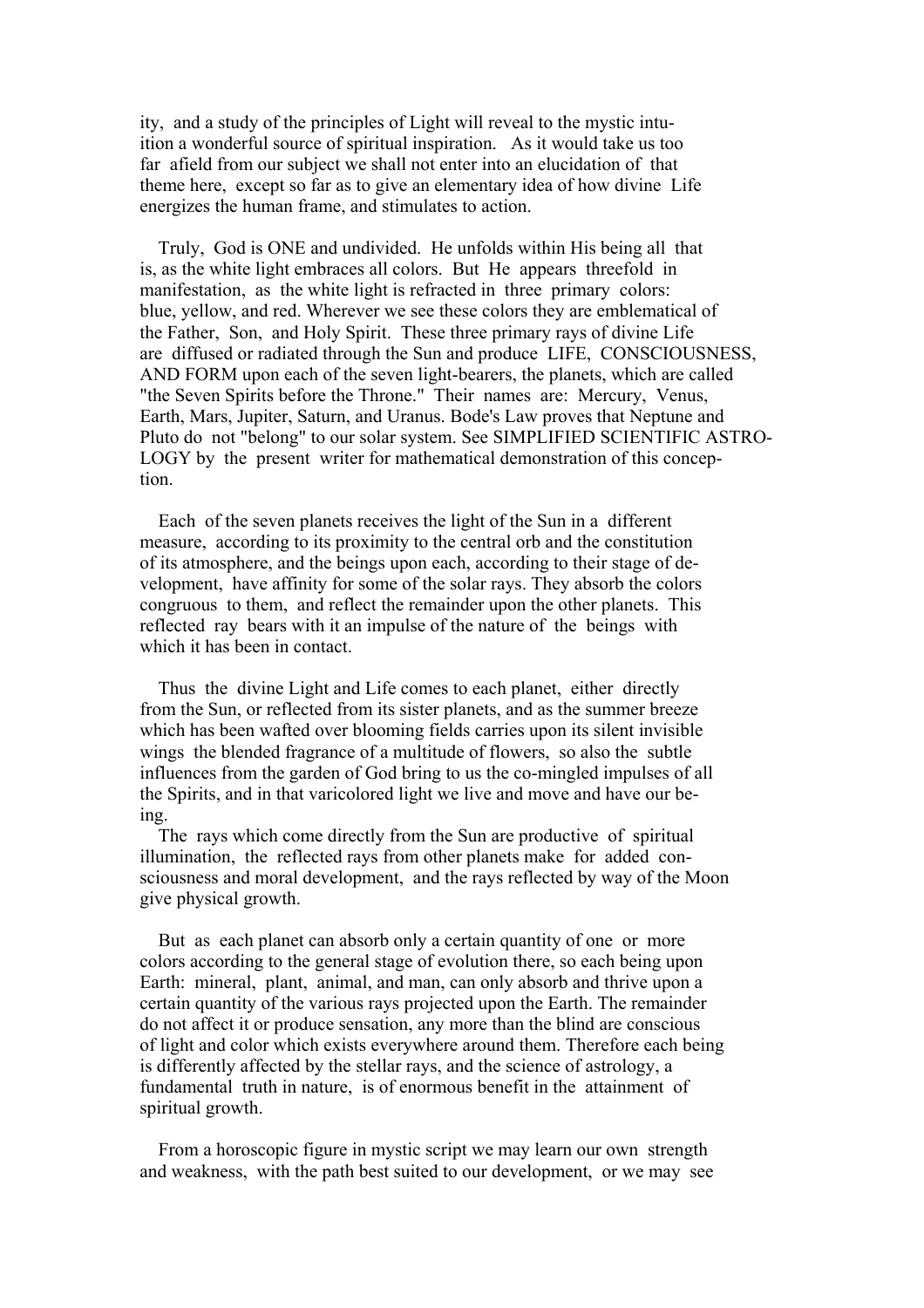the tendencies of those friends who come to us as children, and what traits are dormant in them. Thus we shall know clearly how to discharge our duty as parents, by repressing evil before it comes to birth, and fostering good so that it may bring forth most abundantly the spiritual potencies of the Spirit committed to our care.

 As we have already said, man returns to Earth to reap that which he has sown in previous lives and to sow anew the seeds which make for future experience. The stars are the heavenly time keepers which measure the year; the Moon indicates the month when the time will be propitious to harvest or to sow.

 The child is a mystery to us all. We can know its propensities only as they slowly develop into characteristics, but it is usually too late to check when evil habits have been formed and the youth is upon the downward grade. A horoscope cast for the time of birth in a scientific manner shows the tendencies to good or evil in the child, and if a parent will take the time and trouble necessary to study the science of the stars, he or she may do the child entrusted to his or her care an inestimable service by fostering tendencies to good and repressing the evil bent of a child ere it has crystallized into habit. Do not imagine that a superior mathematical knowledge is necessary to erect a horoscope. Many construct a horoscope in such an involved manner, so "fearfully and wonderfully made," that it is unreadable to themselves or others, while a simple figure, easy of reading, may be constructed by anyone who knows how to add and subtract. This method has been thoroughly elucidated in SIMPLIFIED SCIENTIFIC ASTROLOGY, which is

a complete text book, though small and inexpensive, and parents who have the welfare of their children thoroughly at heart should endeavor to learn the stellar science for themselves. Even though their ability may not compare with that of a professional astrologer, their intimate knowledge of the child and their deep interest will more than compensate for such lack and enable them to see most deeply into the child's character by means of its horoscope.

### EDUCATION OF CHILDREN

 Respecting the birth of the various vehicles and the influence which that has upon life, we may say that during the time from birth to the seventh year the lines of growth of the physical body are determined, and as it has been noted that sound is builder both in the great and small, we may well imagine that rhythm must have an enormous influence upon the growing and sensitive little child's organism. The apostle John in the first chapter of his Gospel expresses this idea mystically in the beautiful words: "In the beginning was the WORD...and without it was not anything made that was made... and the word became flesh." The Word is a rhythmic sound, which issued from the Creator, reverberated through the universe and marshaled countless millions of atoms into the multiplex variety of shapes and forms which we see about us. The mountain, the mayflower, the mouse, and the man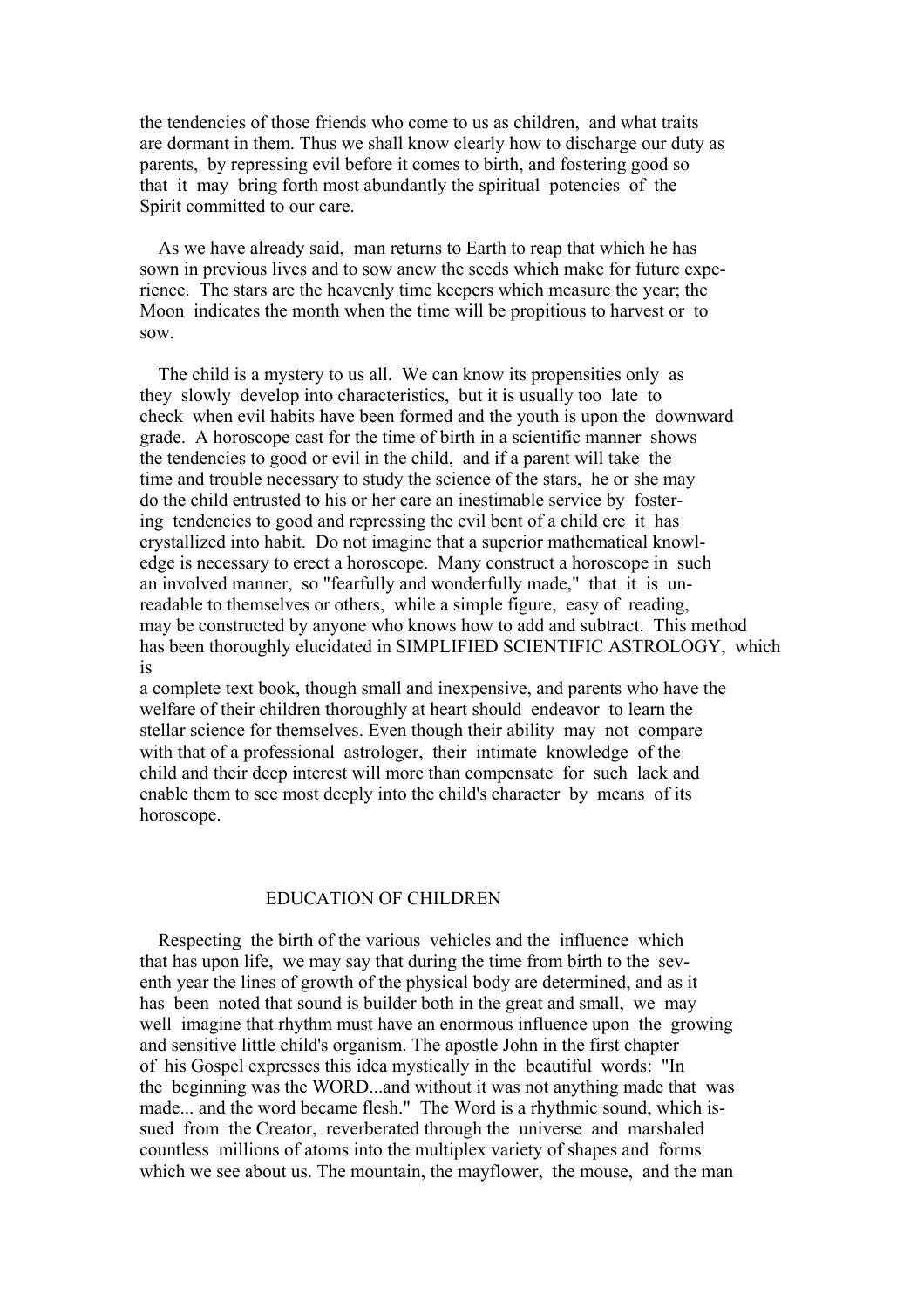are all embodiments of the great Cosmic Word which is still sounding through the universe and which is still building and ever building though unheard by our insensitive ears. But though we do not hear that wonderful celestial sound, we may work upon the little child's body by terrestrial music, and though the nursery rhymes are without sense, they are nevertheless bearers of a wonderful rhythm. The more a child is taught to say, sing, and repeat them, to dance and to march to them, the more music is incorporated into a child's daily life, the stronger and healthier will be its body in future years.

 There are two mottoes which apply during this period, one to the child and the other to the parent: EXAMPLE AND IMITATION. No creature under heaven is more imitative than a little child, and its conduct in after years will depend largely upon the example set by its parents during its early life. It is no use to tell the child "not to mind." It has no mind wherewith to discriminate, but follows its natural tendency, as water flows down a hill, when it imitates. Therefore it behooves every parent to remember from morning till night that watchful eyes are upon him all the time, waiting but for him to act in order to follow his example.

 It is of the utmost importance that the child's clothing should be very loose, particularly the clothing of little boys, as chafing garments often product vices which follow a man through life.

 If anyone should attempt forcibly to extract a babe from the protecting womb of its mother, the outrage would result in death, because the babe had not yet arrived at a maturity sufficient to endure impacts of the Physical World. In the three septenary periods which follow birth, the invisible vehicles are still in the womb of Mother Nature. If we teach a child of tender years to memorize, or to think, or if we arouse its feelings and emotions, we are in fact opening the protecting womb of nature, and the results are equally as disastrous in other respects as a forced premature birth. Child prodigies usually become men and women of less than ordinary intelligence. We should not hinder the child from learning or thinking OF HIS OWN VOLI-TION, but we should not goad them on as parents often do to nourish their own pride.

 When the vital body is born at the age of seven a period of growth begins and a new motto, or rather a new relation, is established between parent and child. This may be expressed by the two words AUTHORITY and DISCIPLESHIP. In this period the child is taught certain lessons which it takes upon faith in the authority of its teachers, whether at home or at school, and as memory is a faculty of the vital body it can now memorize what is learned. It is therefore eminently teachable; particularly because it is unbiased by preconceived opinions which prevent most of us from accepting new views. At the end of this second period, from about twelve to fourteen, the vital body has been so far developed that puberty is reached. At the age of fourteen we have the birth of the desire body, which marks the commencement of self-assertion. In earlier years the child regards itself more as belonging to a family, and subordinate to the wishes of its parents than after the fourteenth year. The reason is this: In the throat of the fetus and the young child there is a gland called the thymus gland, which is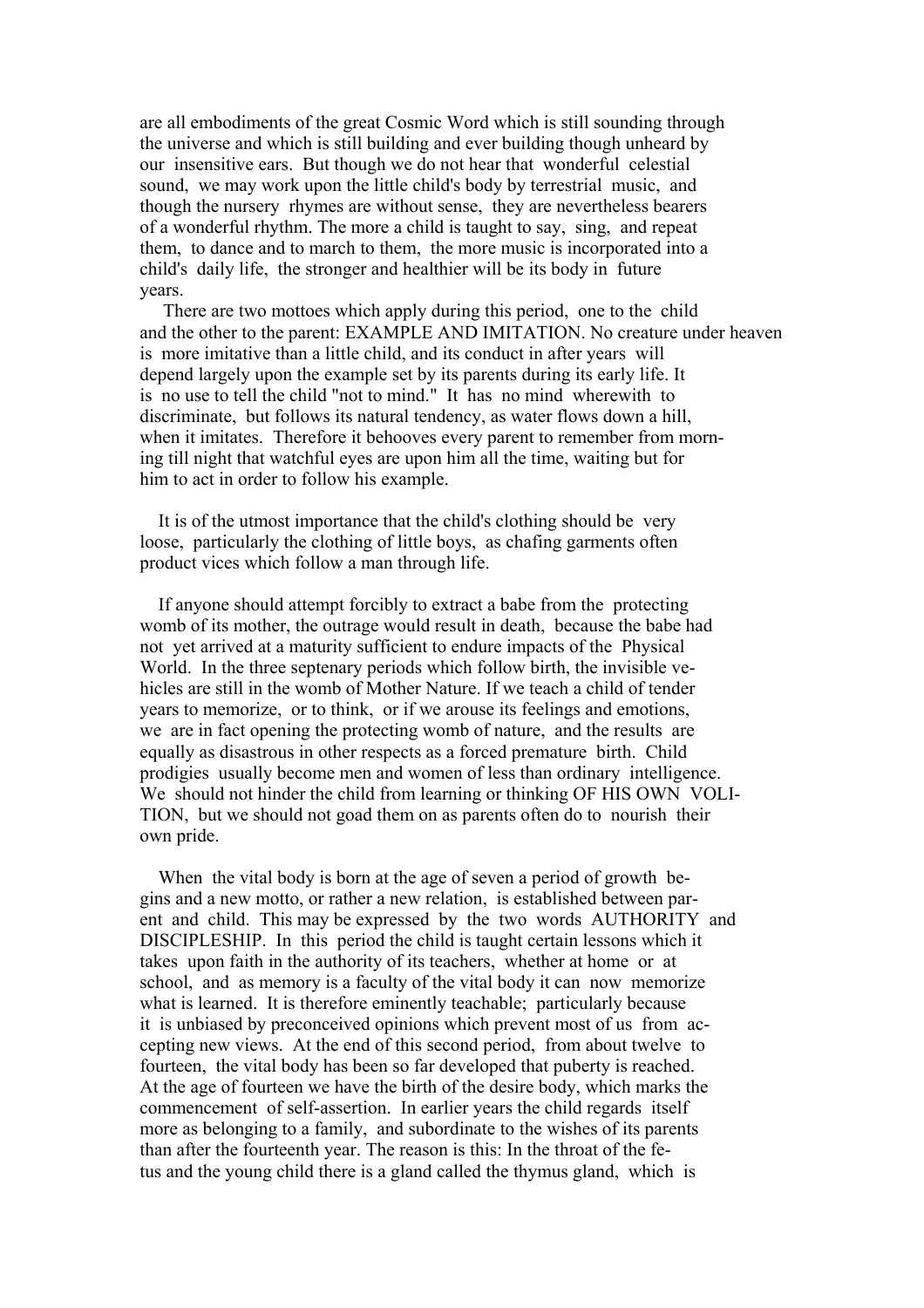largest before birth, then gradually diminishes through the years of childhood and finally disappears at ages which vary according to the characteristics of the child.

 Anatomists have been puzzled as to the function of this organ and have not yet come to any settled conclusion, but it has been suggested that before development of the red marrow bones, the child is not able to manufacture its own blood, and that therefore the thymus gland contains an essence, supplied by the parents, upon which the child may draw during infancy and childhood, till able to manufacture its own blood. That theory is approximately true, and as the family blood flows in the child, it looks upon itself as part of the family and not as an Ego. But the moment it commences to manufacture its own blood, the Ego asserts itself; it is no longer papa's girl or mama's boy; it has an "I"-dentity of its own.

 Then comes the critical age when parents reap what they have sown. The mind has not yet been born, nothing holds the desire nature in check, and much, very much, depends upon how the child has been taught in earlier years and what example the parents have set. At this point in life self-assertion, the feeling "I AM MYSELF," is stronger than at any other time, and therefore authority should give place to advice. The parent should practice the utmost tolerance, for at no time in life is a human being as much in need of sympathy as during the seven years from fourteen to twenty-one when the desire nature is rampant and unchecked.

 It is a crime to inflict corporal punishment upon a child at any age. Might is never right, and as the stronger, parents should always have compassion for the weaker. But there is one feature of corporal punishment which makes it particularly dangerous to apply it to the youth: namely, that it wakens the passional nature which is already perhaps beyond the control of the growing boy.

 If we whip a dog, we shall soon break its spirit and transform it into a cringing cur, and it is deplorable that some parents seem to regard it as their mission in life to break the spirit of their children with the rule of the rod. If there is one universal lack among the human race which is more apparent than any other, it is lack of will, and as parents we may remedy the evil in a large measure by guiding the wills of our children along such lines as dictated by our own more mature reason. Thus we help them to grow a backbone instead of a wishbone, with which unfortunately most of us are afflicted. Therefore, never whip a child; if punishment is needed, correct by withholding favors or withdrawing privileges.

 At the twenty-first year the birth of the mind transforms the youth into an adult fully equipped to commence his own life in the school of experience.

 Thus we have followed the human Spirit around a life cycle from death to birth and maturity; we have seen how immutable law governs its every step and how it is ever encompassed by the loving care of the great and glorious Beings who are the ministers of God. The method of his future development will be explained in a later work which will deal with THE CHRISTIAN MYSTIC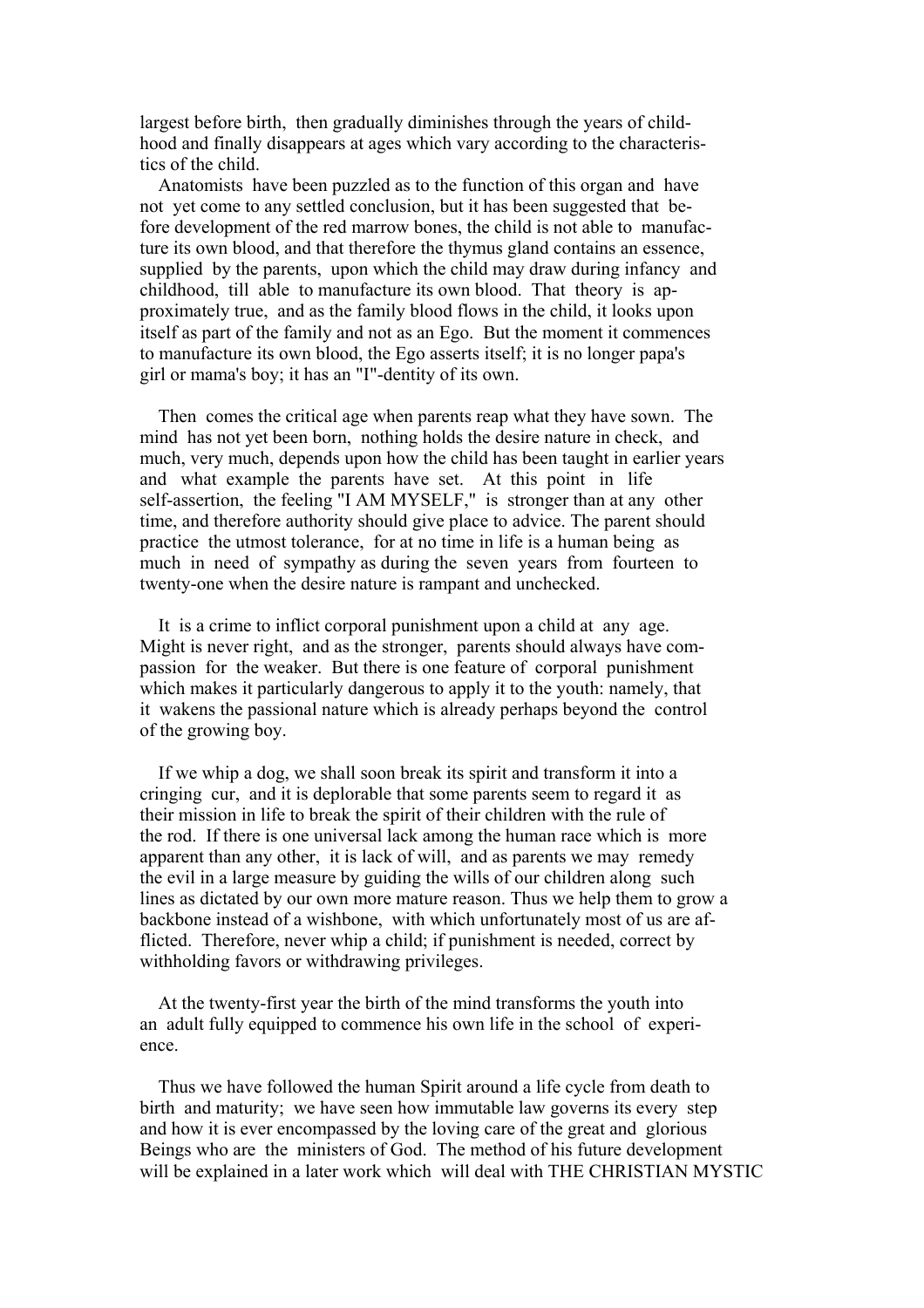#### INITIATION.

# MOUNT ECCLESIA

## A DESCRIPTION OF THE HEADQUARTERS OF THE ROSICRUCIAN FELLOWSHIP

 Work in the Physical World requires physical means of accomplishment; therefore a tract of land was bought in 1911 in the town of Oceanside, ninety miles south of Los Angeles, California. SOUTHERN CALIFORNIA WAS SELECTED BECAUSE OF THE ABUNDANCE OF ETHER IN THE ATMOSPHERE THERE, AND THIS SPOT WAS FOUND TO BE PARTICULARLY FAVORED IN THAT RESPECT.

 On this commanding site having a wide view of the great Pacific Ocean, of snow capped mountains and smiling valleys, we began to establish our Headquarters in the latter part of 1911. Soon after this we erected a sanctuary, the Pro-Ecclesia, where the Rosicrucian Temple Service is held at appropriate times. The Rose Cross Healing Circle holds its meetings there to help sufferers, and it is the place appointed for the united morning and evening devotions of the workers. In the latter half of 1920 we built an Ecclesia, which is designed to be a Temple of Healing. The building, a beautiful domed structure, is of steel and reinforced concrete. It is twelve sided in shape, corresponding to the twelve signs of the zodiac. At the present writing, January, 1921, the final work upon it is just being completed. The esoteric work of the Fellowship will be carried on here.

 We have also built a two-story Administration Building to house the general office, the book department, the correspondence school in Christian Mysticism which links Headquarters with students all over the world, and the editorial offices of our monthly publications, notably THE ROSICRUCIAN FELLOWSHIP MAGAZINE--RAYS FROM THE ROSE CROSS. We have also an astrological

department which conducts a correspondence school. Its offices are located on the second floor.

 The whole first floor is occupied by a modern printing plant and book bindery required to furnish the immense amount of literature needed in this work. In the book department we publish all the standard works and text books of the Rosicrucian Philosophy written by Max Heindel. We are now in the process of publishing in book form his former lessons to students.

 In October, 1920, a Training School was established for the preparation of candidates for the lecture field. it is our intention thereby to maintain a Lecture Bureau, from which we will send our lecturers throughout the country to disseminate the Teachings and carry the message of our Philosophy to the people to a greater extent than has before been possible.

 A Dining Hall with seating capacity for over one hundred people affords ample accommodation for workers, students, and patients. The scientific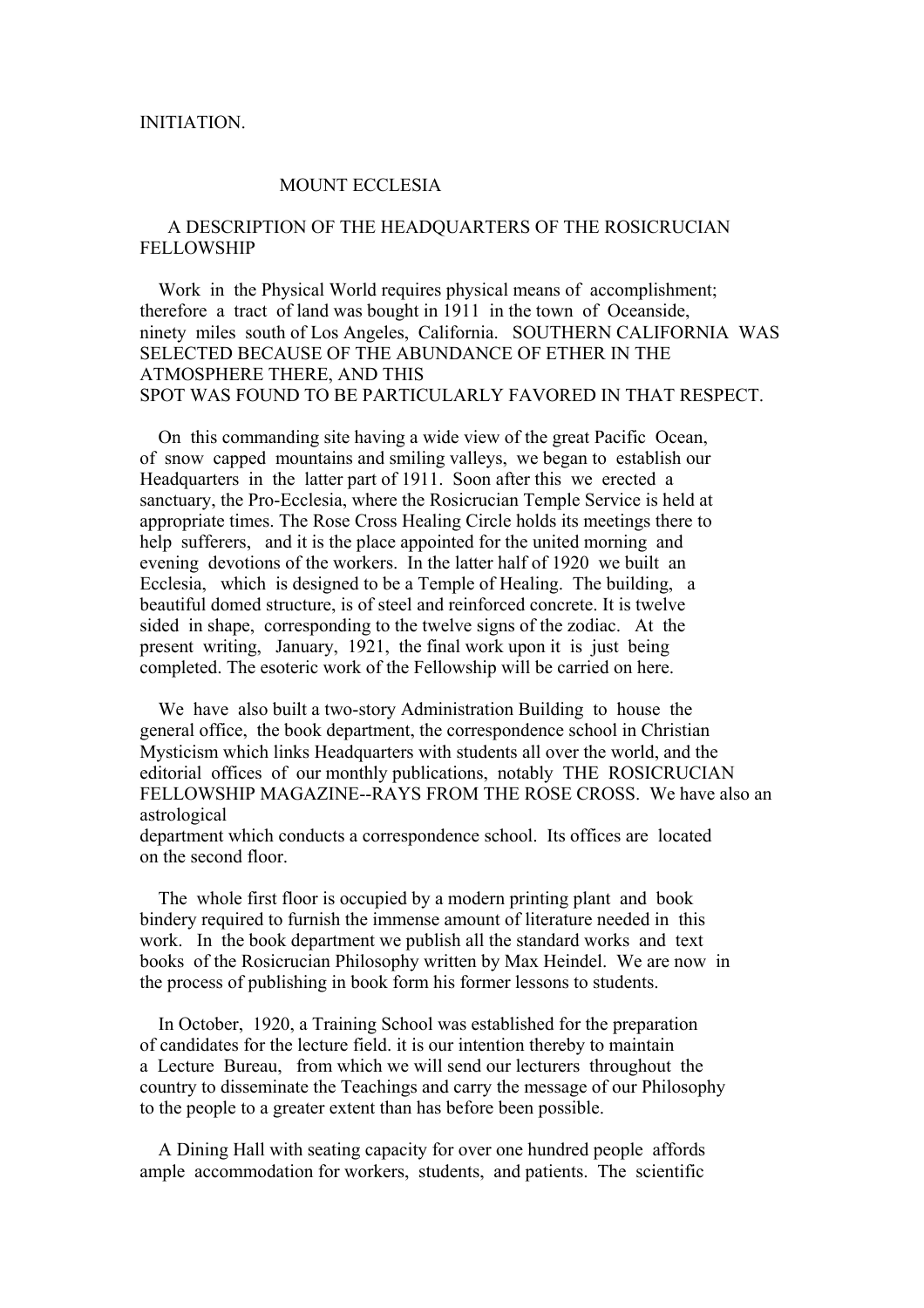meatless diet served there preserves or restores health, as required in each case. Furthermore, it improves the vitality and mentality to an astonishing degree. A large dormitory, and a number of cottages and tents provide living quarters for all.

 By the liberal use of water and the expenditure of much labor, Mount Ecclesia is gradually being transformed into a luxuriant tropical park. There is a deep spiritual purpose in this attempt to make the visible center of the new world movement beautiful, for it fosters in the workers a poise and peace which are absolutely essential to the proper performance of their work. Without that they cannot escape being disturbed by the flood of sorrow and trouble which flows in Headquarters from members all over the world; without that they cannot continue to put heart into the letters of help. hope, and cheer which continually go out to souls who are groaning under the burden of sickness; but by bathing their souls in the beauty of the surroundings, whether consciously or not, they gain in strength and grow in grace; they become better and better fitted for the Great Work in the Master's Vineyard.

 In order to aid those who feel the upward urge to prepare intelligently and reverently for the unfoldment of their inner latent spiritual powers, The Rosicrucian Fellowship maintains two correspondence courses which furnish instruction to students all over the world. One deals with ASTROLOGY, the other with CHRISTIAN MYSTICISM (The Rosicrucian Philosophy).

 The astrology to which we refer is not to be confounded with fortunetelling; it is a phase of the mystic religion, as sublime as the stars with which it deals. To the mystic the stars are not dead bodies moving in space in obedience to so-called blind natural law, but they are the embodiments of THE SEVEN SPIRITS BEFORE THE THRONE, mighty Star-Angels who use their

benevolent influences to guide other less exalted beings, humanity included, upon the path of evolution.

 There is a side of the Moon which we never see, but that hidden half is as potent a factor in creating the ebb and flow as the part of the Moon which is visible. Similarly, there is an invisible part of man which exerts a powerful influence in life, and as the tides are measured by the motion of Sun and Moon, so also the eventualities of existence are measured by the circling stars, which may therefore be called The Clock of Destiny, and knowledge of their import is an immense power; to the competent astrologer a horoscope reveals every secret of life.

 Thus, when you have given an astrologer the data of your birth, you have given him the key to your innermost soul, and there is no secret that he may not ferret out. This knowledge may be used for good or ill, to help or hurt, according to the nature of the man. Only a friend should be trusted with this key to your soul, and it should never be given to anyone base enough to prostitute a spiritual science for material gain.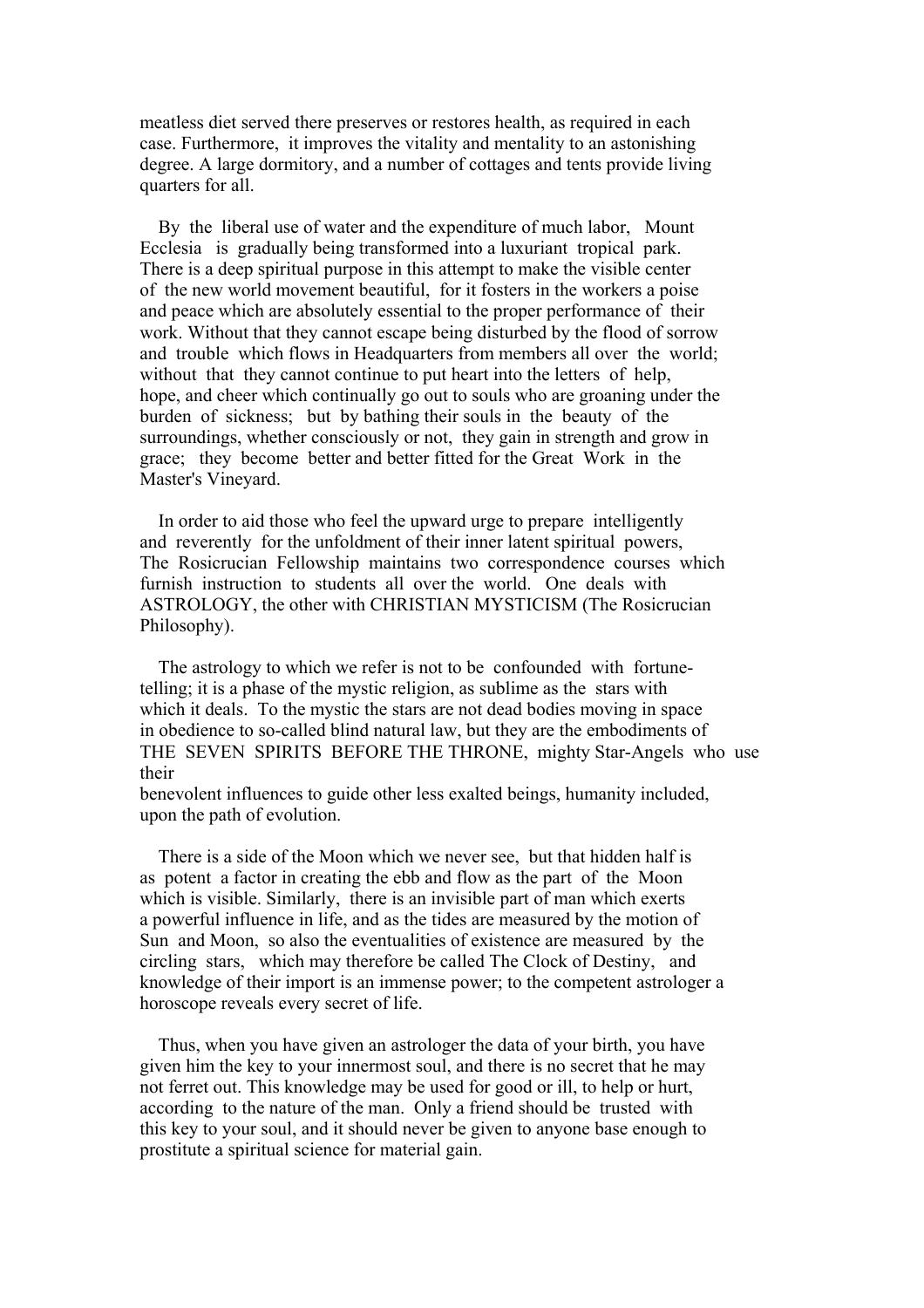To the medical man astrology is invaluable in diagnosing disease and prescribing a remedy, for it reveals the hidden cause of all ailments in a manner that has often perplexed the skeptic and dumbfounded the scoffer.

 The opinion of thousands is of great value, but it does not prove anything, for thousands may hold an opposite view; occasionally a single man may be right and the rest of the world moves, as when Galileo maintained that the earth moves. Today the whole world has been converted to the opinion for which he suffered torture, and we assert that AS MAN IS A COMPOSITE BEING, CURES ARE SUCCESSFUL ONLY IN PROPORTION AS THEY REMEDY DEFECTS ON THE PHYSICAL, MORAL, AND MENTAL PLANES OF BEING.

We also maintain

that results may be obtained more easily at certain times when stellar rays are propitious to healing of a particular disease, or by treatment with remedies previously prepared under auspicious conditions.

 If you are a parent, the horoscope will aid you to detect the evil latent in your child and teach you how to apply the ounce of prevention. It will show you the good points also, that you may make a better man or woman of the Spirit entrusted to your care. It will reveal systematic weakness and enable you to guard the health of your child; it will show what talents are there, and how the life may be lived to a maximum of usefulness. Therefore, the message of the marching orbs is so important that you cannot afford to remain ignorant thereof.

 In order to aid those who are willing to help themselves we maintain a Correspondence Class in Astrology, but make no mistake, we do not teach fortune-telling. If that is what you are looking for, we have nothing for you.

## OUR LESSONS ARE SERMONS

 They embody the highest moral and spiritual principles, together with the loftiest system of ethics, for astrology is, to us, a phase of religion; we never look at a horoscope without feeling that we are in a holy presence, face to face with an immortal Spirit, and our attitude is one of prayer for light to guide that Spirit aright.

### WE DO NOT CAST HOROSCOPES

 Despite all we can say, many people write enclosing money for horoscopes, forcing us to spend valuable time writing letters of refusal and giving us the trouble of returning their money. Please do not annoy us; it will avail you nothing.

#### THE COURSE IN CHRISTIAN MYSTICISM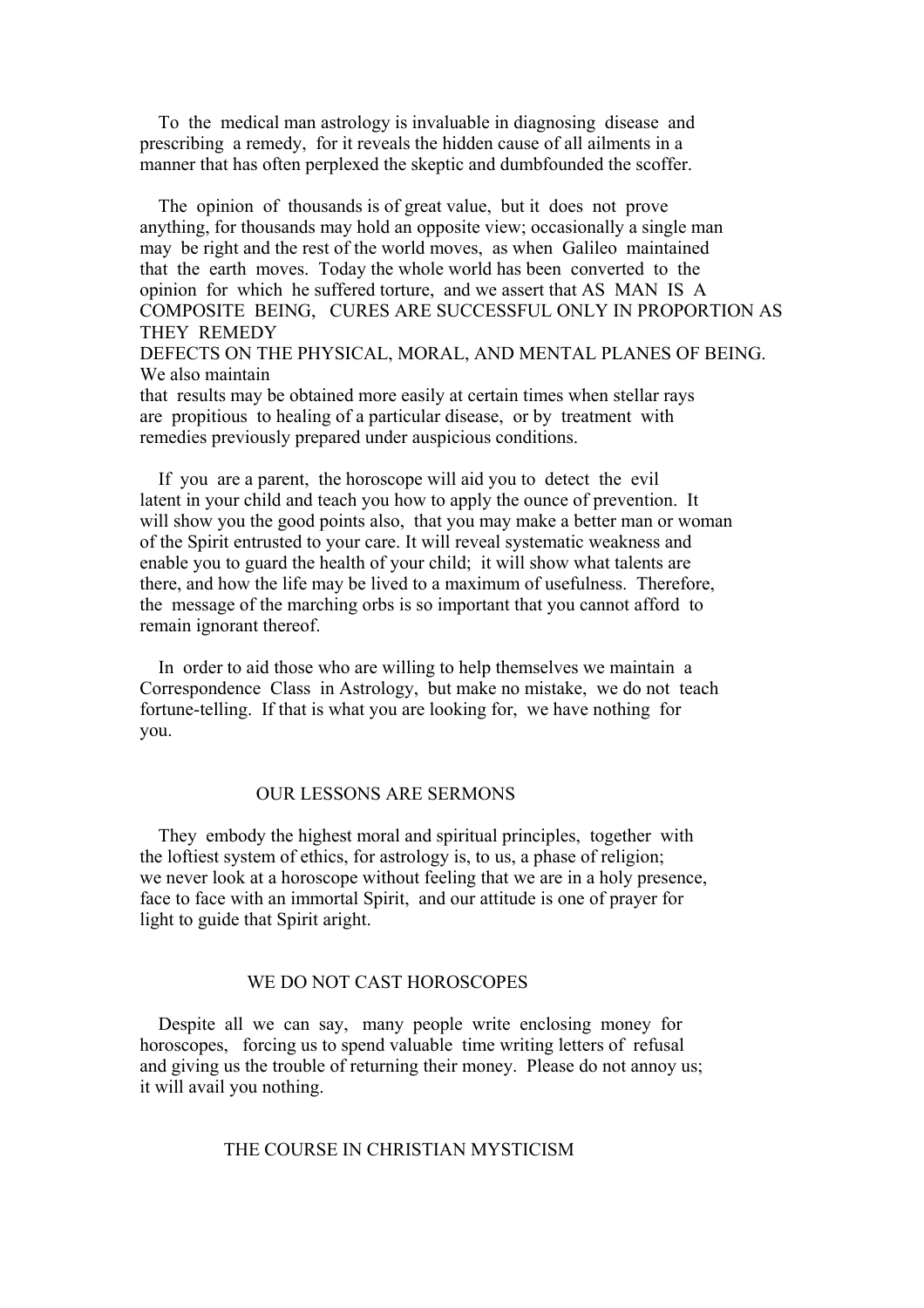CHRIST, taught the multitude in PARABLES, but explained the MYSTERIES to His disciples.

PAUL gave MILK to the babes, but MEAT to the strong.

 Max Heindel, the founder and leader of The Rosicrucian Fellowship, endeavored to follow in their steps and give to interested and devoted students a DEEPER TEACHING than that promulgated in public.

 For that purpose we conduct a correspondence course in CHRISTIAN MYSTICISM. The General Secretary may admit applicants to the preliminary course, but ADVANCEMENT into the deeper degrees depends upon merit. it is for those alone who have been TRIED, and found true.

#### HOW TO APPLY FOR ADMISSION

 Anyone who is not engaged in fortune-telling or similar methods of commercializing spiritual knowledge will, upon request, receive an application blank from the General Secretary, Rosicrucian Fellowship. When this blank is returned properly filled, he may admit the applicant to instruction in either or both correspondence courses.

### THE COST OF THE COURSES

 There are no fixed fees; no esoteric instruction is ever put in the balance against coin. At the same time, it cannot be given FREE, FOR NOTHING, for those who work to promulgate it must have the necessities of life. Type , paper, machinery, and postage also cost money, and UNLESS YOU PAY YOUR PART SOMEONE ELSE MUST PAY FOR YOU.

 There are a few who cannot contribute, and who need these Teachings as much or more than those who may take comfort from financial ease or affluence. If they make their condition known, they will receive as much attention as the largest contributors, but others are expected to contribute for their own good as well as for the good of the work. Remember, A CLOSED HAND THAT DOES NOT GIVE CANNOT RECEIVE.

#### ADDENDA

 At the time of the printing of this edition, 1966, The Rosicrucian Fellowship Headquarters continues to carry forward its purpose of disseminating the Western Wisdom Teachings along the lines started by Max Heindel. In addition to the Philosophy and Astrology Courses given by Correspondence, a Course of twenty-eight lessons in Bible Interpretation, is now offered. A number of additional books by Max Heindel have been added to our list of publications, and also those on Bible Interpretation by Corinne Heline (an early pupil of Max Heindel). The number of volumes shipped out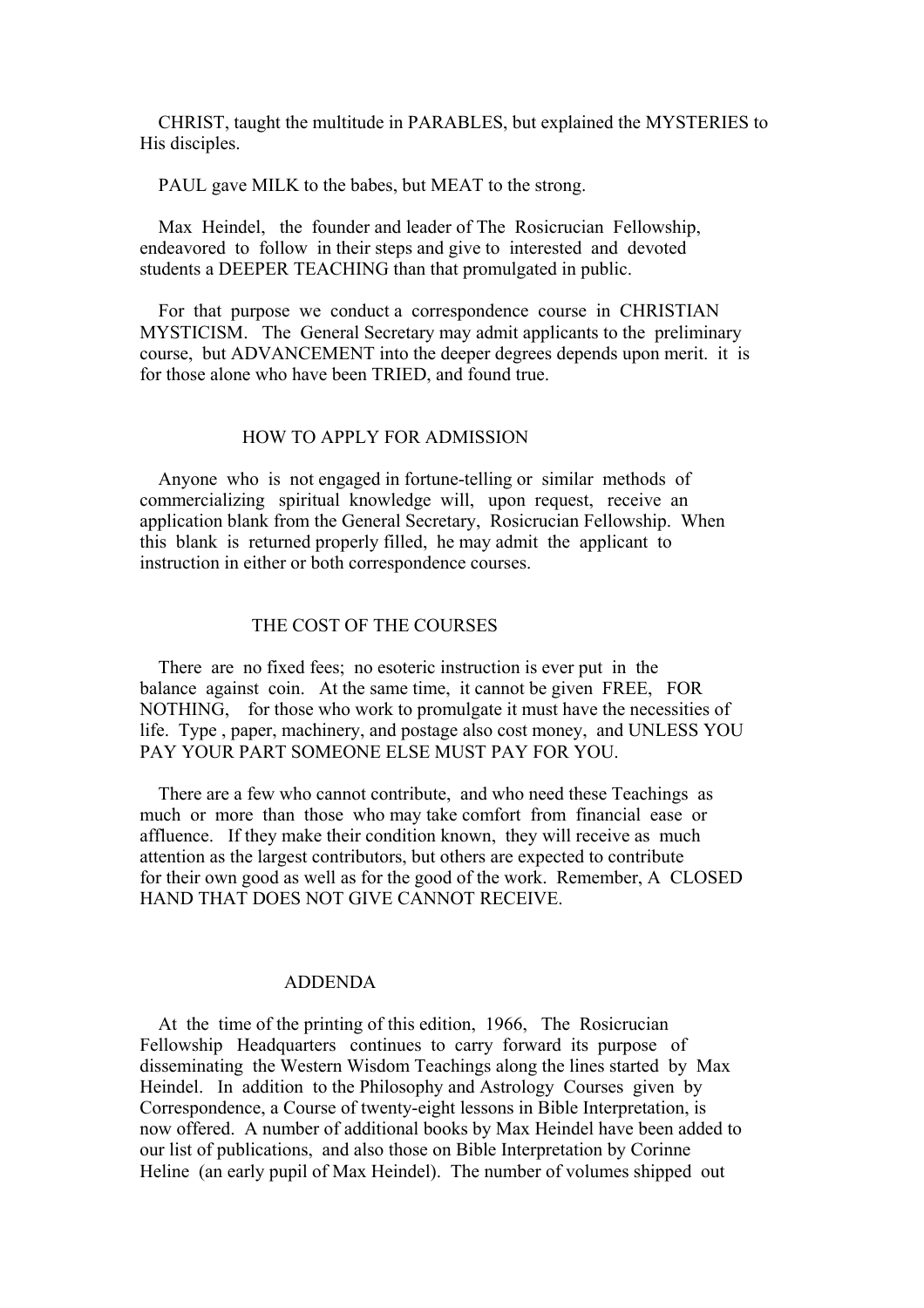from Mt. Ecclesia to all parts of the world increases each year, and several new buildings have been erected since 1921, including more modern living quarters for workers.

 A day school is conducted every summer for at least four weeks during which classes in the Rosicrucian Philosophy, Spiritual Astrology (including erecting of the chart, delineation, and astro-analysis). and Bible Interpretation are taught by teachers well versed in their subjects. Anyone interested in the New Age Teachings is eligible to enroll, provided he or she is not a hypnotist, or professionally engaged as a medium, a palmist, or an astrologer.

#### [PAGE I] ROSICRUCIAN MYSTERIES - INDEX

## INDEX

| Abstract Thought, see Thought, World of, Region of<br>Thought. |
|----------------------------------------------------------------|
|                                                                |
| Adepts, pupils of schools of the Greater Mysteries<br>9        |
| Air, charged with pictures of surroundings 24, 114             |
|                                                                |
|                                                                |
|                                                                |
| Amshaspands, Seven Spirits before the Throne<br>61             |
| Angels, densest body of, composed of ether<br>50               |
| expert builders of ether $\dots \dots \dots \dots \dots$ 50    |
|                                                                |
| guardians of propagative force<br>51                           |
| instruct ego in building archetype<br>136                      |
| 50<br>one step beyond human stage                              |
| Angels, Recording, see Recording angels.                       |
| Animals, dependent upon group Spirit for infusion              |
| of stellar rays $\ldots \ldots \ldots \ldots \ldots$ 90        |
| - 90                                                           |
| thought processes of $\dots \dots \dots \dots \dots$<br>88     |
|                                                                |
|                                                                |
| Archangels, instruct ego in building archetype<br>136          |
| less evolved become group spirits $\dots \dots$<br>56          |
| native of Desire World 55                                      |
| race and national spirits $\dots \dots \dots \dots \dots$ 55   |
| various grades of $\dots \dots \dots \dots \dots \dots$ 55     |
| work with humanity politically and industrially<br>55          |
|                                                                |
| Archetypal forces direct archetypes<br>73                      |
|                                                                |
|                                                                |
| Assimilation, through ether<br>89                              |
| Astrology, estimation of time by, in Desire World<br>66        |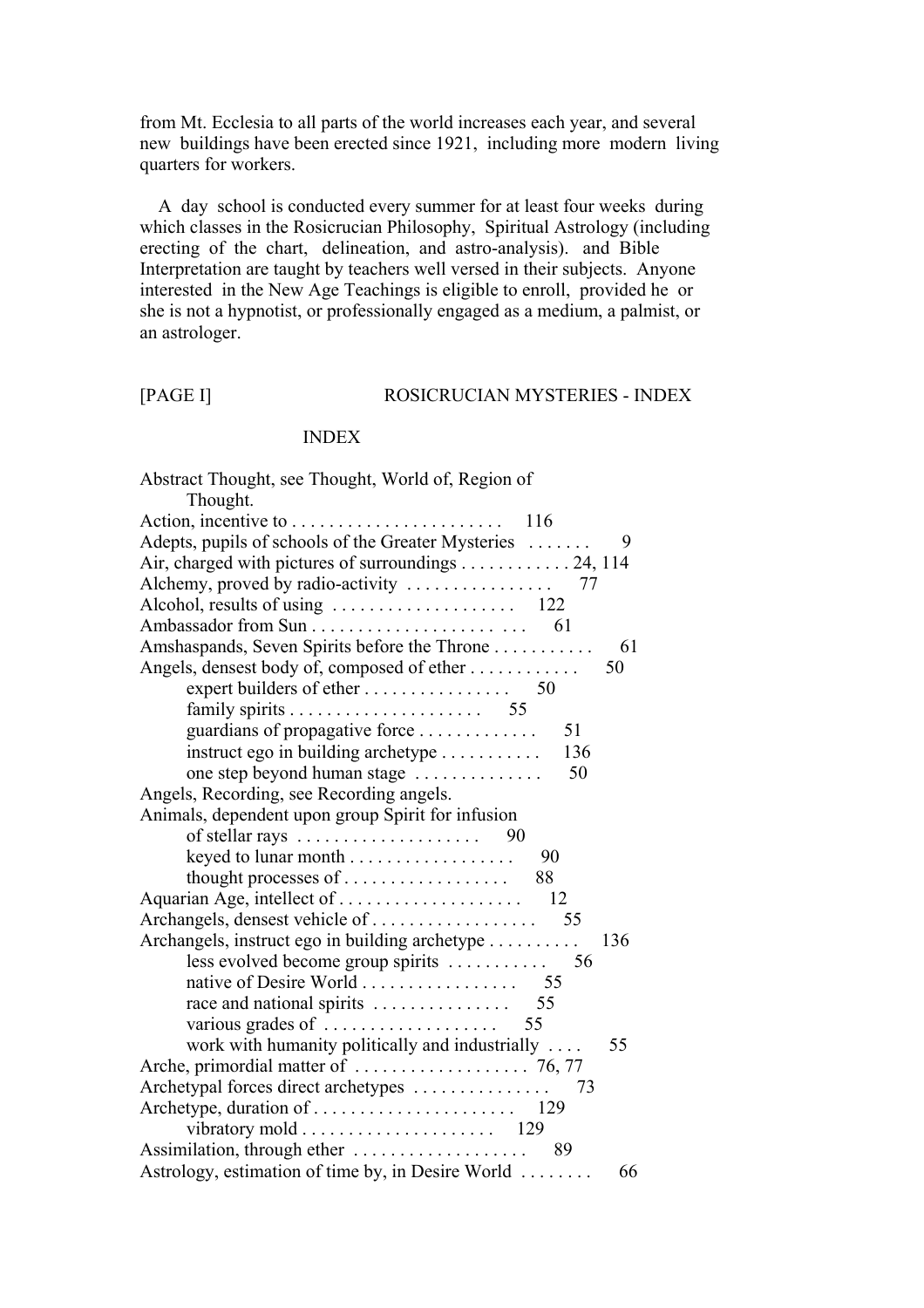| Atom, physical, spherical shape of     |     |
|----------------------------------------|-----|
| Atom, seed, see Seed atom.             |     |
| Atoms, chemical, expelled through skin | -92 |

## [PAGE II] ROSICRUCIAN MYSTERIES - INDEX

| Benevolence, acquired in First Heaven<br>128                               |
|----------------------------------------------------------------------------|
|                                                                            |
|                                                                            |
| Blood, charged with pictures of surroundings<br>114                        |
| relation of, to vital body 94                                              |
| Blue, in stellar ray, life of the Father 90, 140                           |
|                                                                            |
| Body, dense, see Dense body.                                               |
| desire, see Desire body.                                                   |
| vital, see Vital Body.                                                     |
| Brain, absorption of stellar rays through<br>90                            |
|                                                                            |
| Capital punishment, menace of 120, 121                                     |
|                                                                            |
| Cauda equina $\ldots \ldots \ldots \ldots \ldots \ldots \ldots \ldots$ 125 |
| Causation, law of, attraction of like to like  31, 32                      |
| determines environment    31, 32, 133                                      |
|                                                                            |
| Chaos, (Cosmic night) seed ground of Cosmos<br>81                          |
| state of orderly segregation 75                                            |
|                                                                            |
| Chemical ether, assimilation and growth by $\dots \dots \dots$<br>47       |
|                                                                            |
| Child, post-mortem experiences of, easily investigated<br>33               |
|                                                                            |
| Children, Clairvoyance of<br>117                                           |
| danger of mental forcing<br>14                                             |
|                                                                            |
| individual blood developed in 145, 146                                     |
|                                                                            |
|                                                                            |
| life of, in First Heaven 130                                               |
| understanding of, through astrology 142, 143                               |
|                                                                            |
| rebirth taught by $\ldots \ldots \ldots \ldots \ldots$ 30                  |
| Christianity, the flowering of previous religions<br>6                     |
|                                                                            |
|                                                                            |
| 99                                                                         |
| Clairvoyants, separation of vital body of  99, 100                         |
| Clairvoyants, trained, positive powers of<br>100                           |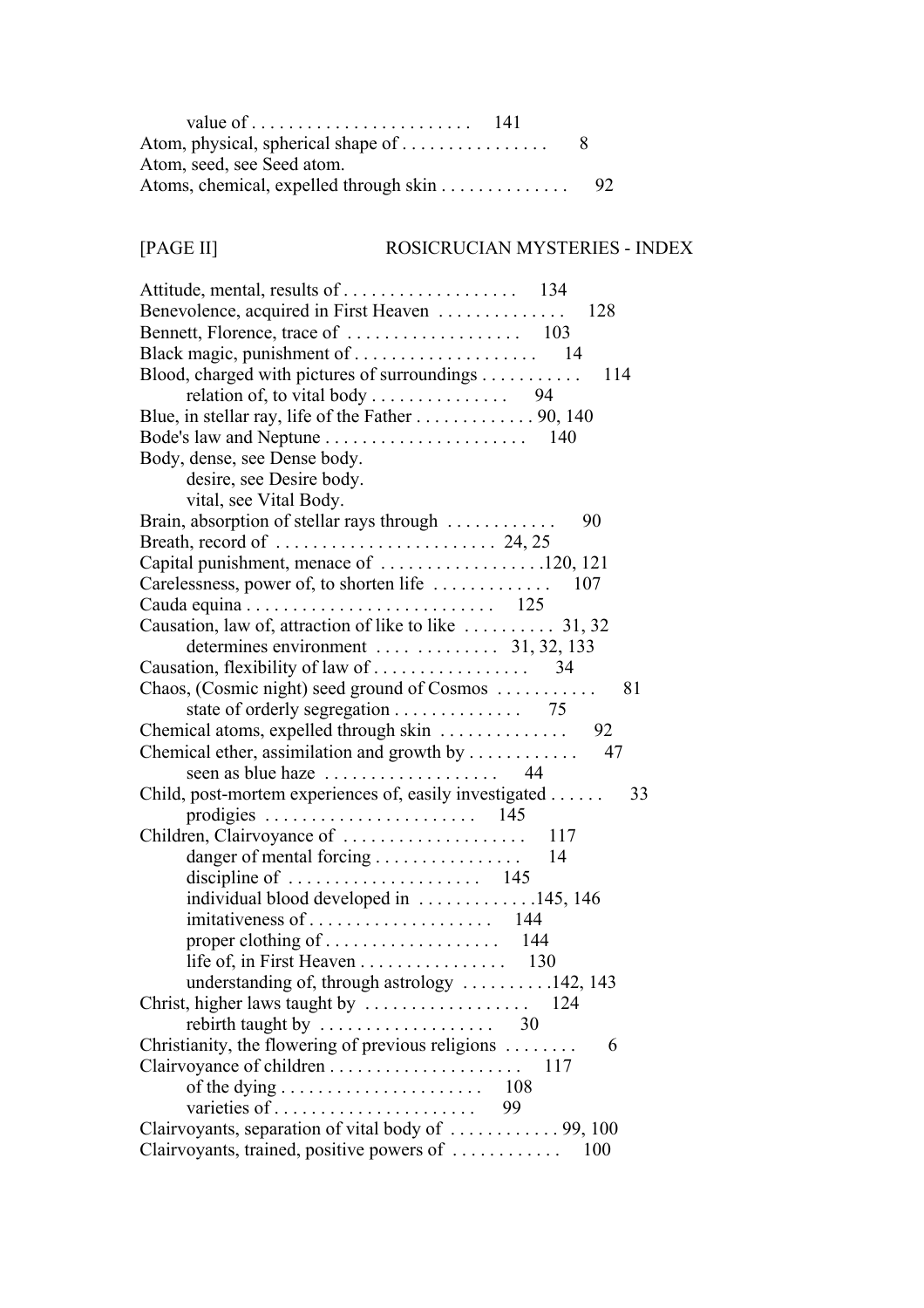| Colors, emotional effect produced by $\dots \dots \dots \dots \dots 131, 132$ |
|-------------------------------------------------------------------------------|
| Colors, primary, symbolize God 139                                            |
| Community affected by executions 121                                          |
| Concentration in Desire World<br>64                                           |
| Concrete Thought, see Thought, World of, Region of                            |
| Concrete Thought.                                                             |
|                                                                               |
| Conscience, assimilated pictures of past experience  24, 114                  |
| Consequence, law of, see Causation, law of.                                   |
| Conservation, law of, and survival of spirit 22                               |
| Cord, Silver, see Silver Cord.                                                |
| Corporal punishment, inadvisability of 146, 147                               |
| Cosmic night, see Chaos.                                                      |
| Cosmos, aggregate of systematic order<br>75                                   |
|                                                                               |
|                                                                               |
| Creative force, develops spinal nerves 90, 91                                 |
| Creative Hierarchies, aid humanity<br>6                                       |
|                                                                               |
| safeguard man from materialism<br>7                                           |
|                                                                               |
|                                                                               |
|                                                                               |
| Crystallization in man's evolution 119, 120                                   |
|                                                                               |
| inhabit Desire World<br>62                                                    |
| intense activity of $\dots \dots \dots \dots \dots \dots$ 63                  |
| Death, disrobing process of ego 119, 120                                      |
| foreseen by higher powers 103, 104                                            |
| peaceful, helpfulness of 107, 108                                             |
|                                                                               |
|                                                                               |
| provides fresh start 104                                                      |
|                                                                               |
| Demmler, Minna, materializations by<br>94                                     |
| Dense body, chemical constituents of<br>38                                    |
|                                                                               |
| disease of, due to imperfect archetype<br>137                                 |
|                                                                               |
| improves as spirit progresses<br>5                                            |
| quality of, dependent upon ego 136, 137                                       |
| most evolved of man's vehicles<br>138                                         |

## [PAGE IV] ROSICRUCIAN MYSTERIES - INDEX

| Desire, created and guided by thought                   | 39 |
|---------------------------------------------------------|----|
| forms impelled into action by $\dots \dots \dots$<br>37 |    |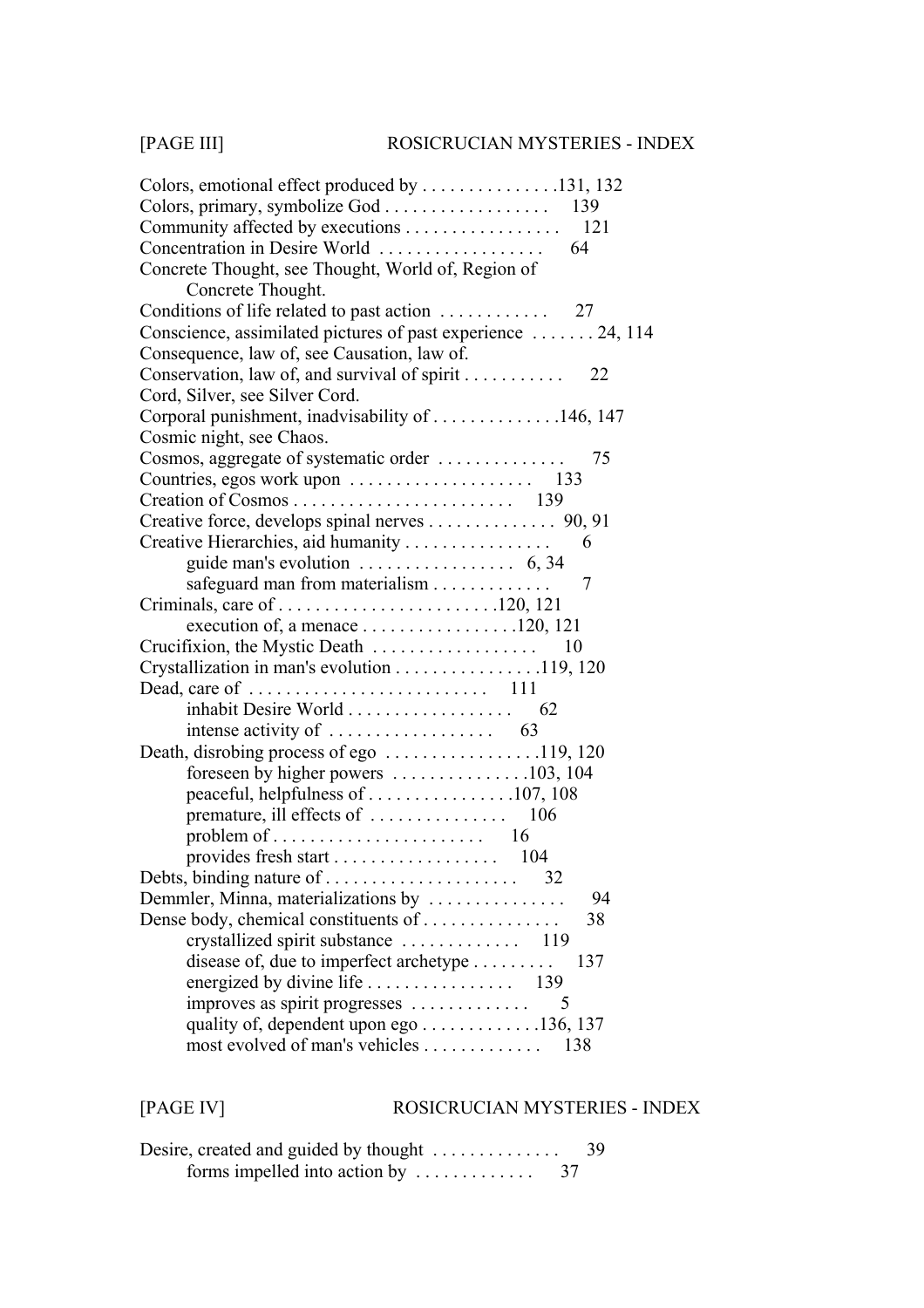| Desire body, basic individual color of<br>96                      |
|-------------------------------------------------------------------|
| born at fourteenth year 138                                       |
| capable of sense perception<br>97                                 |
|                                                                   |
| circulation in currents<br>97                                     |
| colors of $\ldots \ldots \ldots \ldots \ldots \ldots \ldots$ 96   |
|                                                                   |
| extends beyond dense body<br>95                                   |
| gives ability to experience desire and emotion 88, 95, 97         |
| impels motion $\ldots \ldots \ldots \ldots \ldots \ldots 37, 101$ |
| impels to sense gratification $\dots \dots \dots$<br>95           |
| main vortex, in the liver $\dots \dots \dots \dots$ 96            |
| rapid locomotion of<br>- 96                                       |
| recent acquisition of $\dots \dots \dots \dots \dots$ 95          |
|                                                                   |
| shell of, persists after death 120, 132                           |
|                                                                   |
| war of, with vital body $\dots \dots \dots \dots$<br>100          |
|                                                                   |
|                                                                   |
| elasticity of $\ldots \ldots \ldots \ldots \ldots \ldots$ 53      |
| force combined with matter 53                                     |
|                                                                   |
| permeates atmosphere<br>87                                        |
|                                                                   |
|                                                                   |
| 55                                                                |
| 54<br>dead remain in, varying lengths of time                     |
| difficulty of concentration in 64                                 |
|                                                                   |
| Desire World, effect of colors in. 131, 132                       |
| ego's corrective work in 124                                      |
| estimation of time in $\dots \dots \dots \dots \dots$ 65          |
| existence of, makes man's desires possible<br>38                  |
| force and matter closely related in<br>53                         |
| form blends into sound in<br>67                                   |
| head only perceptible in some regions of<br>54                    |
| large population of $\dots \dots \dots \dots \dots$<br>53         |
| seasons non-existent in<br>65                                     |

[PAGE V] ROSICRUCIAN MYSTERIES - INDEX

| vision pertaining to $\dots \dots \dots \dots \dots$ 45       |  |
|---------------------------------------------------------------|--|
| world of color $\dots \dots \dots \dots \dots \dots \dots$ 46 |  |
| Earth composed of three interpenetrating worlds 36, 37, 83    |  |
| structure of dense body, obtained from 38                     |  |
|                                                               |  |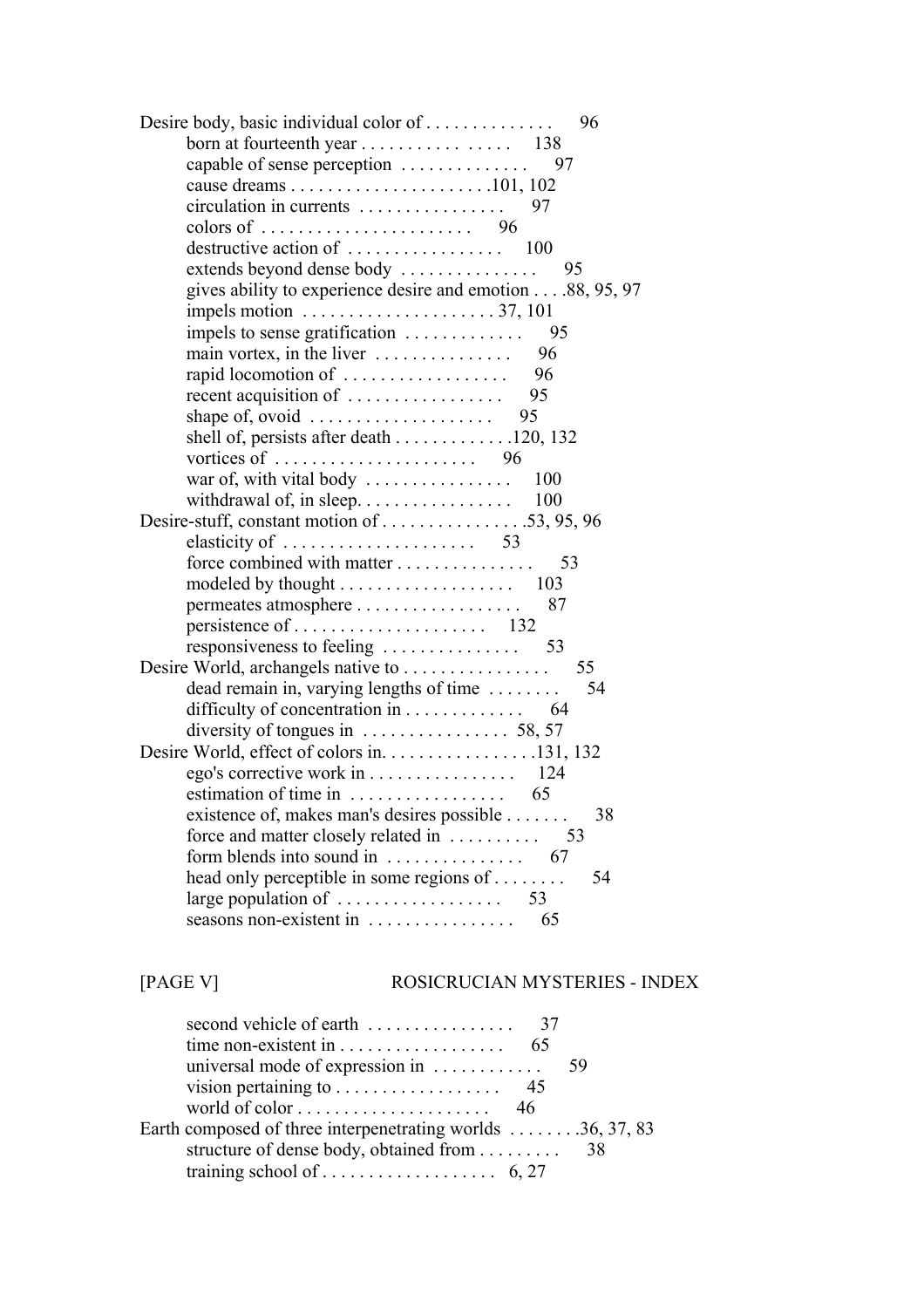| worked upon, by the disembodied<br>- 74                            |    |
|--------------------------------------------------------------------|----|
|                                                                    |    |
| Earth spirits, fairies and elves 48                                |    |
| Eastern Wisdom, unsuited to Western peoples                        | 12 |
| Ego, see Spirit, threefold.                                        |    |
| Egyptians painted group spirits<br>57                              |    |
|                                                                    |    |
| Elves, spirits of mountains. $\ldots$ . 48                         |    |
|                                                                    |    |
| Enmity overcome by its own discomforts                             | 32 |
|                                                                    |    |
| Ether, avenue for solar forces 48, 51, 89                          |    |
|                                                                    |    |
| permeates atomic structure of dense matter                         | 42 |
| Ether, chemical see Chemical ether.                                |    |
| Ether, life see Life ether.                                        |    |
| Ether, light see Light ether.                                      |    |
| Ether, reflecting see Reflecting ether.                            |    |
| Etheric sight, distinguished from spiritual<br>45                  |    |
|                                                                    |    |
| penetrates opaque substances<br>45                                 |    |
| shows all objects same color<br>46                                 |    |
| 99                                                                 |    |
| 76                                                                 |    |
| Evil and good acts recorded by breath<br>24                        |    |
|                                                                    |    |
| transmutation of, to good<br>116                                   |    |
| 35<br>Evolution, from life to life $\dots \dots \dots \dots \dots$ |    |
| manifests in rest and activity<br>27                               |    |
| of vehicles, manner of<br>137                                      |    |
| 27                                                                 |    |
| Fairies, spirits of the mountains<br>48                            |    |
| Fate, ripe, unavoidability of  136, 137                            |    |
| 124                                                                |    |

| [PAGE VI] |
|-----------|
|-----------|

## TI] ROSICRUCIAN MYSTERIES - INDEX

| Feeling, right, increases conscience           | 12.7 |
|------------------------------------------------|------|
|                                                |      |
| First hand knowledge, possible to all          | 34   |
| First Heaven, good of past life reaped in      | 128  |
| good strengthened in<br>128                    |      |
|                                                |      |
| upper regions of Desire World                  | 128  |
|                                                |      |
| 124                                            |      |
| Form, archetypes of<br>129                     |      |
| incapable of feeling<br>41                     |      |
| Forms, impelled into action by desire          | 37   |
| Forms, physical, built from chemical substance |      |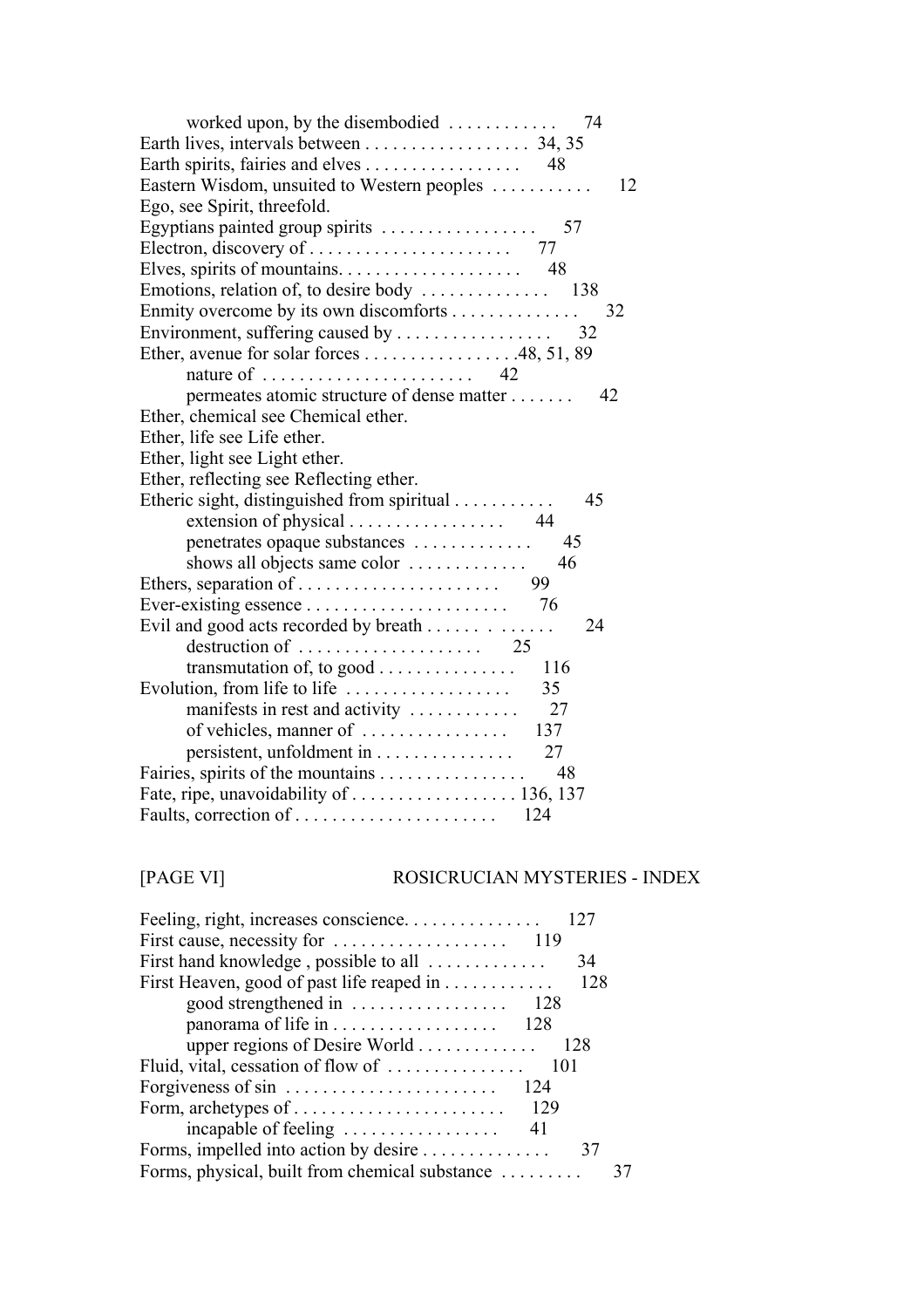| Fumes, alcohol $\ldots \ldots \ldots \ldots \ldots \ldots \ldots 122, 123$ |
|----------------------------------------------------------------------------|
| Generation caused by ray of Holy Spirit<br>90                              |
| Germination cause by blue ray of Father<br>90                              |
|                                                                            |
|                                                                            |
| Good amalgamates with spirit<br>25                                         |
| and evil acts recorded by breath<br>24                                     |
| Great Silence between Desire World and World of Thought<br>67              |
| may be entered by acts of will $\dots \dots \dots \dots$ 68                |
| Group spirit, brings stellar influence to animals<br>90                    |
| less evolved archangels 56                                                 |
|                                                                            |
| Growth, physical, carried on through ether  89, 90                         |
|                                                                            |
| relation of, to Moon $\ldots \ldots \ldots \ldots \ldots$ 90               |
| relation of, to vital body $\dots \dots \dots \dots \dots$ 138             |
| 74                                                                         |
| 83                                                                         |
| Heaven, First, see First Heaven.                                           |
| Heaven, Second, see Second Heaven.                                         |
| Heaven, Third, see Third Heaven.                                           |
| Hell, existence of, impossible<br>84                                       |
| Helpers, Invisible see Invisible Helpers.                                  |
| Heredity, of the physical only $\dots \dots \dots \dots \dots$<br>31       |
| Hierarchies, Creative, see Creative Hierarchies.                           |
|                                                                            |

# [PAGE VII] ROSICRUCIAN MYSTERIES - INDEX

| Higher Self dominates lower by keynote<br>70                        |
|---------------------------------------------------------------------|
|                                                                     |
| Higher vehicles, permeability of $\dots\dots\dots\dots\dots$<br>100 |
|                                                                     |
| Holy of Hollies, temple of our bodies 97, 98                        |
| Hotz, Dr., spirit photographs taken by $\dots\dots\dots\dots$<br>94 |
| Humanity, two Classes of<br>99                                      |
| I, badge of self-consciousness<br>98                                |
| Ideas cloth themselves in mind stuff<br>81                          |
| embryonic thoughts<br>81                                            |
| generated by ego in Region of Abstract Thought<br>81                |
|                                                                     |
| Ignorance, man's one sin<br>26                                      |
| Illumination, induced by solar rays<br>89                           |
| Immaculate, conception, the Mystic Birth<br>10                      |
|                                                                     |
|                                                                     |
|                                                                     |
| Individual auric color, dependent upon ruling planet<br>96          |
|                                                                     |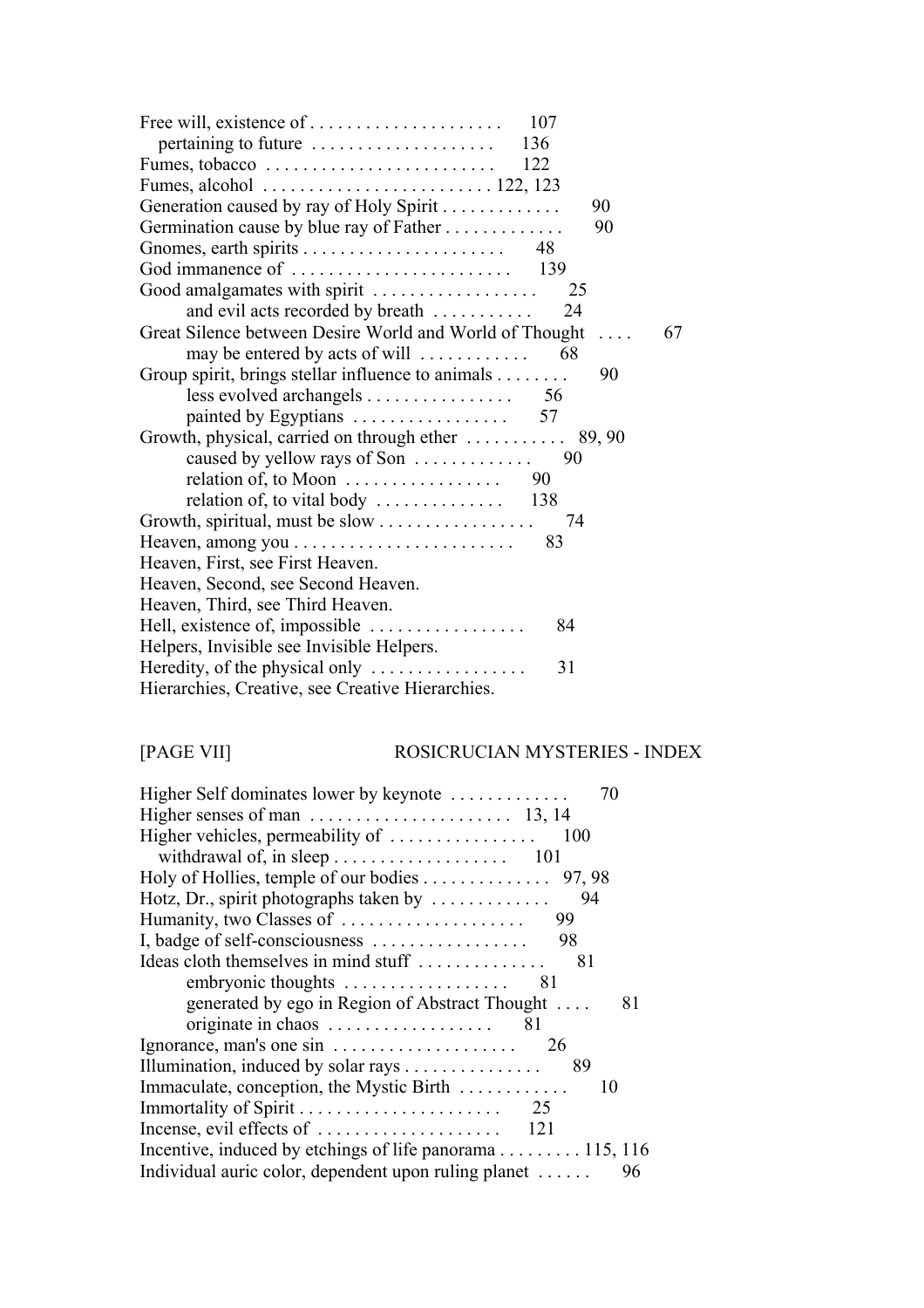| Infant mortality, causes of $\dots \dots \dots \dots \dots \dots \dots \dots 130, 132$ |
|----------------------------------------------------------------------------------------|
| Intelligence induced by planetary rays<br>89                                           |
| Interval between earth lives<br>34                                                     |
| 100                                                                                    |
| linguistic abilities, valuable to $\dots\dots\dots$<br>58                              |
| 61                                                                                     |
| James, Professor William, reputed communication from  109, 111                         |
| Jehovah, see Holy Spirit.                                                              |
| John, Gospel of, spiritual significance of $\dots \dots$<br>75                         |
|                                                                                        |
| Karma, see Causation, law of.                                                          |
| Keynote, creates and maintains form<br>70                                              |
|                                                                                        |
|                                                                                        |
|                                                                                        |
| 26                                                                                     |
| Laws of nature, living intelligences<br>35                                             |
|                                                                                        |
| lengthened by good deeds<br>107                                                        |
| long, value of $\ldots \ldots \ldots \ldots \ldots \ldots 105, 107$                    |
|                                                                                        |
|                                                                                        |

# [PAGE VIII] ROSICRUCIAN MYSTERIES - INDEX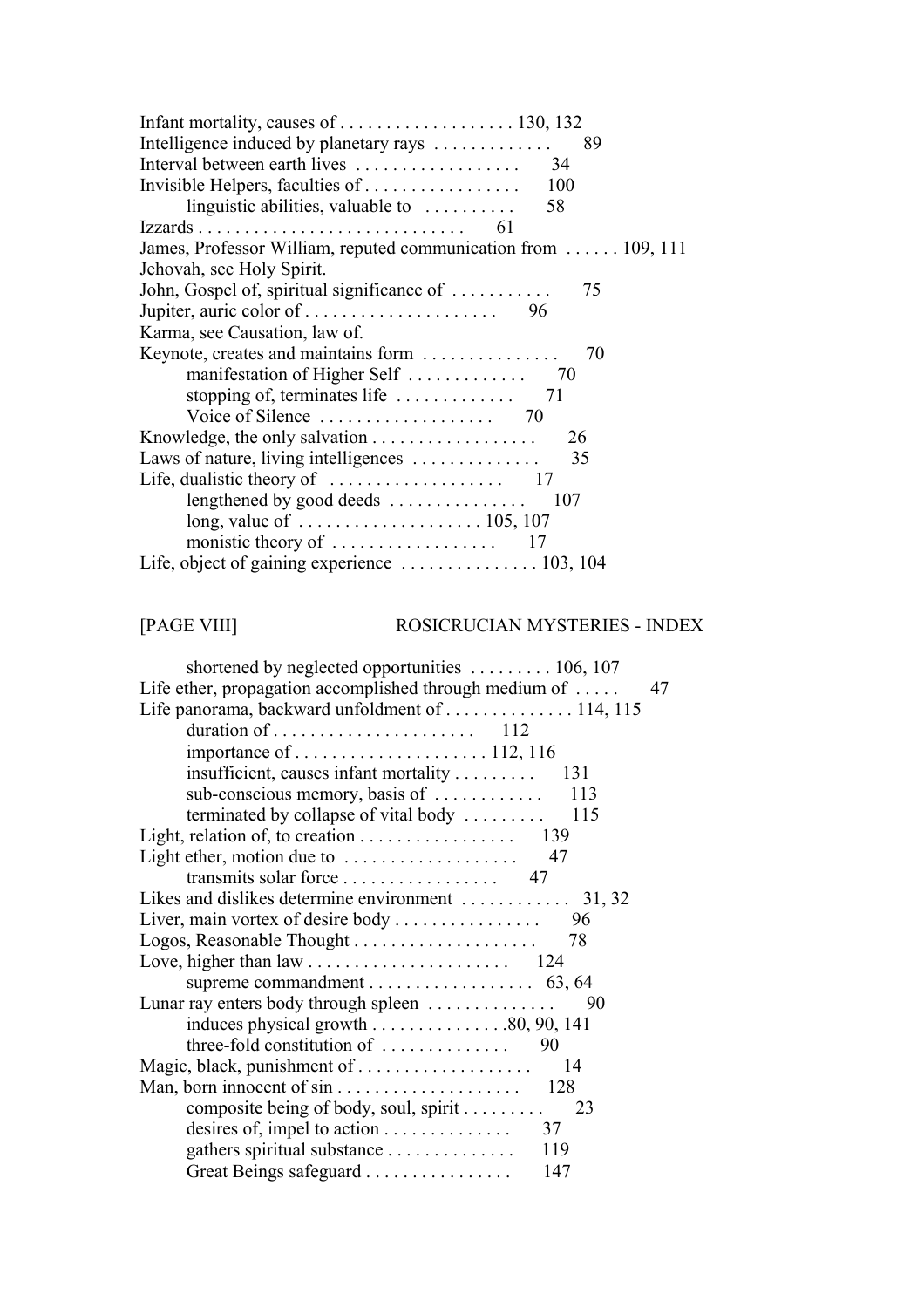| has evolved from lower forms                               | 50  |        |
|------------------------------------------------------------|-----|--------|
| higher vehicles of $\ldots \ldots \ldots \ldots \ldots$ 87 |     |        |
| keyed to solar month                                       | 90  |        |
| made a little lower than angels                            | 50  |        |
| spinal nerves of undeveloped                               | 91  |        |
|                                                            |     |        |
|                                                            | 96  |        |
| Materialism and spirituality, necessity of                 |     |        |
|                                                            |     |        |
| Materialization through incense                            | 121 |        |
|                                                            |     |        |
| Mathematics, benefit derived from study of                 |     | 82, 83 |
|                                                            |     |        |
| Mediums and negative clairvoyance                          |     | 99     |
|                                                            |     |        |
| Memory of Nature, events recorded in                       |     | 66     |

## [PAGE IX] ROSICRUCIAN MYSTERIES - INDEX

| Memory, sub-conscious, see Sub-conscious memory.                     |  |
|----------------------------------------------------------------------|--|
| Metamorphosis in higher worlds<br>- 19                               |  |
| Michael, ambassador from Sun to Earth<br>61                          |  |
|                                                                      |  |
| Mind, born at twenty-first year 138, 147                             |  |
|                                                                      |  |
| material for, acquired in Region of Concrete Thought . 137           |  |
|                                                                      |  |
| Mind, Lords of, expert builders of mind stuff  92, 93                |  |
| help man to acquire mind 72                                          |  |
| 72<br>human during dark stage of earth                               |  |
|                                                                      |  |
| worked with man in mineral stage<br>72                               |  |
|                                                                      |  |
| veils inner spirit 97                                                |  |
| 17                                                                   |  |
| Moon rays, see Lunar rays.                                           |  |
| Morality induced by planetary rays 89, 141                           |  |
|                                                                      |  |
| soul-speech of World of Thought 47                                   |  |
| Mystery Orders formed on cosmic lines<br>8                           |  |
| Mystery Orders, seven world workers in<br>$\overline{7}$             |  |
|                                                                      |  |
| Nature, laws of, control nature spirits<br>49                        |  |
|                                                                      |  |
| Nebulae, fiery formation of  118, 119                                |  |
|                                                                      |  |
| Negative development, mediumship allied to 99, 100                   |  |
| Nephesh $\ldots \ldots \ldots \ldots \ldots \ldots \ldots \ldots 24$ |  |
| 140                                                                  |  |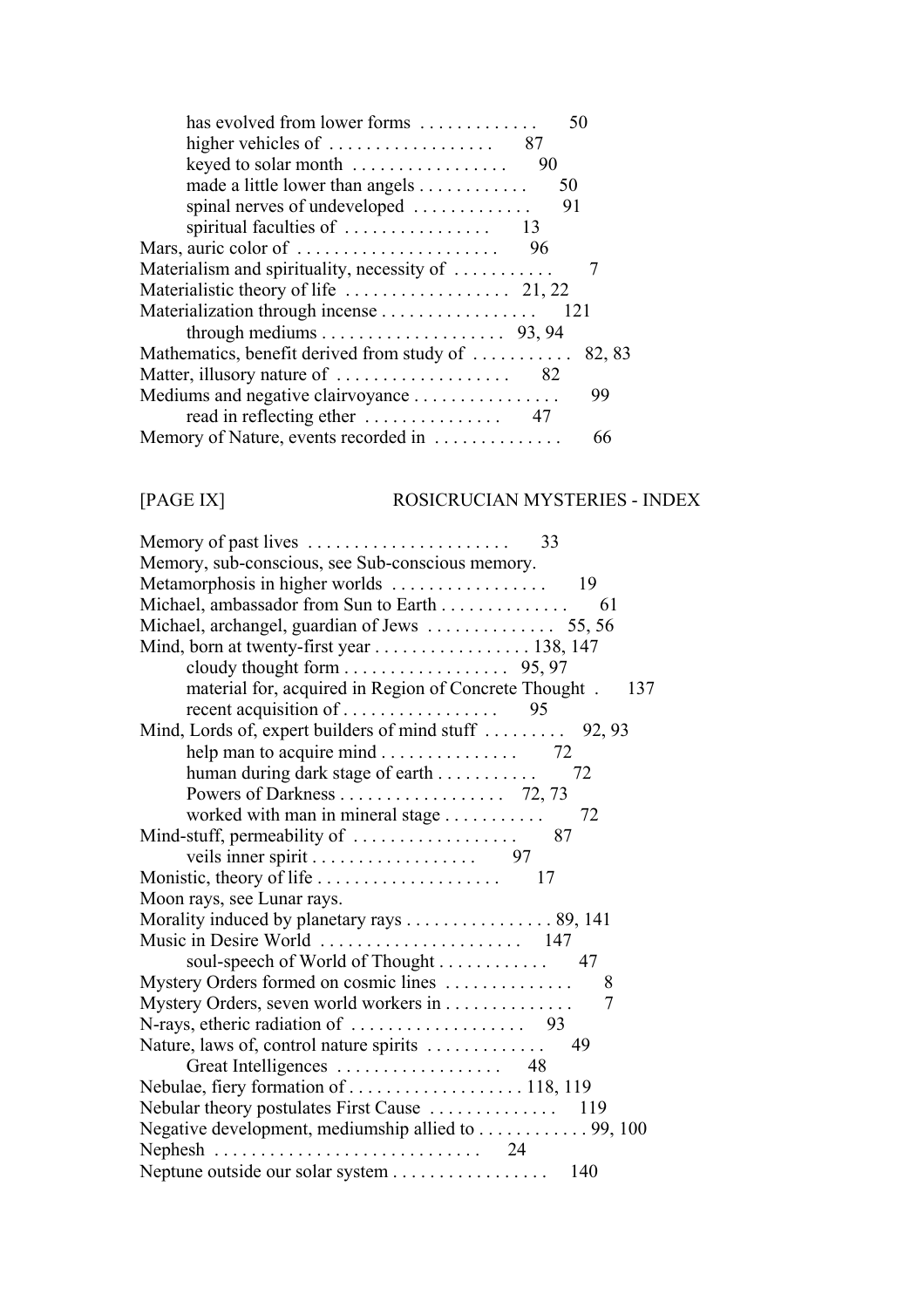| Occult orders, see Mystery orders.           |    |
|----------------------------------------------|----|
| Odic fluid, see Solar fluid.                 |    |
|                                              |    |
|                                              |    |
|                                              |    |
| Palladino, Eusapio, materializations through | 94 |
| Panorama of Life see Life Panorama.          |    |
|                                              |    |
|                                              |    |
|                                              |    |

# [PAGE X] ROSICRUCIAN MYSTERIES - INDEX

| "Peter Ibbetson," occult information<br>118                            |
|------------------------------------------------------------------------|
|                                                                        |
|                                                                        |
| Pineal gland, localized organ of feeling<br>96                         |
| spiritual sight through development of<br>45                           |
| third eye $\ldots \ldots \ldots \ldots \ldots \ldots$<br>96            |
| Planetary ray see Stellar ray.                                         |
| Planetary spirits, color belonging to<br>140                           |
|                                                                        |
| Planets, absorption of solar ray by<br>140                             |
| Post-mortem experiences, usefulness of<br>104                          |
| Powers of Darkness see Mind, Lords of.                                 |
| Powers, spiritual, difficulty of obtaining<br>43                       |
| microscopic and telescopic<br>43                                       |
| 121                                                                    |
| Precession of equinoxes, measure of time<br>66                         |
| Predestination of great leaders<br>29                                  |
| 139                                                                    |
| Probation, long, necessity for<br>43                                   |
| Propagation carried on through life ether<br>89                        |
| Psychometrists read in reflecting ether<br>47                          |
| Puberty, cause of 145, 146                                             |
| Pituitary body and clairvoyance<br>45                                  |
| 147                                                                    |
| Purgatory, evil habits corrected in<br>123                             |
| evil of past lives transmuted in 83,84                                 |
| experiences in, based on moral attitude of                             |
| preceding life $\dots \dots \dots \dots \dots \dots$ 134               |
| review of life experiences in $\dots \dots \dots \dots \dots 125, 126$ |
| 56                                                                     |
| Race Spirits see Archangels.                                           |
|                                                                        |
| believed in by Jews $\ldots \ldots \ldots \ldots \ldots$ 30            |
| Biblical foundation for doctrine of<br>30                              |
| explanation of inequalities $\dots \dots \dots \dots$ 30, 31           |
| harmonious with nature's methods 30, 31                                |
| 34<br>intervals between                                                |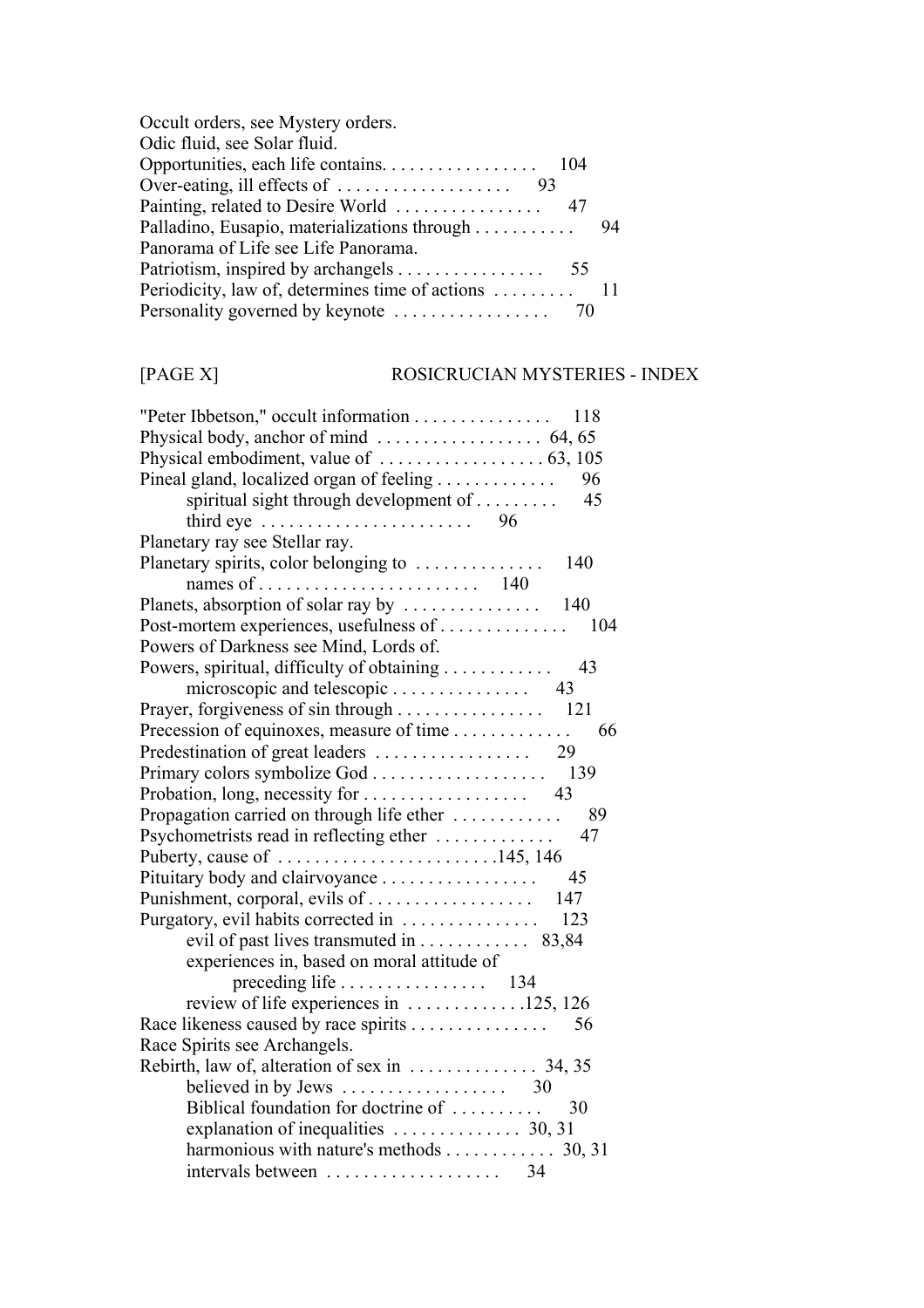| Special talents of individual, evidences of  29, 30        |    |
|------------------------------------------------------------|----|
| specially adapted to ego's need $\dots \dots \dots 34, 35$ |    |
|                                                            | 30 |

# [PAGE XI] ROSICRUCIAN MYSTERIES - INDEX

| Recording angels aid ego in choice in environment $\dots \dots$ 136  |
|----------------------------------------------------------------------|
|                                                                      |
|                                                                      |
| Red in stellar ray, life of Holy Spirit<br>90                        |
|                                                                      |
| Reflecting ether, impressions of universe recorded in<br>47          |
| mediums and psychometrists read in 47                                |
|                                                                      |
| Reincarnation see Rebirth.                                           |
|                                                                      |
| Repentance, benefits received through 124, 125                       |
| Retrospection, exercise of 125, 127                                  |
|                                                                      |
| Rose Cross, initiates into science of life and being<br>7            |
|                                                                      |
| thirteen Brothers of 8                                               |
| thirteenth member, the invisible head $\dots \dots \dots$ 8          |
| works to mold public opinion 9, 10                                   |
| Rosicrucian Fellowship, herald of the Aquarian Age<br>12             |
|                                                                      |
| Rosicrucians, hold doctrine of man's potential divinity<br>5         |
|                                                                      |
| influence of, upon writers of modern times 9, 10                     |
|                                                                      |
| object of, to unite religion and science<br>- 10                     |
| work with evolved humanity<br>8                                      |
| Ruling planet, relation of color of<br>96                            |
|                                                                      |
| 49                                                                   |
| "School of Athens" painting of $\dots \dots \dots \dots \dots$<br>18 |
| Science discovers spiritual side of universe<br>21                   |
|                                                                      |
| spiritualized by Rosicrucians<br>10                                  |
| Sculpture belongs to physical world $\ldots$<br>46                   |
| Second Heaven, ego prepares future environment in<br>83              |
| located in Region of Concrete Thought 83                             |
| Seed atom. basis of sub-conscious memory<br>114                      |
| etchings of $\dots \dots \dots \dots \dots \dots \dots$<br>24        |
| Seed atom, sample and center of other dense atoms<br>129             |
|                                                                      |
| Sensitives, separation of ethers in vital body of<br>99              |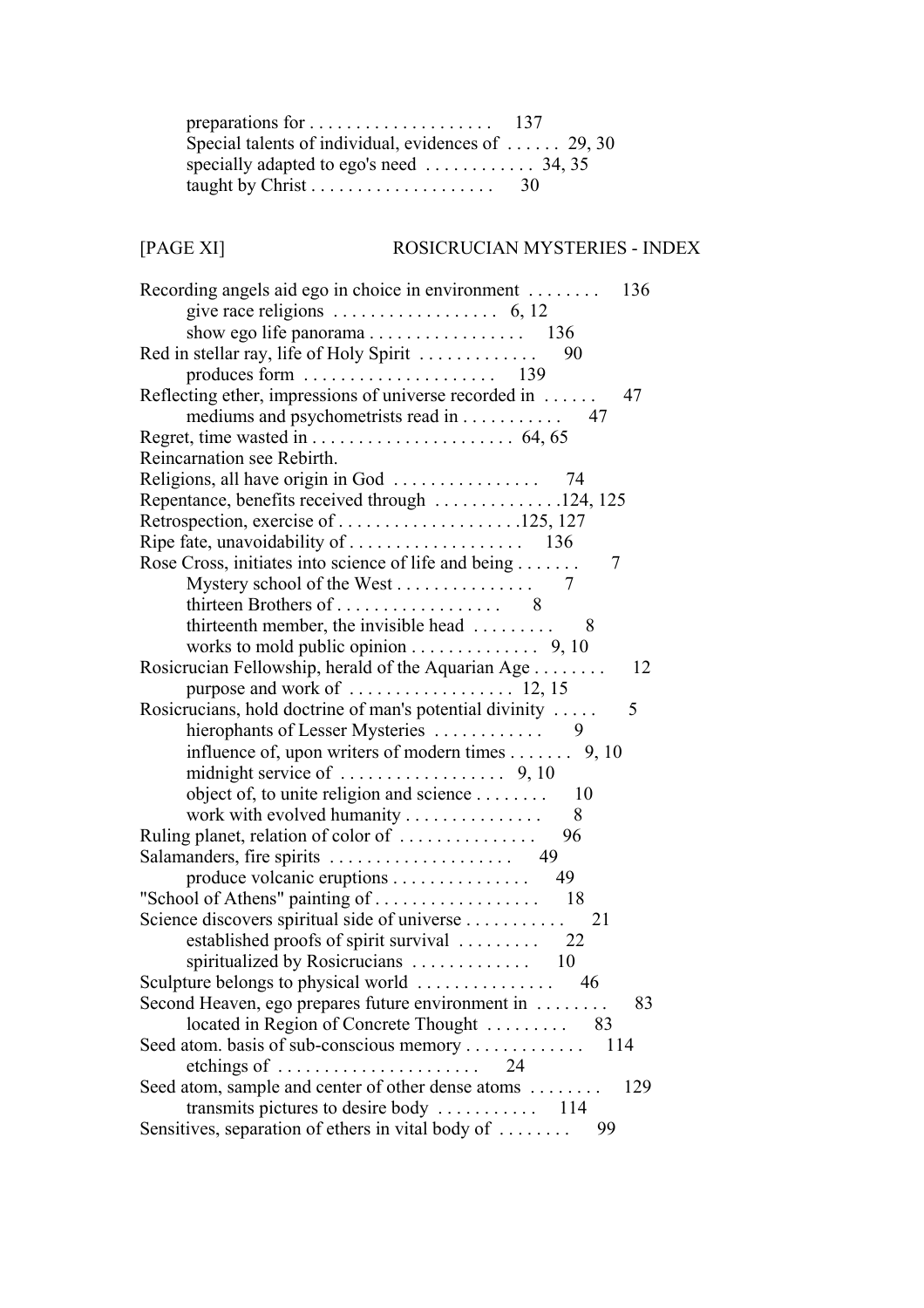| Seven Spirits before the Throne, see Planetary Spirits.                |
|------------------------------------------------------------------------|
| Sex, alternation of $\dots \dots \dots \dots \dots \dots \dots$ 34, 35 |
|                                                                        |
|                                                                        |
|                                                                        |
| Sight, spiritual, accompanies development of pineal                    |
| gland and pituitary body $\dots \dots$<br>45                           |
|                                                                        |
| Silence, Great, see Great Silence.                                     |
| Silence, Voice of, see Voice of the Silence.                           |
| Silver cord holds higher and lower vehicles together<br>112            |
| snapping of $\ldots \ldots \ldots \ldots \ldots \ldots \ldots 112$     |
| Solar fluid, absorption of, by different kingdoms<br>90                |
| aids in digestion $\ldots \ldots \ldots \ldots \ldots$ 93              |
|                                                                        |
|                                                                        |
| muscular movement by means of<br>92                                    |
|                                                                        |
|                                                                        |
|                                                                        |
| Solar rays, direct and indirect<br>89                                  |
| spiritual illumination from<br>89                                      |
| three-fold constitution of<br>90                                       |
| Soul, differentiated from spirit<br>98                                 |
| product of breath $\dots \dots \dots \dots \dots \dots 23, 24$         |
|                                                                        |
| Soul growth induced by planetary rays<br>89                            |
| Soul power, assimilated from past action 83, 84                        |
| developed by good action 24                                            |
|                                                                        |
|                                                                        |
|                                                                        |
|                                                                        |
| 17                                                                     |
| Spirit, threefold (ego) abandons vital body in sleep 100, 101          |
| absorbs solar ray<br>90                                                |
| destined to become creative intelligence<br>74                         |
| disembodied, relief of, at leaving body<br>118                         |
| distinguished from soul<br>98                                          |

# [PAGE XIII] ROSICRUCIAN MYSTERIES - INDEX

| drawn to rebirth by desire for experience $\dots \dots$ 135            |  |
|------------------------------------------------------------------------|--|
|                                                                        |  |
|                                                                        |  |
|                                                                        |  |
| freedom of, in choosing environment $\dots \dots \dots \dots 135, 136$ |  |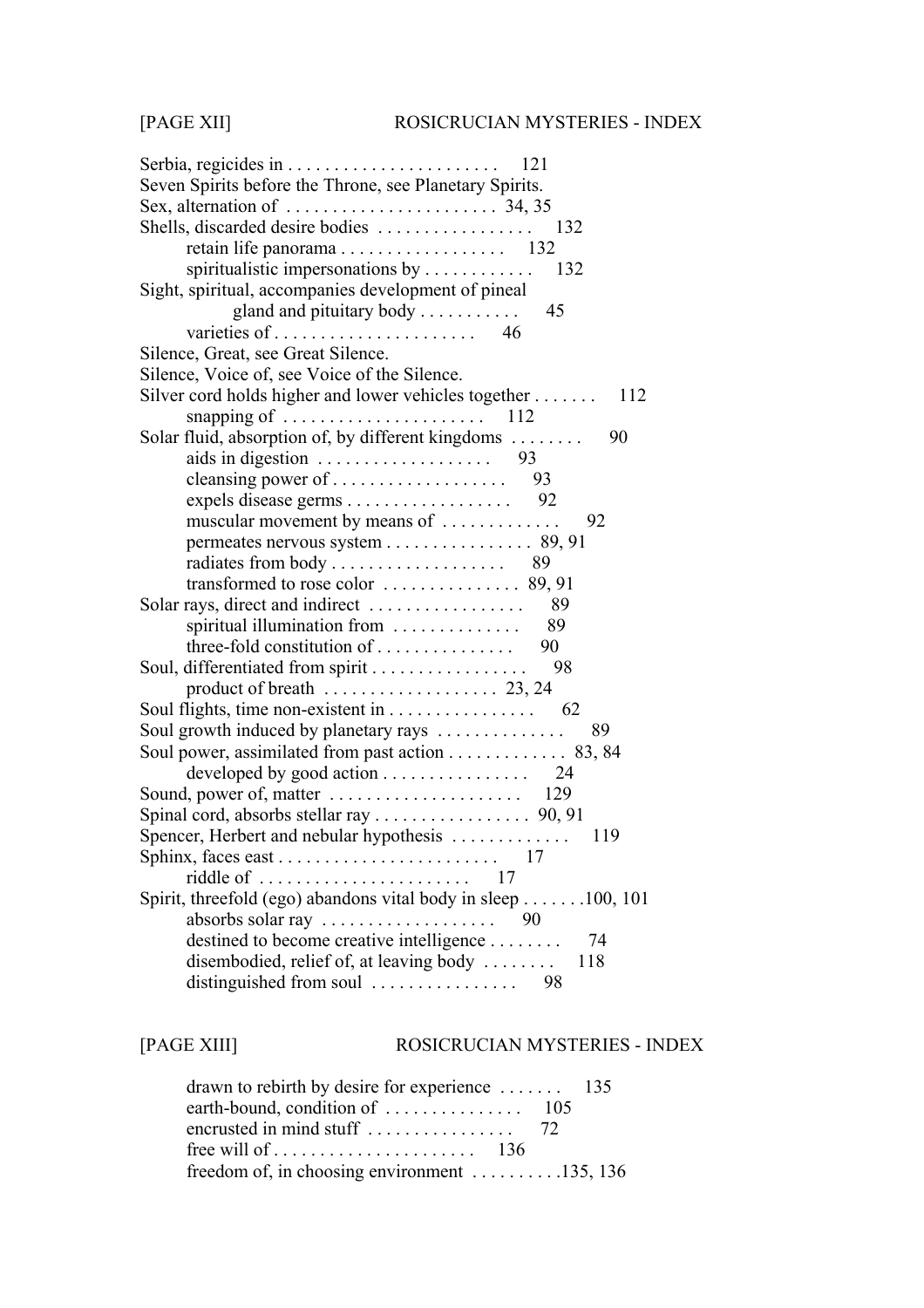|                                                                           | 90  |
|---------------------------------------------------------------------------|-----|
|                                                                           |     |
| improvement in vehicles of                                                | 137 |
| individualization of, in childhood 145, 146                               |     |
| instructed in building archetype 136                                      |     |
|                                                                           |     |
| no limitations possible for                                               | 74  |
| sowing and reaping of                                                     | 74  |
| sufferings of, in purgatory 119, 120                                      |     |
| uncreated and eternal                                                     | 25  |
| various human relations of $\dots \dots \dots \dots \dots \dots 135, 136$ |     |
| works with archetypes $\dots \dots \dots \dots$ 3, 74, 133                |     |
| Spirits, planetary see Planetary Spirits.                                 |     |
|                                                                           |     |
| Spiritual powers, see Powers, spiritual.                                  |     |
| Spiritual sight, see Sight, spiritual.                                    |     |
| Spiritual thought, spinal nerves developed by                             | 89  |
| Spirituality followed by materialism                                      | 7   |
| Spleen, entrance for solar forces                                         | 89  |
| transmutation of solar energy in                                          | 89  |
| Stellar ray, absorption of, by brain and spinal cord                      | 90  |
| animals incapable of absorbing                                            | 90  |
|                                                                           |     |
|                                                                           |     |
| Stimulants, effects of, upon dying                                        | 111 |
|                                                                           |     |
| Sub-conscious memory, basis of future life                                | 114 |
| consciously utilized 118                                                  |     |
|                                                                           |     |
|                                                                           |     |
|                                                                           |     |
| Sun, movements of $\dots \dots \dots \dots \dots \dots \dots \dots$ 66    |     |
| Superman, evolution of man into                                           | 35  |
| Survival after death, established by scientists  21, 22                   |     |
|                                                                           |     |
| Tears, white bleeding                                                     | -94 |
|                                                                           |     |
|                                                                           |     |

# [PAGE XIV] ROSICRUCIAN MYSTERIES - INDEX

| Theological theory of life $\ldots$ 22, 23                    |  |
|---------------------------------------------------------------|--|
|                                                               |  |
| in Region of Abstract Thought 84, 135                         |  |
|                                                               |  |
|                                                               |  |
| source of inventor's inspiration 135                          |  |
| Thompson, J. J., discovery of electron by $\dots \dots \dots$ |  |
| Thought, objects of physical world, crystallized 69, 95       |  |
|                                                               |  |
|                                                               |  |
|                                                               |  |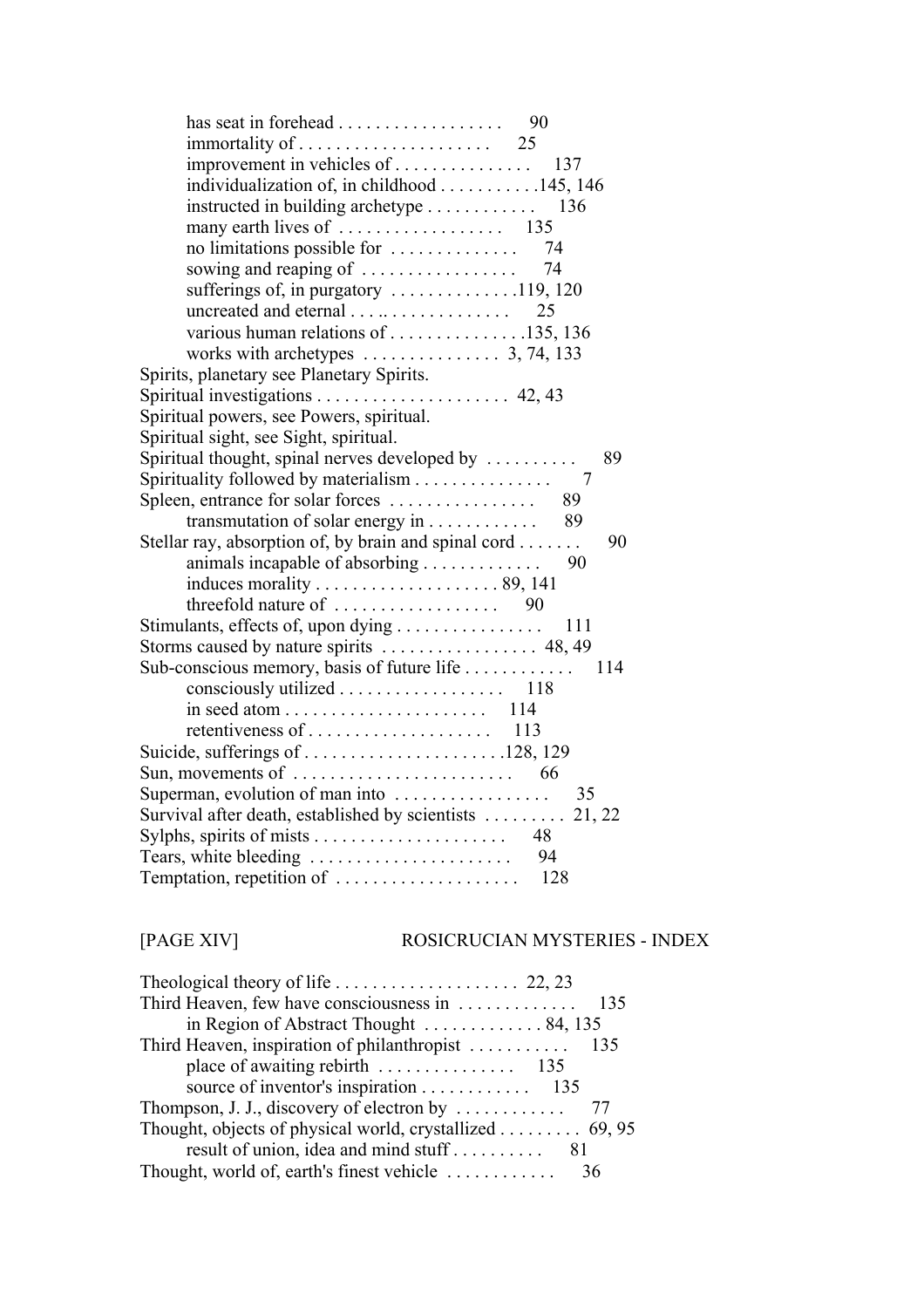| knowledge gained in $\dots \dots \dots \dots \dots$ 71                                      |    |
|---------------------------------------------------------------------------------------------|----|
| makes man's thought possible<br>38                                                          |    |
|                                                                                             |    |
| Thought, world of, spirit's work in $\dots\dots\dots\dots$<br>133                           |    |
|                                                                                             |    |
| tonal vision pertaining to $\dots \dots \dots \dots$<br>46                                  |    |
| Thought, World of, Region of Abstract Thought abstract verities of<br>Third Heaven in<br>84 | 75 |
| Thought, World of, Region of Concrete thought, acme of reality<br>68                        |    |
|                                                                                             |    |
|                                                                                             |    |
|                                                                                             |    |
| Thymus Gland, function of $\dots \dots \dots \dots \dots \dots \dots 145, 146$              |    |
|                                                                                             |    |
| relatively non-existent in higher worlds 65                                                 |    |
| Tobacco, fumes of, disembodied work through<br>122                                          |    |
|                                                                                             |    |
|                                                                                             |    |
| Truth, freedom by $\ldots \ldots \ldots \ldots \ldots \ldots \ldots$ 82                     |    |
| self-evident in higher worlds $\dots \dots \dots$<br>82                                     |    |
|                                                                                             |    |
| Vehicles, improvements in<br>137                                                            |    |
|                                                                                             |    |
| Vibration, external, transferred to blood<br>24<br>$\mathbf{1}$                             |    |
|                                                                                             |    |
|                                                                                             |    |
| collapse of, in sleep $\dots \dots \dots \dots \dots \dots \dots 100, 101$                  |    |
|                                                                                             |    |
| connected with spleen $\dots\dots\dots\dots\dots$<br>89                                     |    |

[PAGE XV]

## ROSICRUCIAN MYSTERIES - INDEX

| disintegration of, stops life panorama 114                      |     |    |
|-----------------------------------------------------------------|-----|----|
| extends beyond dense vehicle                                    | 89  |    |
| in sickness lacks solar rays                                    | 93  |    |
| in third stage of evolution $\dots \dots \dots$                 | 95  |    |
| nourishes dense body                                            | 94  |    |
| photographed by scientists $\ldots \ldots \ldots \ldots$ 93, 94 |     |    |
| polarity of $\dots \dots \dots \dots \dots \dots \dots$ 94      |     |    |
|                                                                 | 88  |    |
|                                                                 |     |    |
| second vehicle acquired by man 138                              |     |    |
|                                                                 |     |    |
| war with desire body                                            | 100 |    |
| well organized state of                                         | 95  |    |
| Vital fluid, see Solar fluid.                                   |     |    |
| Voice of the Silence                                            | 70  |    |
| Volcanic eruptions produced by salamanders                      |     | 49 |
|                                                                 |     |    |
|                                                                 |     |    |